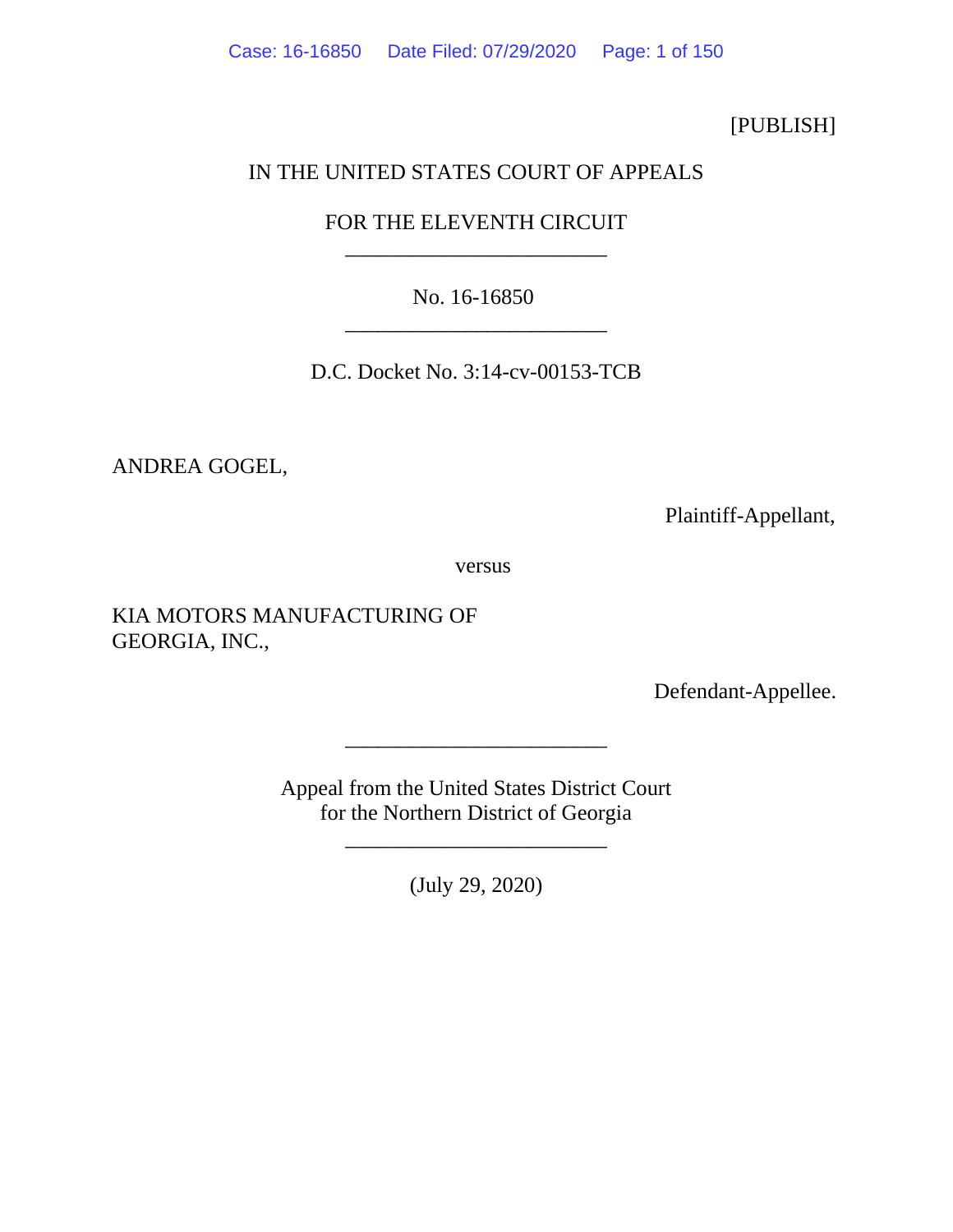Before WILLIAM PRYOR, Chief Judge, WILSON, MARTIN, JORDAN, ROSENBAUM, JILL PRYOR, BRANCH, GRANT, TJOFLAT, [∗](#page-1-0) ED CARNES, [∗∗](#page-1-1) MARCUS,\*\*\* and JULIE CARNES,\*\*\*\* Circuit Judges.\*\*\*\*\*\*

BRANCH, Circuit Judge, delivered the opinion of the Court, in which WILLIAM PRYOR, Chief Judge, GRANT, TJOFLAT, ED CARNES, MARCUS, and JULIE CARNES, Circuit Judges, joined.

WILLIAM PRYOR, Chief Judge, filed a concurring opinion.

JORDAN, Circuit Judge, filed an opinion concurring in the judgment.

WILSON, Circuit Judge, filed an opinion concurring in part and dissenting in part.

MARTIN, Circuit Judge, filed a dissenting opinion, in which ROSENBAUM and JILL PRYOR, Circuit Judges, joined.

ROSENBAUM, Circuit Judge, filed a dissenting opinion, in which MARTIN and JILL PRYOR, Circuit Judges, joined.

<span id="page-1-1"></span>∗∗ We heard this case en banc while Judge Ed Carnes was an active judge, and he elected to continue to participate in the decision of this case after becoming a senior circuit judge. *See* Eleventh Circuit Rule 35-9 ("Senior circuit judges of the Eleventh Circuit . . . may continue to participate in the decision of a case that was heard or reheard by the court en banc at a time when such judge was in regular active service.").

<span id="page-1-2"></span>∗∗∗ We heard this case en banc while Judge Marcus was an active judge, and he elected to continue to participate in the decision of this case after becoming a senior circuit judge. *See* Eleventh Circuit Rule 35-9.

<span id="page-1-3"></span>∗∗∗∗ Senior Circuit Judge Julie Carnes elected to participate in this decision pursuant to 28 U.S.C. § 46(c).

<span id="page-1-4"></span>∗∗∗∗∗ Judge Robert J. Luck joined the Court on November 19, 2019 and did not participate in this decision. Similarly, Judge Barbara Lagoa joined the Court on December 6, 2019 and did not participate in this decision. Likewise, Judge Andrew Brasher joined the Court on June 30, 2020 and did not participate in this decision.

<span id="page-1-0"></span><sup>∗</sup> We heard this case en banc while Judge Tjoflat was an active judge, and he elected to continue to participate in the decision of this case after becoming a senior circuit judge. *See* Eleventh Circuit Rule 35-9 ("Senior circuit judges of the Eleventh Circuit . . . may continue to participate in the decision of a case that was heard or reheard by the court en banc at a time when such judge was in regular active service.").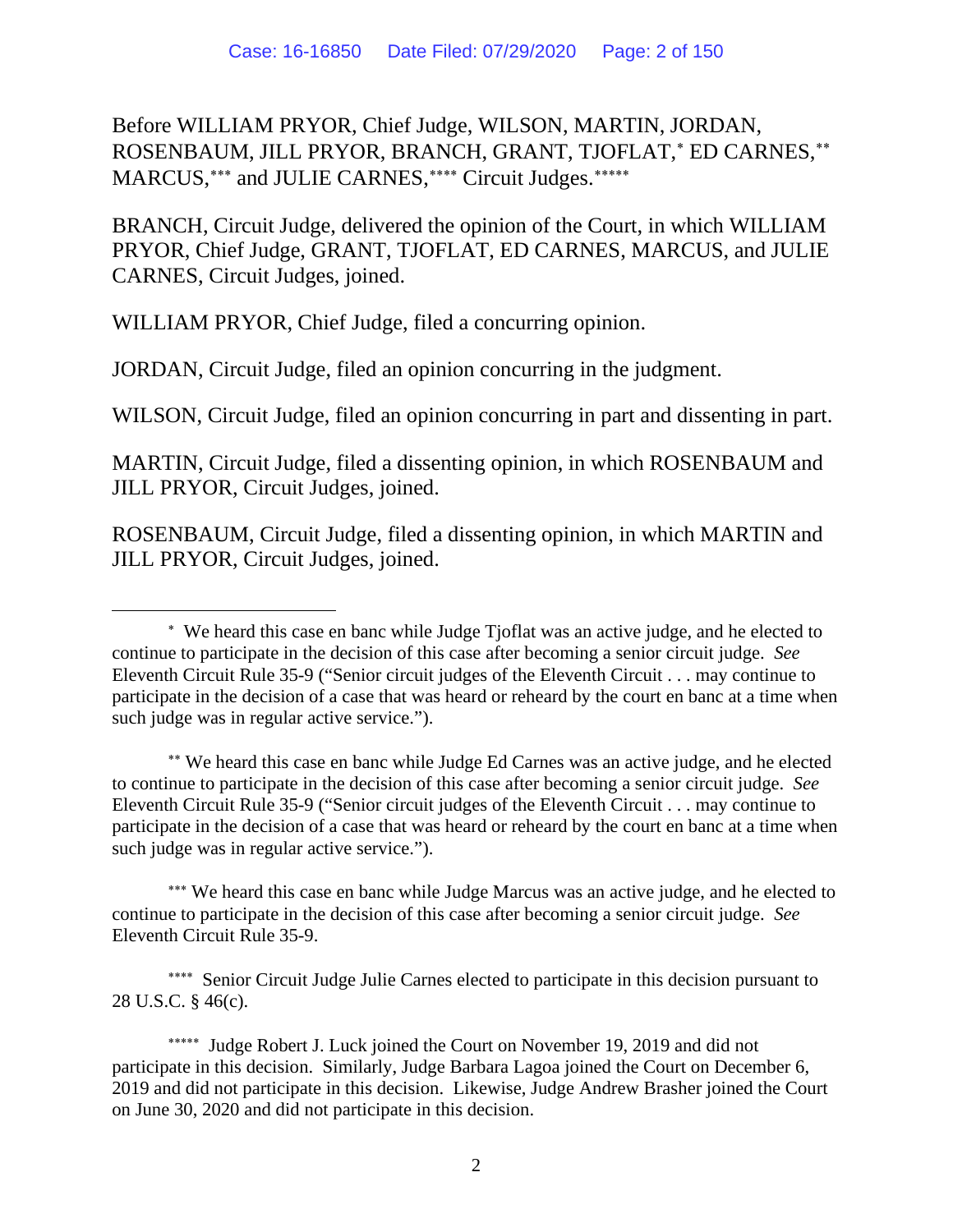BRANCH, Circuit Judge:

After being fired by Kia Motors Manufacturing Georgia, Inc. ("Kia"), Andrea Gogel sued her former employer, asserting claims for gender and nationalorigin discrimination and retaliation under Title VII of the Civil Rights Act of 1964, 42 U.S.C. §§ 2000e-2(a) and 2000e-3(a), and 42 U.S.C. § 1981. The district court granted summary judgment in favor of Kia on all claims, and Gogel appealed to our court. A panel of this Court affirmed as to Gogel's discrimination claims, [1](#page-2-0) but the majority opinion reversed the district court's grant of summary judgment as to Gogel's claim that Kia fired her in retaliation for her exercise of protected conduct. *Gogel v. Kia Motors Mfg. of Ga., Inc.*, 904 F.3d 1226 (11th Cir. 2018), *vacated*, 926 F.3d 1290 (11th Cir. 2019) (granting rehearing *en banc*). One member of the panel dissented as to the reversal of summary judgment in favor of Kia on Gogel's retaliation claim. *See Gogel*, 904 F.3d at 1239–48.

We granted rehearing *en banc* to consider whether the district court erred in granting summary judgment on Gogel's claim that she was fired in retaliation for

<span id="page-2-0"></span><sup>&</sup>lt;sup>1</sup> Gogel alleged that she had been fired both because of her sex and national origin and in retaliation for protected activity. Concluding that there was no evidence that a discriminatory motive based on Gogel's sex or national origin led to her being fired, the panel opinion held that summary judgment was warranted as to any termination claim based on those grounds. *Gogel v. Kia Motors Mfg. of Ga., Inc.*, 904 F.3d 1226, 1239 (11th Cir. 2018), *vacated*, 926 F.3d 1290 (11th Cir. 2019) (granting rehearing *en banc*). Gogel also alleged that Kia had discriminated against her based on her sex and national origin when it failed to characterize her Team Relations manager position as being Head of Department. The panel opinion concluded that Gogel abandoned this claim on appeal. *Id.* at 1233 n.3. We agree with and adopt both of these rulings by the panel.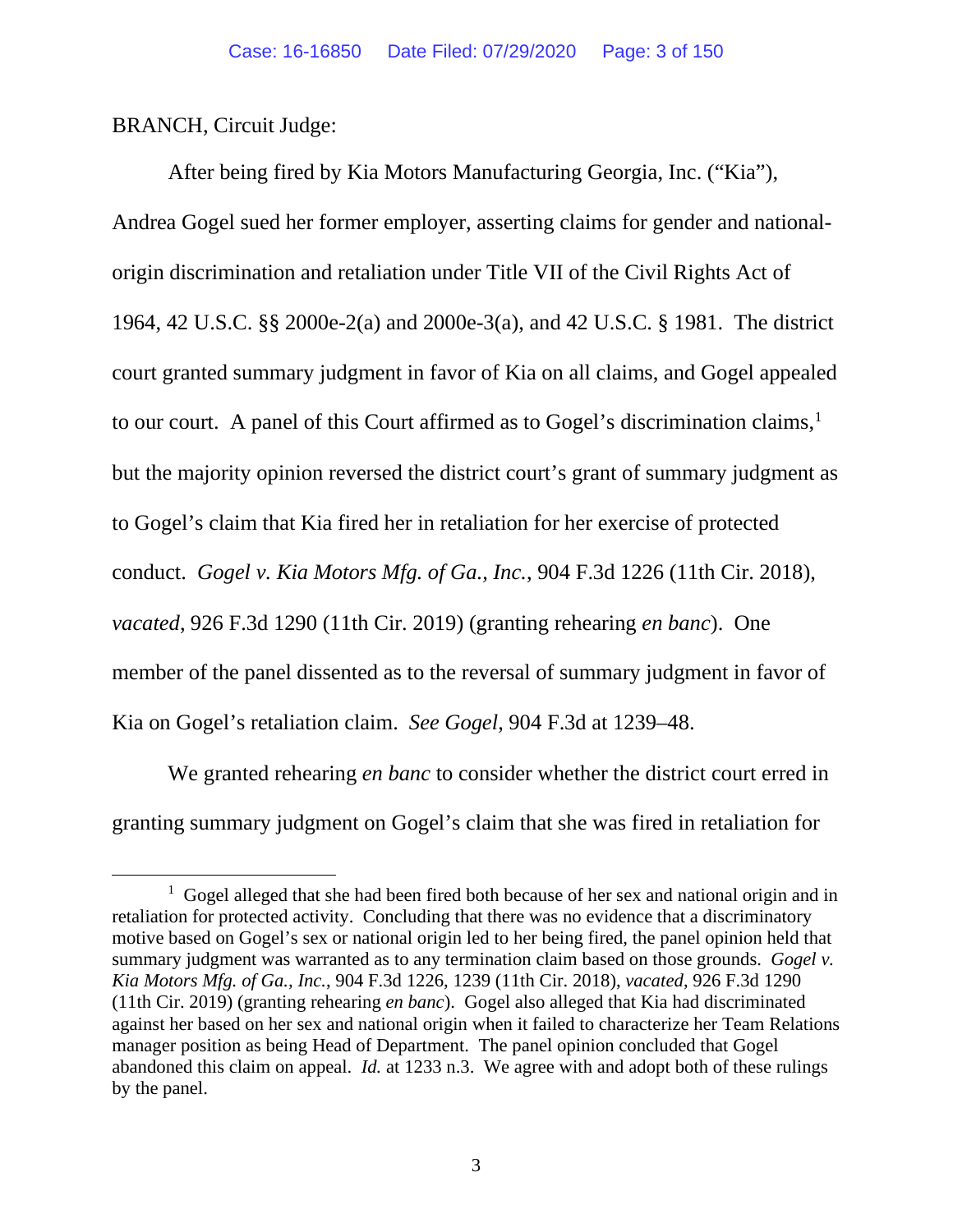engaging in protected conduct. After careful review of the record and having the benefit of oral argument, we affirm the grant of summary judgment as to Gogel's retaliation claim under Title VII and § 1981.

### **I. BACKGROUND**[2](#page-3-0)

Formed in 2006 and located in the rural community of West Point, Georgia,<sup>[3](#page-3-1)</sup> Kia is a subsidiary of the Korean Kia Motors Corporation, whose president and CEO at the time was Byung Mo Ahn. Each department within the company had a Korean coordinator who worked in tandem with the American managers at Kia. The Korean coordinators were hired by the parent Kia company in South Korea and served three- to four-year assignments at the local Kia before being rotated out. These Korean coordinators were heavily involved in decision-making at Kia. [4](#page-3-2)

As for the American management, Randy Jackson, a white American male, was initially hired as the director of Human Resources and thereafter promoted to Senior Vice President of Human Resources and Administration. In effect, Jackson

<span id="page-3-0"></span> $2$  Because we hear this appeal following a grant of summary judgment in favor of Kia, we take the facts of this case in the light most favorable to Gogel. *Essex Ins. Co. v. Barrett Moving & Storage, Inc.*, 885 F.3d 1292, 1299 (11th Cir. 2018).

<span id="page-3-1"></span><sup>&</sup>lt;sup>3</sup> West Point, Georgia is located 81 miles from Atlanta, 81 miles from Montgomery, Alabama, and 135 miles from Birmingham, Alabama.

<span id="page-3-2"></span><sup>&</sup>lt;sup>4</sup> As will be discussed further in this opinion, because of the Korean coordinators' significant involvement in the decision-making at Kia, tensions developed as some American managers came to resent what they perceived as a lack of respect for and deference to the American managers' input.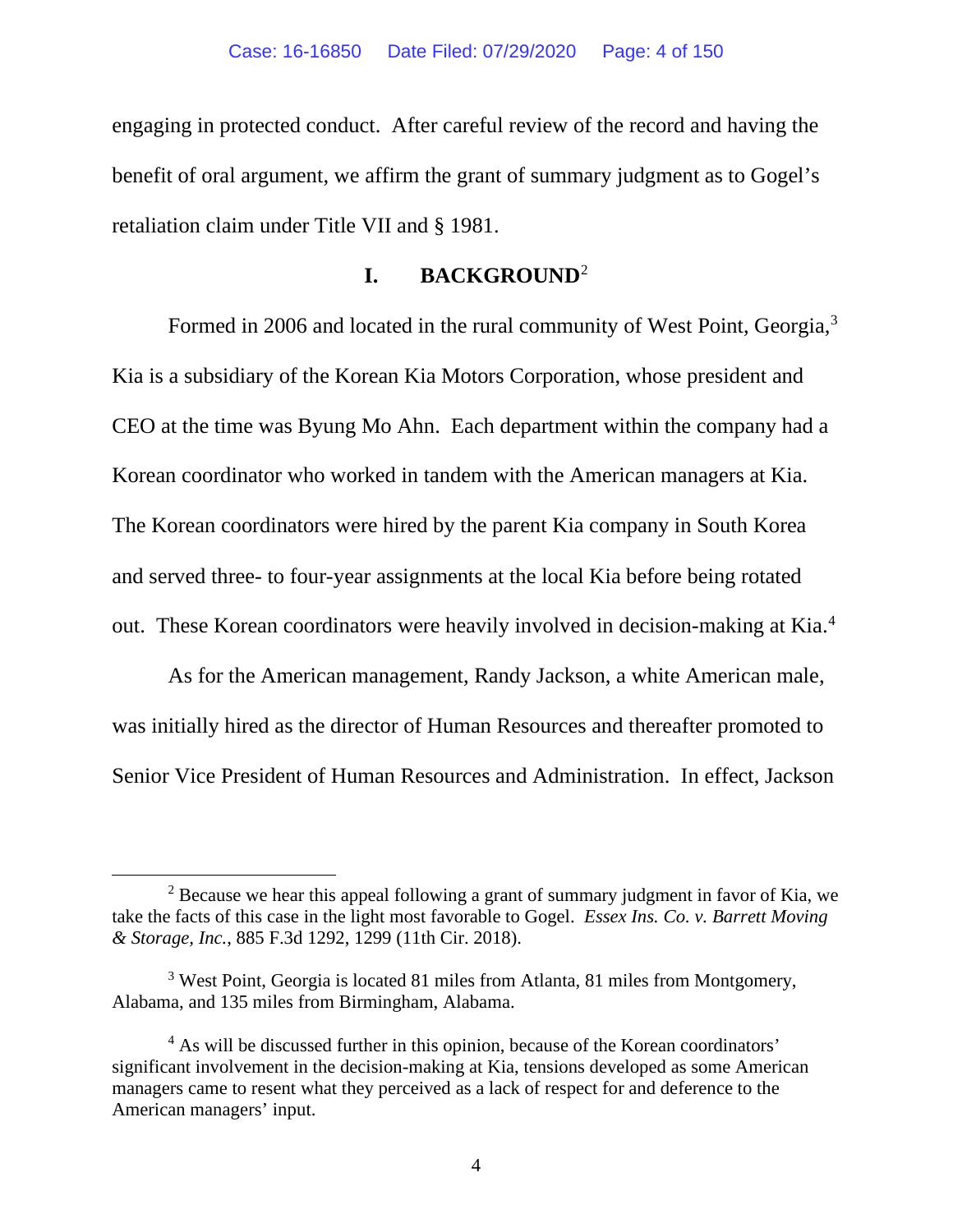was the chief administrative officer for Kia. Human Resources was divided into two units: a unit that handled the administrative end of employee relations, such as hiring, background checks, and payroll (hereinafter "HR"), and the Team Relations unit, which handled virtually every other aspect of employee relations once an employee was on board, including the receipt of allegations by employees of harassment and discrimination, as well as the investigation of those allegations. Robert Tyler, a white American male, was selected as the manager of the HR department. Gogel, a white American female, was hired in 2008 as Kia's Team Relations Department Manager, with three assistant managers who reported directly to her. As the manager of Team Relations, she oversaw all of these investigations and reported back to Jackson with the results and her recommendations.

The events giving rise to the specific issue before us began during the tenure of an employee named Diana Ledbetter, a white American female hired in 2008 as a staff member of Kia's General Affairs department. The General Affairs department was responsible for a variety of miscellaneous operational duties, including overseeing the cafeteria, office furniture, office supplies and machinery, and janitorial services. The General Affairs department was also responsible for special events, including "celebration functions," "dinners or any kind of conferences or any kind of meetings," catering, flowers, and the like. Ledbetter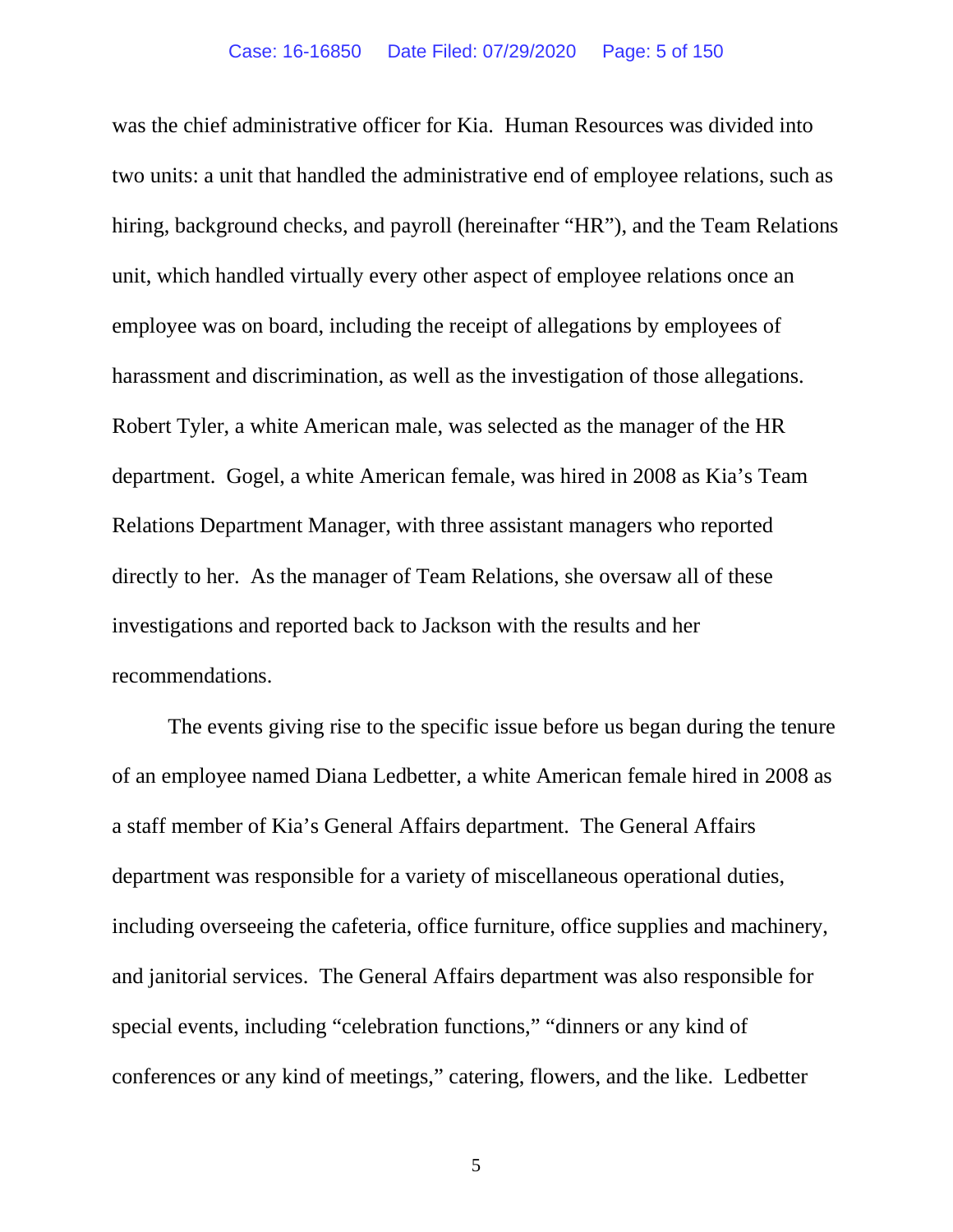#### Case: 16-16850 Date Filed: 07/29/2020 Page: 6 of 150

had been hired as a General Affairs specialist and told that she would be responsible for "Protocol and Events." These events often involved visits by the Korean president of the company, Mr. Ahn, and other Korean officials. As to protocol, the events were designed to be consistent with the protocol followed for such dignitaries in Korea. And it was this protocol to which Ledbetter objected. Specifically, she was asked to pour wine for the Korean executives at these events and, upon their arrival at the plant, to hold flowers and say, "Welcome, Chairman." As a result, some unidentified co-workers teased her as being a "geisha."

Ledbetter disliked having to perform these duties. In addition, Ledbetter told Gogel that she believed that Ledbetter's supervisor, K.M., [5](#page-5-0) a black American female, was involved in a romantic relationship with President Ahn. This alleged relationship was of concern to Ledbetter because she believed this relationship enabled K.M. "to improperly use her position of manager to control subordinate employees" like Ledbetter. Ledbetter spoke to Gogel and others about this issue and requested that she be transferred away from K.M.'s supervision. Jackson agreed to transfer Ledbetter to Team Relations but told her that she had a better chance of a promotion if she stayed in General Affairs. Her dislike of working under K.M. notwithstanding, Ledbetter decided she would rather stay in General

<span id="page-5-0"></span><sup>&</sup>lt;sup>5</sup> For purposes of this opinion, we refer to Ledbetter's supervisor by her initials "K.M."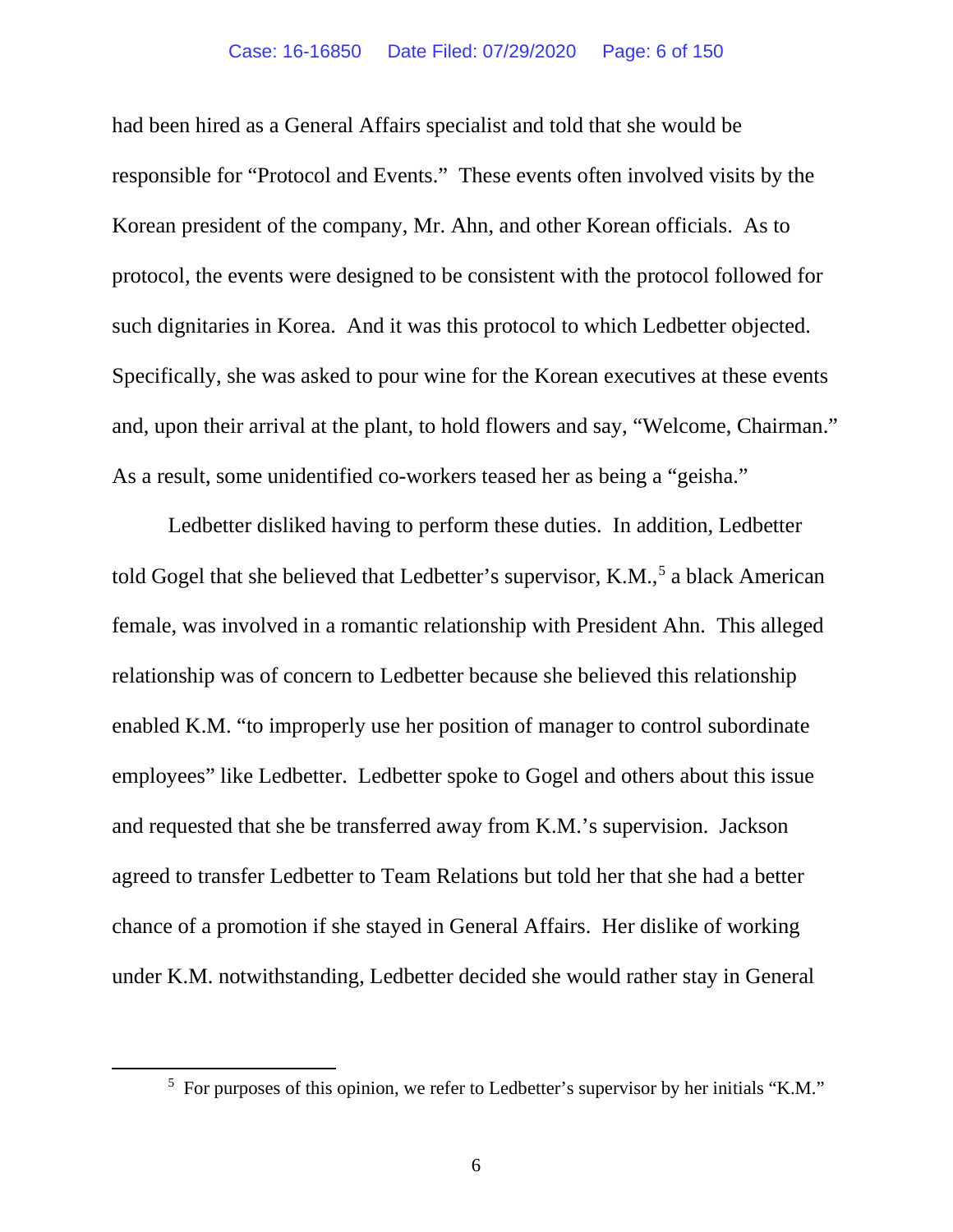#### Case: 16-16850 Date Filed: 07/29/2020 Page: 7 of 150

Affairs with the prospect of a promotion. In September 2010 she was designated the "acting" assistant manager of General Affairs. Nonetheless, Ledbetter continued to ask Gogel to investigate what she believed to be an inappropriate relationship between K.M. and Ahn.

In fact, Gogel sought permission from Jackson in late 2008 to investigate the relationship between President Ahn and K.M. because of the possibility that K.M. might be "utilizing th[e] relationship to the detriment of others" and that K.M. might not have fully consented to the relationship. Gogel was concerned about "the risk that [the relationship] could create for the company" and she wanted to investigate the issue to make sure that the company was not "at risk" from "people being treated in a way differently than they should be treated, from a legal and an ethical perspective." Accordingly, she asked Jackson if she could conduct an investigation as to whether President Ahn and K.M. were having an affair. Jackson declined to authorize such an investigation.

Shortly thereafter, Kevin Kim, the Korean Coordinator for HR and Jackson's counterpart, asked Gogel to investigate K.M. secretly regarding her treatment of other team members and whether there was any "falsification of time" on her part, but he did not direct an investigation regarding President Ahn. Kim directed Gogel not to reveal this investigation to Jackson. Within a few weeks,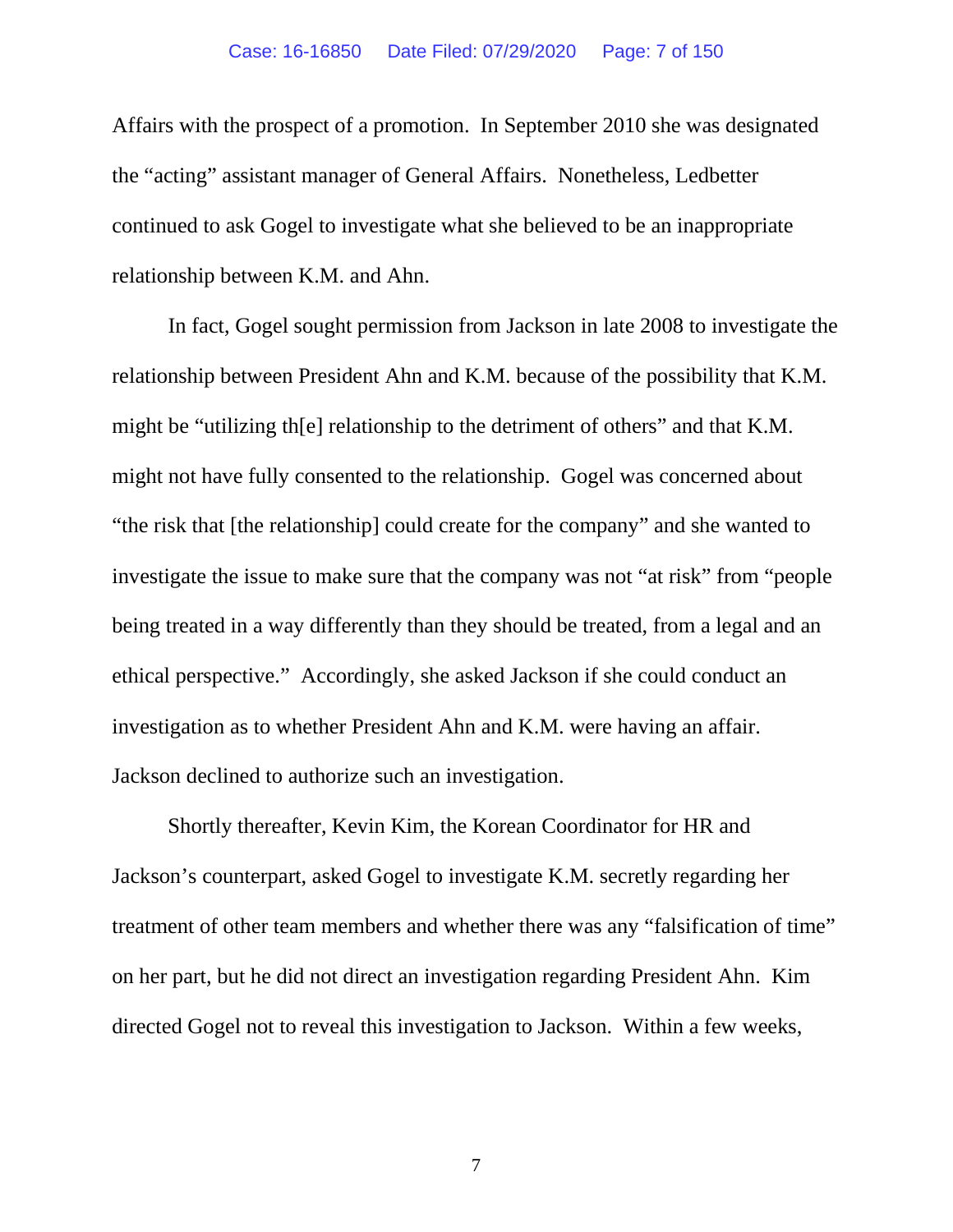however, Kim asked Gogel to stop the investigation and to destroy any information she had gathered related to the investigation.

In March 2009, Jackson designated Tyler as the Head of Department ("HOD") over both Team Relations and HR and indicated that this new title was based on Tyler's years of experience and longevity with Kia. Given the significant responsibilities of her position, Gogel objected that she was not likewise designated as an HOD over Team Relations.<sup>[6](#page-7-0)</sup>

After Gogel was not given a head of department designation in 2009, she met with Jackson and Tyler and informed them that she believed she did not receive the HOD title because of her gender and that there was a gender issue within the company. Indeed, as her complaint recounts, Gogel believed that the Korean management held antiquated views about the role of women in the workplace, generally, and that as to Gogel, specifically, she was not sufficiently listened to or respected by the Korean managers.

In August 2010, Jackson sent Gogel an email asking for her thoughts on how the Team Relations department could be improved. Gogel sent two lengthy emails in response that Jackson summarized as stating that "her department was being hampered by micro-management from people who did not understand the work

<span id="page-7-0"></span><sup>&</sup>lt;sup>6</sup> This grievance constituted a substantial part of the basis for her claim of national origin and sex discrimination, which claim she has now abandoned on appeal.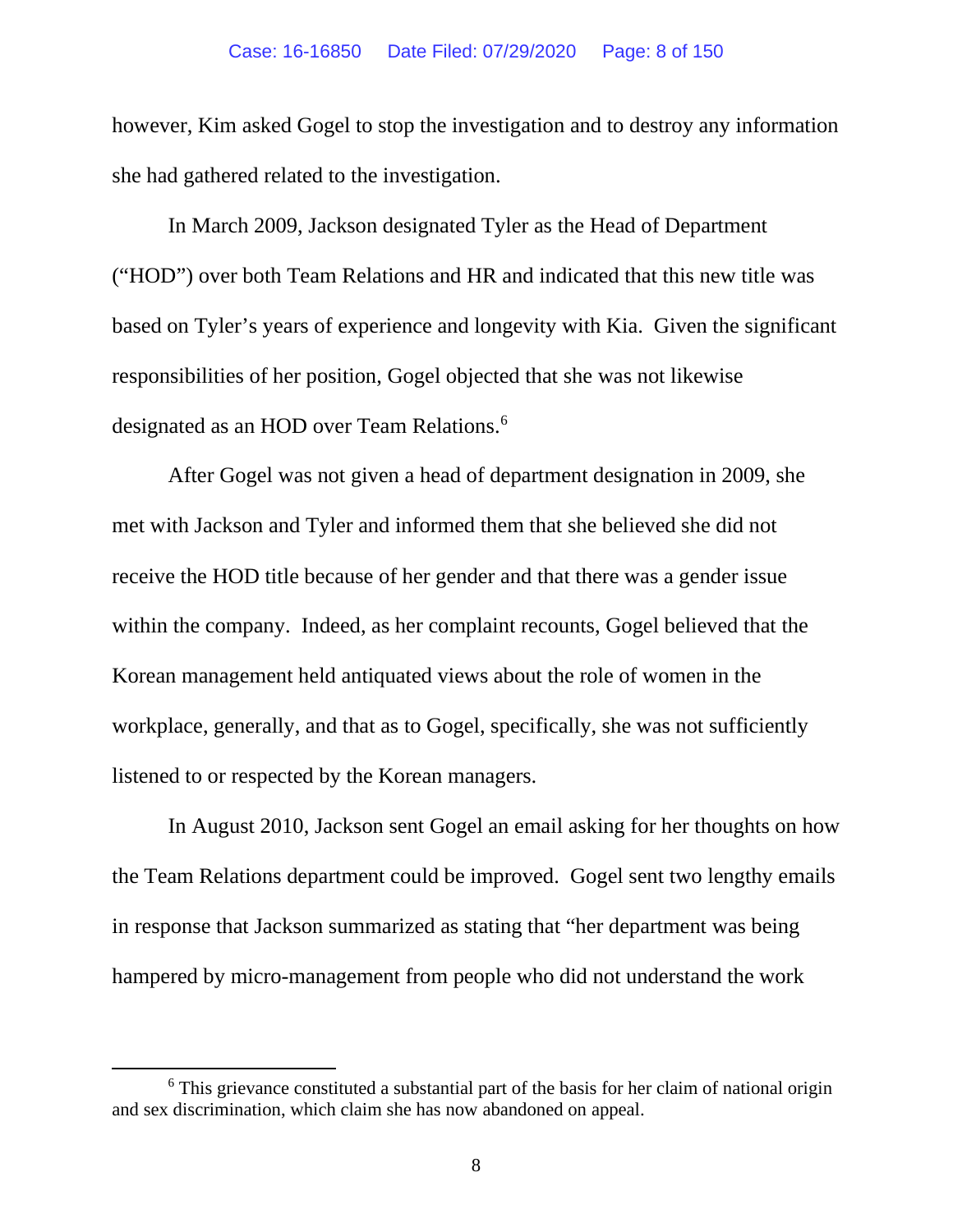#### Case: 16-16850 Date Filed: 07/29/2020 Page: 9 of 150

being performed, did not respect her successes or the passion she brought to her job, and did not give her the freedom that she regarded 'as a basic aspect of being an American and working in an American environment.'" Having received this and other input indicating that American managers felt they were not being given appropriate decision-making authority, Jackson asked Tyler to gather information as to the concerns of American management, including some specific factual examples.

Conferring with Gogel and some other members of American management, Tyler drafted and presented a lengthy Report of Concerns, setting out the American managers' unhappiness with the Korean managers and the lack of deference and respect they believed these managers showed their American counterparts. This report was delivered to Jackson in late September 2010.On October 12, 2010, Jackson attempted to speak to Gogel about the concerns expressed in the report, but she indicated her discomfort speaking to Jackson and instead indicated that she would prefer to talk to an independent or outside investigator. A couple of days later, however, Gogel met with Jackson. The meeting ended when Jackson had another appointment. Thereafter, Gogel sent an email to Jackson, Tyler, Webb, and one of the Korean coordinators, explaining that Tyler had informed her that the matter was closed because "it was difficult to address issues that [Gogel] would not give information about." Gogel expressed her disagreement with the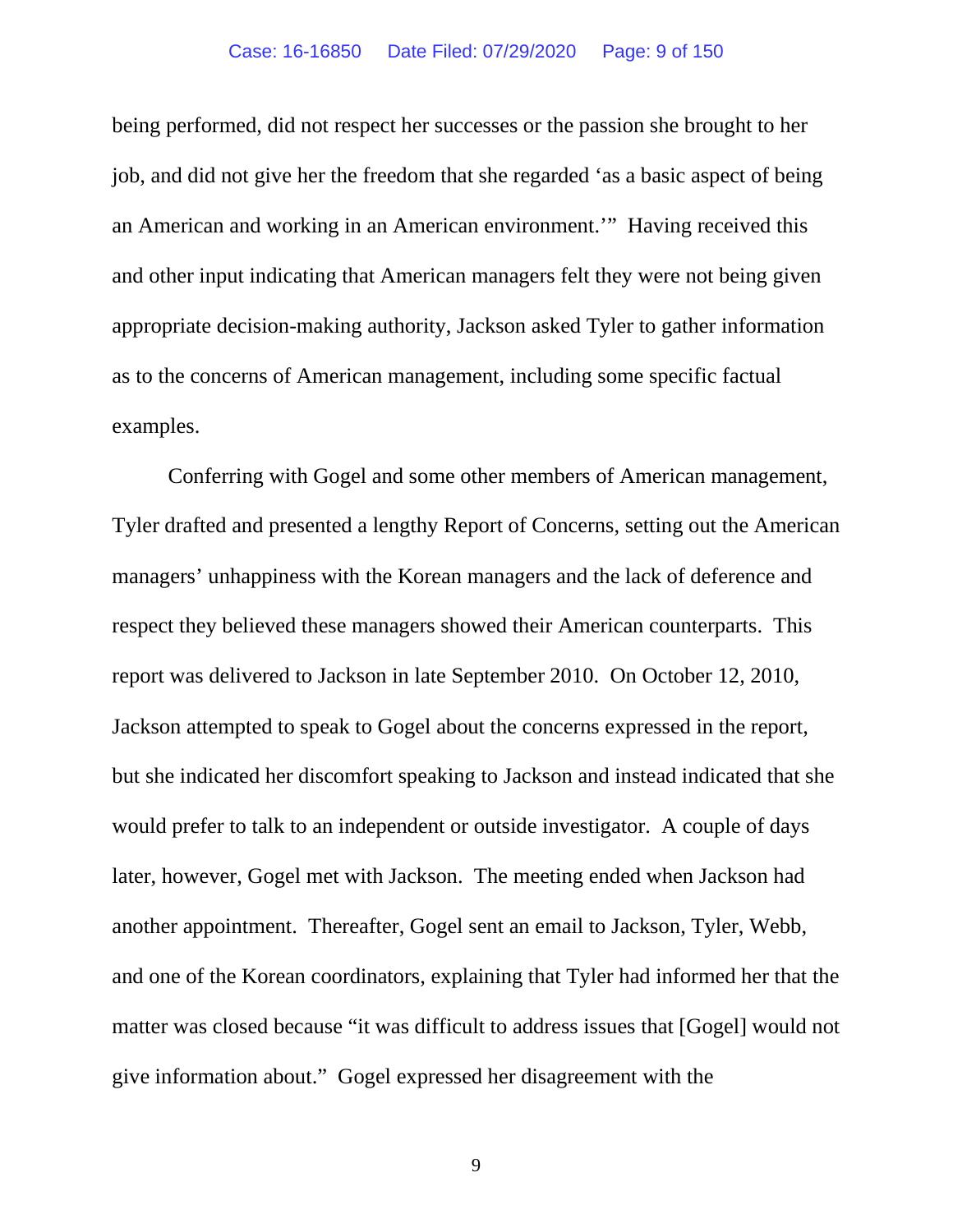#### Case: 16-16850 Date Filed: 07/29/2020 Page: 10 of 150

characterization that she was uncooperative and noted that Jackson was the one who ended the interview. Further, she asserted that she told Jackson she would answer any questions he had, but he did not follow up with her. Gogel requested an independent investigation into her concerns.

Thereafter, on November 10, 2010, Gogel filed her first charge with the Equal Employment Opportunity Commission ("EEOC"), alleging that she was not awarded an HOD designation due to gender and national origin discrimination. Kia received this charge on November 22, 2010. On November 19, 2010, Tyler also filed a charge with the EEOC, alleging national origin discrimination and retaliation.

Given the sensitivity of Gogel's and Tyler's positions and their special access to the plant's entire workforce, Jackson and Kia general counsel Charles Webb requested on Friday, December 3, 2010, that Gogel and Tyler each sign an agreement to prevent any misuse of their positions in their continuing interactions with employees.<sup>[7](#page-9-0)</sup> As relevant to the present appeal, this agreement provided that

<span id="page-9-0"></span><sup>7</sup> Tyler signed the agreement on that same day, December 3.Tyler nonetheless violated this agreement on two separate occasions, when he downloaded dozens of documents. *See Tyler v. Kia Motors Mfg. Ga., Inc.*, 702 F. App'x 945, 948 (11th Cir. 2017); *Tyler v. Kia Motors Mfg. Ga., Inc*., 2016 WL 9663168, at \*8–9 (N.D. Ga. Aug. 1, 2016). Learning of this conduct, Kia initiated an investigation into Tyler's computer activities and discovered that Tyler had forwarded hundreds of emails from Kia networks to his personal email accounts. *Tyler*, 2016 WL 9663168, at \*9. Kia suspended Tyler and ultimately terminated him on January 6, 2011, stating in the termination letter that Kia "ha[d] lost confidence in [his] trustworthiness and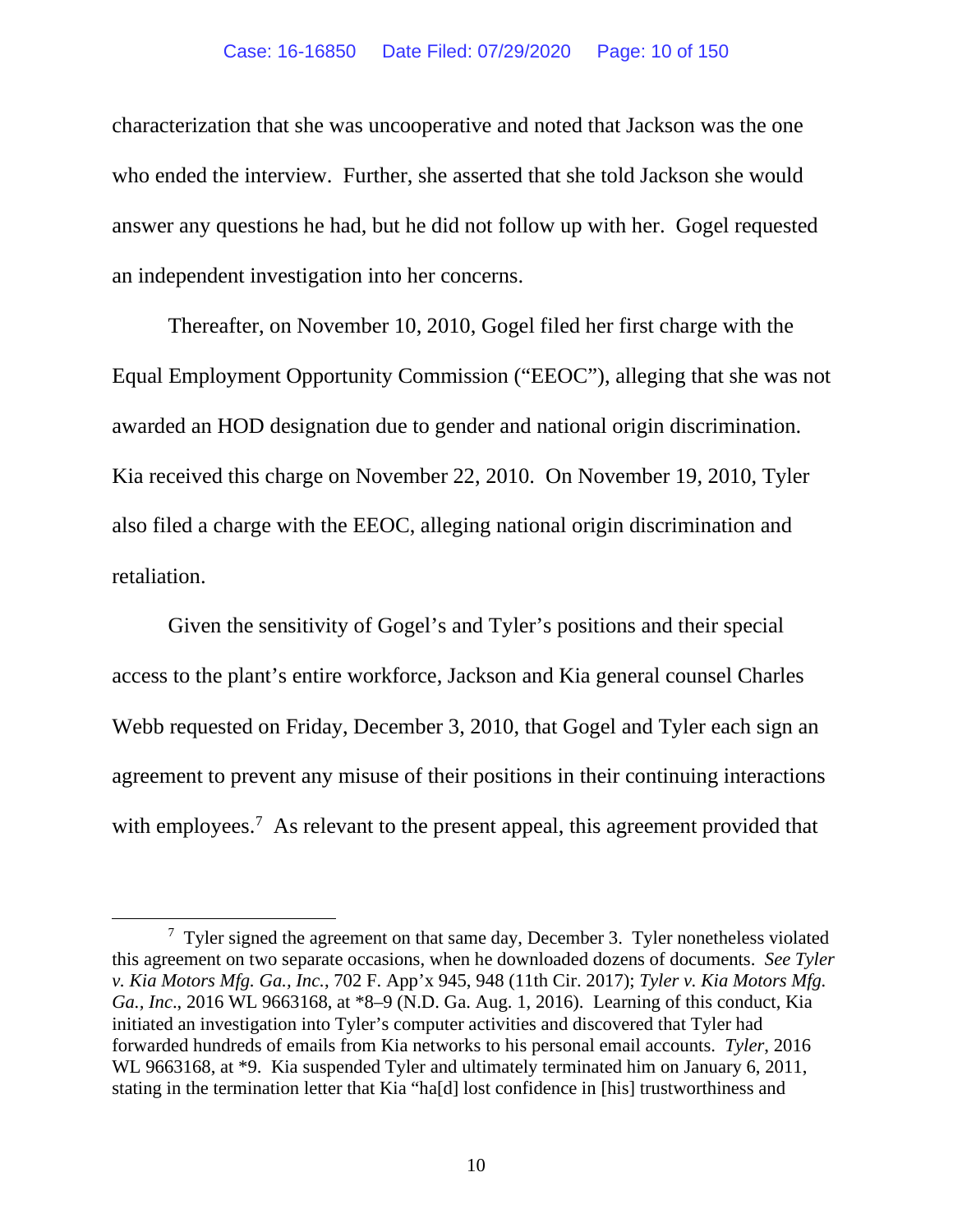Gogel would neither "use [her] position to solicit or influence Team Members to make claims against [Kia]" nor would she "make any written or verbal statements to Team Members that malign the company."[8](#page-10-0)

Expressing discomfort about signing the agreement until her lawyer could first review it, Gogel initially refused to sign the agreement and was placed on administrative leave. On Monday, December 6, 2010, which was the next business day, Gogel signed the agreement.<sup>[9](#page-10-1)</sup> She was allowed to return to work that same day. On December 16, 2010, Gogel requested four additional days off (from

<span id="page-10-0"></span><sup>8</sup> The agreement provided:

By signing below, I agree as follows:

- A. I will not discuss my EEOC charge or similar claims against [Kia] with Team Members and will not use my position to solicit or influence Team Members to make claims against [Kia];
- B. I will not put any Team Members, including my reports, in any conflict of interest by seeking their assistance in any fact finding or any information gathering related to my claim against [Kia];
- C. I will not make any written or verbal statements to Team Members that malign the company; and
- D. I will not seek access to any files or documents that relate in any way to the merits of my claim or similar claims against [Kia].

<span id="page-10-1"></span><sup>9</sup> We note that there is nothing in the record that indicates that Gogel contested any of the agreement's terms.

therefore, [Kia] ha[d] no alternative but to discharge [him] immediately." *Id.* (internal quotation marks omitted).

Tyler subsequently sued, alleging retaliatory termination in violation of Title VII and § 1981. The district court granted summary judgment to Kia. On appeal, we affirmed the grant of summary judgment, concluding that even though Tyler's filing of an EEOC charge constituted protected activity, his violation of the agreement constituted a neutral, non-retaliatory reason for terminating him, and that Tyler had failed to show that this ground was pretextual. *Tyler*, 702 F. App'x at 949–52.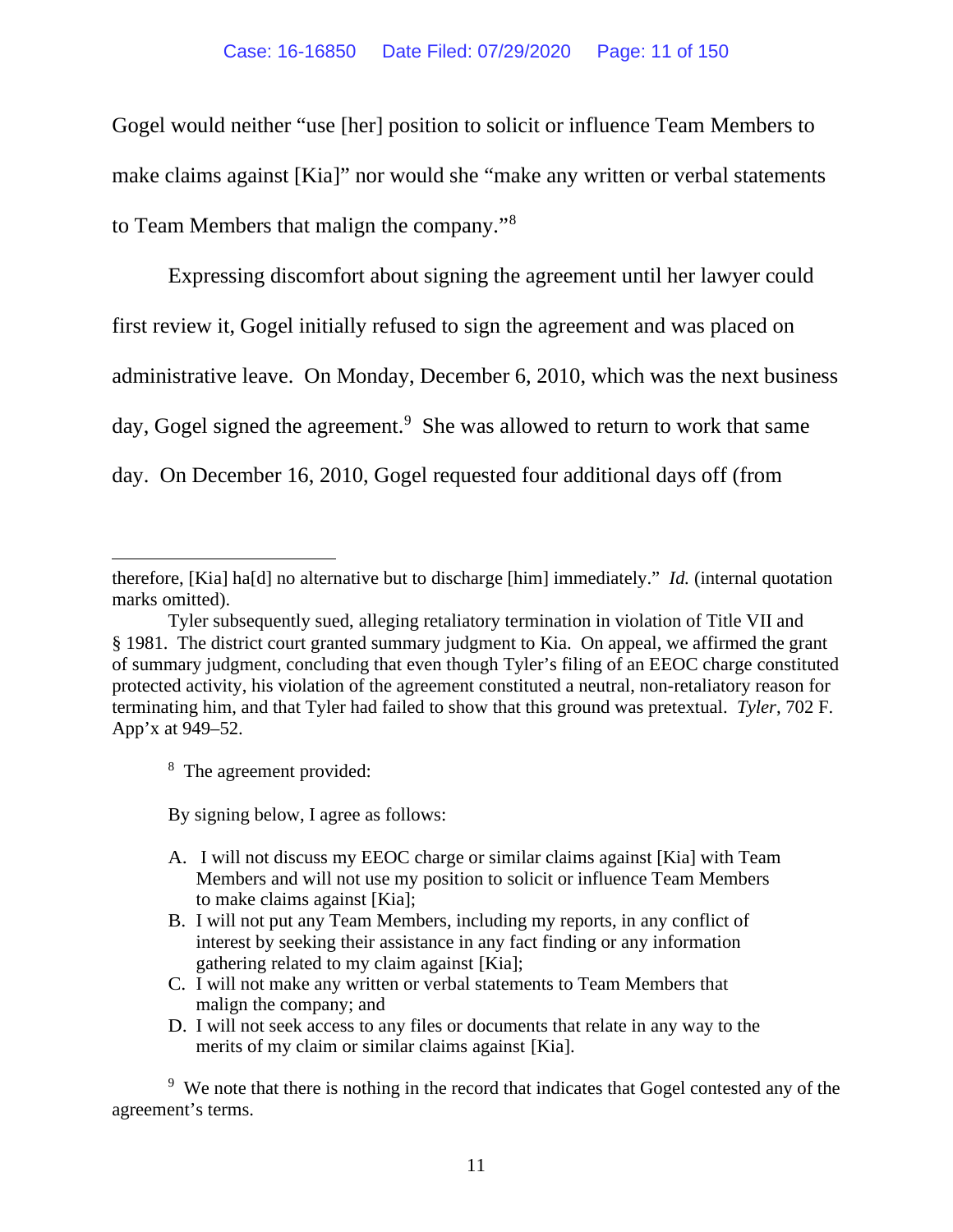January 4, 2011 through January 7, 2011), which Jackson approved.Then, on December 22, 2010, Kia gave Gogel a discretionary \$12,000 bonus and Jackson, who handed her the check, told her she was doing a good job and shook her hand.

Things changed dramatically on December 23, however. Unbeknownst to Jackson, on December 10, 2010, Diane Ledbetter had filed her own EEOC charge asserting a claim of discrimination based on her sex, national origin, and "Caucasian" race. She also alleged the creation of a hostile work environment based on the job duties she was assigned, Kia's refusal to transfer her to her preferred department, Kia's refusal to investigate whether a co-worker had received a promotion because she was having a sexual relationship with a supervisor, and being told by some Korean managers that "good mothers stay at home and don't work."

On the afternoon of December 23, Jackson received written notice of Ledbetter's EEOC charge. The charge itself indicated that it was faxed from the same law firm that Gogel and Tyler were using in the litigation of their own charges: an Atlanta law firm named Barrett & Farahany.Jackson explained in his deposition that "it was very concerning" and "very puzzl[ing]" to him that Ledbetter happened to choose the "same law firm" as Gogel and Tyler.Concerned that Gogel and Tyler were now "recruiting" other employees to sue the company, Jackson quickly emailed his Korean counterpart, Kim, to alert him and President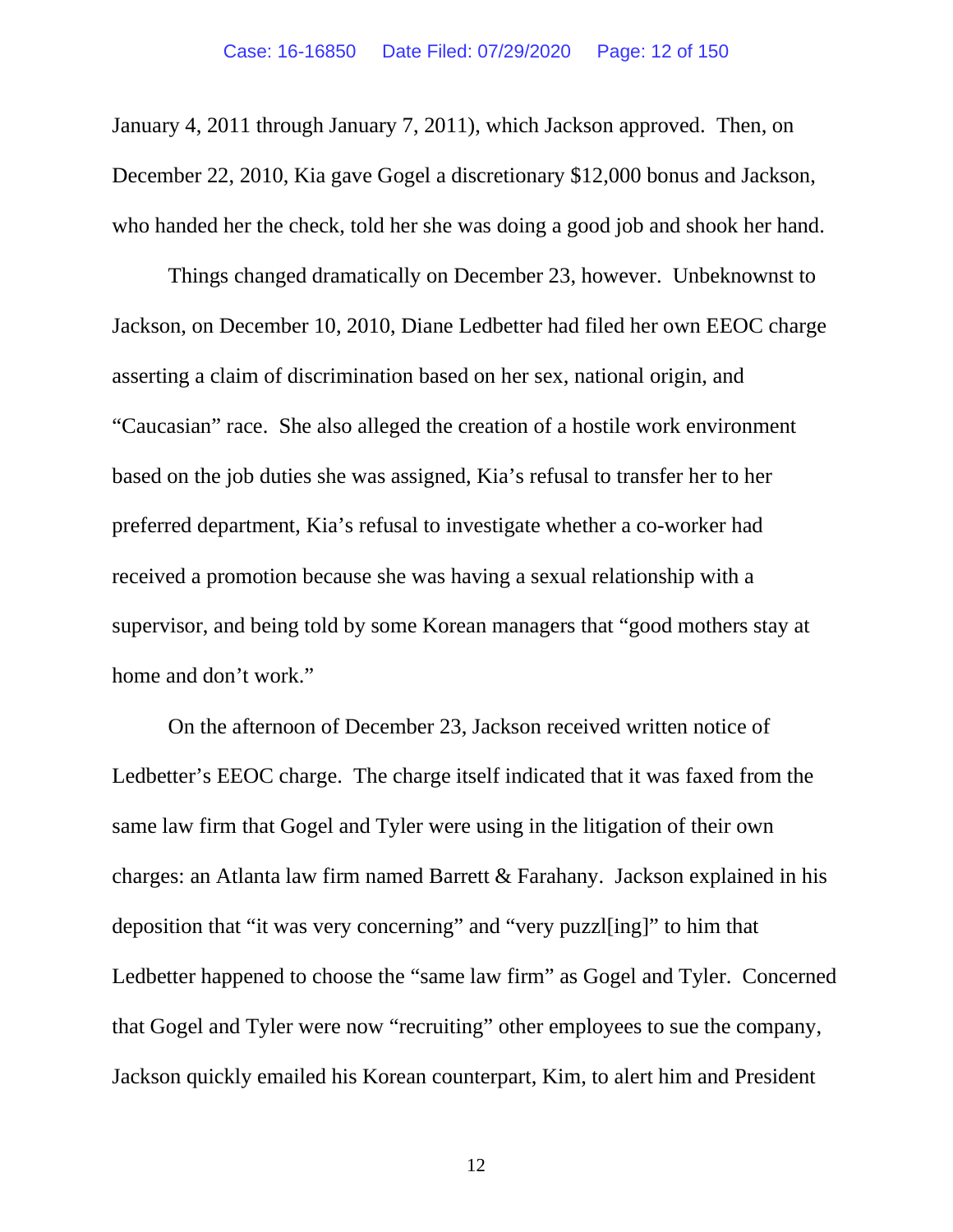Ahn that it appeared that Gogel and Tyler were recruiting other employees to sue Kia. Jackson explained in his deposition that he was so shaken by the possibility that Gogel might be recruiting employees to sue Kia because, as Team Relations manager, Gogel was responsible for trying to resolve employee complaints internally, not to recruit employees to sue the company.

Immediately after Jackson received notification on December 23 of Ledbetter's EEOC charge, the Kia plant closed for the Christmas holidays. Thereafter, when the plant reopened during the first week of January 2011, and while Gogel was still on vacation, one of Gogel's subordinates, Arthur Williams, approached Jackson and general counsel Webb and expressed concerns regarding the conduct of Gogel and Tyler. Williams, a black American male, was one of three assistant managers working under Gogel in the Team Relations department, and he enjoyed a friendly relationship with Ledbetter. According to Williams, during October or November 2010 he noticed that Gogel and Ledbetter were meeting at various times. Then, at some point in November, Ledbetter confided in Williams that she, Gogel, and Tyler were planning to sue the company and were all working with the same attorney to do so.

After this revelation by Ledbetter, Williams began "paying close attention" and observed frequent meetings between Gogel and Ledbetter, as well as three to five meetings between Gogel, Ledbetter, and Tyler. Sometimes the meetings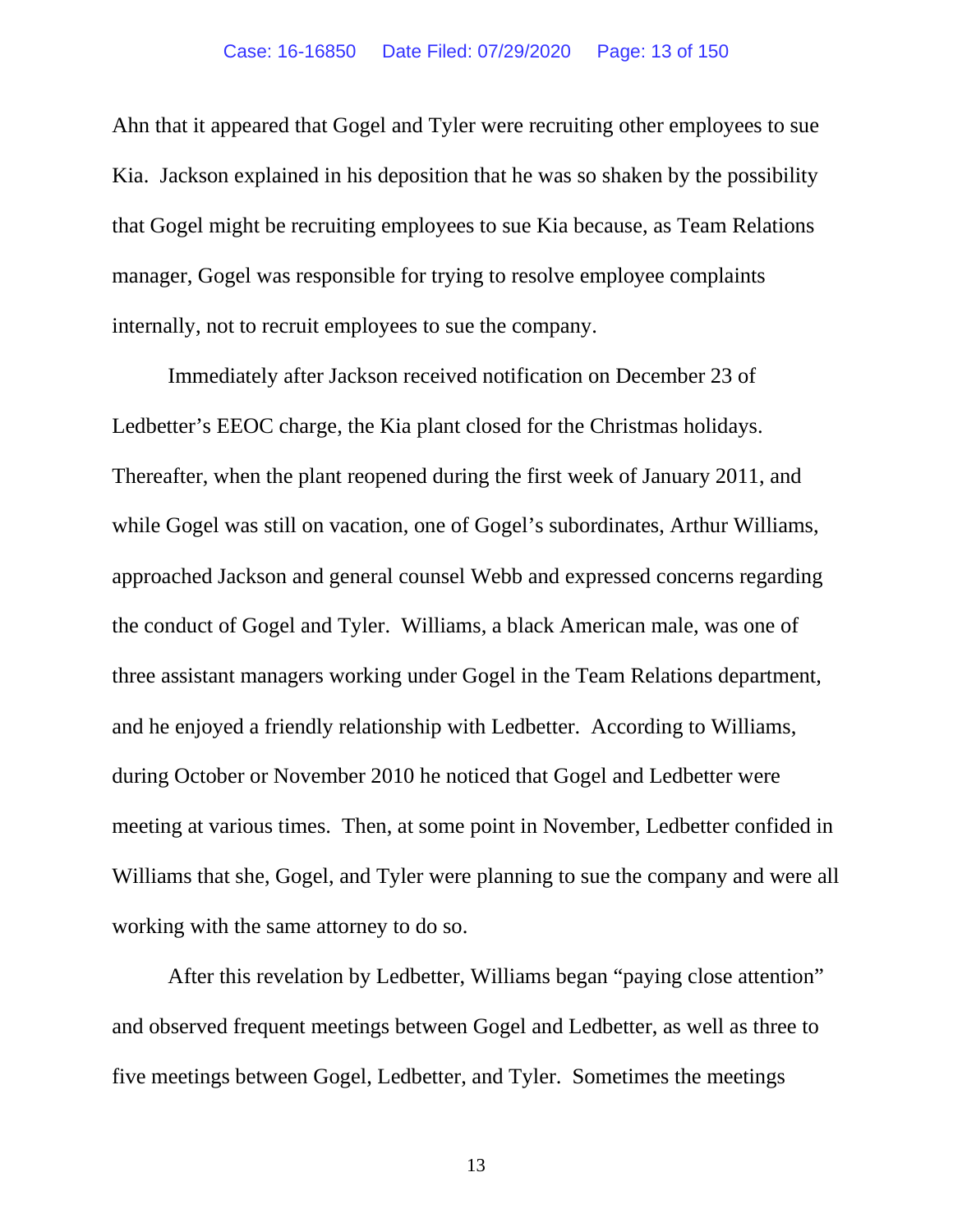between Gogel and Ledbetter would last from morning until lunch, and after the weekly Friday afternoon meetings, Gogel and Ledbetter would sometimes stay behind, continuing to meet privately even as Williams left for the evening between 5 and 6 p.m. All the while, Ledbetter kept telling Williams that she, Gogel, and Tyler were going to sue and use the same attorney. Further, Ledbetter indicated to Williams that Gogel was the ringleader and the catalyst for the trio's decision to take legal action. All of these developments were startling to Williams because Gogel's and Tyler's conduct was so at odds with the mission of the Team Relations department to try to "keep lawsuits from happening," not to instigate them.

Williams conveyed the above information to Jackson and Webb when he met with them in January. In short, Jackson learned from Williams that Gogel and Tyler were frequently meeting with and actively encouraging Ledbetter to sue Kia, that they were coordinating through the use of the same lawyer, and that Gogel was the leader of these endeavors.<sup>10</sup> Jackson likewise thought it "very strange" that Gogel and Ledbetter had been engaging in such frequent meetings.Williams

<span id="page-13-0"></span><sup>10</sup> When asked in his deposition whether he had indicated to Jackson and Webb that Gogel was the leader, Williams responded to the effect that that he had just "repeated [] what Diana [Ledbetter] told me" and that what Ledbetter "was telling" Williams was that "they were all filing and they all had the same attorney" and that Gogel was the "leader." Williams understood Gogel to be the "catalyst" for the bringing of the EEOC charges because Ledbetter had led him to believe that Gogel was the "ringleader."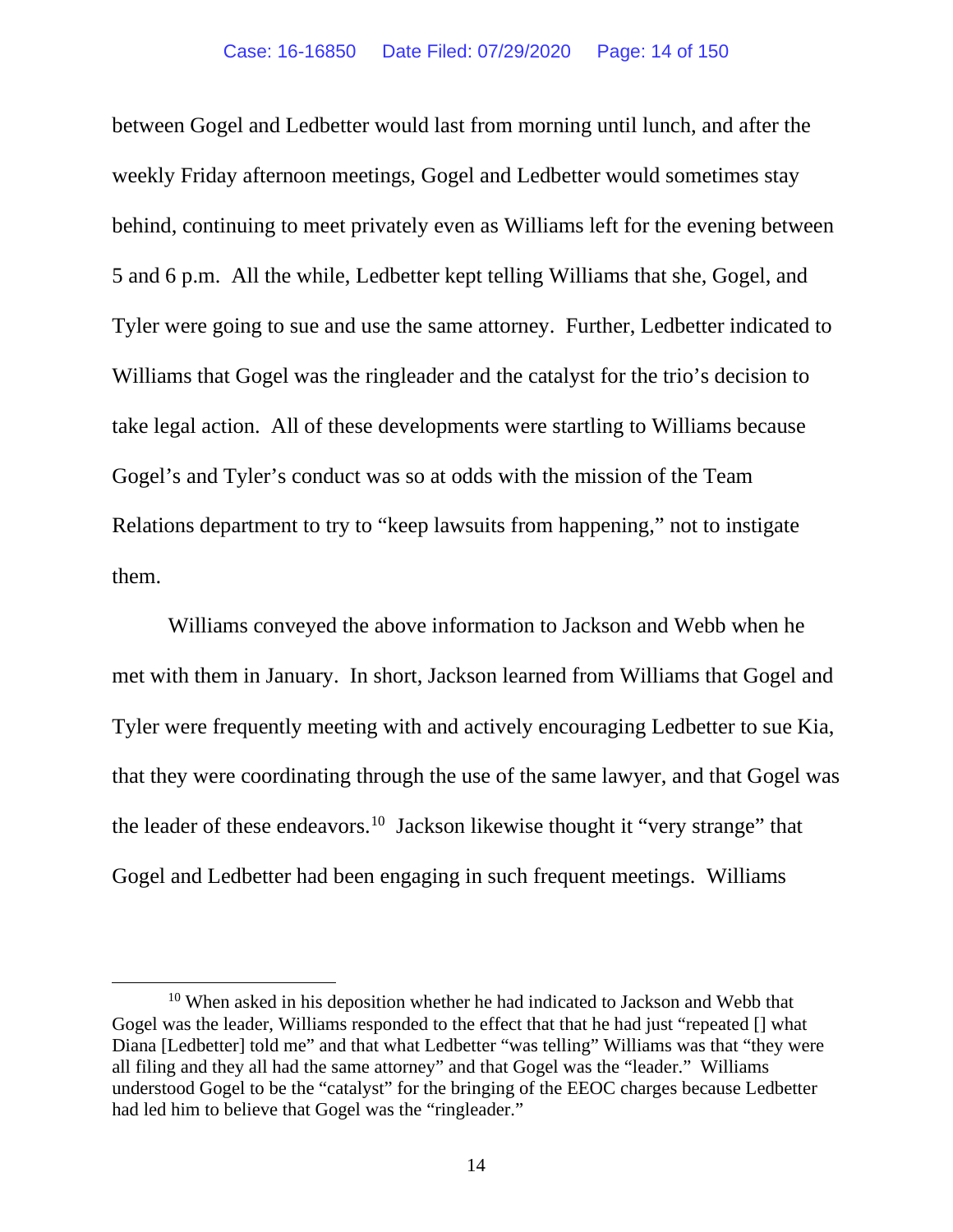further informed Jackson that Gogel exhibited a strong animus against the Korean management team and that she "hated the Koreans."

In addition, another assistant Team Relations manager, Paul Grimes, a black American male, also met with Jackson during this same period of time, and he corroborated some of the information provided by Williams. Grimes confirmed that Williams told him that Ledbetter, Gogel, and Tyler were going to sue the company and that they were trying to "persuade" Ledbetter to "join them in suing" Kia. Like Williams, Grimes was incredulous that Gogel and Tyler would behave in this way, but he nonetheless started "paying attention," and noticed "suspicious meetings behind closed doors." He informed Jackson and Webb that "the entire [Team Relations] department was wondering what was occurring with Diana [Ledbetter] meeting with Andrea [Gogel] for such long periods of time" and that "[t]hey would meet as often as three times a week and for several hours." Further, "[a]s [the] time approached when they filed their charges," Gogel, Tyler, and Ledbetter "were meeting nearly every day . . . for 1-1.5 hours."<sup>[11](#page-14-0)</sup>

Having received the above information from Williams and Grimes, on January 7, 2011, Jackson and Webb called Gogel in for a meeting. They began by stating that Webb needed information concerning Ledbetter in order to respond to

<span id="page-14-0"></span> $11$  Ledbetter disputes some of the statements attributed to her and Gogel disputes the accuracy of some of Williams' and Grimes' testimony. See *infra* at 54 n.24. We discuss those disputes and the extent to which they are relevant to our ultimate decision later in this opinion.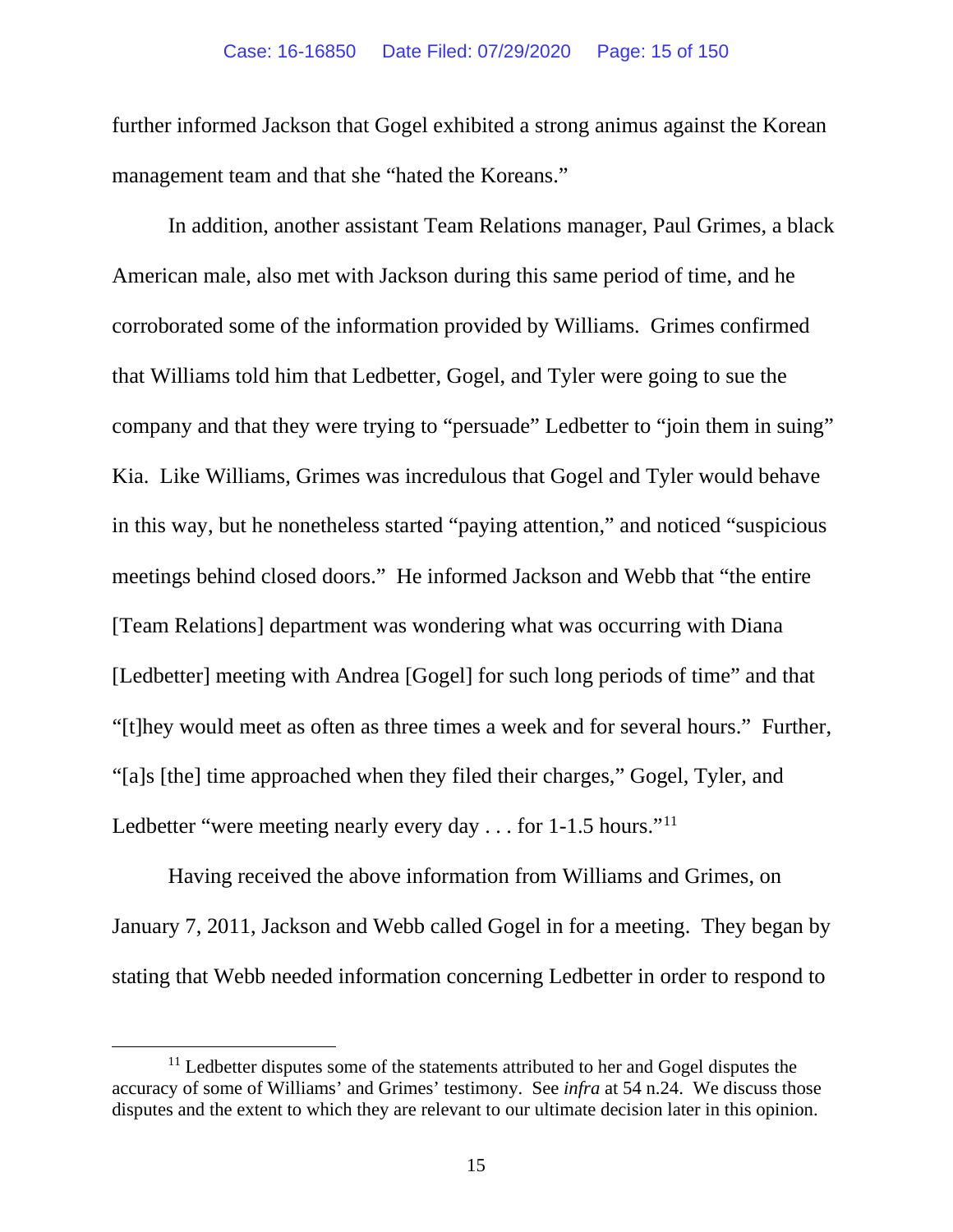the latter's recent EEOC charge. During this meeting, they inquired whether Gogel had "colluded" with Ledbetter and whether she had violated the December 6 agreement. The discussion focused on Gogel's relationship with Ledbetter, meetings she had with Ledbetter, and what her conversations had been with Ledbetter. Gogel denied having any significant interactions with Ledbetter, explaining that her recent meetings had concerned only trivial operational issues.<sup>[12](#page-15-0)</sup>

Jackson placed Gogel on administrative leave following the January 7, 2011 meeting and ultimately terminated her employment on January 19, stating in his deposition, "I was totally convinced that [Gogel] had solicited and encouraged other team members to file a lawsuit against the company. I had lost total confidence and trust in her to perform her jobs, her job duties that she was hired to do, and I could not continue her employment with Kia." The formal termination letter provided as follows:

As you know, your position as Manager of Team Relations in Human Resources is critically important to [Kia]. One of your primary duties is to investigate potential discrimination or harassment claims, either personally or by directly supervising those conducting the investigations, in order to protect [Kia] by taking prompt action when warranted. You and [Kia] previously recognized the potential for conflict of interest in the discharge of your duties, and on

<span id="page-15-0"></span> $12$  During this litigation, however, Gogel admitted to telling Ledbetter that she did not trust the people at Kia "to listen to or deal with any concerns" and that Gogel was planning "to seek outside assistance" regarding her own complaints against Kia. Gogel also concedes that she provided Ledbetter with the name of the attorney with whom Gogel had chosen to meet.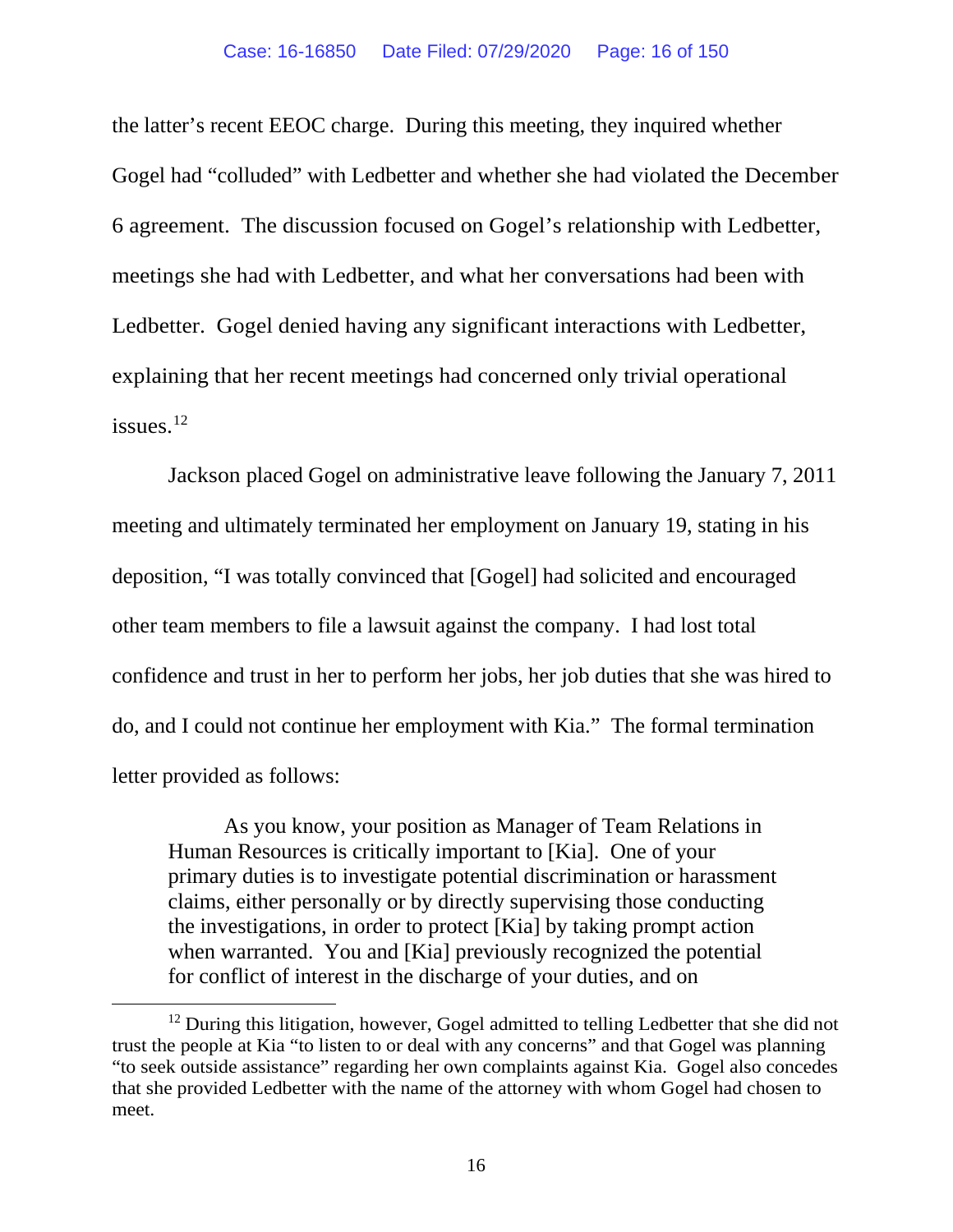December 6, 2010, you signed the attached [agreement]. In this document you agreed that you would not solicit or influence team members to make claims against [Kia], you would not put any team members in a conflict of interest, you would not make any written or verbal statements to team members that malign the company, and that you would not seek to access files or documents that relate in any way to the merits of your claims.

As we discussed on January 7, 2011, Diana Ledbetter filed a cha[r]ge of discrimination against [Kia] on December 10, 2010. Part of this charge alludes to claims that [Kia], including Human Resources, did not properly investigate her complaints against [Kia]. In investigating this charge, [Kia] received credible reports that [Ledbetter] discussed her intent to file a claim with you in advance of doing so, that you did not attempt to encourage [her] to internalize the complaint (rather than to externalize the complaint), and that you did not notify [Kia] about the likely filing of a charge by another individual. You were seen by multiple people having numerous, lengthy private conferences with Ms. Ledbetter during the last twothree months, yet you denied having any significant recent interaction with her. Based on our investigation, one could conclude that you encouraged or even solicited the filing of the charge. At the very least, there is an appearance of a conflict of interest sufficient to cause [Kia] to lose confidence in the loyalty and trust that is required by your position.

Also, since your administrative leave began, we have received additional reports from within your department and elsewhere which caused [Kia] to lose faith in you as a manager. Team Members fear retaliation from you, find inappropriate your stated and demonstrated personal dislike for many of the managers at [Kia], and are concerned by your demonstrated animus toward the Korean culture at [Kia]. Finally, some of the Team Members you supervise perceive that you do not support [Kia's] positive conciliatory approach to dealing with issues, but instead prefer a combative win-lose approach which often escalates issues unnecessarily.

Therefore, [Kia] has no alternative but to discharge you immediately.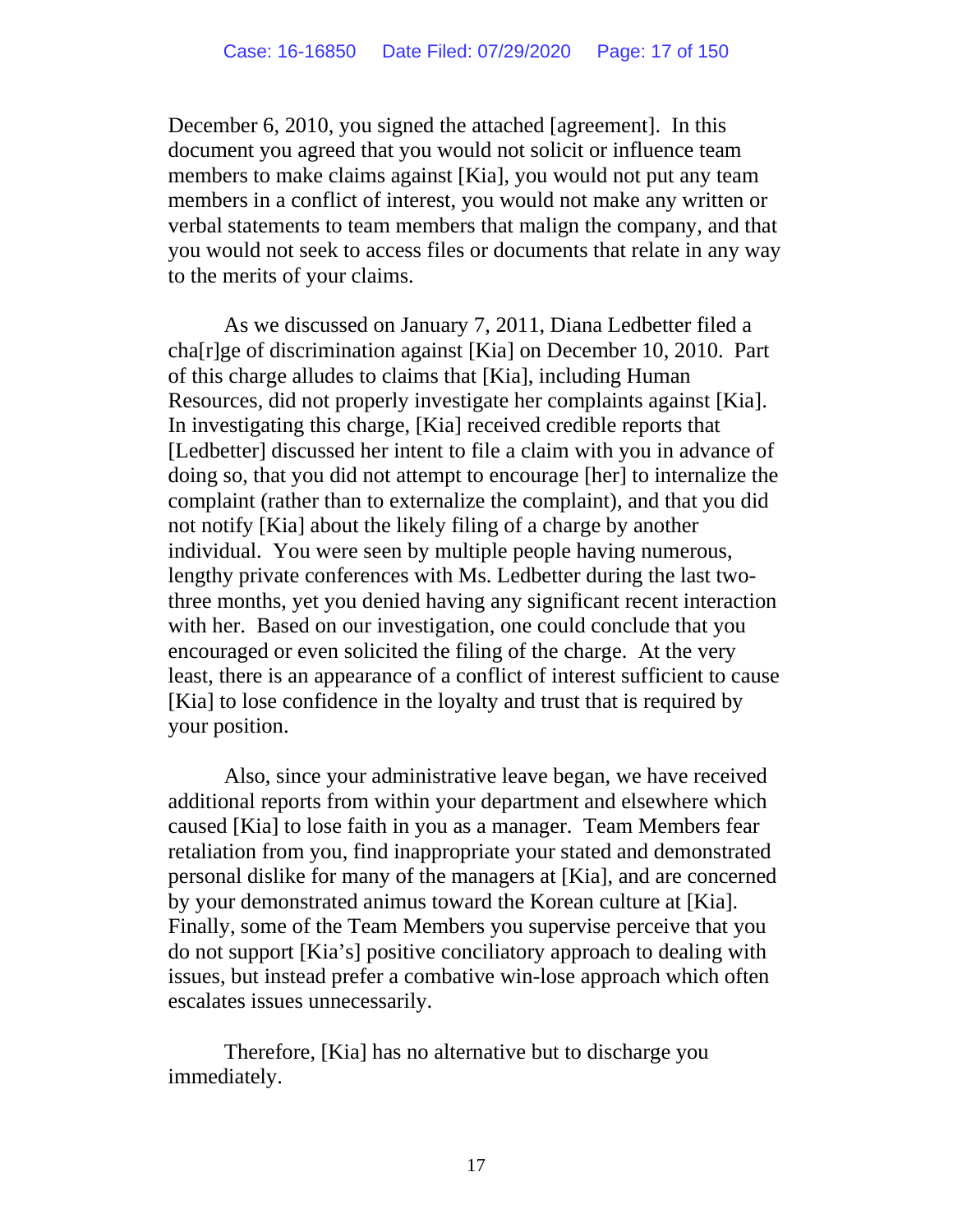Following her termination, Gogel filed a second EEOC charge in which she alleged retaliation by Kia. Specifically, Gogel stated that she had been discharged, that Kia said it had discharged her for encouraging another employee to file a charge of discrimination with the EEOC, and that she believed she had been retaliated against due to her opposition to unlawful acts under Title VII. Kia subsequently filed its position statement with the EEOC regarding the second charge, explaining that Gogel "was responsible for conducting and overseeing investigations, administering corrective action, and evaluating and improving team member morale. . . . [Gogel] was also responsible for investigating and correcting any and all complaints of harassment and discrimination in the workplace." Kia explained that after receiving notice of Gogel's first EEOC charge, it had her sign the December 6 agreement "[i]n an attempt to protect [Kia's] team members and proprietary information." Thereafter, upon receiving Ledbetter's EEOC charge and conducting an investigation, Kia discovered from other employees that Ledbetter and Gogel had met several times, yet Gogel denied these interactions when questioned. Further, Kia noted that "there were no reports of discrimination documented or investigations opened regarding Ledbetter during the time period in question. [Gogel] did not attempt to defuse the situation or handle it in any manner in which she was employed to do." Moreover, "after the meetings with [Gogel],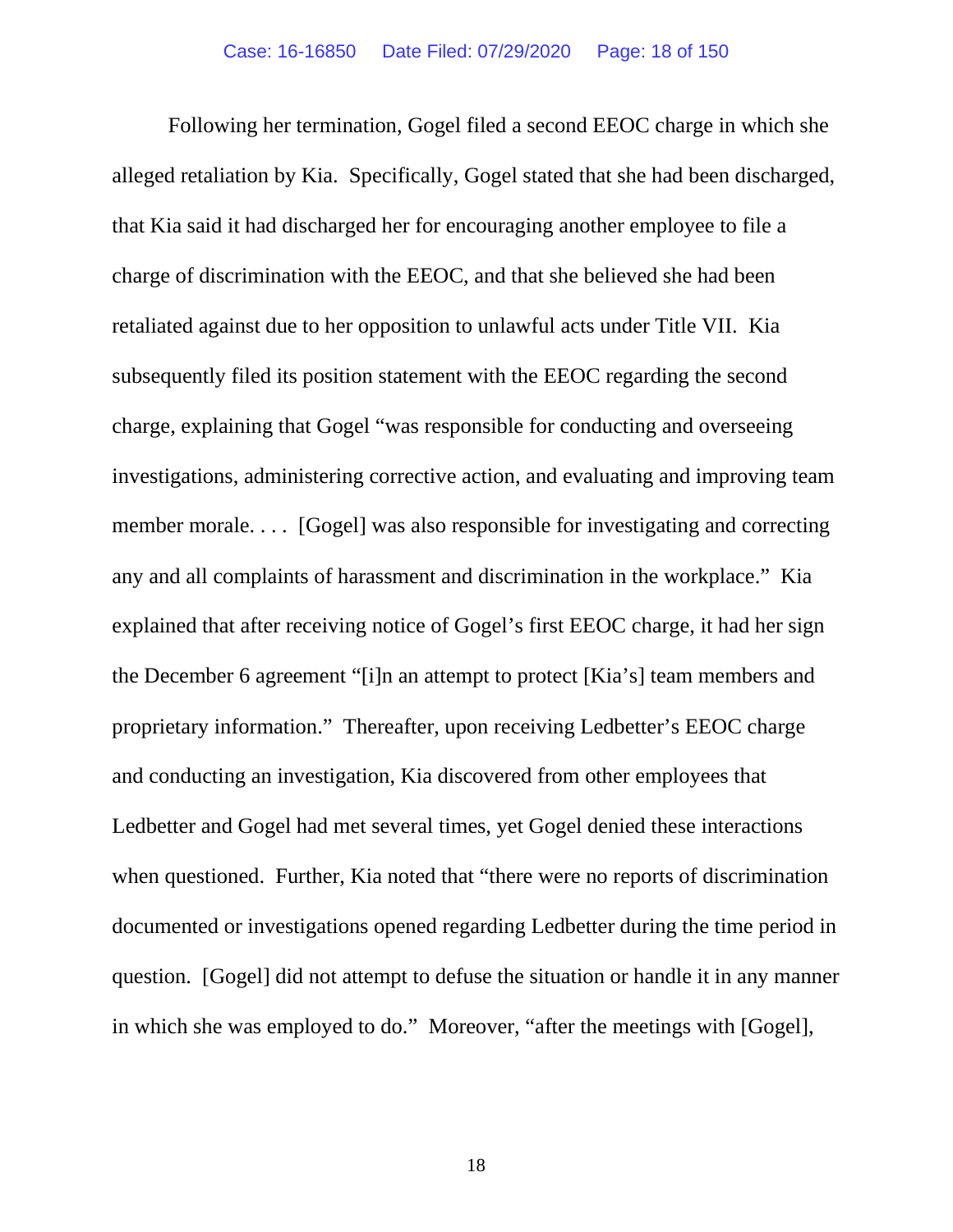Ledbetter contacted [Gogel's] attorney for representation purposes." Finally, Kia noted that:

[i]t became obvious to [Kia] that [Gogel] was blatantly dishonest when explicitly questioned about Diana Ledbetter. Further, she did not perform her job, but instead encouraged a team member to sue [Kia] and seek outside counsel to deal with her discrimination charge instead of handling it in-house. This was clearly a breach of trust, a conflict of interest, and a blatant failure to perform her job duties. Accordingly, [Gogel] was terminated on January 19, 2011.

After receiving a right to sue notice from the EEOC, Gogel filed the underlying action. In her amended complaint, Gogel alleged in relevant part that Kia terminated her in retaliation for her filing of the first EEOC charge. The parties filed cross-motions for summary judgment, and the district court denied Gogel's motion and granted Kia's motion. With regard to the retaliation claim, the district court concluded that Kia did not fire Gogel in retaliation for conduct protected by Title VII, but instead fired her for a legitimate reason: solicitation of a subordinate to file an EEOC charge against Kia, in contravention of her job responsibilities. Gogel appealed, contending that the district court erred in granting summary judgment for two main reasons: (A) there is a triable issue of fact as to whether the real reason Kia fired Gogel was because she had filed her own EEOC charge, not because she solicited another employee to sue the company, and (B) Kia's stated reason for terminating Gogel's employment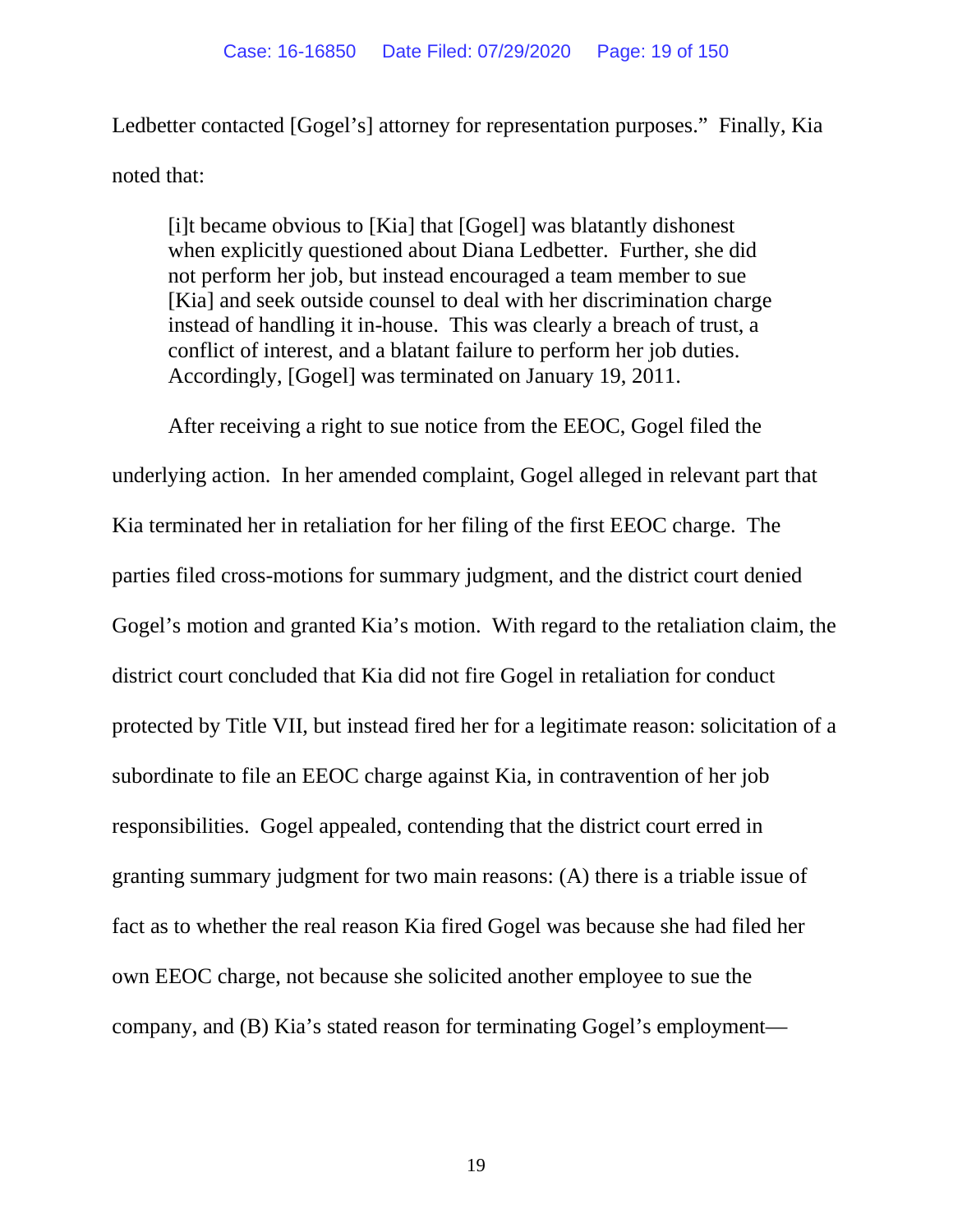Gogel's alleged solicitation of Ledbetter—was itself protected conduct under Title VII's opposition clause and could not justify Gogel's termination.

### **II. STANDARD OF REVIEW**

We review a district court's grant of summary judgment *de novo*, "view[ing] the evidence in the light most favorable to the non-moving party." *Thomas v. Cooper Lighting, Inc.*, 506 F.3d 1361, 1363 (11th Cir. 2007). Although "questions of fact in job discrimination cases are 'both sensitive and difficult' and '[t]here will seldom be "eyewitness" testimony as to the employer's mental processes,'... 'none of this means that trial courts or reviewing courts should treat discrimination differently from other ultimate questions of fact." *Chapman v. AI Transp.*, 229 F.3d 1012, 1026 (11th Cir. 2000) (*en banc*) (quoting *St. Mary's Honor Ctr. v. Hicks*, 509 U.S. 502, 524 (1993)) (first alteration in original). In other words, "the summary judgment rule applies in job discrimination cases just as in other cases." *Id.* Summary judgment is proper if the evidence shows "that there is no genuine dispute as to any material fact and the movant is entitled to judgment as a matter of law." Fed. R. Civ. P. 56(a). Further, "[a] mere 'scintilla' of evidence supporting the opposing party's position will not suffice; there must be enough of a showing that the jury could reasonably find for that party." *Walker v. Darby*, 911 F.2d 1573, 1577 (11th Cir. 1990); *see also Matsushita Elec. Indus. Co., Ltd. v. Zenith Radio Corp.*, 475 U.S. 574, 587 (1986) ("Where the record taken as a whole could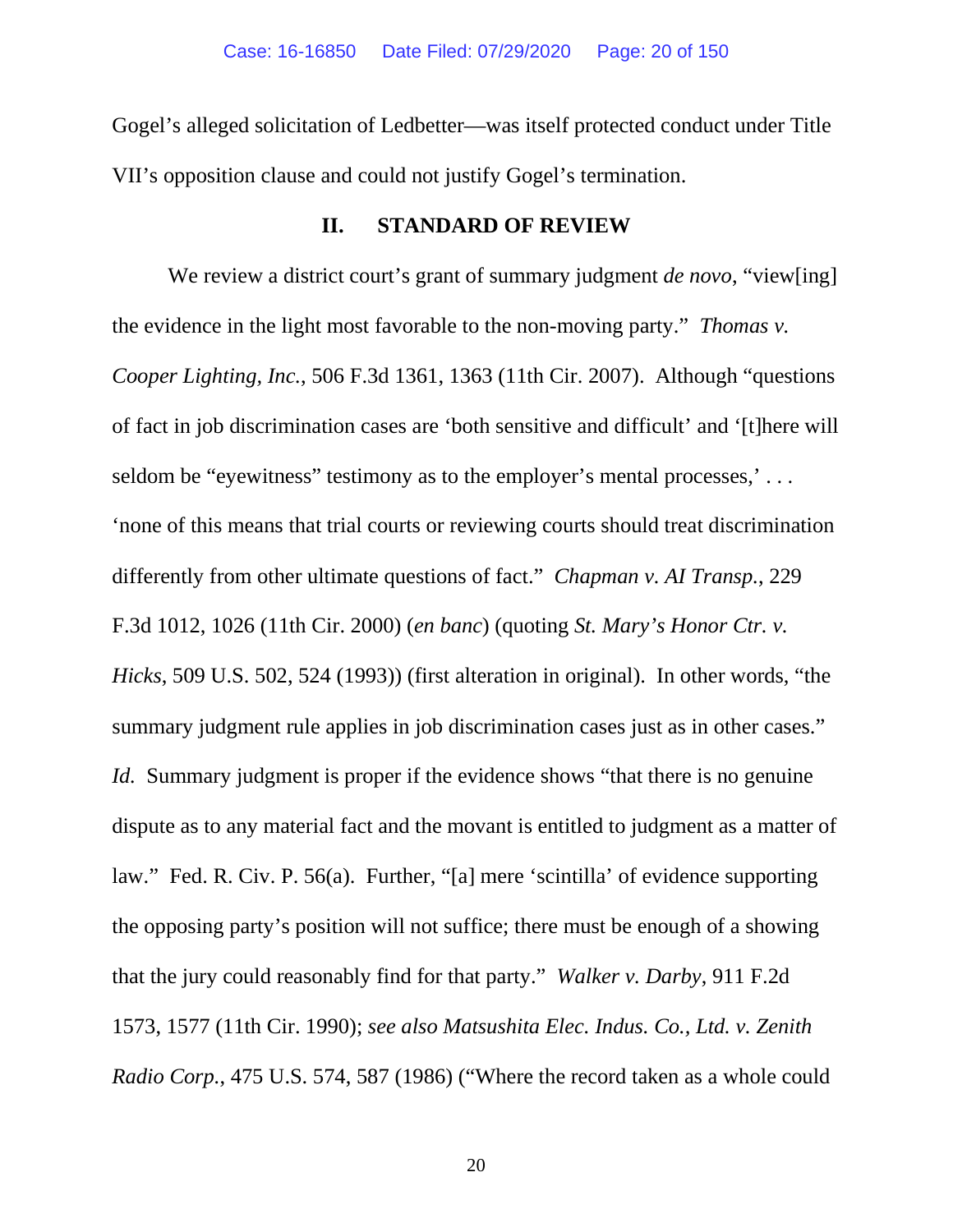not lead a rational trier of fact to find for the non-moving party, there is no 'genuine issue for trial.'" (quoting *First Nat'l Bank of Ariz. v. Cities Serv. Co.*, 391 U.S. 253, 289 (1968))).

### **III. DISCUSSION**

Title VII prohibits an employer from retaliating against "any . . . employee[] . . . because [s]he has opposed any practice made an unlawful employment practice" by Title VII, "or because [s]he has made a charge, testified, assisted, or participated in any manner in an investigation, proceeding, or hearing under [Title VII]." 42 U.S.C. § 2000e-3(a). The first part of the anti-retaliation provision is known as the "opposition clause" and the second part as the "participation clause." *See E.E.O.C. v. Total Sys. Servs., Inc.*, 221 F.3d 1171, 1174 (11th Cir. 2000). Retaliation claims are also cognizable under 42 U.S.C. § 1981 and are analyzed under the same framework as Title VII claims. *See CBOCS W., Inc. v. Humphries*, 553 U.S. 442, 452–57 (2008); *Standard v. A.B.E.L. Servs., Inc.*, 161 F.3d 1318, 1330 (11th Cir. 1998).

To make a *prima facie* case for a claim of retaliation under Title VII, a plaintiff must first show (1) that "she engaged in statutorily protected activity," (2) that "she suffered an adverse action," and (3) "that the adverse action was causally related to the protected activity." *Jefferson v. Sewon Am., Inc.*, 891 F.3d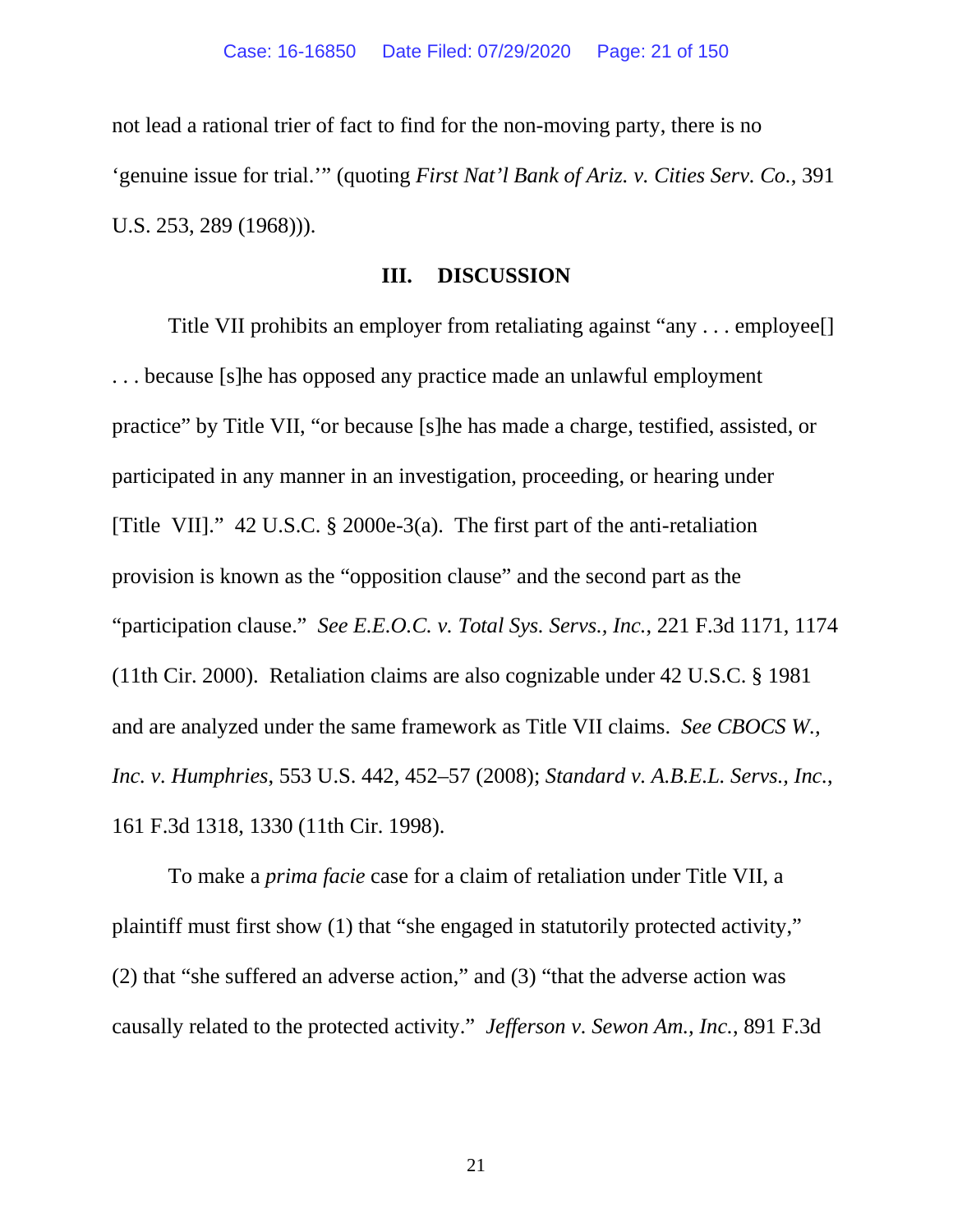911, 924 (11th Cir. 2018); *Bryant v. Jones*, 575 F.3d 1281, 1307–08 (11th Cir. 2009).

Once the *prima facie* case is established, it creates a "presumption that the adverse action was the product of an intent to retaliate." *Bryant*, 575 F.3d at 1308. The burden of production then shifts to the employer to rebut the presumption by articulating a legitimate, non-discriminatory reason for the employment action. *Id.* If the employer produces such a reason, the presumption is rebutted, and the plaintiff must then demonstrate that the "proffered reason was merely a pretext to mask [retaliatory] actions." *Id.* To establish the necessary causation, a plaintiff must demonstrate that "her protected activity was a but-for cause of the alleged adverse action by the employer." *Univ. of Tx. Sw. Med. Ctr. v. Nassar*, 570 U.S. 338, 362 (2013). In other words, "a plaintiff must prove that had she not [engaged in the protected conduct], she would not have been fired." *Jefferson*, 891 F.3d at 924. "Importantly, throughout this entire process, the ultimate burden of persuasion remains on the employee." *Sims v. MVM, Inc.*, 704 F.3d 1327, 1333 (11th Cir. 2013).

### **A. Summary Judgment is Warranted on Gogel's Retaliation Claim Alleging that She Was Fired Because She Filed An EEOC Charge**

In support of her retaliation claim, Gogel contends that the real reason Kia fired her was because she had filed an EEOC charge—which is clearly protected conduct under Title VII's participation clause—not because she solicited another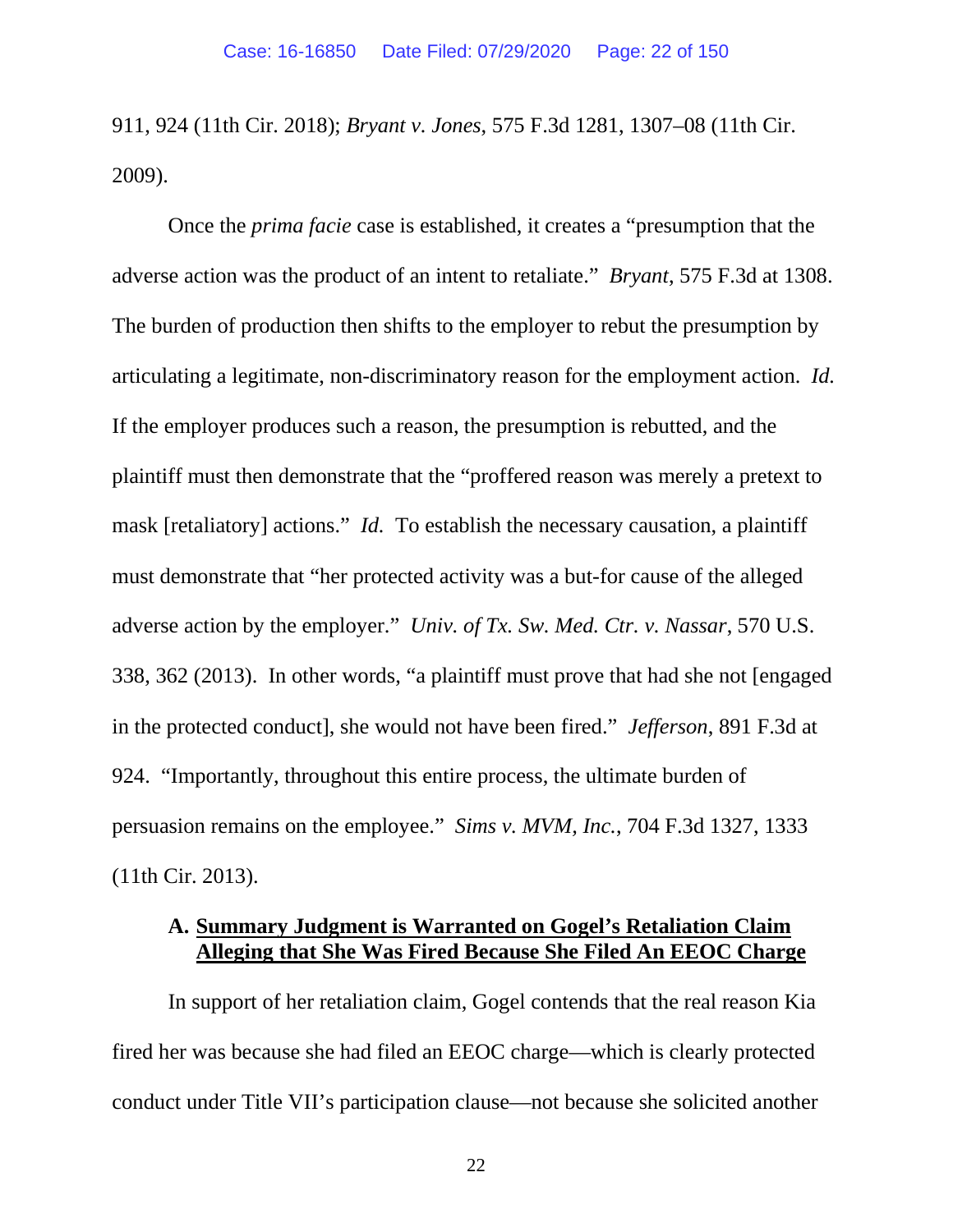employee to sue the company. In other words, Gogel argues that Kia's stated reason for her termination—her recruitment of a subordinate to sue the company is a pretext intended to mask its true reason for taking this action.This argument is without merit.

Kia concedes, and we will likewise assume, that Gogel established a *prima facie* case as to her retaliation claim based on her filing of the first EEOC charge. Specifically, (1) the filing of her first EEOC charge constituted protected conduct; (2) thereafter, Gogel was fired; and (3) there was a causal connection between the two events sufficient to withstand the requirements for making a *prima facie* case, which has traditionally required a showing "that the protected activity and the adverse action were not wholly unrelated."[13](#page-22-0) *Goldsmith v. Bagby Elevator Co.*,

<span id="page-22-0"></span><sup>&</sup>lt;sup>13</sup> As noted, for purposes of proving causality in a Title VII retaliation claim, the Supreme Court in *Nassar* held that a plaintiff must prove that *but for* the protected conduct, the defendant would not have taken the particular adverse action. We and other circuit courts have integrated this but-for standard into our summary judgment analysis. *See Knox v. Roper Pump Co.*, 957 F.3d 1237, 1245 (11th Cir. 2020); *Jefferson*, 891 F.3d at 924; *cf. Nesbitt v. Candler Cty.*, 945 F.3d 1355, 1359 (11th Cir. 2020) (applying the "but for" test to a summary judgment decision involving the antiretaliation provision of the False Claims Act).

Circuit courts, however, have been inconsistent on the question whether *Nassar*'s but-for causation standard applies at the *prima facie* stage of the summary judgment analysis or whether it is at the pretext stage of the analysis when the plaintiff must satisfy this standard. *Compare Foster v. Univ. of Md.-E. Shore*, 787 F.3d 243, 252 (4th Cir. 2015) (a plaintiff must show at the pretext stage "that retaliation was the real reason for the adverse employment action" and that the adverse action "would not have occurred in the absence of—that is, but for—the defendant's conduct." (alteration adopted) (internal quotation marks omitted)); *Garcia v. Prof. Contract Serv., Inc.*, 938 F.3d 236, 243 (5th Cir. 2019) (a plaintiff must satisfy the *Nassar* but-for test at the pretext stage of the analysis); *Carvalho-Grevious v. Del. State Univ.*, 851 F.3d 249, 258–59 (3d Cir. 2017) (likewise requiring the plaintiff to satisfy the but-for test at the pretext stage of the analysis) *with Mollet v. City of Greenfield*, 926 F.3d 894, 896–97 (7th Cir. 2019) (applying the *Nassar* but-for test at the *prima facie* stage); *Bekkem v. Wilkie*, 915 F.3d 1258, 1271 (10th Cir.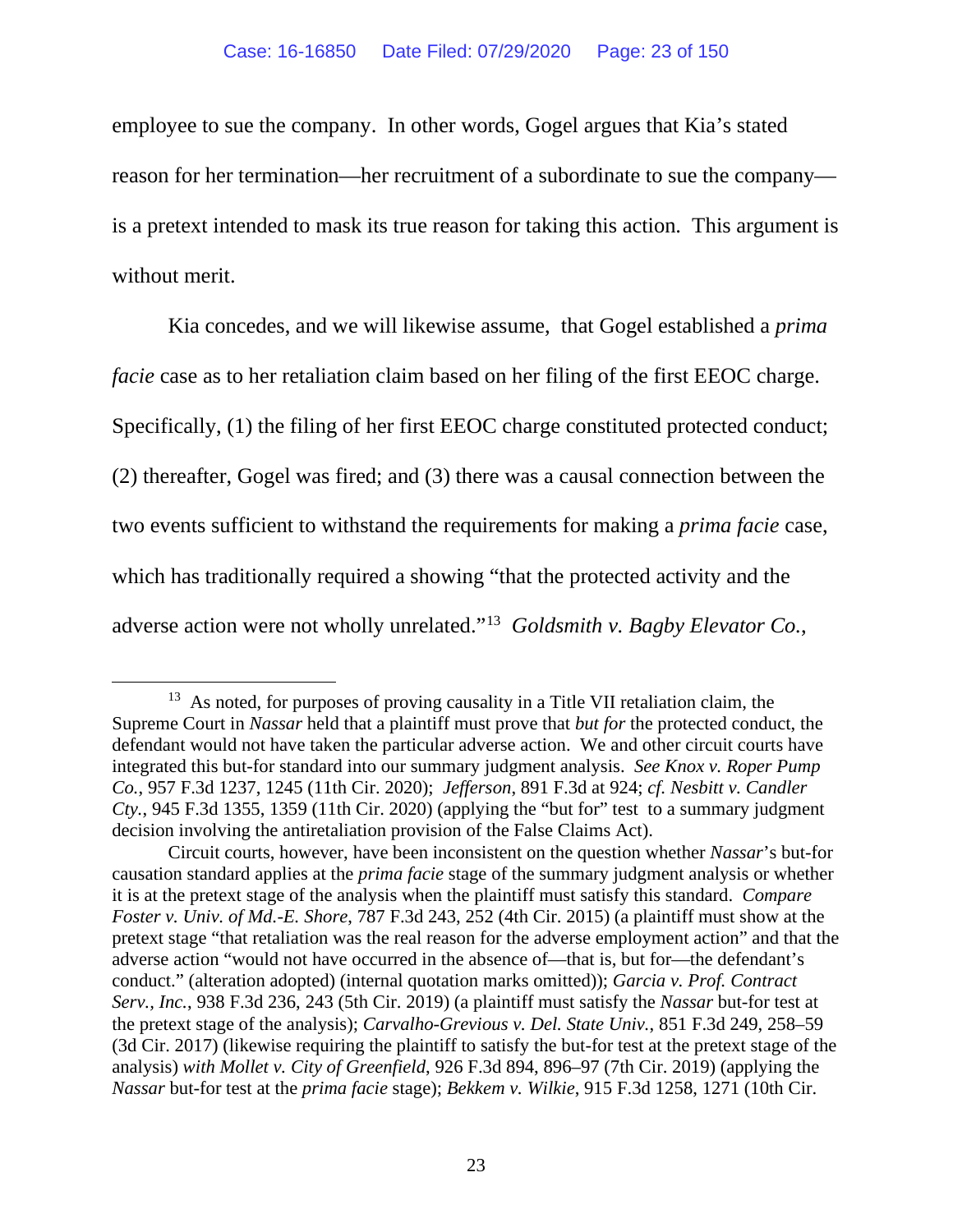513 F.3d 1261, 1277–78 (11th Cir. 2008) (quoting *Simmons v. Camden Cty. Bd. of Educ.*, 757 F.2d 1187, 1189 (11th Cir. 1985))*.* The burden of production then shifted to Kia to articulate a legitimate, non-retaliatory reason for firing Gogel. Kia articulated such a reason. Specifically, Kia explained that it fired Gogel not because she filed an EEOC charge, but because she had recruited another employee to sue the company, which conduct Kia believed to have rendered Gogel ineffective in her position as Team Relations manager.<sup>[14](#page-23-0)</sup> Thus, Kia rebutted the presumption, arising from Gogel's *prima facie* showing, that the adverse action was the product of an intent to retaliate. *Bryant*, 575 F.3d at 1308.

Therefore, to defeat summary judgment, Gogel had to demonstrate that Kia's proffered reason for its decision—Gogel's solicitation of Ledbetter to sue Kia—was merely a pretext to mask its real reason—Gogel's filing of an EEOC charge—and that but for this latter action Kia would not have fired her. We have

<sup>2019) (</sup>same); *Redlin v. Grosse Point Pub. Sch. Sys.*, 921 F.3d 599, 614–15 (6th Cir. 2019)(implying that the *Nassar* test applies at the *prima facie* stage).

In *Jefferson*, we did not squarely address whether the but-for test should apply at the *prima facie* or pretext stage of analysis, but we did remark that, in the summary judgment context, the question was whether a reasonable jury could find that the employer's "explanation was pretextual and that [the plaintiff's] complaint was the 'but-for cause' of her termination." *Jefferson*, 891 F.3d at 925. In *Roper*, we also applied *Nassar'*s but-for standard when discussing whether a reasonable jury could find that the plaintiff was terminated based on his protected activity, a question that arises during the pretext stage of analysis. *Roper*, 957 F.3d at 1245–46. Likewise, we will assume here that the but-for test is to be applied at the pretext stage of the summary judgment examination, and our analysis so proceeds under this assumption.

<span id="page-23-0"></span><sup>&</sup>lt;sup>14</sup> We address in subsection B Gogel's contention that her alleged recruitment of Ledbetter was itself protected conduct under Title VII and therefore could not justify her termination.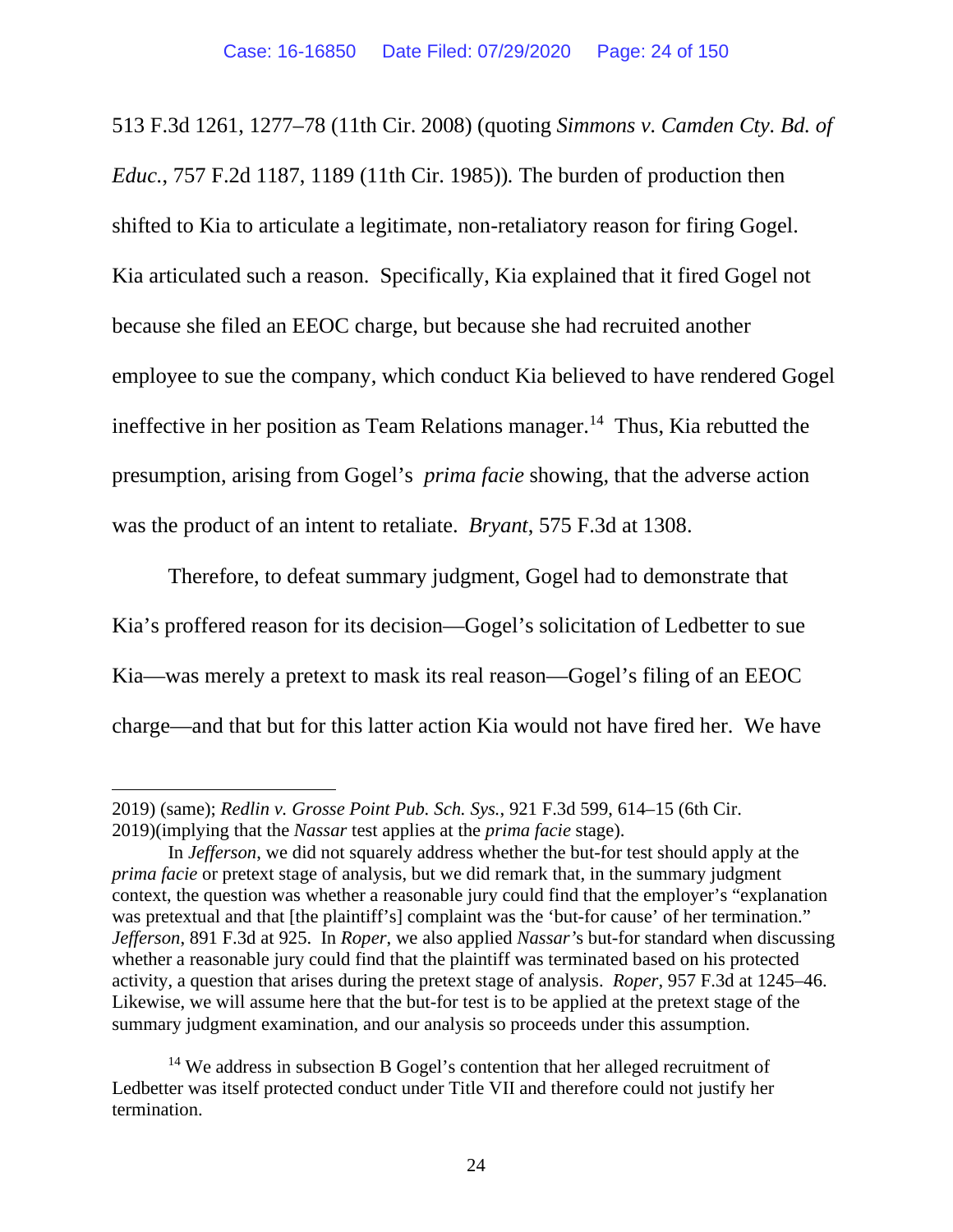repeatedly emphasized that "[p]rovided . . . the proffered reason is one that might motivate a reasonable employer, an employee must meet that reason head on and rebut it . . . ." *Chapman*, 229 F.3d at 1030; *see also Hornsby-Culpepper v. Ware*, 906 F.3d 1302, 1312 (11th Cir. 2018); *Ash v. Tyson Foods, Inc.*, 664 F.3d 883, 892–93 (11th Cir. 2011); *Alvarez v. Royal Atl. Dev., Inc.*, 610 F.3d 1253, 1265–66 (11th Cir. 2010); *Wilson v. B/E Aerospace, Inc.*, 376 F.3d 1079, 1088 (11th Cir. 2004).Thus, to establish pretext at the summary judgment stage, a plaintiff must demonstrate "such weaknesses, implausibilities, inconsistencies, incoherencies, or contradictions in the employer's proffered legitimate reasons for its action that a reasonable factfinder could find them unworthy of credence." *Jackson v. Ala. State Tenure Comm'n*, 405 F.3d 1276, 1289 (11th Cir. 2005) (quoting *Combs v. Plantation Patterns*, 106 F.3d 1519, 1538 (11th Cir. 1997)). "[A] reason is not pretext for [retaliation] 'unless it is shown *both* that the reason was false, *and* that [retaliation] was the real reason.'" *Springer v. Convergys Customer Mgmt. Grp. Inc.*, 509 F.3d 1344, 1349 (11th Cir. 2007) (quoting *Brooks v. Cty. Comm'n of Jefferson Cty.*, 446 F.3d 1160, 1163 (11th Cir. 2006)). And to repeat, in determining whether the plaintiff has met her burden to show pretext, we remain mindful that it is the plaintiff's burden to provide evidence from which one could reasonably conclude that but for her alleged protected act, her employer would not have fired her.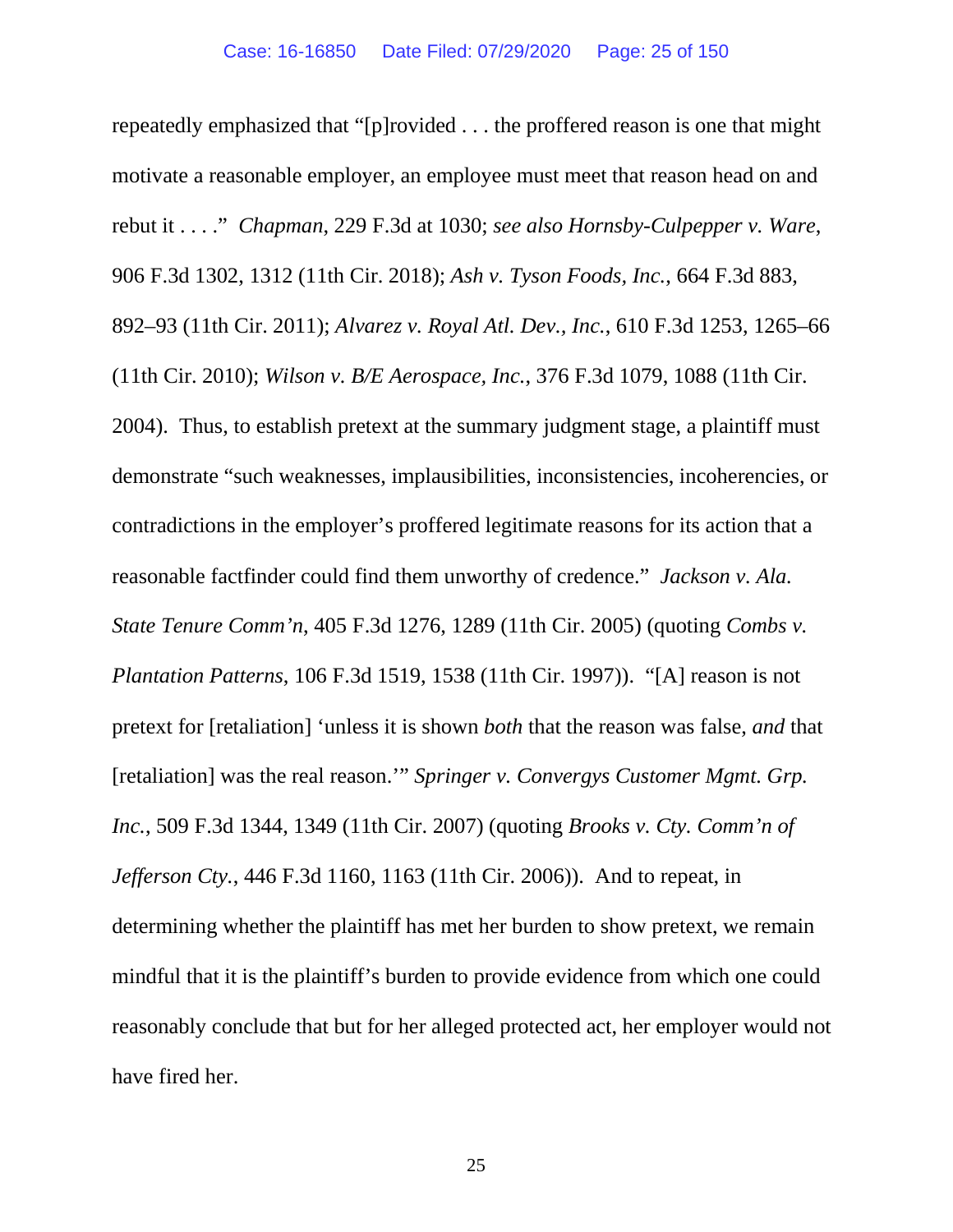Gogel has not shown "weaknesses, implausibilities, inconsistencies, incoherencies, or contradictions" in Kia's stated reason for discharging her—her solicitation of another employee to sue the company—sufficient to provide a legitimate ground for a reasonable factfinder to find that explanation to be unworthy of credence. In short, she has failed to provide evidence showing that but for her filing of an EEOC charge, Kia would not have fired her. As noted, Kia did not fire Gogel upon receiving notice of her EEOC charge on November 22, 2010. To the contrary, Kia granted her request for additional vacation time, awarded her a \$12,000 discretionary bonus, and Jackson advised Gogel that she was doing a good job. It was only when Kia later learned—46 days after it had received her EEOC charge<sup>[15](#page-25-0)</sup>—that Gogel had recruited a subordinate to sue the company that Kia concluded Gogel could no longer function in her highly sensitive position as manager of Team Relations and that she must therefore be discharged.

<span id="page-25-0"></span><sup>&</sup>lt;sup>15</sup> Gogel and our dissenting colleagues, Judges Martin and Wilson, argue that evidence of pretext is present because her termination in January 2011 was in close temporal proximity to the filing of her own November 2010 EEOC charge. While close temporal proximity between the protected conduct and the adverse employment action can establish pretext when coupled with other evidence, temporal proximity alone is insufficient. *See Johnson v. Miami-Dade Cty.*, 948 F.3d 1318, 1328 (11th Cir. 2020) (temporal proximity of less than two months was insufficient by itself to establish pretext); *Hurlbert v. St. Mary's Health Care Sys., Inc.*, 439 F.3d 1286, 1298 (11th Cir. 2006) (the close temporal proximity of two weeks was evidence of pretext but "probably insufficient to establish pretext by itself"); *Wascura v. City of South Miami*, 257 F.3d 1238, 1244–45 (11th Cir. 2001) (a three and one-half month period between the employee's protected conduct and her termination was, standing alone, insufficient to demonstrate pretext). And here, an intervening event—Kia's discovery of information indicating that Gogel had solicited Ledbetter to sue and had provided her with the name of an attorney to use—undermined the significance of any temporal proximity.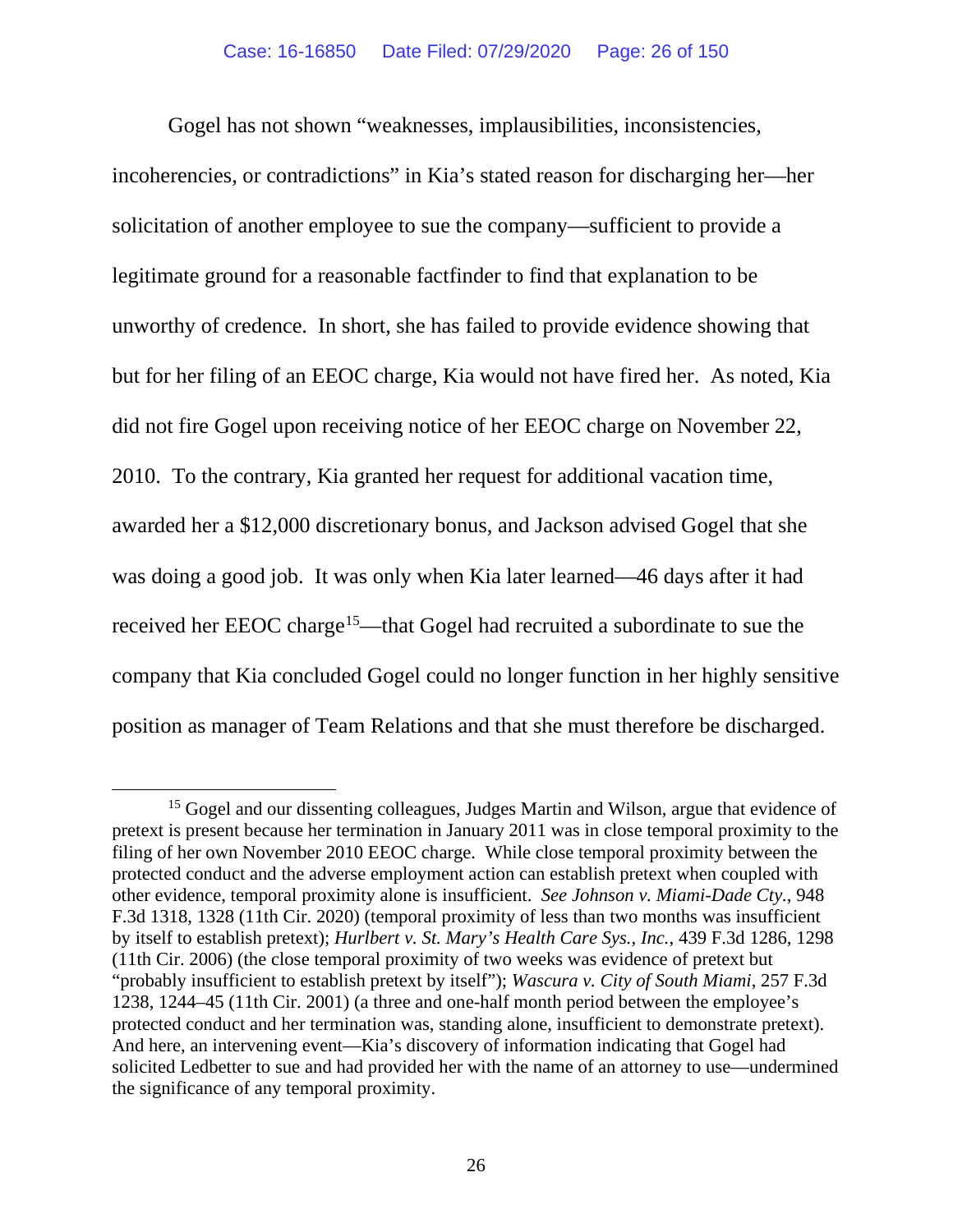Gogel is necessarily arguing that if she had recruited Ledbetter to sue the company and referred her to an attorney, but had never filed her own EEOC charge, Kia would not have fired her. Yet, there is no evidence<sup>[16](#page-26-0)</sup> to reasonably support an inference that Kia would have fired Gogel following the filing of Gogel's charge had the Ledbetter matter not later come to its attention.[17](#page-26-1) In fact, all the record

Similarly, Ledbetter's assertion that, after Gogel's termination, she felt pressured to drop her own EEOC charge and to acknowledge that Gogel had played a role in her decision to file an EEOC charge does not suggest a weakness, implausibility, or inconsistency in Kia's explanation that it fired Gogel, not because Gogel had filed an EEOC charge, but because Gogel had acted in contradiction of Kia's core expectations for a person in her position. *See* i*d*.

<span id="page-26-1"></span><sup>17</sup> Indeed, our dissenting colleague, Judge Martin, earlier appeared to share this view in her majority panel opinion (now vacated) when, in rejecting Gogel's claim that she was terminated because of her gender and national origin, she stated, "Rather, the record strongly indicates that Kia fired Ms. Gogel for assisting Ms. Ledbetter with her charge." *Gogel*, 904 F.3d at 1239. As to the majority panel opinion's discussion of the retaliation claim, Gogel's filing of the first EEOC charge was apparently deemed so unlikely a candidate for the protected activity retaliated against that the majority panel opinion never even mentioned it as a possible basis for the retaliation claim. Instead, the majority panel opinion focused solely on whether Gogel's alleged solicitation of another employee to sue constituted protected activity, concluding that

<span id="page-26-0"></span><sup>&</sup>lt;sup>16</sup> In support of their argument that a reasonable jury could have concluded that Gogel's filing of the first EEOC charge was the "but-for" cause of Kia's decision to fire her, our dissenting colleagues cite to evidence they say shows that Robert Tyler was likewise retaliated against when he was fired after he filed his EEOC Charge. In other words, they argue that because Kia engaged in similar retaliation toward another employee who filed an EEOC charge, Gogel has bolstered her claim that she too was fired because she had filed a charge.

At least one problem with this argument is the fact that our Court has reviewed Tyler's retaliation claim and concluded that Kia did not retaliate against Tyler based on his filing of a charge. Specifically, Kia was granted summary judgment on Tyler's claim of retaliatory termination, and we affirmed that grant on appeal. *See Tyler*, 702 F. App'x at 952. In affirming, we noted that Kia had stated that it fired Tyler because he improperly downloaded confidential files to his personal computer in violation of both company policy and the conflict of interest agreement he entered after filing his EEOC charge. *Id.* at 951. We concluded that Tyler had not "provide[d] any evidence demonstrating 'weaknesses, implausibilities, or inconsistencies'" in Kia's proffered justification sufficient to show that Kia's non-retaliatory reasons for firing him were pretextual. *Id*. While *Tyler*, which involves a different plaintiff, does not represent the law of the case, its reasoning nonetheless applies equally to Gogel's claim of pretext, which we likewise find to be unsupported by the evidence.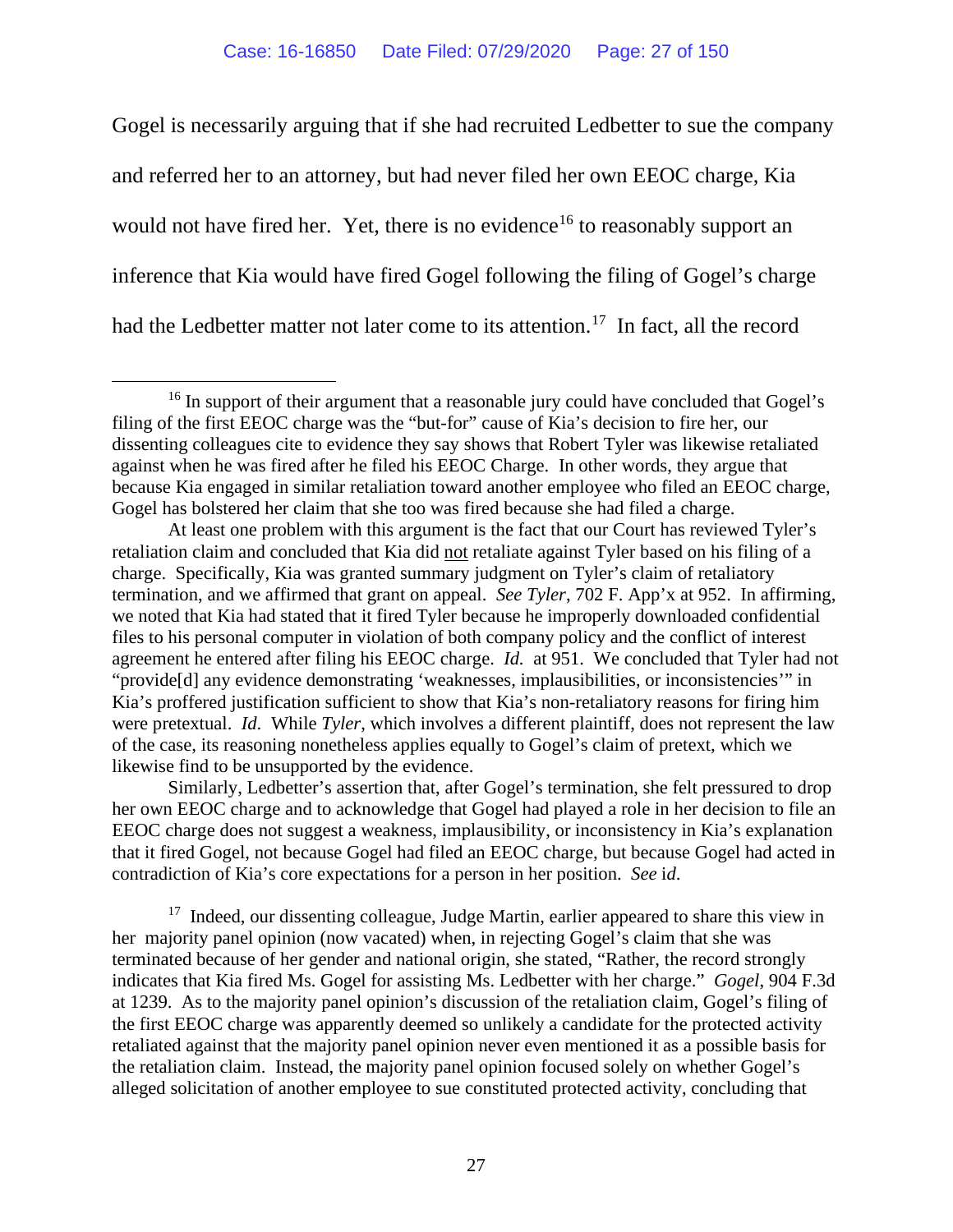evidence pointed to the continuation of the employment relationship between Gogel and Kia after Gogel filed her charge. Conversely, had Gogel only recruited Ledbetter to sue the company, providing her with the name of an attorney to use in this endeavor—but never filed her own EEOC charge<sup>[18](#page-27-0)</sup>—nothing in the record supports an inference that Kia would have tolerated such conduct from its Team Relations manager. See discussion *infra* in subsection B. In short, having failed to demonstrate that Kia's stated reason for firing her was a pretext to mask a retaliatory motive, Gogel has necessarily failed to show that a reasonable jury could find that but for the filing of her EEOC charge she would not have been fired.

<sup>&</sup>quot;Viewing the evidence in the light most favorable to Ms. Gogel, the record shows that Kia fired her for engaging in protected opposition activity, which she carried out in a reasonable manner." *Gogel*, 904 F.3d at 1238.

<span id="page-27-0"></span><sup>&</sup>lt;sup>18</sup> Our dissenting colleague, Judge Rosenbaum, faults us for limiting ourselves to consideration of Gogel's filing of the first EEOC Charge and for failing to consider whether one could infer that Kia fired Gogel because of her prior complaints concerning perceived mistreatment of herself and others. Although Gogel has certainly provided in great detail her version of her interactions with Kia, including internal complaints she made during her employment, she has focused on the filing of her first EEOC charge, which charge claimed discrimination based on Kia's refusal to designate her position as an HOD, as the primary event triggering Kia's decision to fire her. At any rate, consideration of any prior incidents between Gogel and Kia—many of them occurring long before Gogel ever filed a charge—does not change the above analysis. Despite Gogel's earlier internal complaints while employed with Kia, Kia fired her only when it became aware of facts suggesting that she had recruited Ledbetter to sue the company. There is no evidence to suggest that Kia would have allowed Gogel to remain as Team Manager once Kia received information that Gogel had solicited a subordinate to sue the company and had provided that employee with the name of a lawyer to use regardless of whether or not Gogel had previously complained internally. Thus, this "prior complaints" evidence does not satisfy Gogel's burden to demonstrate pretext or otherwise provide evidence from which one could reasonably infer that but for these prior complaints, Kia would not have fired her.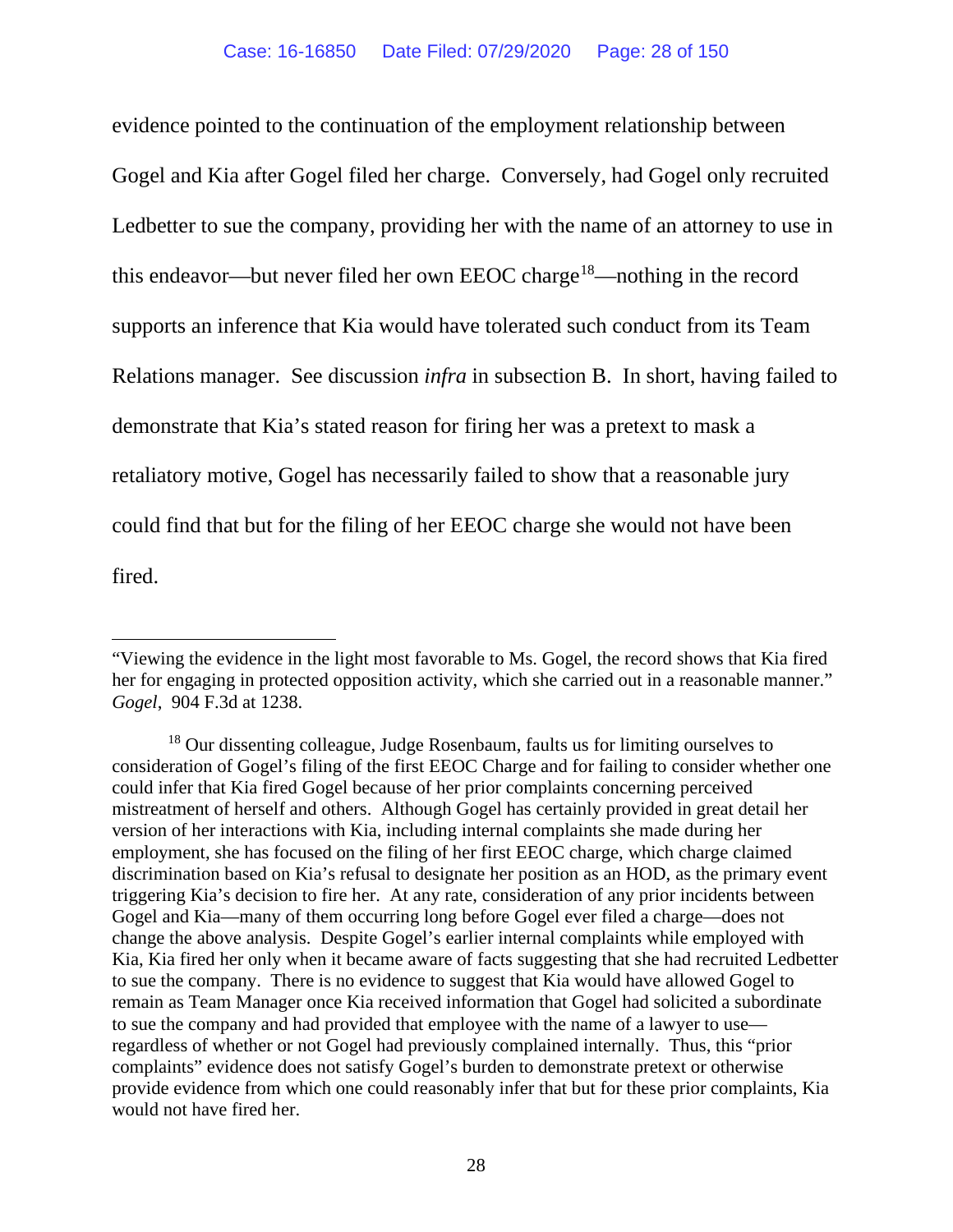# **B. Gogel's Solicitation of Ledbetter Did Not Constitute Protected Activity**

Alternatively, Gogel argues that her termination violates Title VII and § 1981 because, even assuming *arguendo* that she recruited Ledbetter to sue the company, as Kia came to believe, such conduct is itself protected activity under the opposition clause and, therefore, it could not provide Kia with a legitimate, nonretaliatory reason for her termination. In response, Kia contends that by attempting to recruit another employee to sue Kia, Gogel's action so conflicted with her responsibilities as Team Relations manager that it cannot be considered to constitute protected activity. Because the parties have assumed that Kia's stated reason for firing Gogel cannot rebut her *prima facie* case of retaliation under the participation clause if that reason would violate the opposition clause, we assume that premise without deciding the question.

#### 1. Legal Framework

The question then is whether, in light of her responsibilities in the Team Relations Department, Gogel's recruitment of a subordinate to sue the company constituted conduct protected against retaliation under the opposition clause. Our precedent provides a ready answer: when the means by which an employee expresses her opposition "so interferes with the performance" of her job duties "that it renders [her] ineffective in the position for which [she] was employed," this oppositional conduct is not protected under Title VII's opposition clause. *Rosser*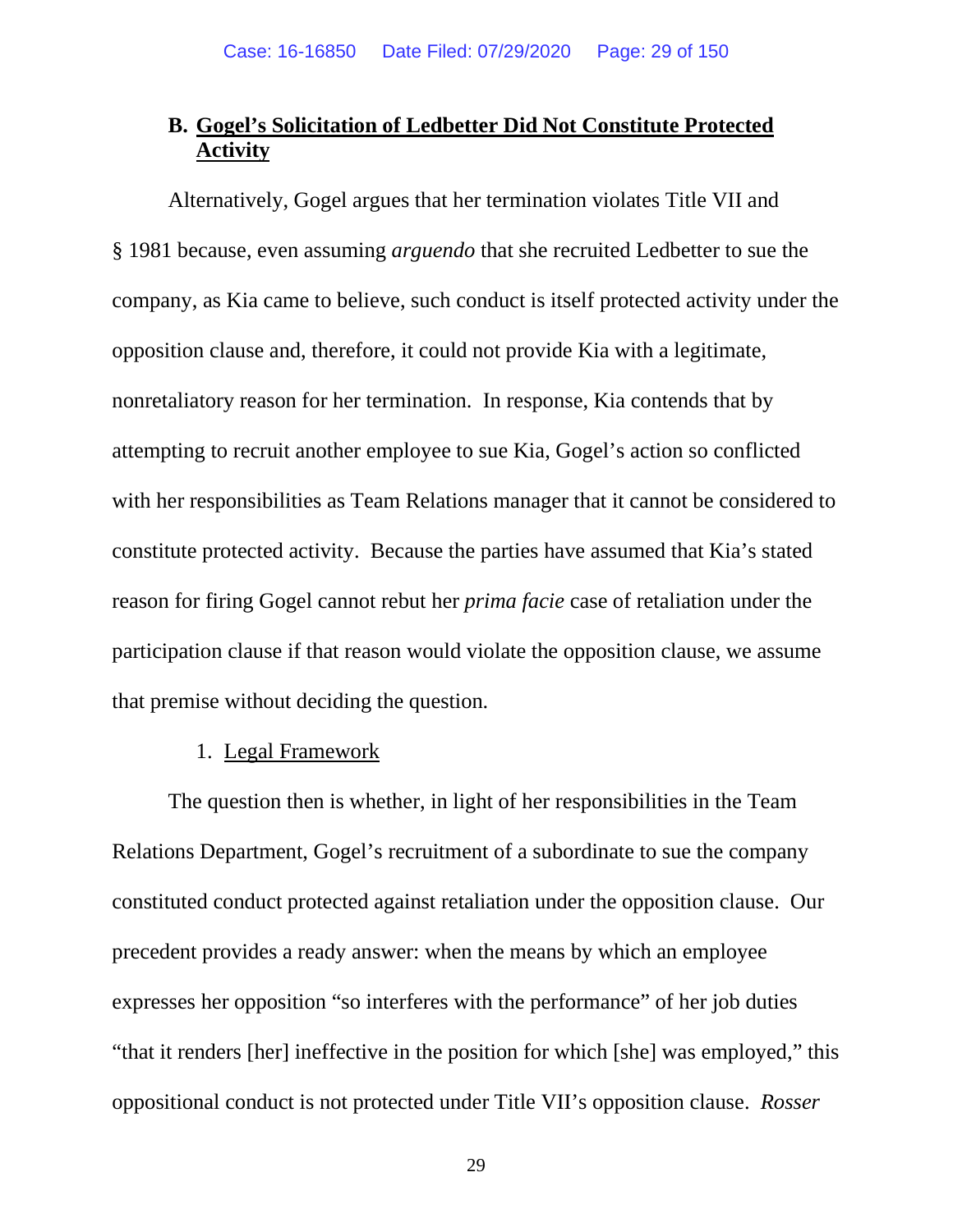*v. Laborers*' *Int*'*l Union of N. Am.*, *Local No. 438*, 616 F.2d 221, 223 (5th Cir. 1980). And here, Gogel's efforts to recruit an employee to sue the company so clearly conflicted with the performance of her job duties as the manager of the Team Relations department that it rendered her ineffective in that position and reasonably prompted Kia to conclude that it could no longer trust her to do the job for which she was being paid.

"[I]t is well established that the protection afforded by [Title VII's opposition clause] is not absolute." *Rollins v. Fla. Dep't of Law Enf't*, 868 F.2d 397, 400–01 (11th Cir. 1989). To qualify for protection under the opposition clause, "the manner in which an employee expresses her opposition to an allegedly discriminatory employment practice must be reasonable." *Id.* at 401. When examining the reasonableness of the manner of an employee's conduct, we "balanc[e] the purpose of the statute and the need to protect individuals asserting their rights thereunder against an employer's legitimate demands for loyalty, cooperation and a generally productive work environment." *Id.*

In fact, since *Rosser*, we have repeatedly recognized that some otherwise protected oppositional conduct can fall outside Title VII's protection if the conduct so interferes with an employee's performance of her job duties that it renders her ineffective in the position in which she is employed. For instance, in *Hamm v. Members of the Board of Regents of the State of Florida*, 708 F.2d 647, 654 (11th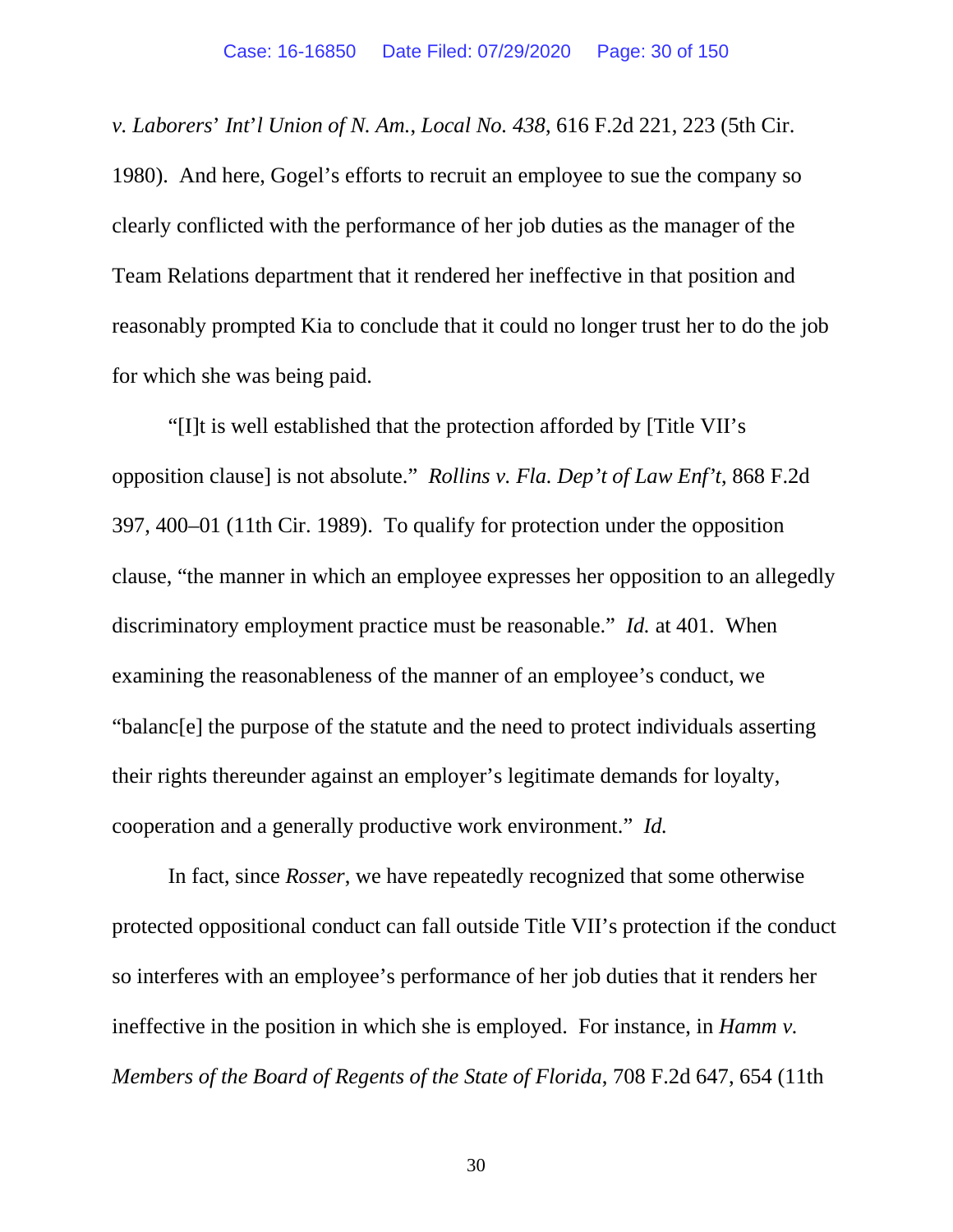Cir. 1983), we affirmed the dismissal of a Title VII retaliation claim for failing to state a *prima facie* case, holding that the plaintiff failed to show protected activity because the plaintiff's activities in opposition to alleged discrimination conflicted with the plaintiff's essential duties as a human resources advisor. Specifically, Hamm's "duties included investigating instances of alleged discrimination, filing written reports of her findings with the appropriate supervisory personnel, and recommending appropriate action for their final approval or disapproval." *Id.* The record showed, however, that rather than follow her employer's established procedures for resolving discrimination complaints, the employee consistently acted as an advocate on behalf of aggrieved employees. *Id.* at 653–54. We concluded that her actions were not protected under Title VII because she "repeatedly chose to work outside the framework [her employer] was attempting to establish to deal with discrimination claims. [And] [a]n employer may remove an employee from a position similar to that at issue here without violating Title VII based on the manner in which the employee undertakes his or her duties." *Id.* at 654.

Similarly, in *Whatley v. Metropolitan Atlanta Rapid Transit Authority ("MARTA")*, 632 F.2d 1325, 1326 (5th Cir. 1980), the plaintiff, an Equal Employment Opportunity compliance officer for MARTA, alleged that he was retaliated against when he was terminated after engaging in protected conduct by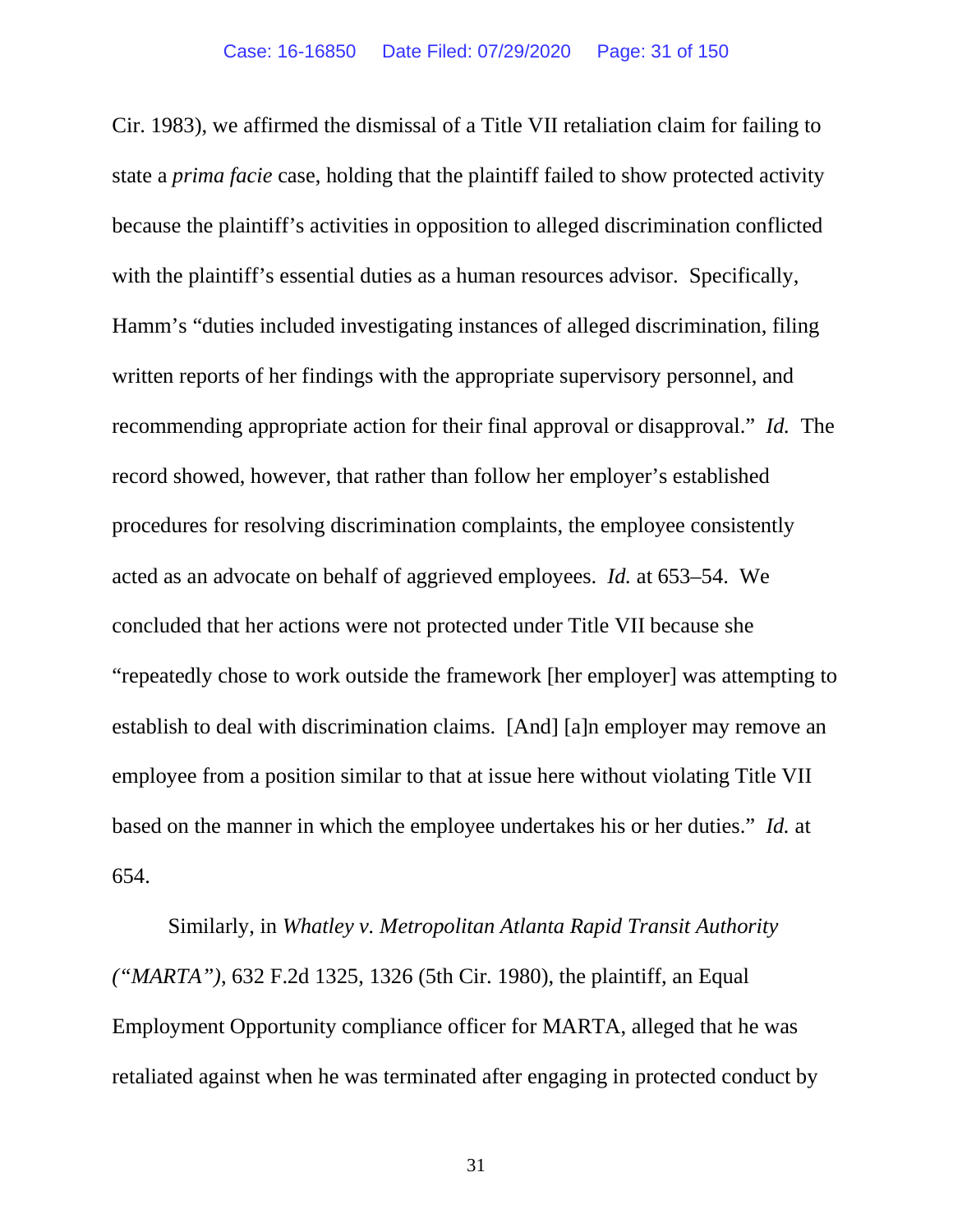filing a formal discrimination complaint on behalf of another employee. On appeal, we affirmed the denial of his retaliation claim, concluding that the plaintiff was not fired because he had participated in a statutorily protected activity (filing the complaint). *Id.* at 1329. Instead, he was fired because he had violated the company's normal reporting procedures and assumed a role that conflicted with his job responsibilities. *Id.* In so holding, we emphasized that "[f]ailing to follow prescribed administrative procedures is not a statutorily protected activity. Title VII cannot be held to immunize an employee from all consequences of his behavior merely because part of his job happens to require the handling of discrimination complaints." *Id.*

Additionally, in *Jones v. Flagship International*, 793 F.2d 714, 716 (5th Cir. 1986), the plaintiff was in-house legal counsel and the Manager of Equal Employment Opportunity Programs for her employer, and her duties included investigating charges of discrimination brought against the company, conciliating such charges, representing the company before various agencies, and preparing an affirmative action plan. At some point, the plaintiff experienced sexual harassment in the workplace and complained to her superiors, but her grievances were ignored. *Id.* at 716–17. She then filed a charge with the EEOC alleging pay discrimination and sexual harassment. *Id.* at 717. Upon learning of her charge, her employer suspended her with pay. *Id.* Following her suspension, Jones's employer received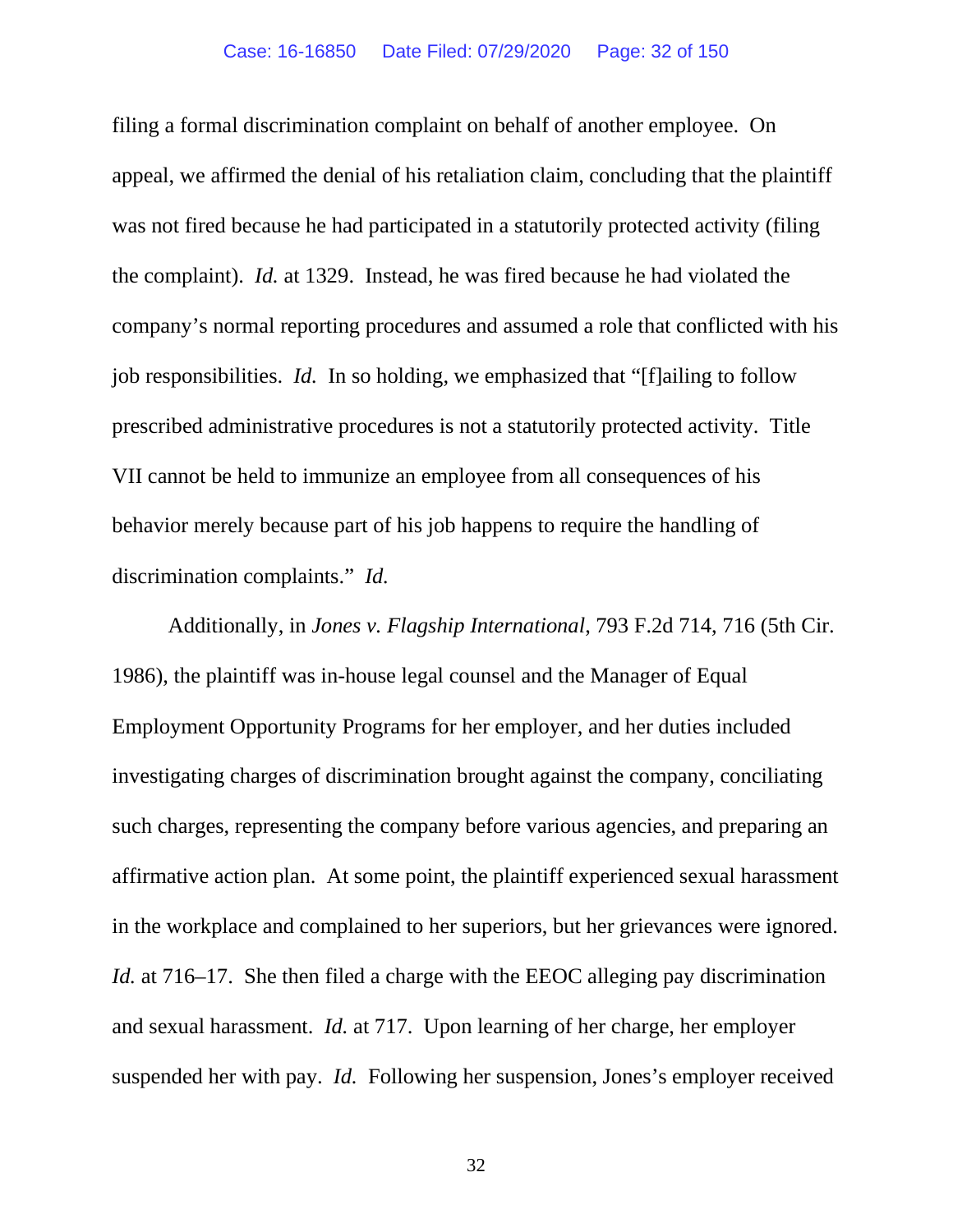information that Jones also solicited another employee to file a discrimination charge against the company and invited another employee to join in a lawsuit against the company. *Id.* Jones was later fired, and she brought a retaliation claim. *Id.* at 717–18. Discussing the impact of Jones's solicitation of another employee to sue the company, the Fifth Circuit cited *Rosser* for the proposition that even sincere opposition to discriminatory practices under Title VII "may be so disruptive or inappropriate as to fall outside the protections of § 704(a)." *Id.* at 728. The court agreed that an employer's right to run its business must be balanced against the rights of an employee to express her grievances and promote her own welfare. *Id*. However, the court noted that the plaintiff's "right to express her grievances and promote her own welfare did not depend on others joining in her suit." *Id.* Thus, applying the above tests to the facts before it, the Fifth Circuit concluded that, given Jones's particular job responsibilities, her solicitation of others to sue the company was not protected conduct for purposes of a retaliation claim. *Id*. *Jones* is very similar to the case at hand, and we have cited the Fifth Circuit's decision in *Jones* with approval. *See Rollins*, 868 F.2d at 401 (noting that *Jones* is "consistent" with this Court's precedent).

And in *Rollins*, we expanded on the "rendered-ineffective-in-the-job" test set out in *Rosser* and *Hamm.* Rollins filed a frequent number of both informal and formal complaints of discrimination. *Id.* at 398. Notably, in doing so, she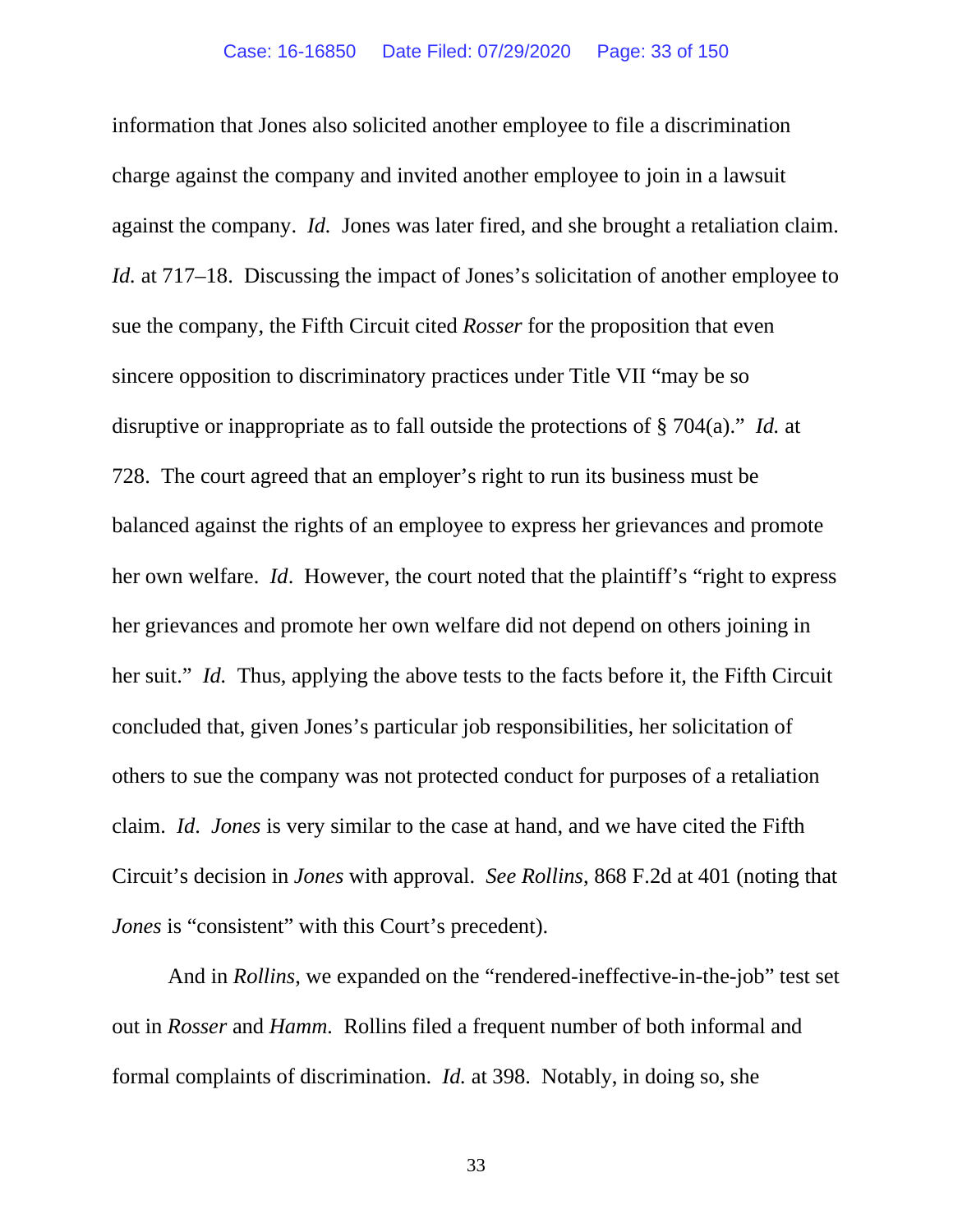compromised none of the responsibilities of her position. Specifically, she was a technician, not a human resources manager, and she filed a complaint only on her own behalf. *Id.* There was no solicitation or recruitment of other employees to file a complaint, nor would such conduct have conflicted with Rollins's job responsibilities as none of her job responsibilities involved working to resolve discrimination complaints. Thus, her oppositional conduct did not render her ineffective in her position. Nevertheless, we determined that the manner in which Rollins leveled her grievances—filing an overwhelming number of mostly spurious complaints and frequently doing so in an insubordinate and antagonistic manner—was unreasonable. *Id.* at 399. Given that reasonableness of oppositional conduct is determined by "balancing the purpose of the statute and the need to protect individuals asserting their rights thereunder against an employer's legitimate demands for loyalty, cooperation and a generally productive work environment," *id.* at 401, Rollins' conduct—which clearly undermined a productive work environment—was not protected. *Id.*

In short, *Rosser* established the principle that an employee's oppositional conduct loses its protection when the manner chosen to voice that opposition so interferes with the employee's performance of her job that it renders her ineffective in the position for which she was employed. *Rollins* expanded on that principle, holding that even if an employee's oppositional conduct does not interfere with the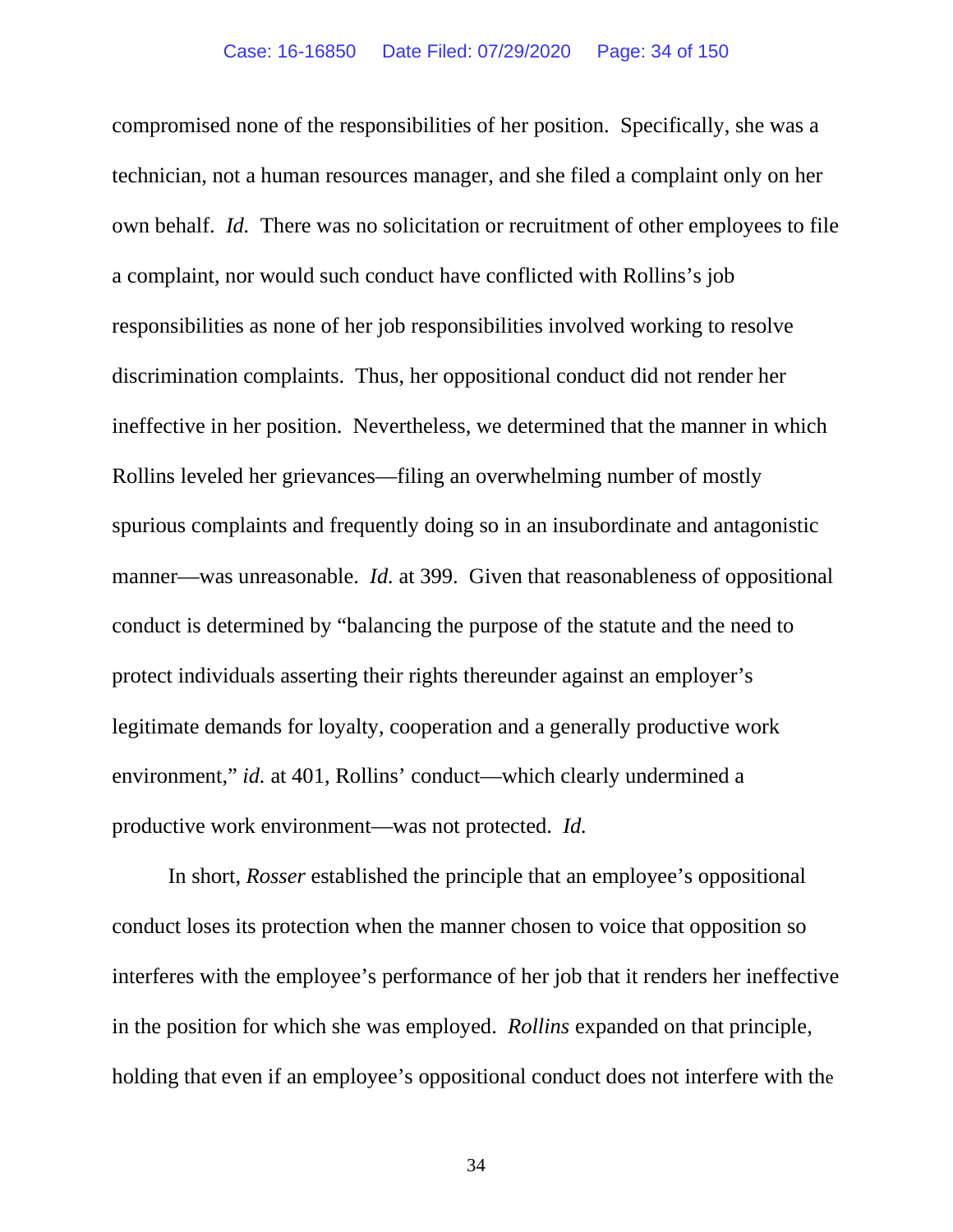employee's performance of her own duties, it can still be deemed unreasonable and thereby lose its protected status—if the opposition is expressed in a manner that unreasonably disrupts other employees or the workplace in general. It is the principle announced in *Rosser* that is most pertinent to our analysis in this case. We reject the argument of our dissenting colleague, Judge Rosenbaum, that *Rollins* is relevant to determining whether an employee's manner of opposition so interferes with her job responsibilities that it is unprotected. Our decisions in *Rosser*, *Hamm*, and *Whatley* govern that question; *Rollins* instead concerns the distinct question whether conduct that does not interfere with an employee's job duties is nonetheless so disruptive that it does not qualify for protection.

The requirement that opposition to allegedly unlawful employment practices must be done in a reasonable manner is well-established not only in this Circuit, but also in sister circuits. *See, e.g.*, *Matima v. Celli*, 228 F.3d 68, 79 (2d Cir. 2000) ("A question of retaliation is not raised by a removal for conduct inconsistent with [the employee's] duties, unless its use as a mere pretext is clear." (alteration in original) (quoting *Pendleton v. Rumsfeld*, 628 F.2d 102, 108 (D.C. Cir. 1980))); *Robbins v. Jefferson Cty. Sch. Dist. R-1*, 186 F.3d 1253, 1259 (10th Cir. 1999) (adopting *Rollins*'s reasonableness balancing test), *abrogated on other grounds*, *Nat'l R.R. Passenger Corp. v. Morgan*, 536 U.S. 101, 116 (2002); *Laughlin v. Metro. Wash. Airports Auth.*, 149 F.3d 253, 260 (4th Cir. 1998) (affirming district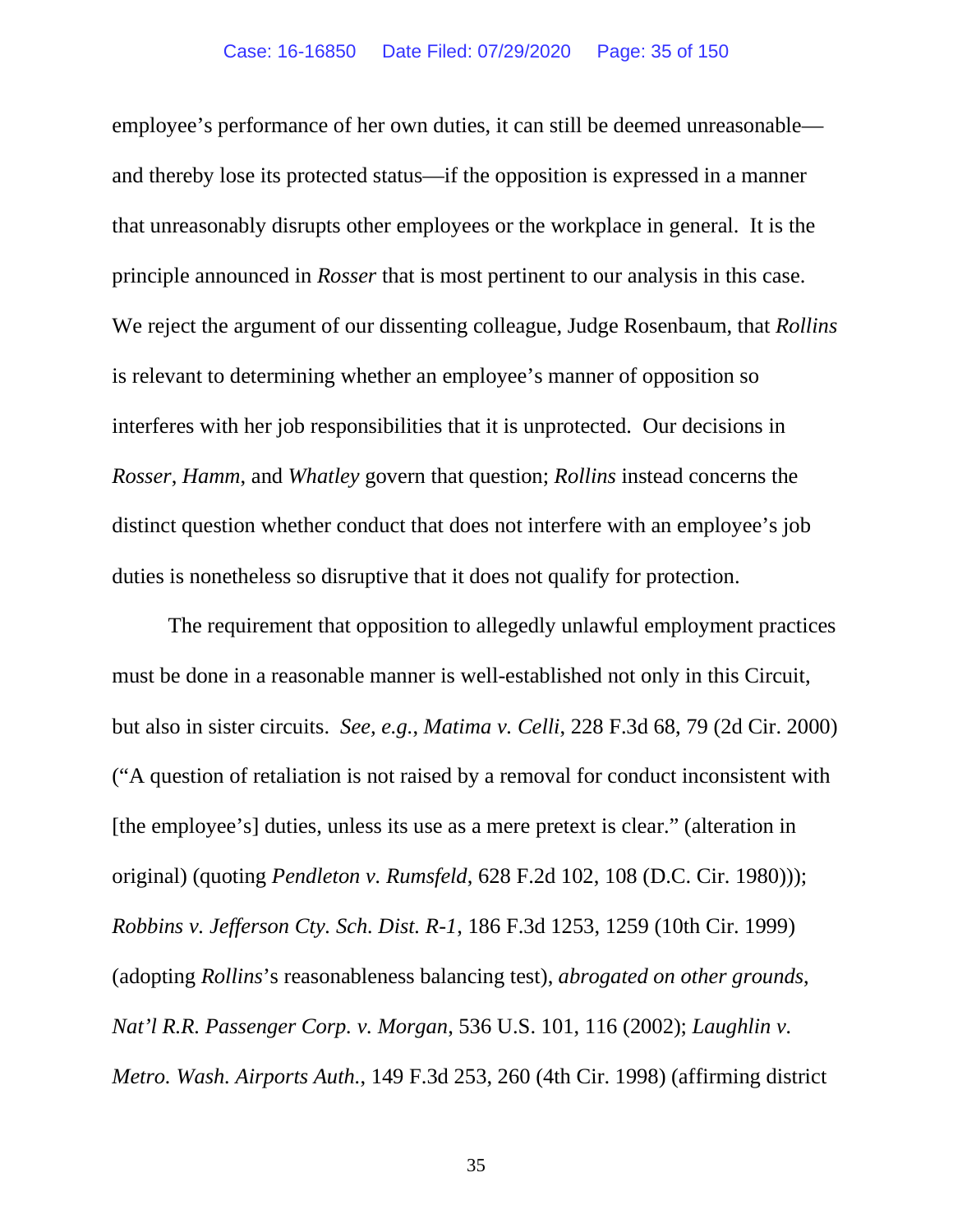court's decision that an employee did not engage in protected activity where she breached her employer's trust by copying confidential documents and giving them to an outside party, as "Title VII was not intended to immunize insubordinate, disruptive, or nonproductive behavior at work" (quotation omitted)); *Holden v. Owens-Illinois, Inc.*, 793 F.2d 745, 751 (6th Cir. 1986) (citing *Rosser* for the proposition that an employee's conduct is not covered by Title VII's opposition clause if the conduct "so interferes with the performance of [the employee's] job that it renders him ineffective in the position for which he was employed."); *Jones*, 793 F.2d at 728 (citing *Rosser* for the proposition that even sincere opposition to discriminatory practices under Title VII "may be so disruptive or inappropriate as to fall outside the protections of [Title VII]").<sup>[19](#page-35-0)</sup>

Our dissenting colleague, Judge Martin, seems to question the validity of the legal principles applied in *Hamm* and *Jones* because appellate review of the ruling for the defendant in those cases occurred after a bench trial, instead of a motion for summary judgment. That fact does not vitiate the legal principles applied in those cases. In each case, both the district court and the appellate court proceeded

<span id="page-35-0"></span><sup>&</sup>lt;sup>19</sup> The EEOC filed an amicus brief in favor of Gogel, however, its own guidance manual provides that "the protection of the opposition clause only applies where the manner of opposition is reasonable" and that "[o]pposition to perceived discrimination also does not serve as license for the employee to neglect job duties. If an employee's protests render the employee ineffective in the job, the retaliation provisions do not immunize the employee from appropriate discipline or discharge." EEOC Enforcement Guidance on Retaliation and Related Issues, 2016 WL 4688886, \*8–9 (E.E.O.C. Guidance (Aug. 25, 2016)).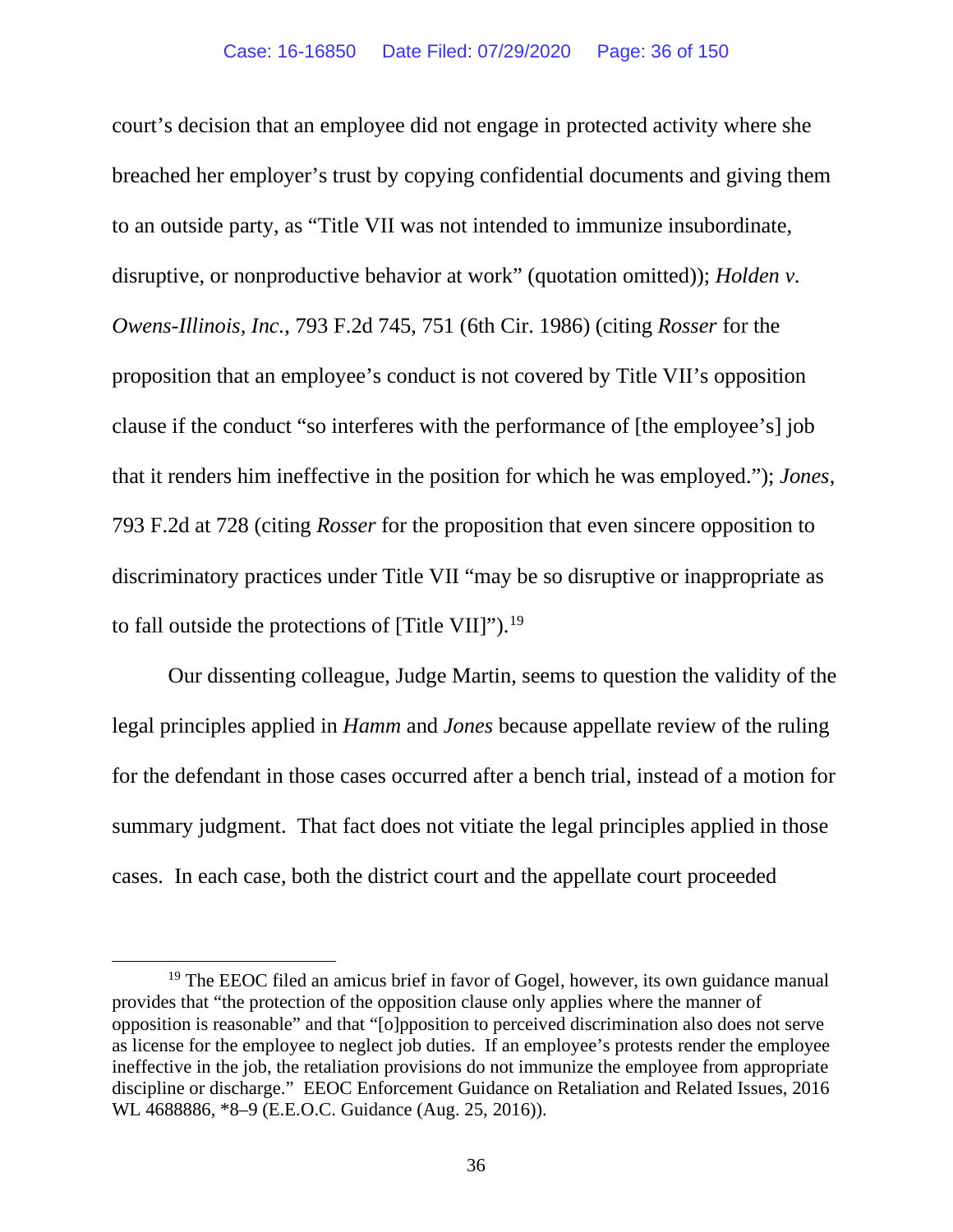through the *McDonnell Douglas* framework in analyzing the retaliation claim. In *Hamm*, we affirmed the district court's grant of judgment as a matter of law at the completion of the plaintiff's case, applying the *McDonnell Douglas* test and concluding that the plaintiff had failed to make a prima facie case because the manner of her opposition rendered that conduct unprotected. *Hamm*, 708 F.2d at 653–54. In *Jones*, the Fifth Circuit affirmed the district court's ruling for the defendant that, while the plaintiff had made a prima facie case of retaliation (she was fired after filing an EEOC charge), she had nonetheless failed to prove a causal connection between that act and the defendant's termination decision, given conduct by the plaintiff that sharply conflicted with her job responsibilities. *Jones*, 793 F.2d at 724–25.

Nevertheless, whatever fact-finding the above district courts may have engaged in to reach their rulings, the appellate court's review of those decisions resulted in the articulation of legal principles that the appellate court then applied to the universe of facts before it. Likewise, in this case we have applied those same principles recognized in our precedent to the undisputed material facts in this case. In any event, *Rosser* did not involve a bench trial, but instead a summary judgment ruling that we affirmed, and in doing so we announced the seminal principle as to when an employee's conduct loses its protection that has been recognized in our circuit for forty years, a principle that controls in this case.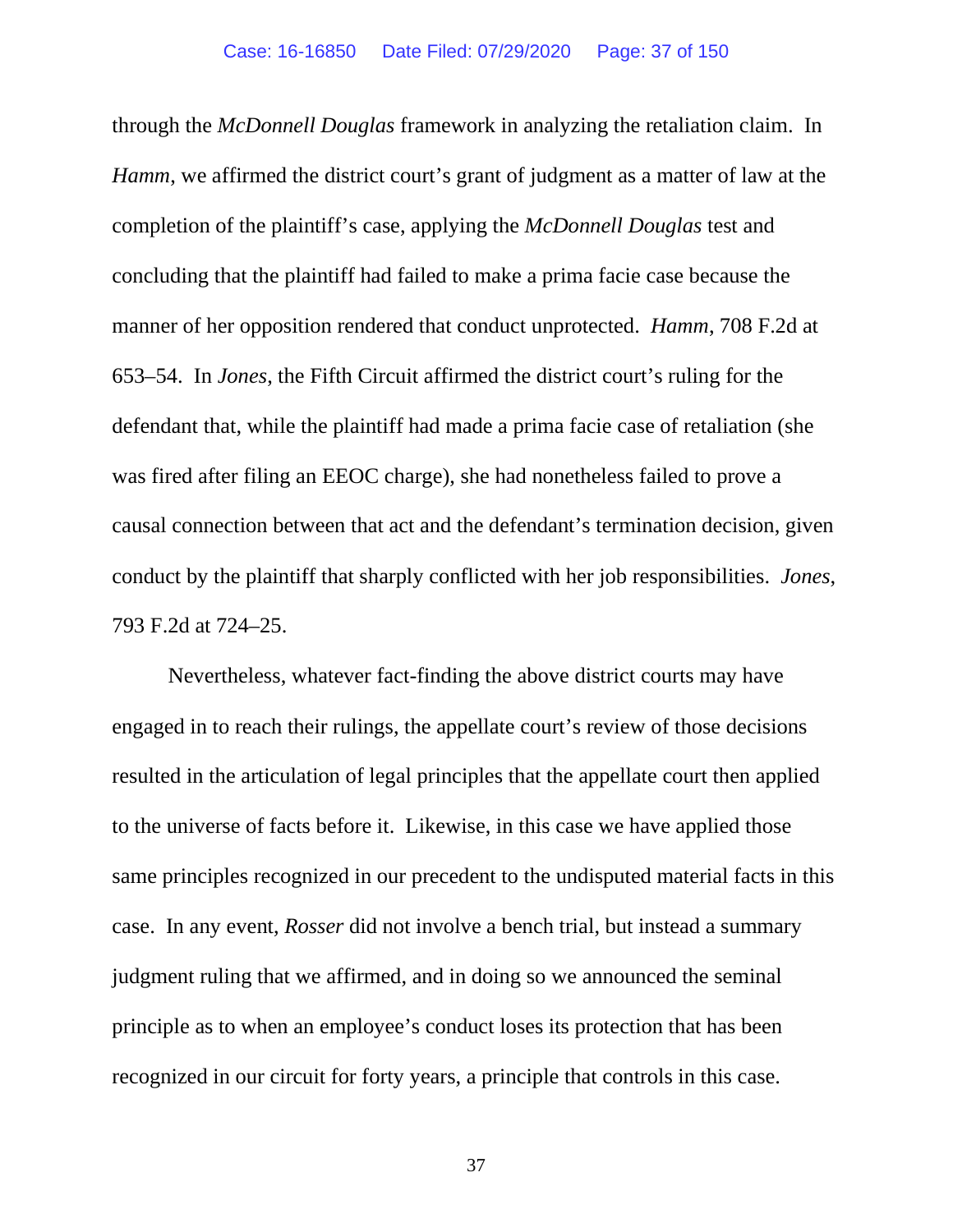Before leaving the above discussion of our precedent concerning the circumstances under which otherwise protected conduct can lose its protection, we address our dissenting colleague Judge Rosenbaum's efforts to dismantle that precedent. Our colleague initially appears to give a grudging nod to the principle that an HR manager whose duty is to endeavor to resolve employee complaints internally violates that responsibility when she instead recruits a subordinate to sue the company and provides that subordinate with the name of an attorney to do so. But Judge Rosenbaum then crafts an exception so amorphous and unworkable as to gut this principle. Specifically, according to Judge Rosenbaum, if the HR manager is unhappy with the employer's decision not to conduct an investigation suggested by the manager or if, in the manager's view, the employer has engaged in conduct that the manager thinks might be discriminatory under Title VII, then the manager is transformed into a free agent who, no longer tethered to her previous job duties, may not only urge the discontented employee to sue, but also facilitate that effort by identifying a lawyer for the employee to use. In other words, now empowered to act as the ultimate arbiter of her employer's conduct, the manager is free to abandon the responsibilities of her position, yet still keep her job.

At bottom, Judge Rosenbaum argues that whenever a plaintiff HR manager with job responsibilities like Gogel's abandons those responsibilities because she finds fault with the employer's decisions and is then terminated, the balancing test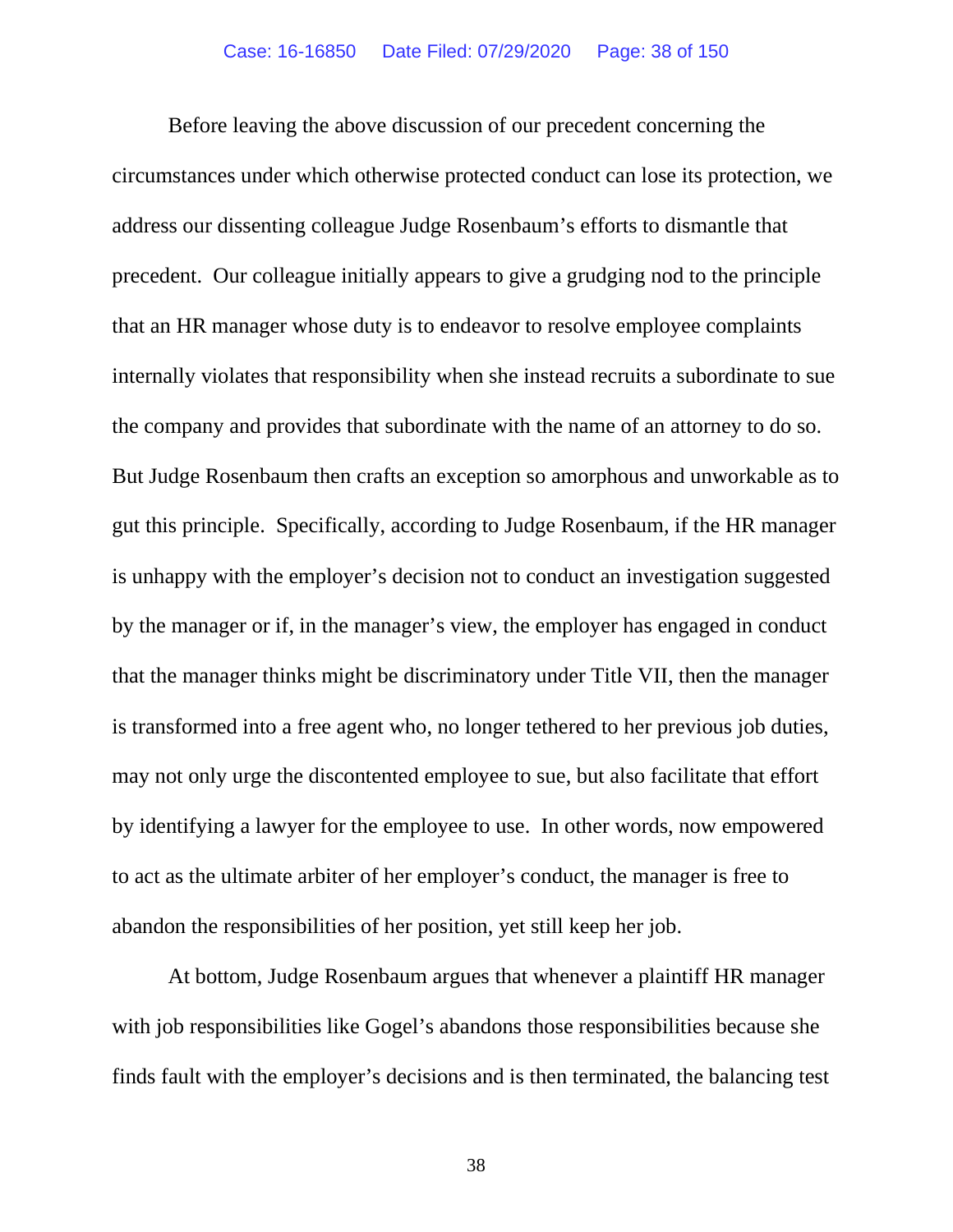(discussed above) requires that the judicial decision-maker determine whether the manager should nonetheless be given a pass and allowed to remain in her job. Leaving aside the absence of any standard by which a court or jury would be guided in its decision whether to extend amnesty to an employee who has decided that she no longer needs to perform her job duties, this position turns on its head the long-standing principle that Title VII does not empower a court (or jury) to "sit as a super-personnel department that reexamines an entity's business decisions." *Elrod v. Sears, Roebuck & Co.*, 939 F.2d 1466, 1470 (11th Cir. 1991) (quoting *Mechnig v. Sears, Roebuck & Co.*, 864 F.2d 1359, 1365 (7th Cir. 1988)).

As a corollary to the above argument, our dissenting colleague cites *Payne v. McLemore's Wholesale & Retail Stores*, 654 F.2d 1130 (5th Cir. Unit A 1981) in support of her position that only a jury can properly decide whether Gogel's solicitation of a subordinate to sue Kia, in contravention of her job responsibilities, is protected conduct. *Payne* does not support this contention nor override *Rosser*. The plaintiff in *Payne* was a seasonal laborer who, in the offseason, engaged in picketing and boycotting activities against his sometime employer based on his belief that the employer engaged in racially discriminatory practices. When he was not rehired as the next season rolled around, he sued under Title VII, claiming that the employer's failure to rehire him was done in retaliation for his protected activity of picketing. The legal question before the district court was whether the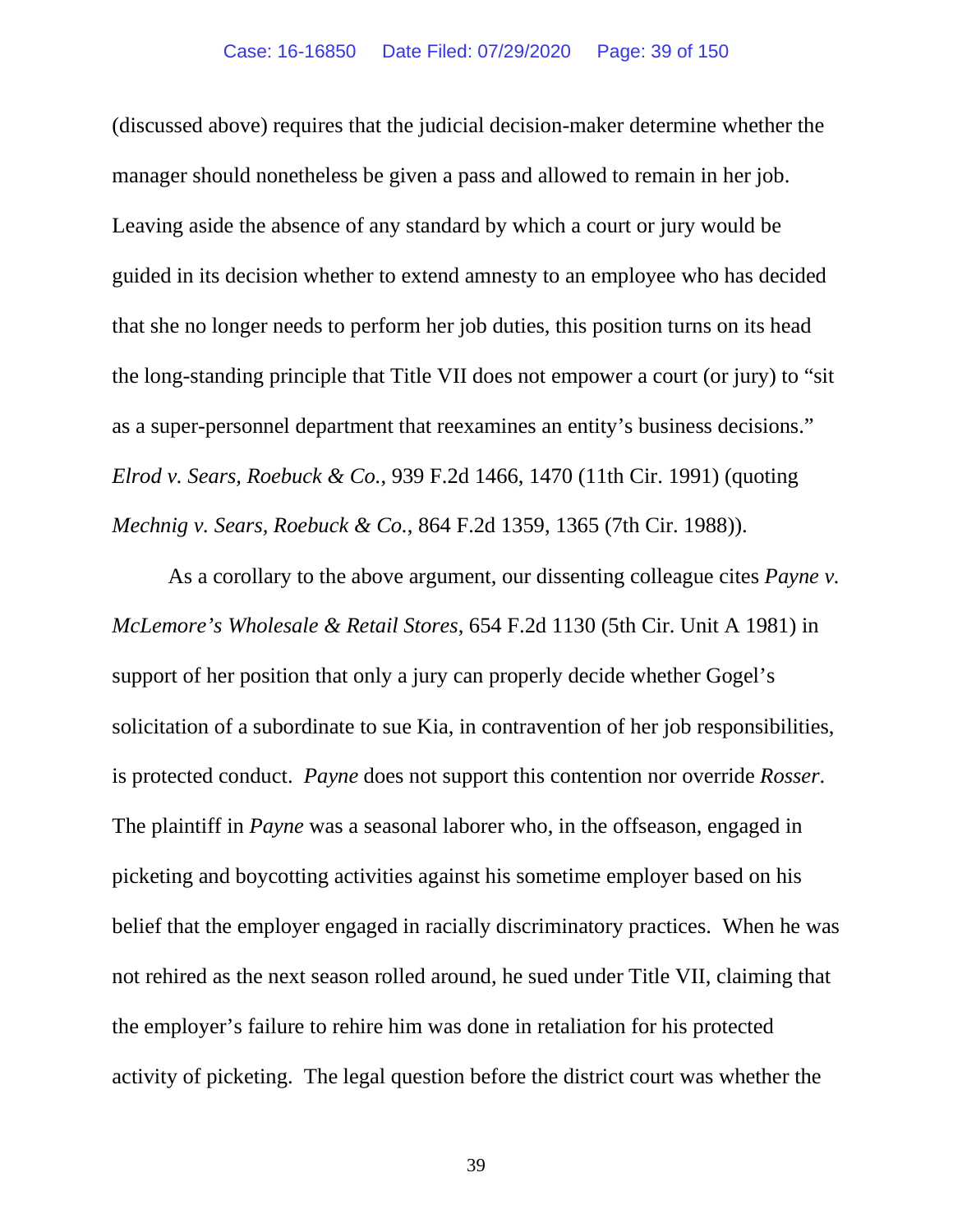### Case: 16-16850 Date Filed: 07/29/2020 Page: 40 of 150

plaintiff was required to prove that the employer had actually engaged in discriminatory practices or whether the plaintiff need only show his reasonable belief that the employer had done so. We affirmed the district court's decision that the plaintiff must only show the latter. *Id.* at 1140.

On appeal, however, the defendant employer argued for the first time that the form of plaintiff's opposition—boycotting and picketing by a former employee—did not constitute the type of activity that could be considered to be protected. *Id.* at 1142. We held that the employer was obliged to make that argument and introduce any supporting evidence when the case was before the district court, not for the first time on appeal. *Id.* at 1144. Further, because we were not prepared to say, as a matter of law, that picketing and boycotting by a former employee was "clearly unprotected," given that the plaintiff was not working for the defendant at the time of the activity and therefore had little opportunity for direct access to air his grievances, *id.* at 1145, and because "further factual development [was] essential for a proper resolution of this issue," *id.* at 1146, we declined the defendant's request that we opine one way or the other as to whether the plaintiff's conduct was protected, *id*. at 1146 n.15. Finally, because the employer had failed to raise this issue before the district court, we also declined to remand this question to the district court, but instead simply affirmed the latter's judgment for plaintiff. *Id.* at 1146.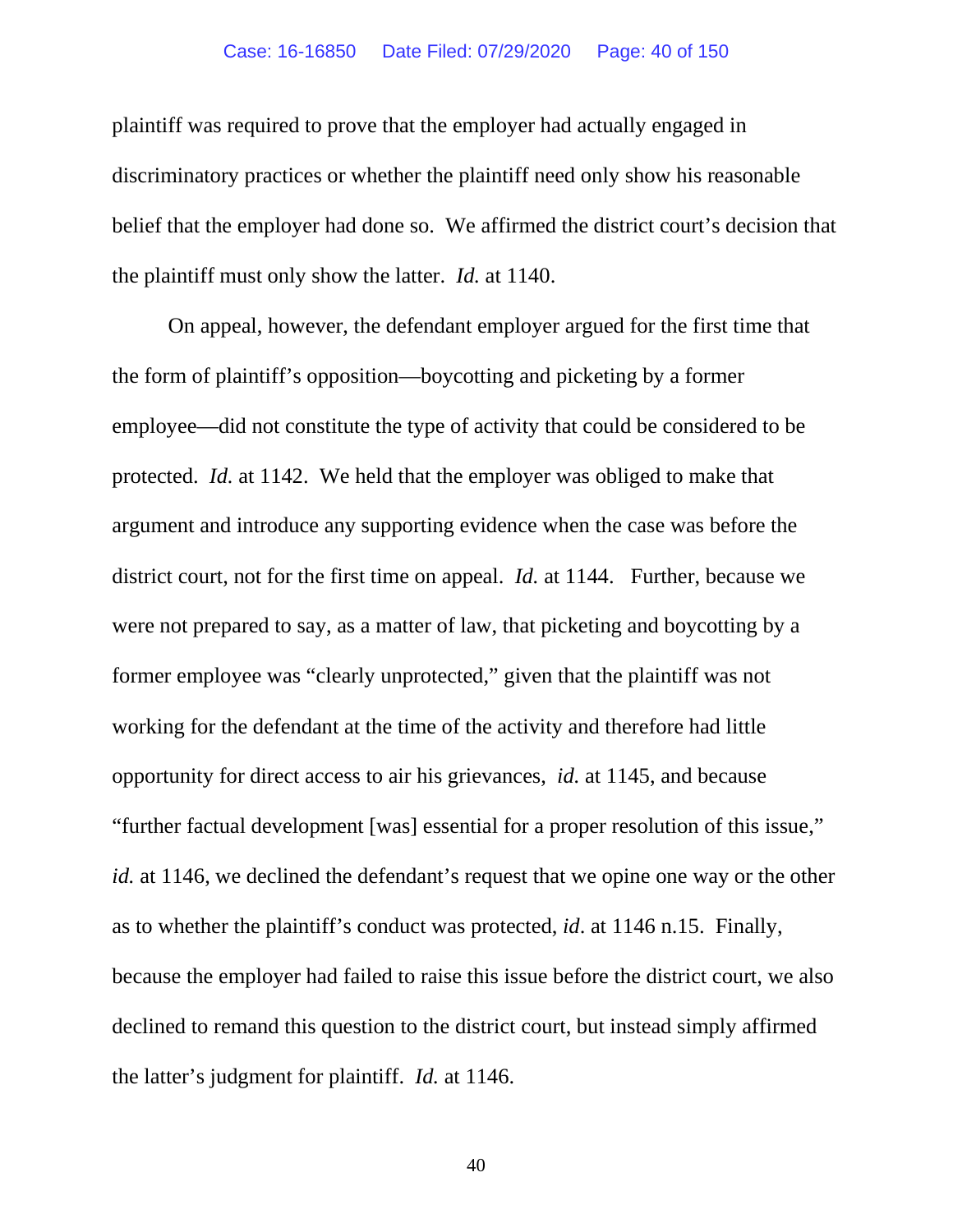In the course of reaching this decision, we made the observation on which our dissenting colleague relies, "[a]t least where conduct is not unprotected as a matter of law, the fact finder must have an opportunity to hear evidence, to balance the competing considerations, and to reach a conclusion as to the reasonableness of the conduct." *Id.* Leaving aside the fact that the statement is arguably dicta,  $20$  it does not change the analysis of this case. In contrast with Gogel, there was no contention in *Payne* that, had he been rehired, the plaintiff's picketing activity while not employed with the company would so interfere with the performance of his job duties as a seasonal laborer that it would render him ineffective in that position, as was the case in *Rosser*. Further, the *Payne* court clearly did not say that summary judgment could never be warranted on the question whether particular conduct was protected; in fact, it cited with approval *Rosser*, which affirmed the granting of summary judgment to the defendant employer based on the latter's argument that the plaintiff's particular oppositional conduct was not protected because it rendered her ineffective in her job position. *Id.* at 1142–43. Finally, in this case, Gogel's solicitation of a subordinate to sue the company, and

<span id="page-40-0"></span><sup>20</sup> *See United States v. Kaley*, 579 F.3d 1246, 1253 n.10 (11th Cir. 2009) ("As our cases frequently have observed, dicta is defined as those portions of an opinion that are 'not necessary to deciding the case then before us.'" (quoting *United States v. Eggersdorf*, 126 F.3d 1318, 1322 n.4 (11th Cir. 1997))). In *Payne*, as to the defendant's request that we consider its belated argument, we held that because the defendant's new argument required further factual development, it could therefore not be decided as a matter of law on appeal, and because the defendant should have earlier raised this argument before the district court, we likewise did not remand for the district court to oversee the necessary factual development.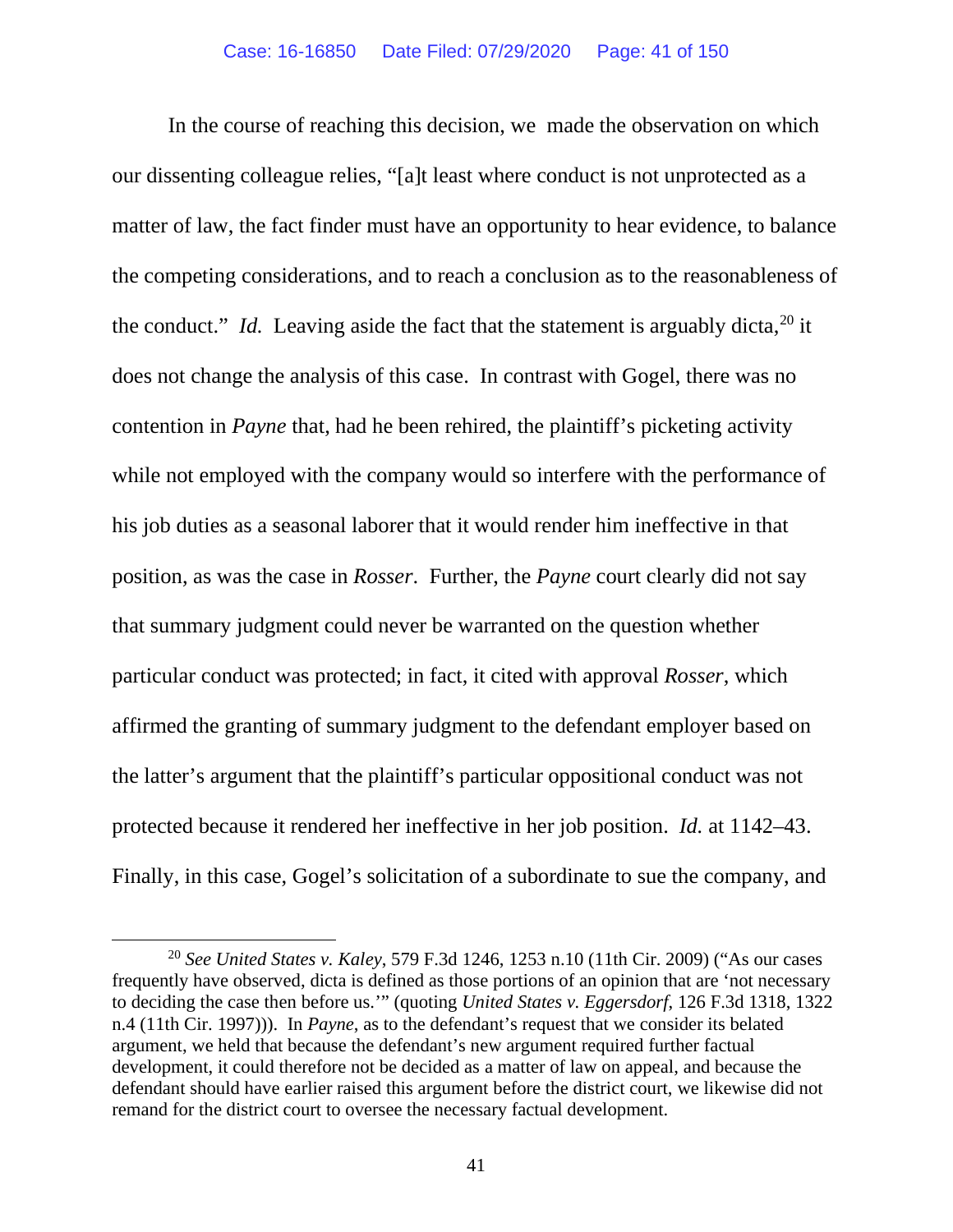her providing the name of a lawyer to help in that endeavor, so conflicted with her duties as Team Manager that this conduct rendered her ineffective in that position as a matter of law.

In short, we do not have to concern ourselves further with the problems inherent in the approach that our dissenting colleague puts forward because we have precedent that controls in this case and that precludes the new test that Judge Rosenbaum would have us adopt. To repeat, this precedent in *Rosser* provides that an employee's oppositional conduct loses its protection when the manner chosen to voice that opposition so interferes with the employee's performance of her job that it renders her ineffective in the position for which she was employed. And as explained below, that is what happened in this case.

### 2. Application of The Above Legal Standard to This Case

Turning to the present case, there is no dispute that Gogel had every right to oppose actions directed toward her by Kia that she deemed to violate Title VII. And throughout her tenure, she exercised her right to complain, particularly about the subject matter of her first EEOC charge: Kia's failure to classify Team Relations as its own separate department, with Gogel as its HOD. The making of informal complaints or the use of an internal grievance system is protected conduct under the opposition clause. *See Furcron v. Mail Centers Plus, LLC*, 843 F.3d 1295, 1311 (11th Cir. 2016) ("Title VII's protections are not limited to individuals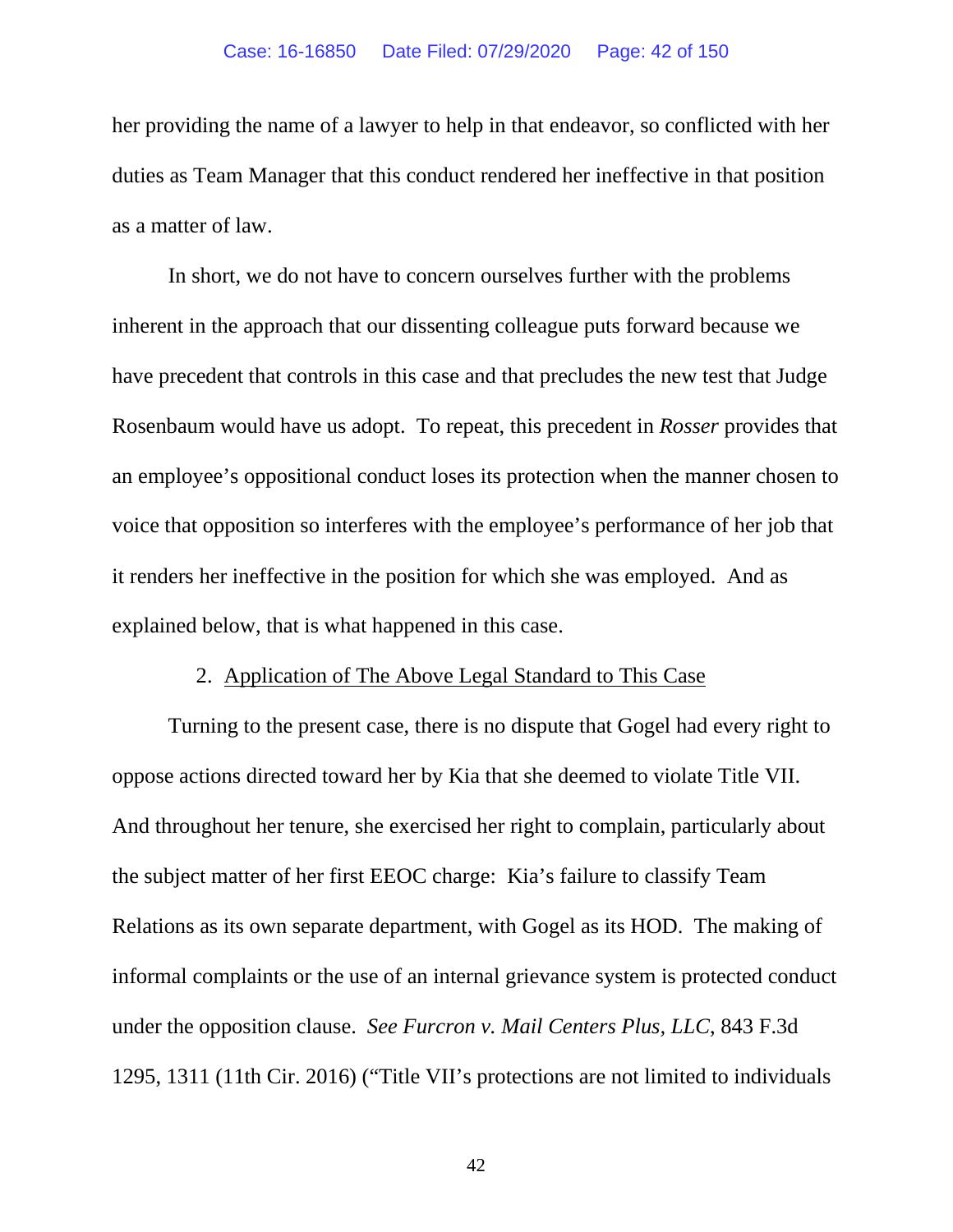### Case: 16-16850 Date Filed: 07/29/2020 Page: 43 of 150

who file formal complaints, but extend to those who voice informal complaints as well." (citing *Rollins*, 868 F.2d at 400)). Likewise, there is no dispute that Gogel's filing of her own EEOC charge was also protected. Yet, Kia never disciplined Gogel for making these internal complaints nor did it fire Gogel upon learning that she had filed an EEOC charge. Instead, as noted above, after the latter event, Gogel was given a bonus and told that she was doing a good job.

As for oppositional conduct by Gogel on behalf of other employees, Gogel likewise enjoyed the right to report to management any concerns she had about the way in which Kia was treating its employees. And the record indicates that she did so. Gogel's internal advocacy before Kia management on behalf of other employees was clearly protected conduct. Yet, Gogel was never disciplined for advocating for other employees or relaying any complaints they may have shared.

But when Gogel surreptitiously recruited Ledbetter to sue  $Kia^{21}$ —not just encouraging Ledbetter but giving her the name of the attorney with whom Gogel was also meeting—Gogel acted in direct conflict with her job responsibilities and was thereby rendered ineffective in the Team Relations manager position, as Kia could no longer trust Gogel to do the job for which she was hired. After all, it was

<span id="page-42-0"></span><sup>21</sup> Gogel and Ledbetter deny that Gogel recruited Ledbetter to sue Kia. See *infra* at 54 n.24. But as discussed *infra* at 54–56, the pertinent question for purposes of examining the propriety of Kia's decision to terminate Gogel is what Kia in good faith believed to have been Gogel's conduct. And Jackson's unrebutted testimony indicates that he believed Gogel to have so acted.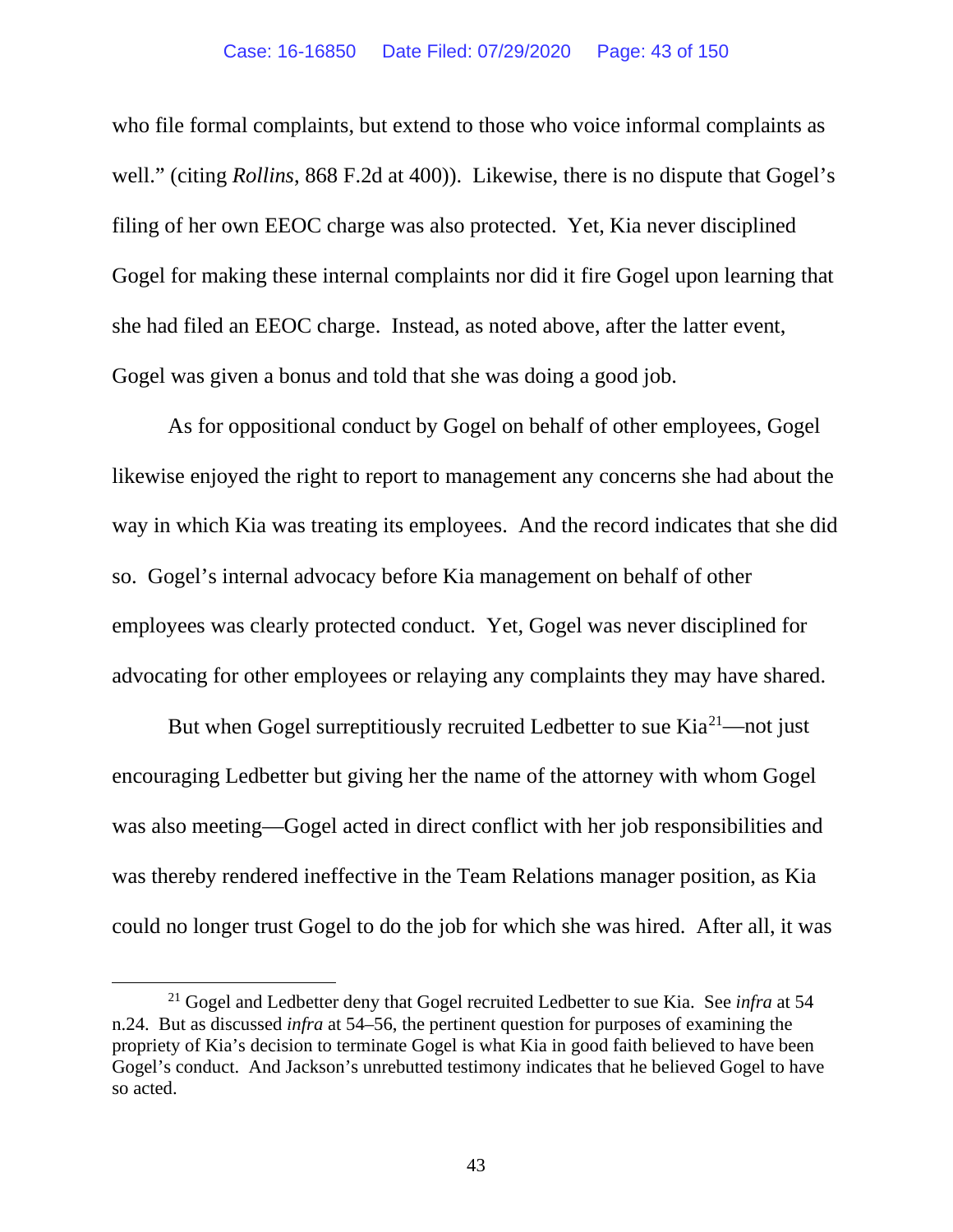### Case: 16-16850 Date Filed: 07/29/2020 Page: 44 of 150

the Team Relations department to whom employees would address complaints about their employment, including complaints about discrimination or harassment. Team Relations members were hired to investigate complaints, resolve conflicts, and be an advocate for the team members in the best interests of the company. As Team Relations manager, Gogel occupied a position of trust and confidence and was tasked with trying to maintain employee morale. Further, as the testimony consistently indicated, the Team Relations department, and certainly its manager, were expected to interact with complaining employees in an effort to internalize the resolution of any complaint and thereby avoid, if possible, the external resolution of that complaint, such as the filing of an EEOC charge and a subsequent lawsuit.

Specifically, as Tyler, the HOD of Human Resources under whose umbrella Gogel's Team Relations operated, acknowledged, Team Relations was charged with "[e]nsuring a positive work environment and ensuring that team members (employees) don't have a need to seek out third parties," to resolve their complaints. By third parties, Tyler meant "litigation and lawsuits," "government organizations," and "labor unions." Tyler agreed that Kia's expectations for its Team Relations manager was someone "who could interact with the employees to avoid the employees going to third parties."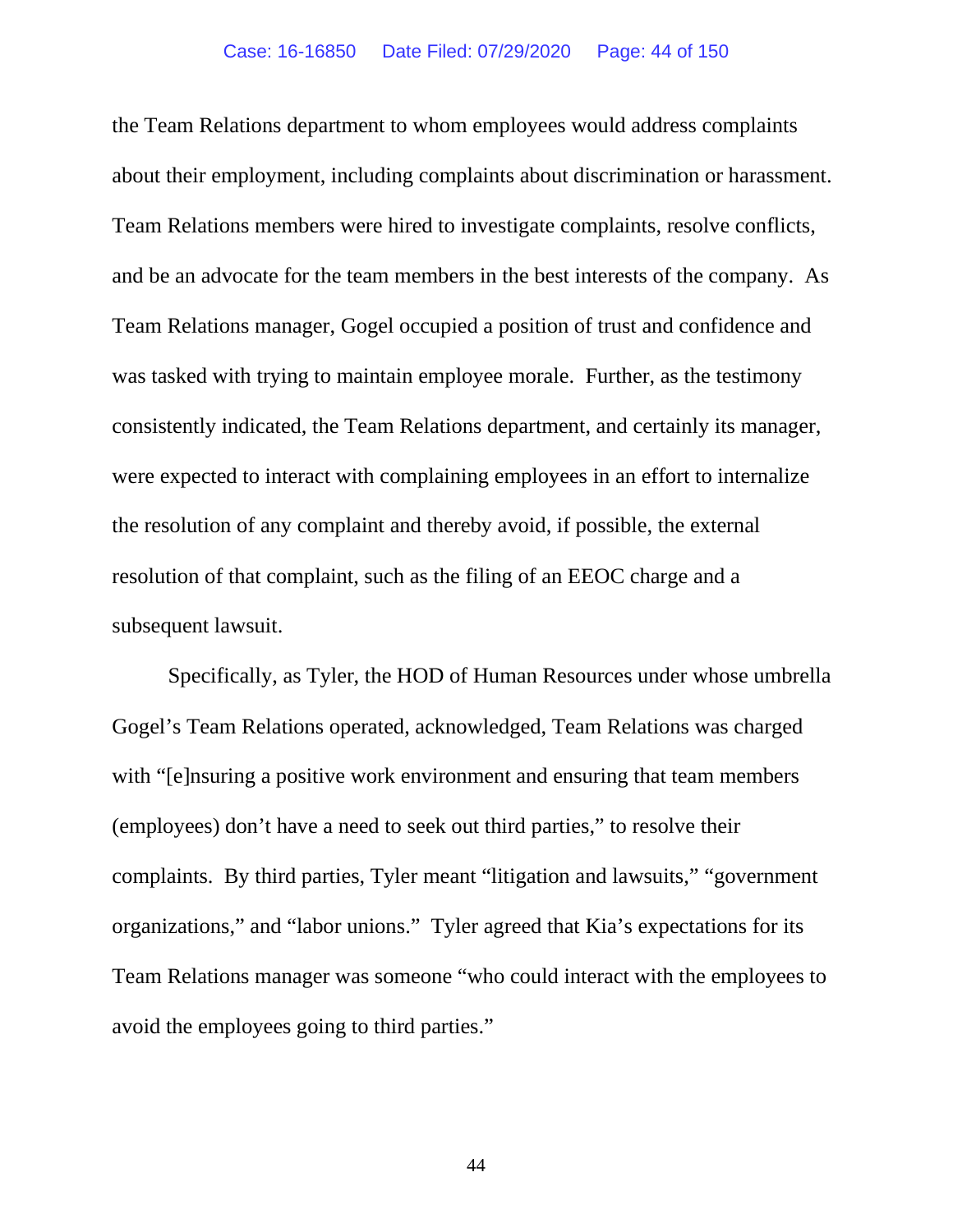Likewise, Jackson explained that the Team Relations manager is expected to advise him at all times if the manager becomes aware that an employee is considering legal action. He explained that a manager is absolutely not supposed to solicit litigation against the company or recruit an employee to sue, and to do so would be in conflict with the responsibilities of the position. As Jackson testified, "I don't want my team relations manager out soliciting and encouraging other team members to file lawsuits. That's not what she's paid to do. That's not what she was hired to do." Jackson reiterated this point: "[S]he shouldn't be out soliciting and encouraging other team members to file lawsuits. She's paid to prevent lawsuits. She's paid to let me know [] if other people are interested in filing lawsuits. That's what her job is supposed to be doing." And again: "She has an obligation to let me know that if she knows someone is going to file a lawsuit against our company, she has the . . . responsibility to let me know about that." And yet again: "I think I said earlier that I had a major concern with my Manager of Team Relations soliciting and encouraging other team members to file a lawsuit against our company. That role is paid to help people and prevent lawsuits from being filed, not to encourage and solicit lawsuits to be filed. . . . The Team Relations Manager's role is to do everything possible to keep—or basically not to encourage other team members to file lawsuits against our company."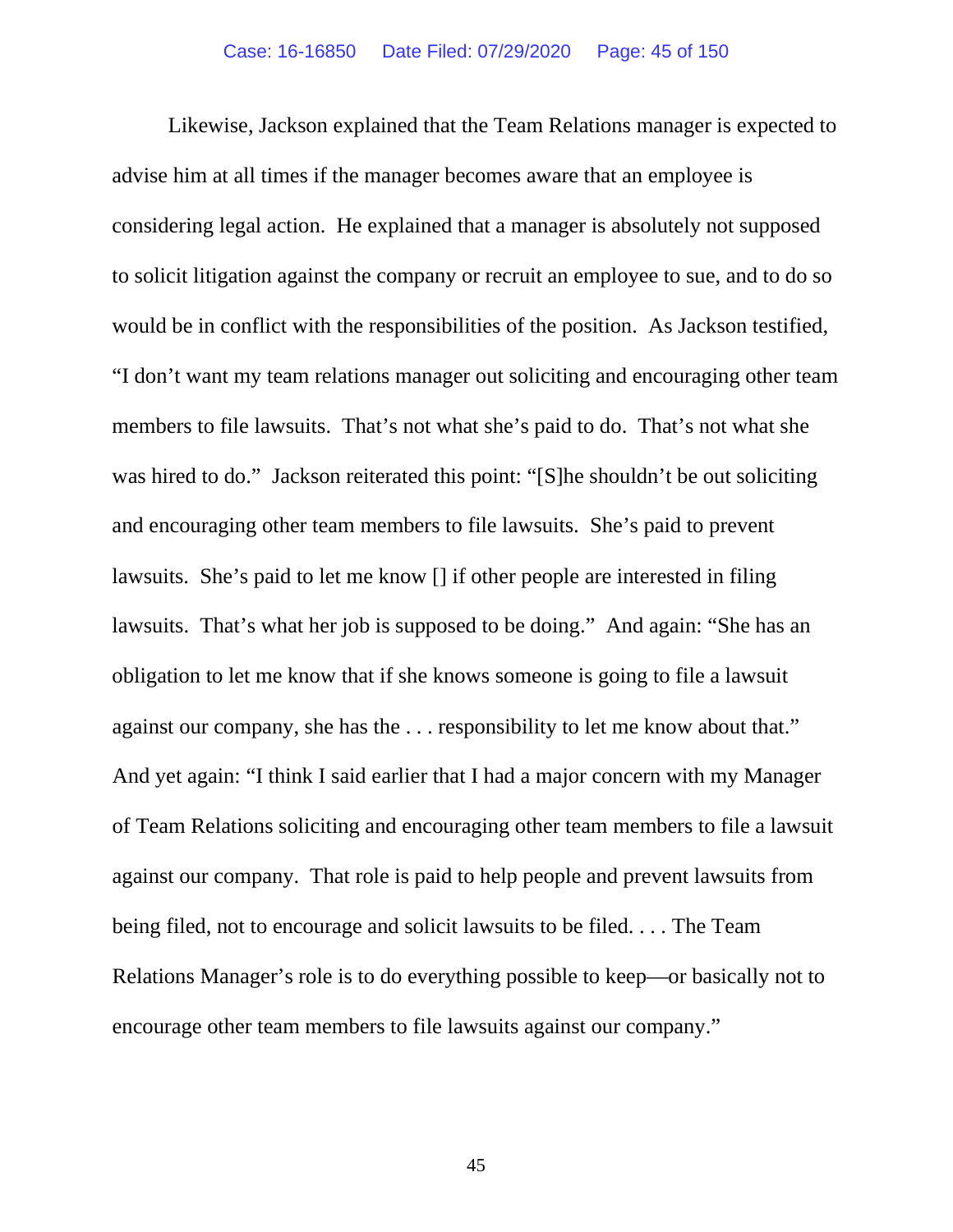### Case: 16-16850 Date Filed: 07/29/2020 Page: 46 of 150

Similarly, Williams, the assistant Team Relations manager who worked directly under Gogel, also agreed that in recruiting Ledbetter to sue the company, Gogel had acted contrary to the expectations of her job, which was to try to resolve an employee's problem without the latter taking legal action, not encourage the employee to take that action: "I mean you don't go to a doctor to get leukemia. We're the people that's [*sic*] supposed to keep lawsuits from happening."

Likewise, Kia's Rule 30(b)(6) witness, Latesa Bailey, who later succeeded Tyler as Kia's HOD of Human Resources, testified that a Team Relations manager is the person in charge of employee relations for the entire company, and that a Team Relations manager who solicits an employee to sue the company has acted "in direct contradiction to what she was actually hired for." "[Gogel's] primary job duty was to resolve employment conflicts, any type of disputes, to try to resolve them before they got out to an outside party, such as an attorney or the EEOC." Given the responsibilities of Gogel's position, it was a breach of those responsibilities for her instead to recruit a team member to sue the company. As Bailey noted, "I don't know a company that actually hires someone [as a Team Relations manager] . . . to solicit team members to file a charge against the company for a lawsuit."

Gogel likewise agrees that Team Relations conducted investigations into employees' allegations of discrimination and that it was her department's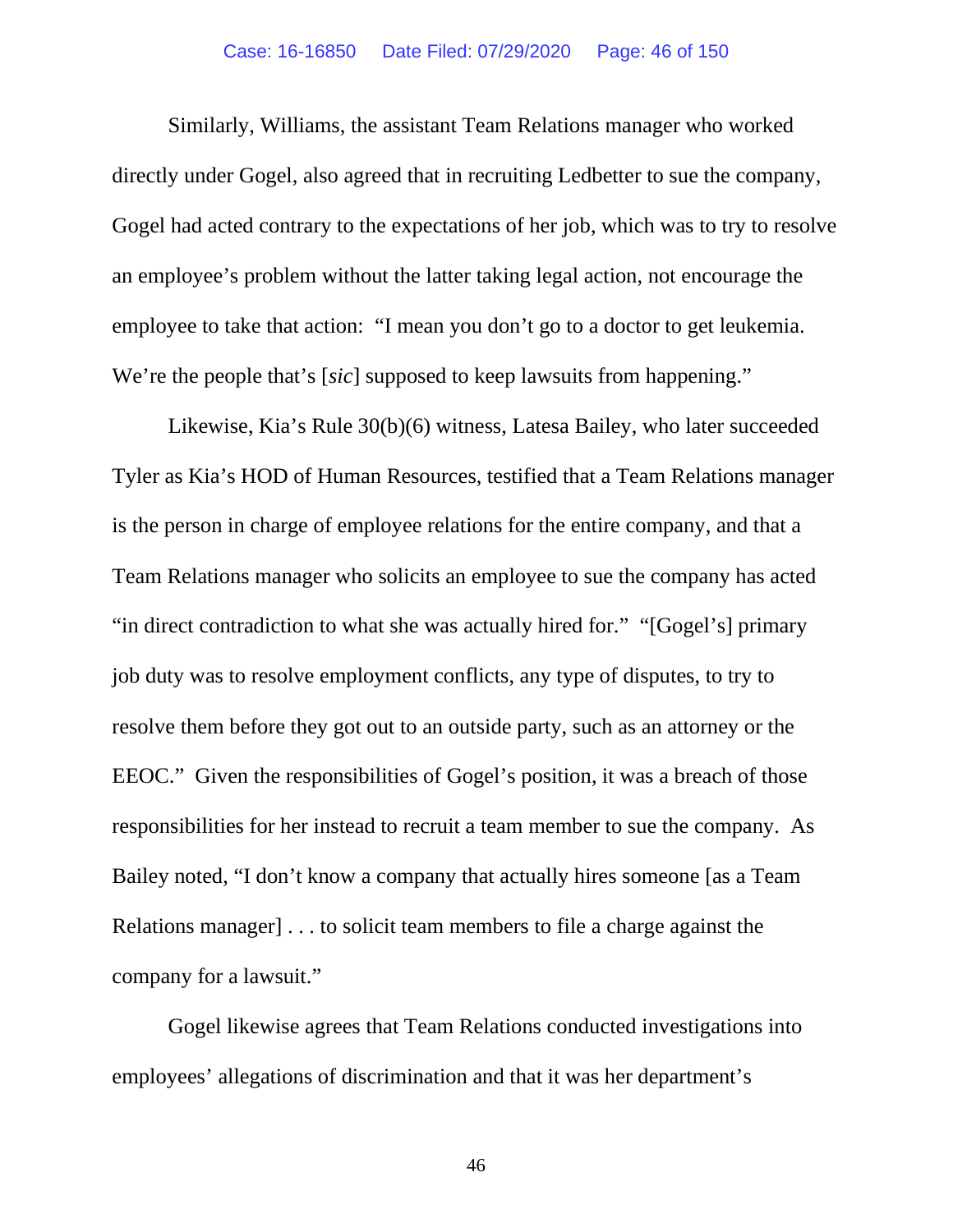responsibility to assist Jackson in resolving potential discrimination problems. She acknowledges that she would have been involved in making a recommendation as to the disposition of an investigation, either to Jackson or the legal department or both. Her involvement was particularly important when the investigation concerned a member of management.

All of the witnesses identified above—the Vice President for Human Resources, two HODs of Human Resources, and Gogel's assistant Team Relations manager—testified that it was an important part of the Team Relations manager's job to attempt to resolve employee complaints in a way that would avoid litigation. Jackson and Bailey further testified that a Team Relations manager who instead solicits an employee to sue the company has acted in direct contradiction to what she was actually hired for. Gogel provides no evidence contradicting the testimony of these Kia witnesses that a Team Relations manager was expected to investigate an employee's complaint with the goal of resolving that complaint internally or, conversely, that a Team Relations manager who recruits an employee to sue the company has acted in conflict with a central responsibility of her position. Instead, her only attempted response to this undisputed evidence is itself not responsive.

For example, Gogel proffers her own testimony that she lacked any power to prevent a complaining employee from filing a lawsuit against the company, "as [her] duties included problem solving, but not preventing lawsuits. [Kia] has a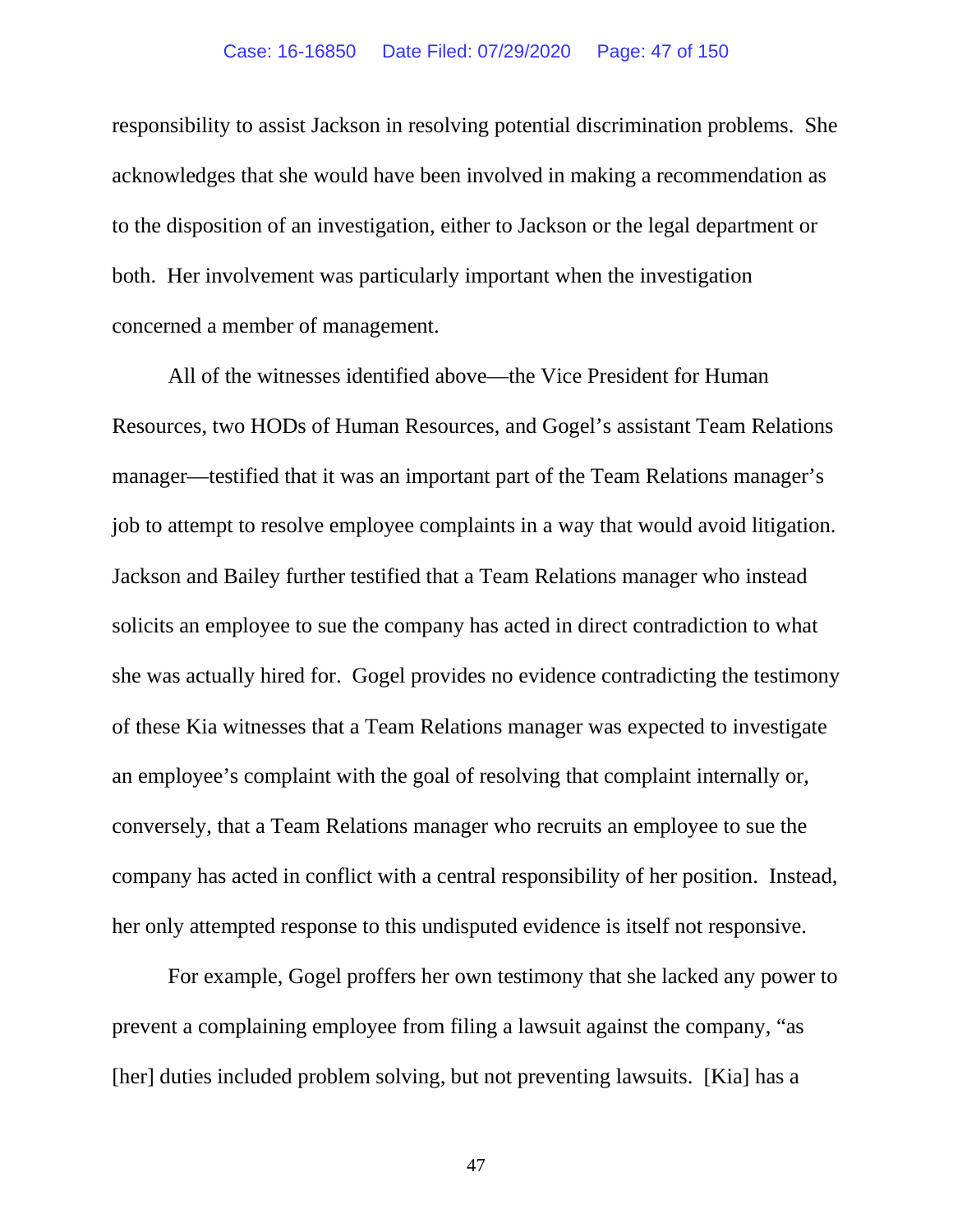Legal Department that handles legal situations at [Kia]." But of course, no one contends that Gogel, or anyone else for that matter, can actually prevent an employee from filing an EEOC charge and subsequent lawsuit if the latter chooses to do so. Nor does Kia disagree that once an EEOC charge is filed, the legal team takes the lead in responding to that charge. Yet, that Gogel lacked the power to prevent an employee from suing and that she did not handle the legal response once an EEOC charge was actually filed does not mean that she was not expected to try to handle matters in a way that would resolve the employee's grievance short of any such litigation, as all the witnesses testified. And soliciting an employee to sue the company falls well short of endeavoring to resolve that employee's concerns short of litigation. Further, conceding that her job was "to problemsolve," Gogel offers no disagreement that encouraging Ledbetter to sue the company would not have helped Kia solve any potential conflicts it might have had with Ledbetter.

Gogel notes that the job description for Team Relations manager does not include a requirement that the manager "prevent lawsuits." She further averred in her post-deposition declaration that she interpreted language in the job description providing that the Team Manager should endeavor to "prevent unwelcomed activity" as describing union activity, not the "EEO or legal activity." It is true that the job description, which is written at a high level of generality, does not expressly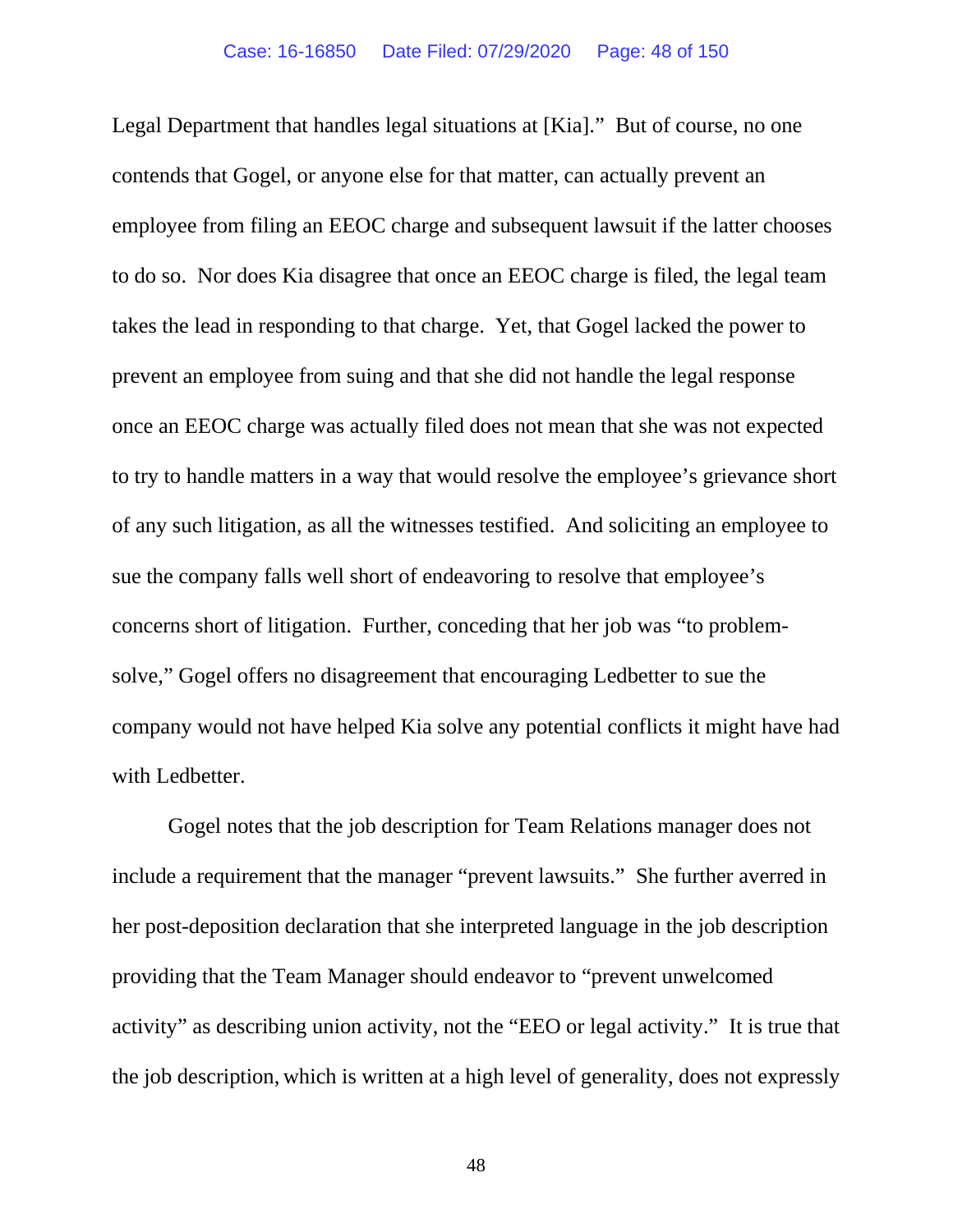state that a Team Relations manager should try to prevent lawsuits. Yet, Gogel acknowledges that it was her duty as Team Relations manager to help Kia resolve any problems it might have with an employee. Not surprisingly then, and regardless of what the job description may or may not have covered, the undisputed testimony indicates that Kia considers a Team Relations manager's encouragement of a disgruntled employee to sue the company as inconsistent with an attempt to resolve the problem in a manner consistent with the company's best interests. Nor, as this testimony indicates, does Kia consider a manager's act of clandestinely providing that employee with the name of a lawyer to use to sue the company as conduct satisfying the manager's responsibility to keep the appropriate parties informed of the status of an employee's complaint.<sup>[22](#page-48-0)</sup> Instead, as Tyler testified, it was Kia's expectation that a Team Relations manager was someone who would interact with the employees in a manner that would avoid the latter "going to third parties" and resorting to litigation. Likewise, as discussed previously, Jackson and Bailey made clear that in soliciting Ledbetter to sue and in encouraging that effort by providing Ledbetter with the name of the same attorney

<span id="page-48-0"></span><sup>&</sup>lt;sup>22</sup> As Jackson testified, Gogel was "paid to let me know  $\iint$  if other people are interested in filing lawsuits. That's what her job is supposed to be doing. . . .She has an obligation to let me know [] if she knows someone is going to file a lawsuit against our company. . . .She should let me know what she knows."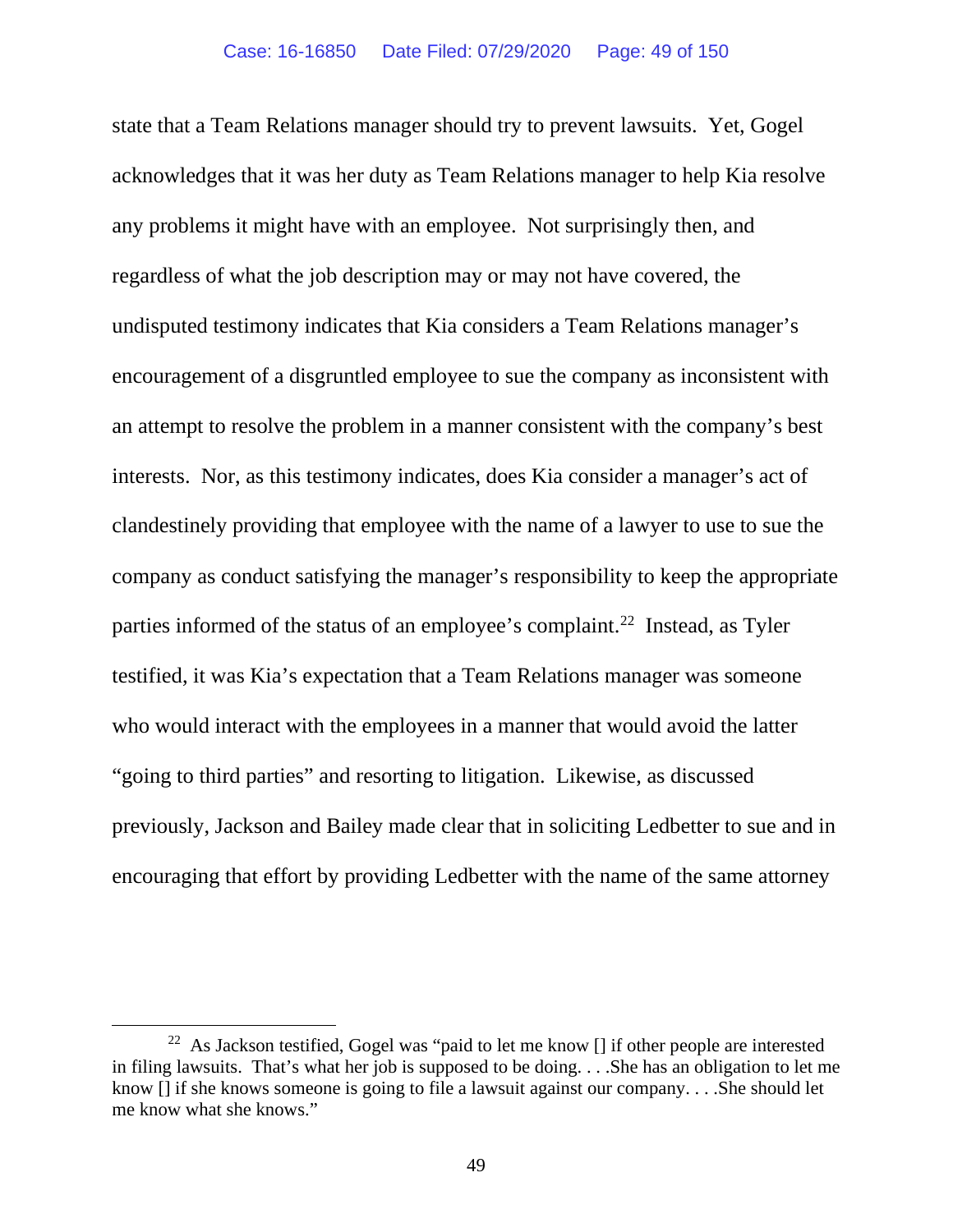with whom Gogel had decided to meet, Gogel's conduct was inconsistent with her job responsibilities.

Thus, the pertinent factual inquiry is whether recruiting an employee to sue the company would have been consistent with the responsibilities entrusted to the Team Relations manager by Kia. Gogel is notably silent on this point, never affirmatively denying or otherwise presenting evidence contesting Kia's position that such conduct would fundamentally conflict with the expectations that it held for a manager in that position. In short, the undisputed testimony indicates that the Team Relations manager acts in contradiction of the responsibilities inherent in that position if she solicits an employee to sue the company and provides the employee with the name of an attorney to facilitate that endeavor.

Instead of tackling head-on Kia's determination that Gogel's conduct so conflicted with the responsibilities of her job that it irrevocably undermined the trust Kia believed it must have in the manager holding this tremendously significant position, Gogel denies that she ever engaged in such conduct.<sup>23</sup> Thus,

<span id="page-49-0"></span> $^{23}$  In support of this contention, Gogel avers that "I did not solicit others to further my own agenda . . . . I did not encourage others to file a Charge against [Kia]. I did not encourage others to sue [Kia]." In addition to her own denial of any effort to solicit, recruit, or encourage Ledbetter to sue, Gogel offered a declaration by Ledbetter, who stated: "Neither [Gogel] nor [Tyler] told me to file a Charge with the EEOC. I made this decision for myself as a professional woman. [Gogel] did not solicit me to do anything against [Kia]. [Gogel] did not encourage me nor solicit me to get an attorney and sue the company or file an EEOC charge . . . . I made the decision to file an EEOC charge with my attorney, not because [Gogel] told me to. I made the decision to retain an attorney as well. There was no 'collusion.'" Ledbetter further denies that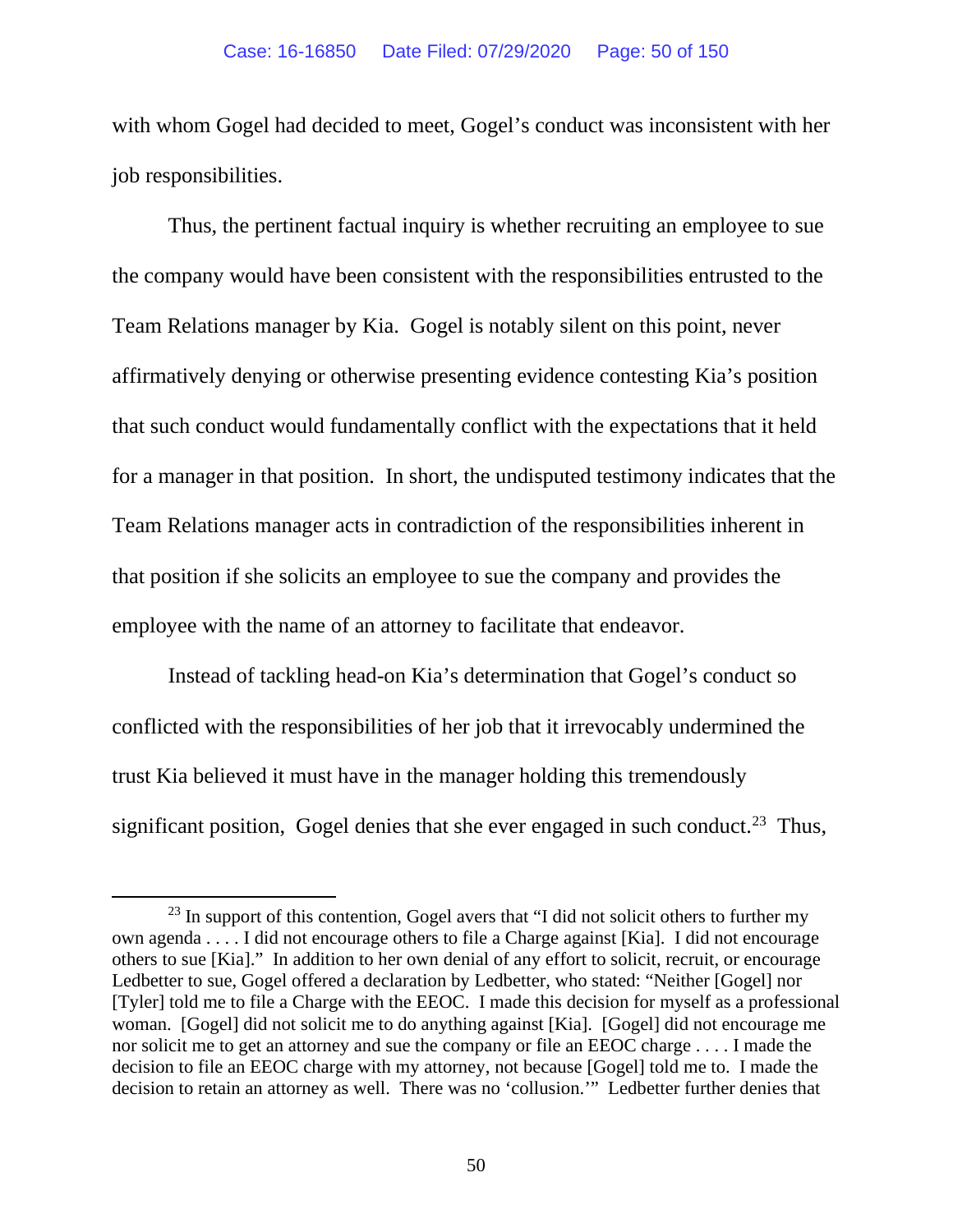Gogel essentially argues that even if her recruitment of another employee to sue the company would have rendered her ineffective in her position and would have warranted Kia's loss of confidence in her ability to continue to perform her highly confidential and sensitive job duties, these reasons cannot justify her termination because she never in fact solicited Ledbetter to sue the company. But this argument misapprehends the focus of the inquiry in Title VII cases. As our precedent makes clear, when assessing whether an employer has properly imposed an adverse action on an employee based on that employee's conduct, the question is not whether the employee actually engaged in the conduct, but instead whether the employer in good faith believed that the employee had done so. As we have stated before when a similar argument was made by an employee against whom an adverse action was taken,

[t]he inquiry . . . centers on the employer's beliefs, not the employee's beliefs and, to be blunt about it, not on reality as it exists outside of the decision maker's head. . . . The question is whether [the] employers were dissatisfied with [the employee] for these or other non-discriminatory reasons, even if mistakenly or unfairly so, or instead merely used those [reasons] as cover for discriminating against her. . . .

In analyzing issues like this one, "we must be careful not to allow Title VII plaintiffs simply to litigate whether they are, in fact, good employees."

she ever told Williams that Gogel was the leader of any effort to file a charge with the EEOC or that she, Gogel, and Williams were planning to sue the company and had the same attorney. Ledbetter, however, does not address how she happened to retain the same attorney as did Gogel and Tyler.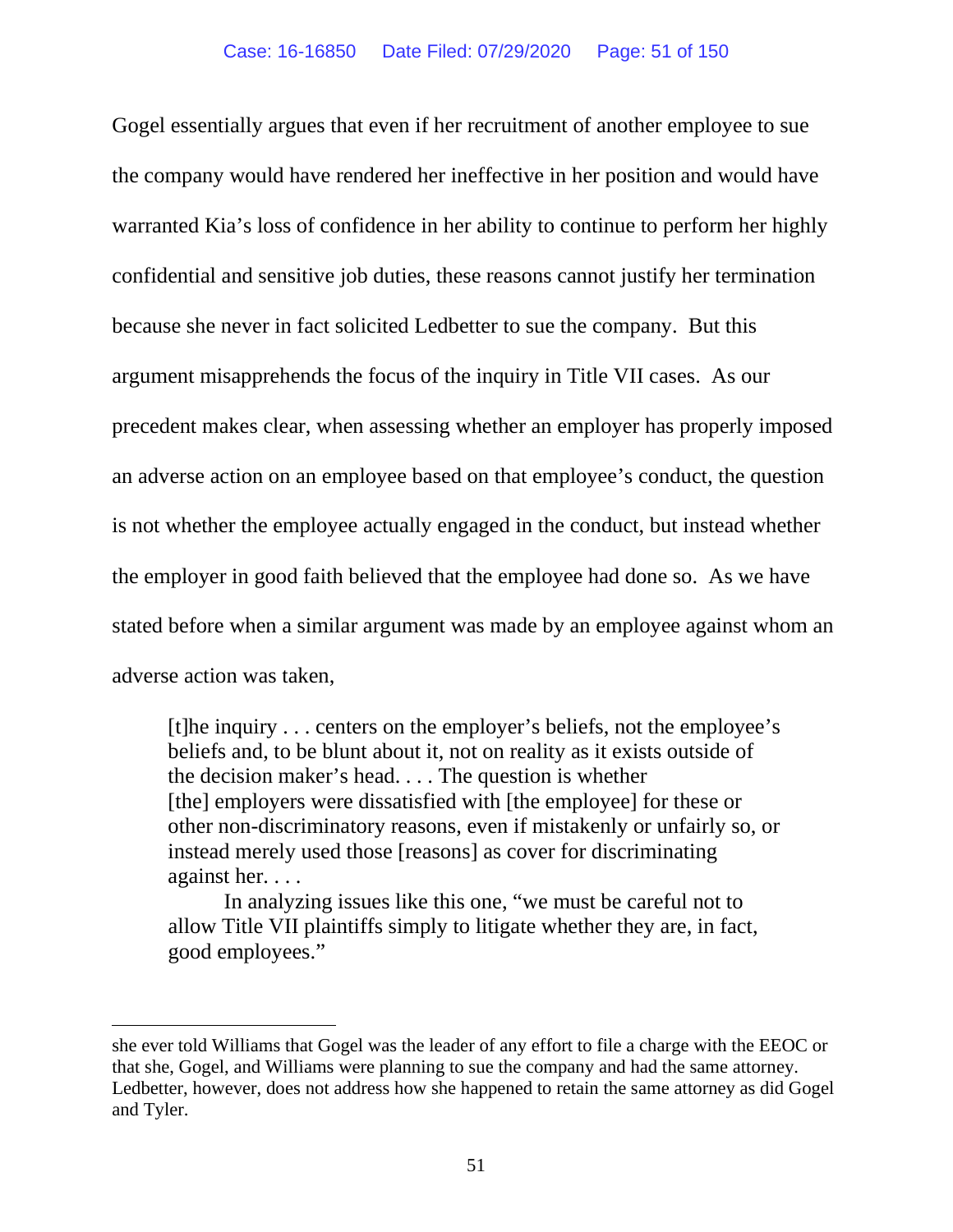*Alvarez*, 610 F.3d at 1266 (internal citations omitted) (quoting *Rojas v. Florida*,

285 F.3d 1339, 1342 (11th Cir. 2002)).

The relevant inquiry is therefore whether the employer in good faith

believed that the employee had engaged in the conduct that led the employer to

discipline the employee. *See Elrod*, 939 F.2d at 1470. Thus,

[w]hen an employer is told of improper conduct at its workplace, the employer can lawfully ask: is the accusation true? When the resulting employer's investigation . . . produces contradictory accounts of significant historical events, the employer can lawfully make a choice between the conflicting versions—that is, to accept one as true and to reject one as fictitious—at least, as long as the choice is an honest choice.

*Total Sys. Servs.*, 221 F.3d at 1176. To be clear,

[t]he role of this Court is to prevent unlawful [Title VII] practices, not to act as a super personnel department that second-guesses employers' business judgments. Our sole concern is whether unlawful discriminatory [or retaliatory] animus motivates a challenged employment decision. Whether [an employee's conduct] was insubordinate is not an issue for this Court to referee.

*Wilson*, 376 F.3d at 1092 (internal citations and quotation marks omitted). "An

employer 'may fire an employee for a good reason, a bad reason, a reason based on

erroneous facts, or for no reason at all, as long as its action is not for a

discriminatory [or retaliatory] reason.'" *Damon v. Fleming Supermarkets of Fla.,* 

*Inc.*, 196 F.3d 1354, 1363 n.3 (11th Cir. 1999) (emphasis omitted) (quoting *Jones* 

*v. Bessemer Carraway Med. Ctr.*, 151 F.3d 1321, 1324 n.16 (11th Cir. 1998)); *see* 

*also Elrod*, 939 F.2d at 1470 ("Federal courts 'do not sit as a super-personnel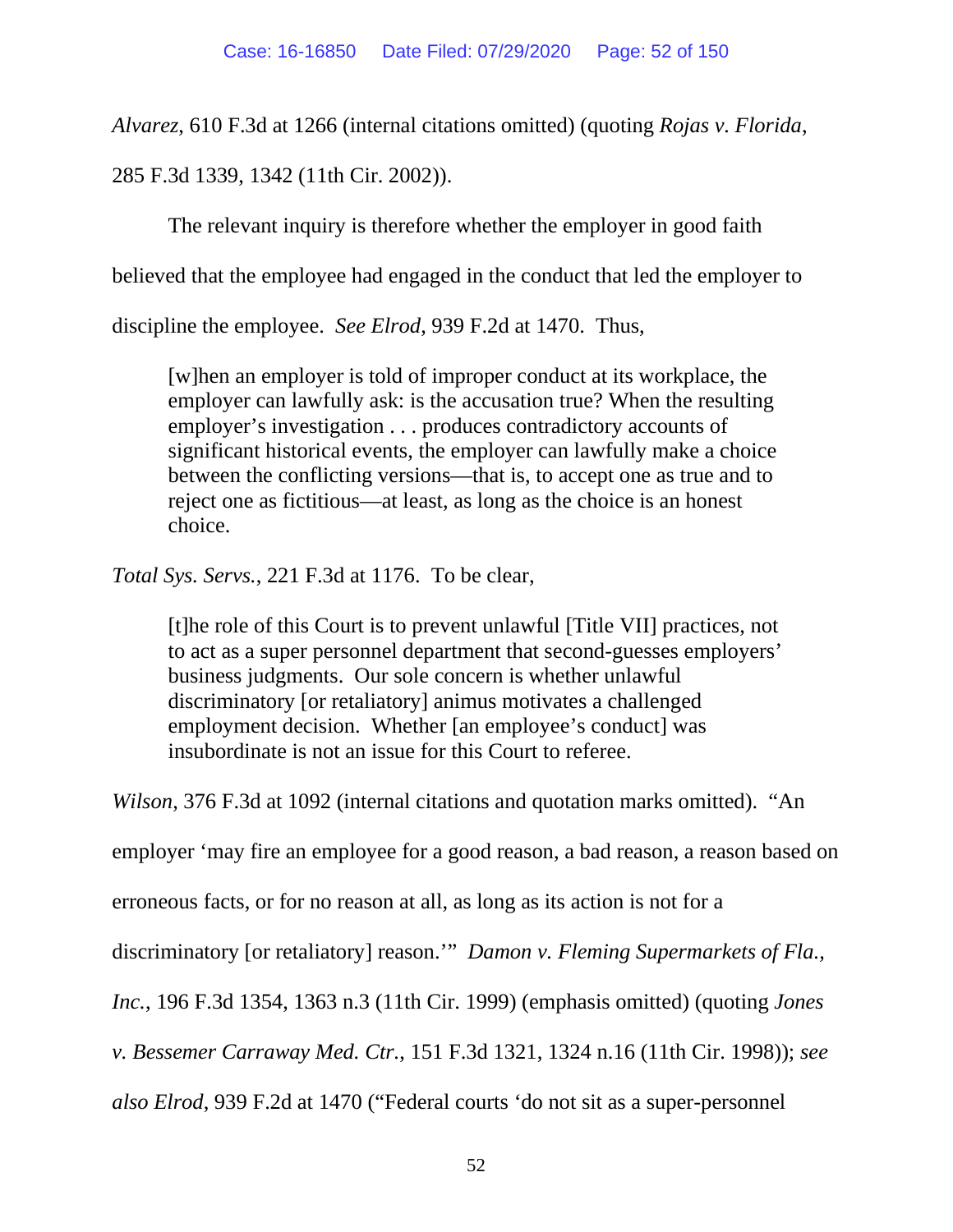### Case: 16-16850 Date Filed: 07/29/2020 Page: 53 of 150

department that reexamines an entity's business decisions. No matter how medieval a firm's practices, no matter how high-handed its decisional process, no matter how mistaken the firm's managers, [we] do[] not interfere. Rather, our inquiry is limited to whether the employer gave an honest explanation of its behavior.'" (quoting *Mechnig*, 864 F.2d at 1365)).

There is no evidence in this record to rebut Jackson's repeated and insistent testimony that he believed Gogel had recruited Ledbetter to sue the company. He saw that Ledbetter's EEOC charge had been faxed from the same law firm that Gogel was using in pursuing her own recently filed EEOC charge. Given the large number of lawyers available, Jackson was understandably skeptical that Ledbetter would have randomly picked the same Atlanta law firm as did Gogel and Tyler without some involvement from the latter. Indeed, Jackson immediately contacted his Korean counterparts, including the president of Kia, to alert them to his suspicion that Gogel was "recruiting" other employees to sue.

In fact, Gogel finally acknowledged during this litigation that she had provided Ledbetter with the name of the attorney with whom Gogel stated she planned to meet regarding her own action against Kia. Gogel argues that we cannot consider this admission in assessing the genuineness of Jackson's belief that Gogel had so acted because Gogel had not revealed to Jackson, prior to his decision to fire her, that she had, indeed, provided Ledbetter with the name of an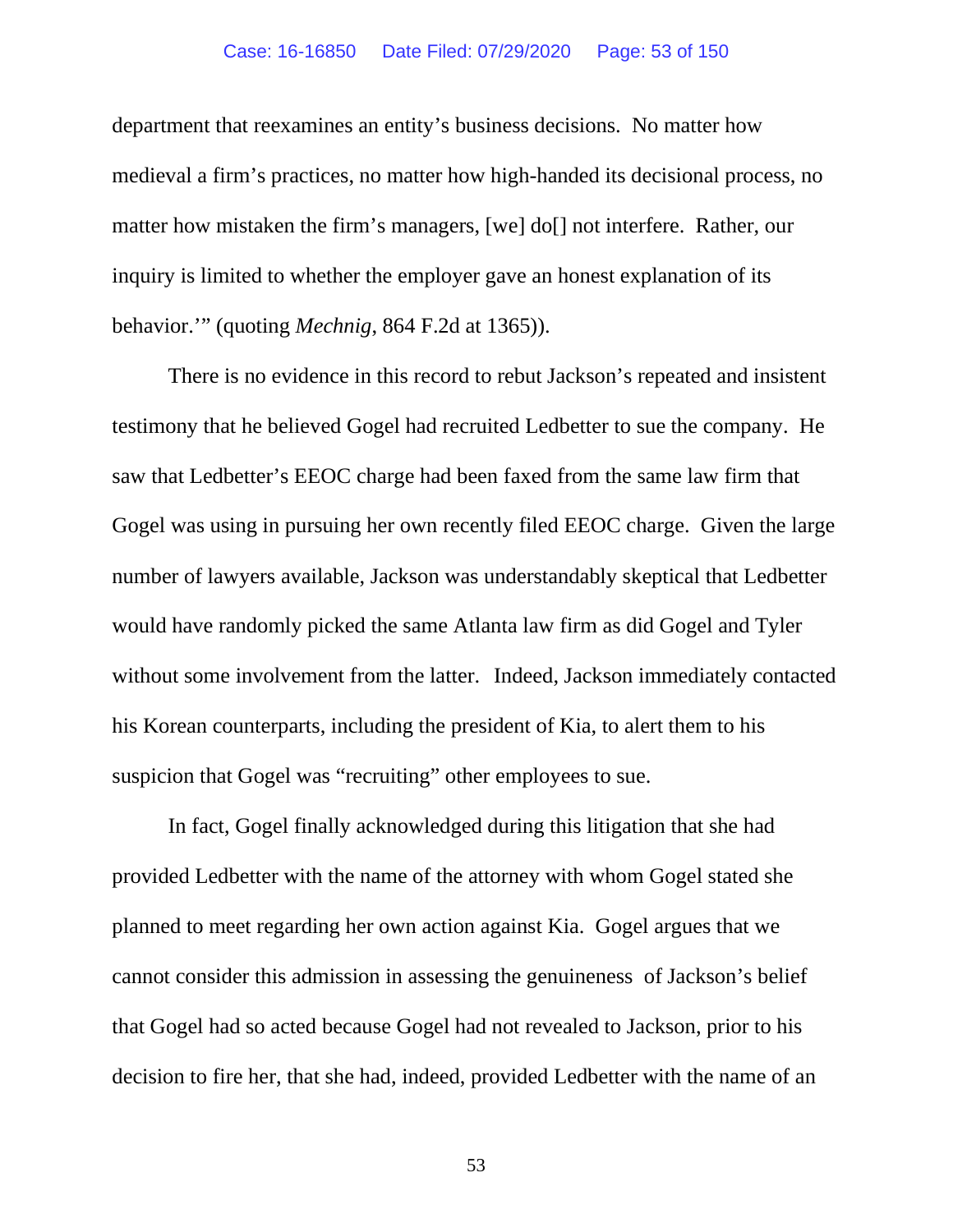attorney to represent her. For sure, Gogel never revealed this important fact to Jackson when he called her in to determine whether she had any involvement in Ledbetter's decision to sue. Nor could Jackson know when he fired Gogel that she would later admit to this conduct. This fact, however, is not helpful to Gogel. What matters in this inquiry is what the employer in good faith believes the employee to have done, not whether the employee actually engaged in the particular conduct. *See Elrod*, 939 F.2d at 1470. Yet, the fact that Gogel has now made a concession that tends to confirm the accuracy of Jackson's beliefs is hardly a fact that serves in any way to undermine the genuineness of those beliefs. And the genuineness of those beliefs is further confirmed by additional information that Jackson obtained after receiving Ledbetter's EEOC charge.

Specifically, after Jackson had received Ledbetter's EEOC charge, Williams and Grimes, assistant managers of Team Relations, met with Jackson and informed him of a large number of long, closed-door meetings between Gogel and Ledbetter in the preceding weeks—meetings that seemed out of the ordinary not only to Williams and Grimes, but also to Jackson.<sup>[24](#page-53-0)</sup> Even more significantly, Williams

<span id="page-53-0"></span><sup>24</sup> Citing *Reeves v. Sanderson Plumbing Prods., Inc.*, 530 U.S. 133 (2000), Gogel argues that we should disregard any testimony from Jackson, Williams, or Grimes in considering whether to affirm the district court's decision to grant summary judgment because these men were arguably "interested witnesses." We rejected a virtually identical argument in *Kidd v. Mando Am. Corp.*, 731 F.3d 1196, 1205 n.14 (11th Cir. 2013). Other circuits have also rejected any reading of *Reeves* as precluding summary judgment where the movant relies on testimony of interested witnesses. *See, e.g.*, *LaFrenier v. Kinirey*, 550 F.3d 166, 168 (1st Cir. 2008); *Lauren*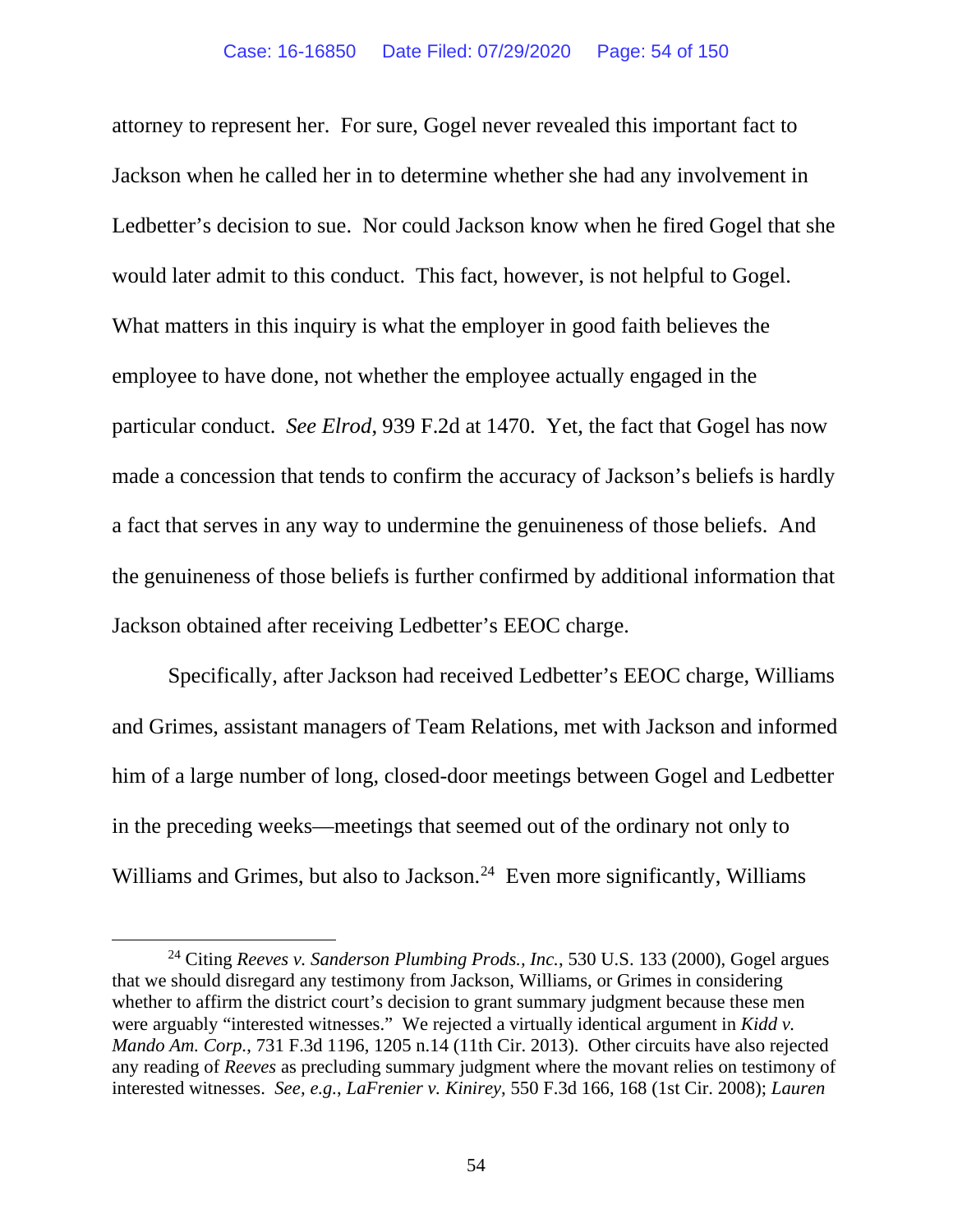reported that Ledbetter had confided in him that she, Gogel, and Tyler were planning to sue the company, that they were going to use the same lawyer, and that Gogel was the ringleader. As noted, Jackson subsequently met with Gogel who, in denying any collusion with Ledbetter, also denied having had any significant recent meetings with Ledbetter, contrary to the reports of Williams and Grimes. Based on all of this information, Jackson concluded that Gogel had in fact encouraged and recruited Ledbetter to sue Kia. [25](#page-54-0) As a result, Jackson decided that he had "no alternative but to discharge" Gogel, as he had lost both confidence in Gogel's loyalty and the trust that was necessary for her to function in her position as Team Relations manager. Gogel has offered no evidence that would call into question the genuineness of the beliefs that led Jackson to this conclusion.

*W. ex rel. Jean W. v. DeFlaminis*, 480 F.3d 259, 271–72 (3d Cir. 2007); *Stratienko v. Cordis Corp.*, 429 F.3d 592, 597–98 (6th Cir. 2005); *Sandstad v. CB Richard Ellis, Inc.*, 309 F.3d 893, 898 (5th Cir. 2002); *Traylor v. Brown*, 295 F.3d 783, 790–91 (7th Cir. 2002).

<span id="page-54-0"></span><sup>&</sup>lt;sup>25</sup> Our dissenting colleague, Judge Rosenbaum, argues that Jackson should have done a more thorough investigation before reaching this conclusion. But as we have previously noted when dealing with a similar objection to an employer's personnel action based on the employer's good faith belief: "[I]n carrying out its business and in making business decisions (including personnel decisions), the employer can lawfully act on a level of certainty that might not be enough in a court of law. In the workaday world, not every personnel decision involving a false statement (or a cover-up) has to be treated as something like a trial for perjury. Therefore, an employer, in these situations is entitled to rely on its good faith belief about falsity, concealment, and so forth . . . . 'Pretext is not demonstrated by showing simply that the employer was mistaken.'" *Total Systems Servs.*, 221 F.3d at 1176. Here, Gogel has offered no evidence from which one could reasonably infer that Jackson did not genuinely believe that Gogel had recruited Ledbetter to sue the company and had provided her with the name of a lawyer to use in that endeavor.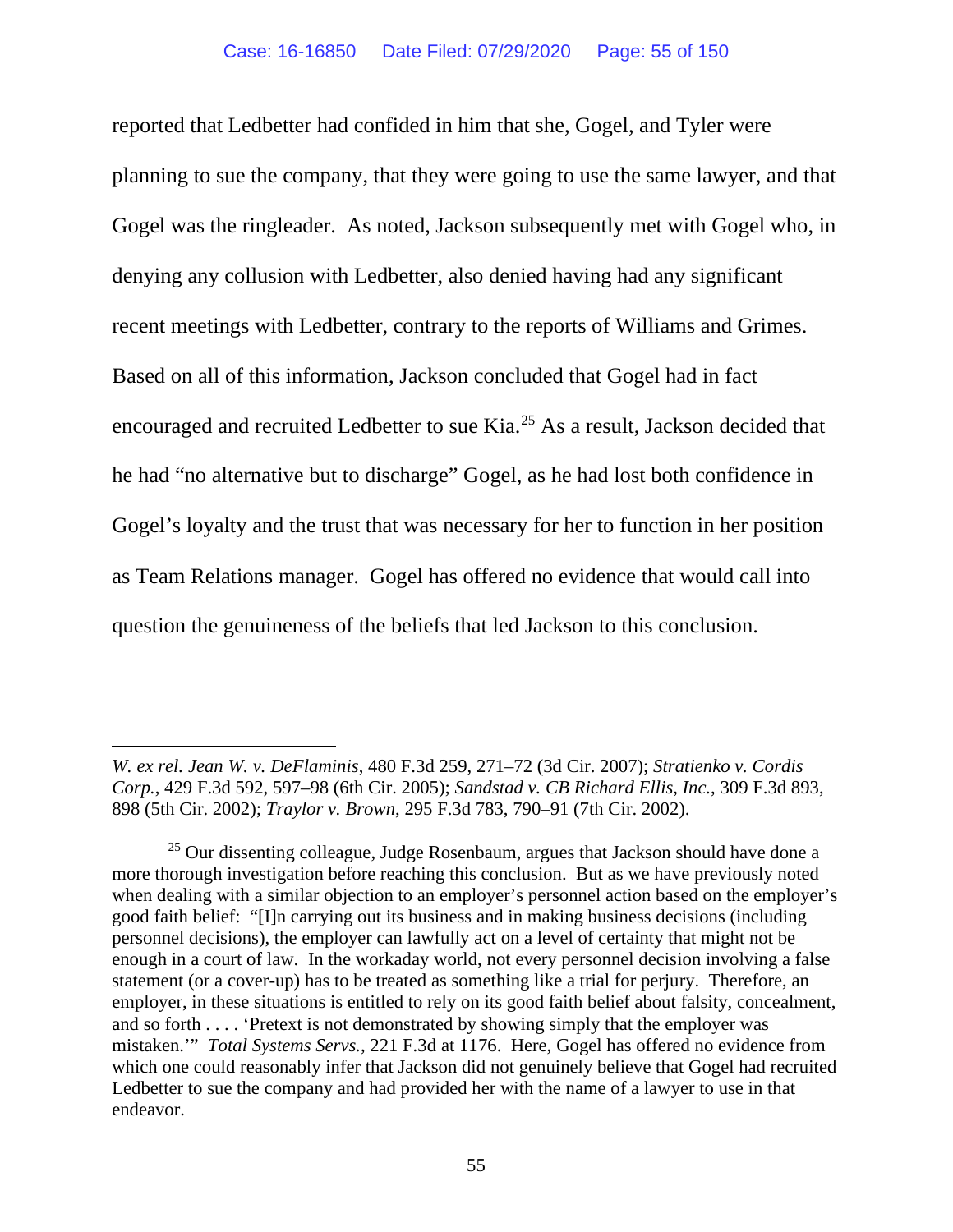In summary, an employee's oppositional conduct under Title VII is not protected if the means by which the employee has chosen to express her opposition so interferes with the performance of her job that it renders her ineffective in the position for which she is employed. Kia held a good faith belief that Gogel had abandoned her responsibility to try to resolve an employee's dispute without litigation when she instead actively solicited a complaining employee to sue the company and provided the employee with the name of an attorney to use. Once aware of Gogel's conduct, Kia determined it could no longer keep her as its Manager of Team Relations, the department to which unhappy employees were sent to air their complaints. In other words, Kia could no longer trust Gogel to do her job.

Stated another way, Kia did not fire Gogel because she opposed some of its employment practices. Gogel had expressed her opposition to various employment practices repeatedly throughout her tenure through internal complaints to management, with no adverse action taken against her for that opposition. Rather, Kia fired Gogel because, by recruiting Ledbetter to sue the company, Gogel chose to act in a way that conflicted with the core objectives of her sensitive and highly important position. Her actions having rendered her entirely ineffective as manager of the Team Relations department, the manner of her oppositional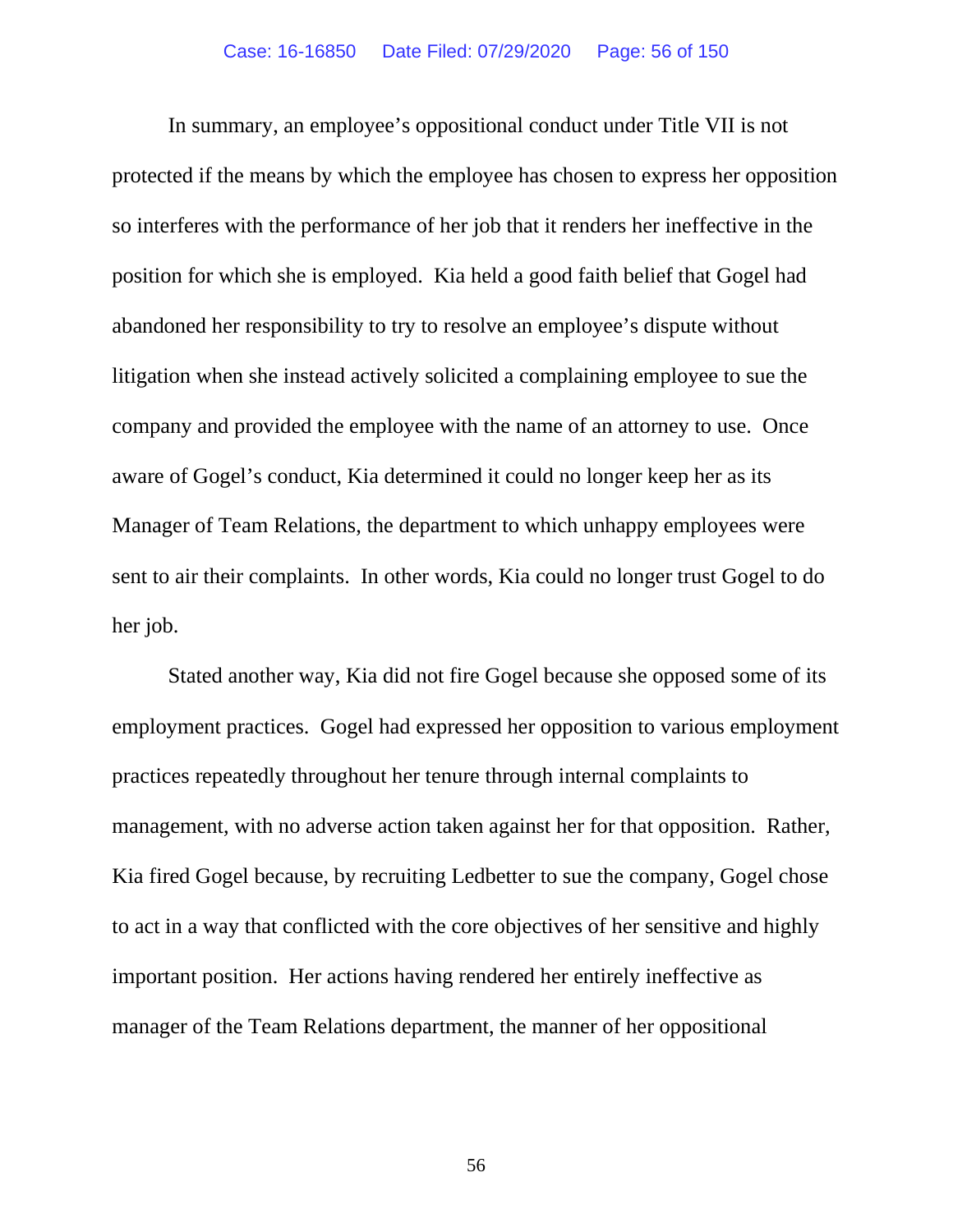conduct with respect to Ledbetter was necessarily unreasonable, and the conduct was not protected under Title VII.

# **III. CONCLUSION**

For all the above reasons, Gogel's retaliation claim fails, and we affirm the district court's grant of summary judgment to Kia as to all claims.

## **AFFIRMED.**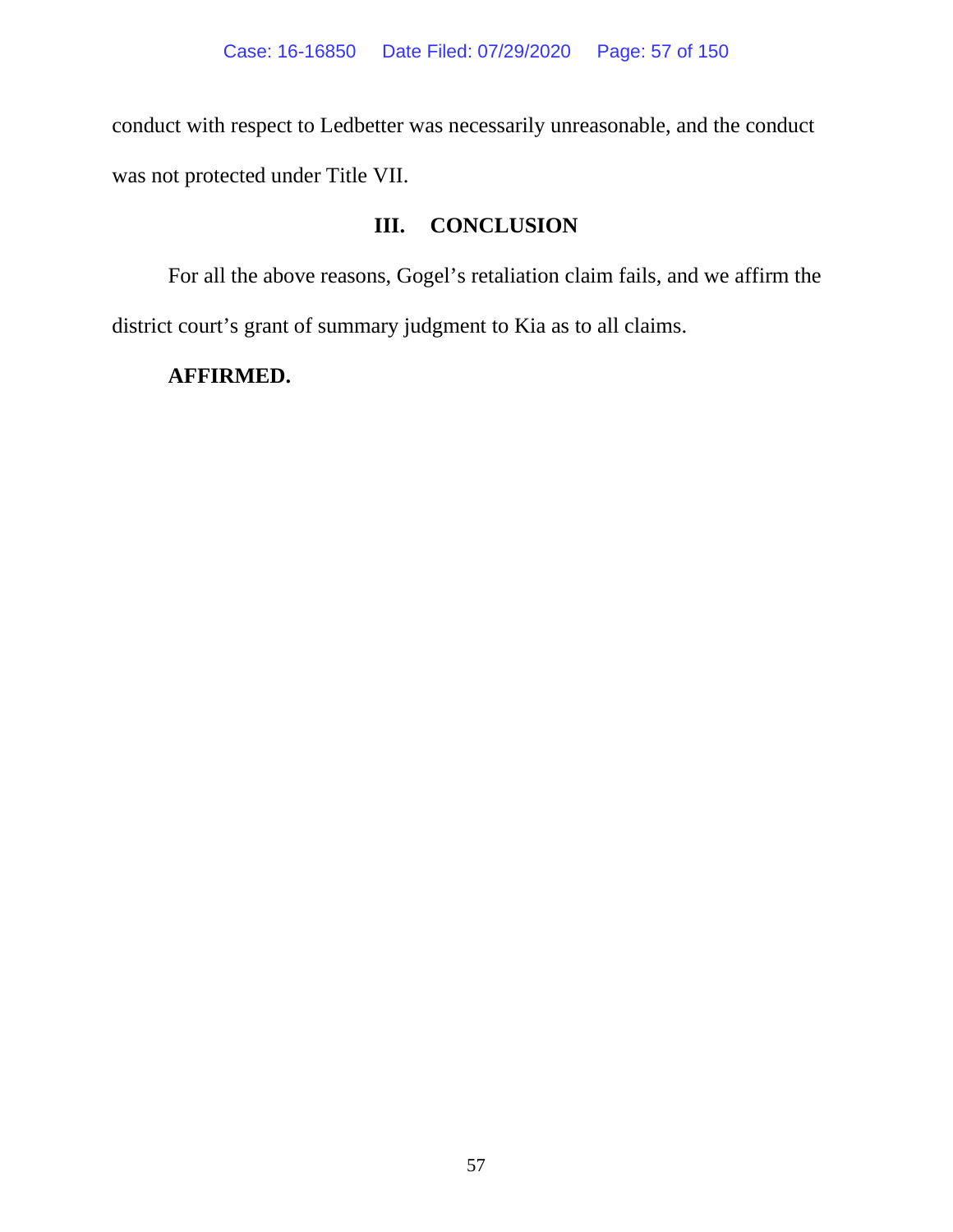WILLIAM PRYOR, Chief Judge, concurring:

I join the majority opinion in full. I write separately to respond to the suggestion of my dissenting colleagues that a difference of opinion among judges about whether to affirm a summary judgment reveals the presence of a jury question that precludes summary judgment. Because 13 appellate judges are "divided in their views" on whether the district court correctly granted summary judgment in this employment-discrimination suit, Judge Martin's dissent suggests that the absence of a jury question is "improbable." Martin Dissenting Op. at 71. Of course, it should go without saying that counting judicial noses cannot tell us whether a genuine dispute of material fact exists. *See* Fed. R. Civ. P. 56(a). But if nose counting is relevant, the dissenters fail to mention that *nine* of the 14 judges to consider the issue—including the district judge who granted summary judgment—concluded there was no jury question. Only five think otherwise. So instead of making the absence of a jury question "*im*probable," Martin Dissenting Op. at 71 (emphasis added), judicial nose counting suggests the opposite. *See Probable*, *Webster's New International Dictionary* (2d ed. 1959) ("Having more evidence for than against."). And more importantly, so does legal analysis. As the majority opinion explains, faithful application of our precedent leaves no doubt that the district court correctly granted summary judgment for the employer.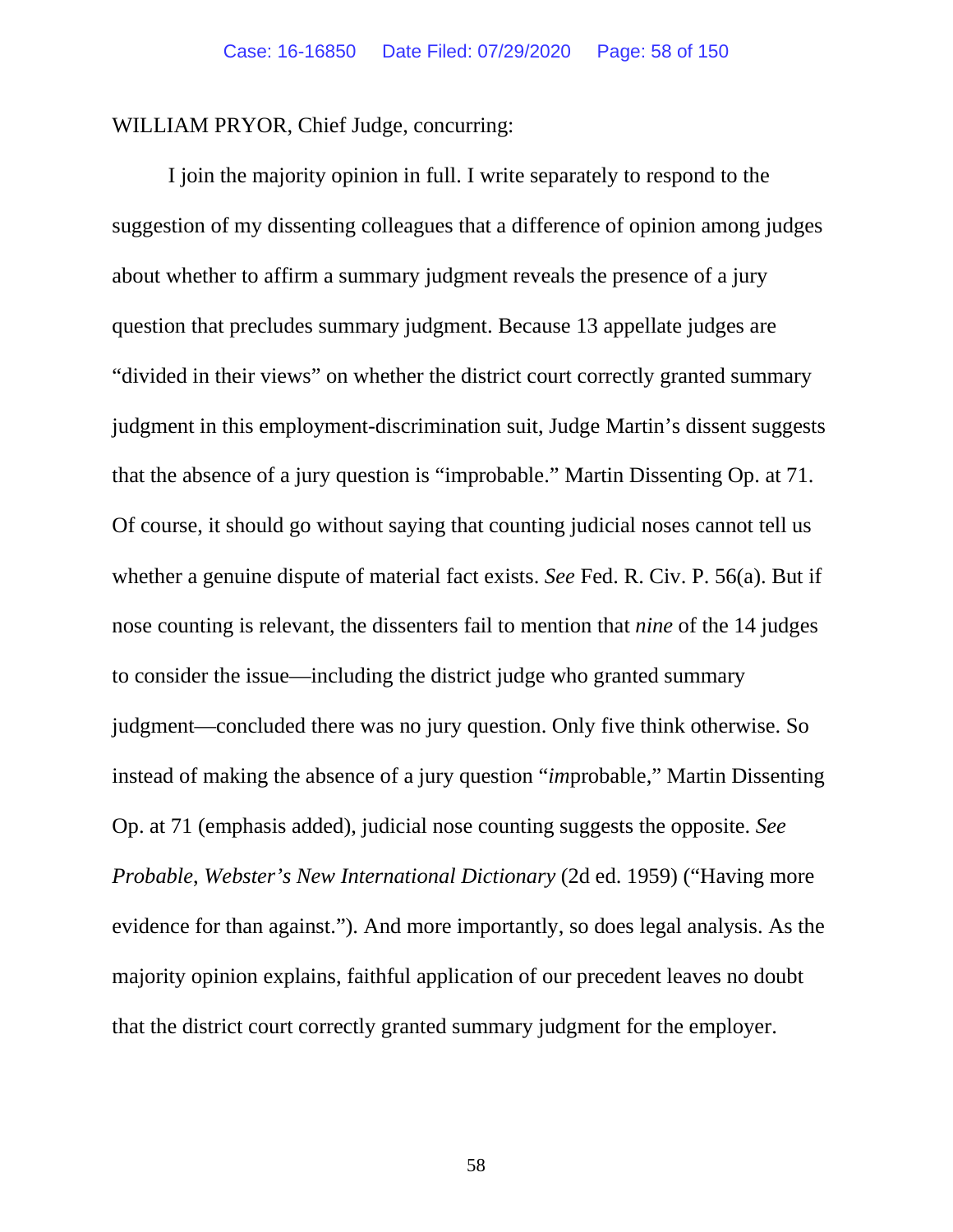JORDAN, Circuit Judge, concurring in the judgment:

I agree with much of what Judges Martin and Rosenbaum have written in their dissents. The majority, for example, does not take all of the facts in the light most favorable to Ms. Gogel, fails to explain where in the *McDonnell Douglas* framework it is conducting its protected conduct analysis, and relies too heavily on cases that arose in procedurally different postures. Despite these concerns with aspects of the majority opinion, I concur in the judgment.

Ms. Gogel, who was the manager of team relations at Kia, has always denied encouraging or soliciting other employees to sue the company. *See, e.g.,* D.E. 101- 1 at 14–15 (Ms. Gogel's declaration). In her deposition, Ms. Gogel testified that when Mr. Jackson accused her of "colluding" with Ms. Ledbetter against Kia, she denied the accusation and provided proof that her meetings with Ms. Ledbetter were for legitimate work-related matters. *See* D.E. 117 at 66. For her part, Ms. Ledbetter similarly denied that Ms. Gogel encouraged her to file an EEOC claim against Kia. *See* D.E. 101-2 at 3–4 (Ms. Ledbetter's declaration).

Because we are at the summary judgment stage, and must consider the evidence in the light most favorable to Ms. Gogel, we have to assume that she did not encourage or solicit others to take legal action against Kia. As a result, there is no need to consider whether, as an abstract matter, any actual solicitation by Ms. Gogel would constitute protected conduct under Title VII.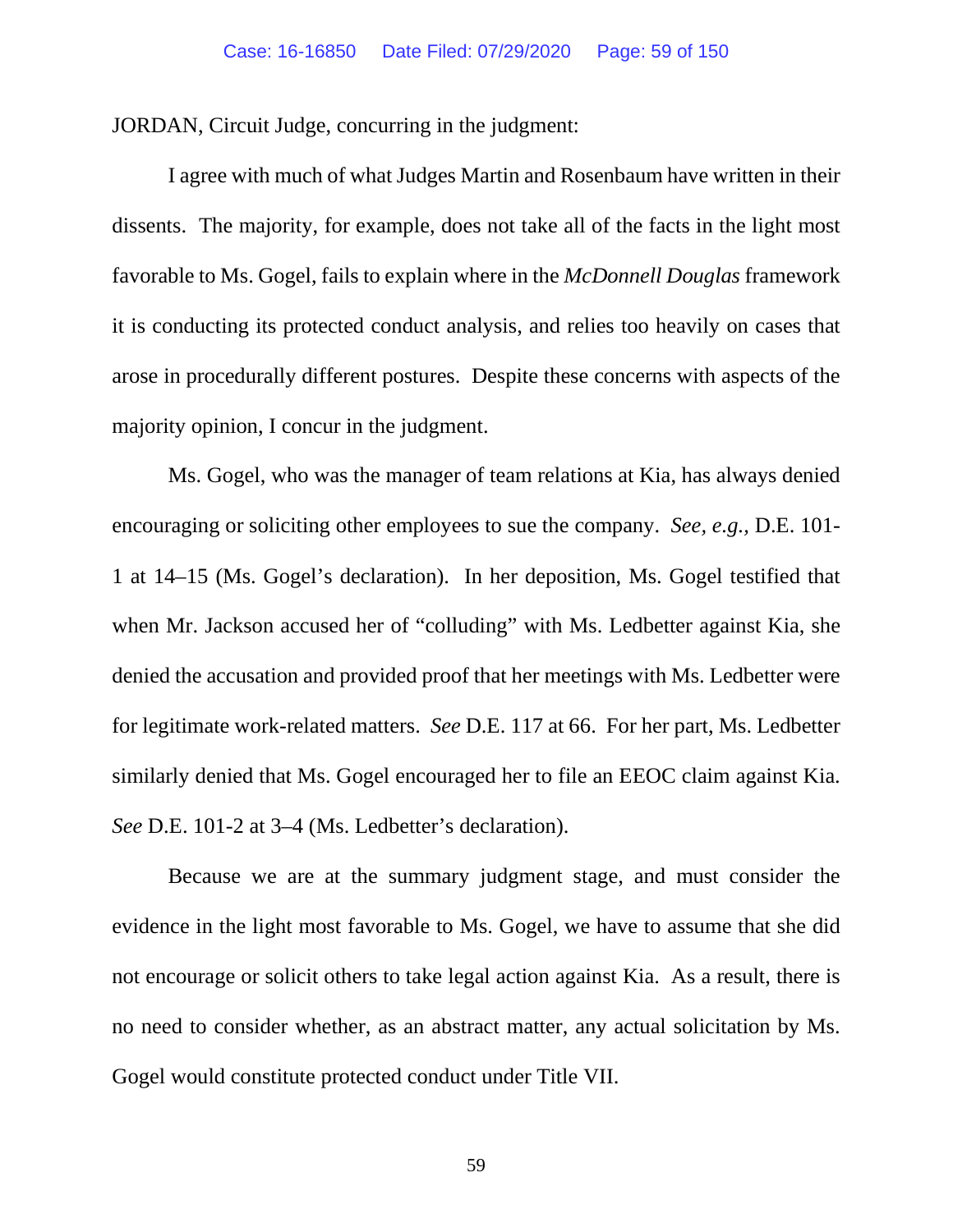Taking her version of events as true, Ms. Gogel established a *prima facie* case on her opposition and retaliation claims. But Kia presented a non-discriminatory reason for its termination decision—that it believed that Ms. Gogel recruited, encouraged, or solicited Ms. Ledbetter (and maybe Mr. Tyler) to sue the company. On this record, I do not believe Ms. Gogel created a jury issue as to pretext under *Reeves v. Sanderson Plumbing Products, Inc.*, 530 U.S. 133, 143–46 (2000).

Kia had evidence that Ms. Gogel, Ms. Ledbetter, and Mr. Tyler were being represented by the same law firm. It also had the statements of another managerial employee about what Ms. Gogel was supposedly doing. Mr. Williams, an assistant manager working under Ms. Gogel, informed Kia that Ms. Ledbetter had told him (a) that she, Mr. Tyler, and Ms. Gogel were planning to sue the company using the same law firm; (b) that the three of them were "talking together and working together;" and (c) that Ms. Gogel was the ringleader. *See* D.E. 123 at 52, 79.

Ms. Gogel denied having significant interactions with Ms. Ledbetter when questioned, but given the circumstances Kia was not required to accept her denials. We have long said that "[t]he inquiry into pretext centers upon the employer's beliefs, and not the employee's own perceptions of [her] performance." *Holifield v. Reno*, 115 F.3d 1555, 1565 (11th Cir. 1997). Indeed, we have held that where an employer relies on a report of an employee's alleged wrongdoing, the question is not whether the report is accurate, but rather whether the employer "reasonably"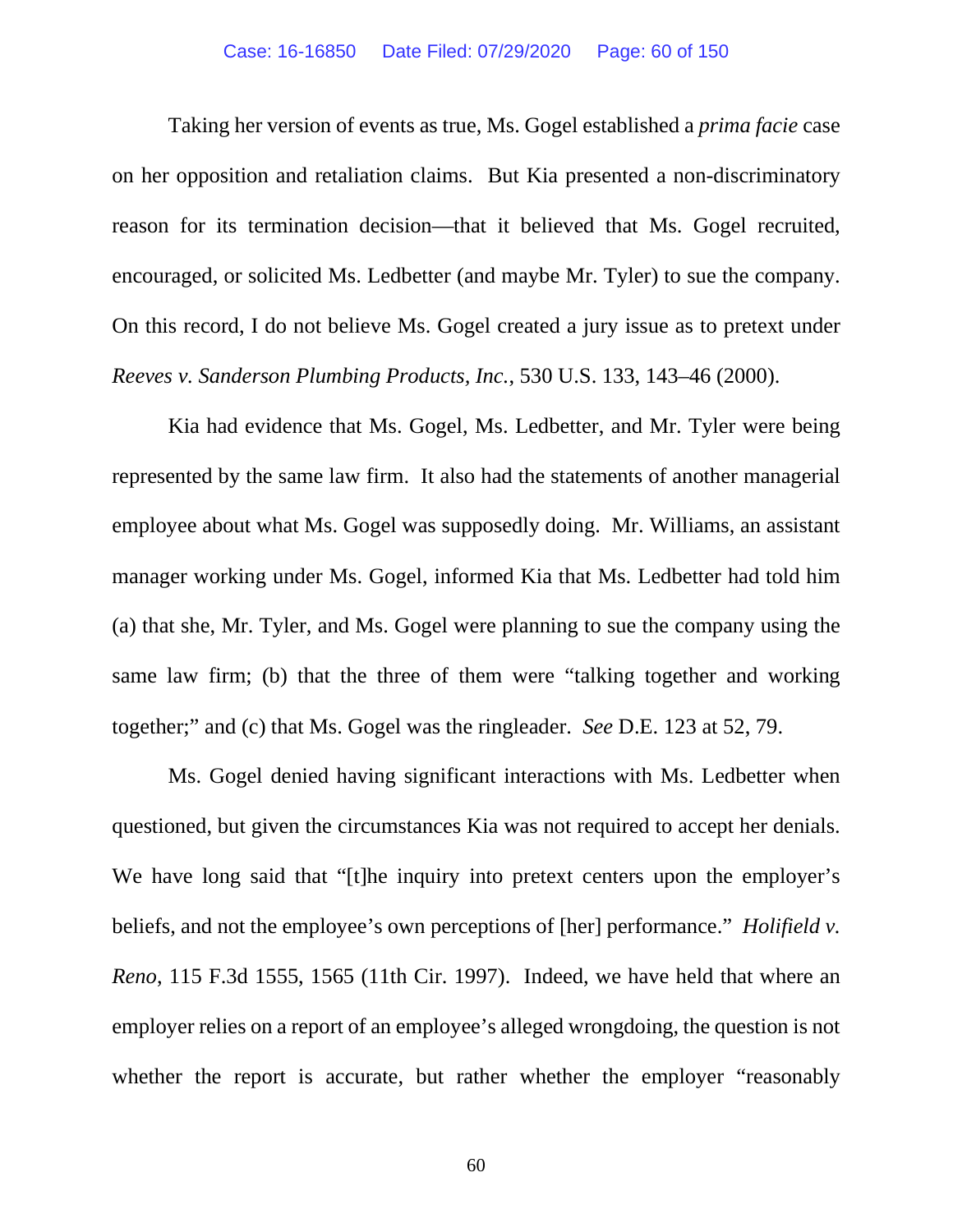believed" that it was. *See Hawkins v. Ceco Corp.*, 883 F.2d 977, 980 n.2 (11th Cir. 1989). Based on the information it had, Kia reasonably believed that Ms. Gogel had solicited other employees to sue the company, and that this conduct by a managerial employee was an unreasonable way of demonstrating her opposition. *See generally Rollins v. State of Fla. Dept. of Law Enforcement*, 868 F.2d 397, 401 (11th Cir. 1989) ("some otherwise protected conduct may be so disruptive or inappropriate as to fall outside Title VII's protection").

With respect to retaliation, sometimes temporal proximity between the protected activity and adverse action is enough to take a case to the jury. But even in cases where the plaintiff has established temporal proximity, the employer can rebut inferences of improper motive by articulating non-discriminatory reasons for the adverse action. Given cases like *Holifield* and *Hawkins,* I think Kia has done that here. *See Walden v. Centers for Disease Control and Prevention*, 669 F.3d 1277, 1290 (11th Cir. 2012) (holding, in a Title VII case, that a temporal proximity of three weeks was not enough to overcome evidence showing that the employee was removed for a legitimate reason). *Cf. Wascura v. City of S. Miami*, 257 F.3d 1238, 1247 (11th Cir. 2001) (holding, in an ADA case, that where ample legitimate reasons supported a termination decision, temporal proximity alone was insufficient to meet the plaintiff's burden of showing that the employer's articulated reasons for termination was pretextual).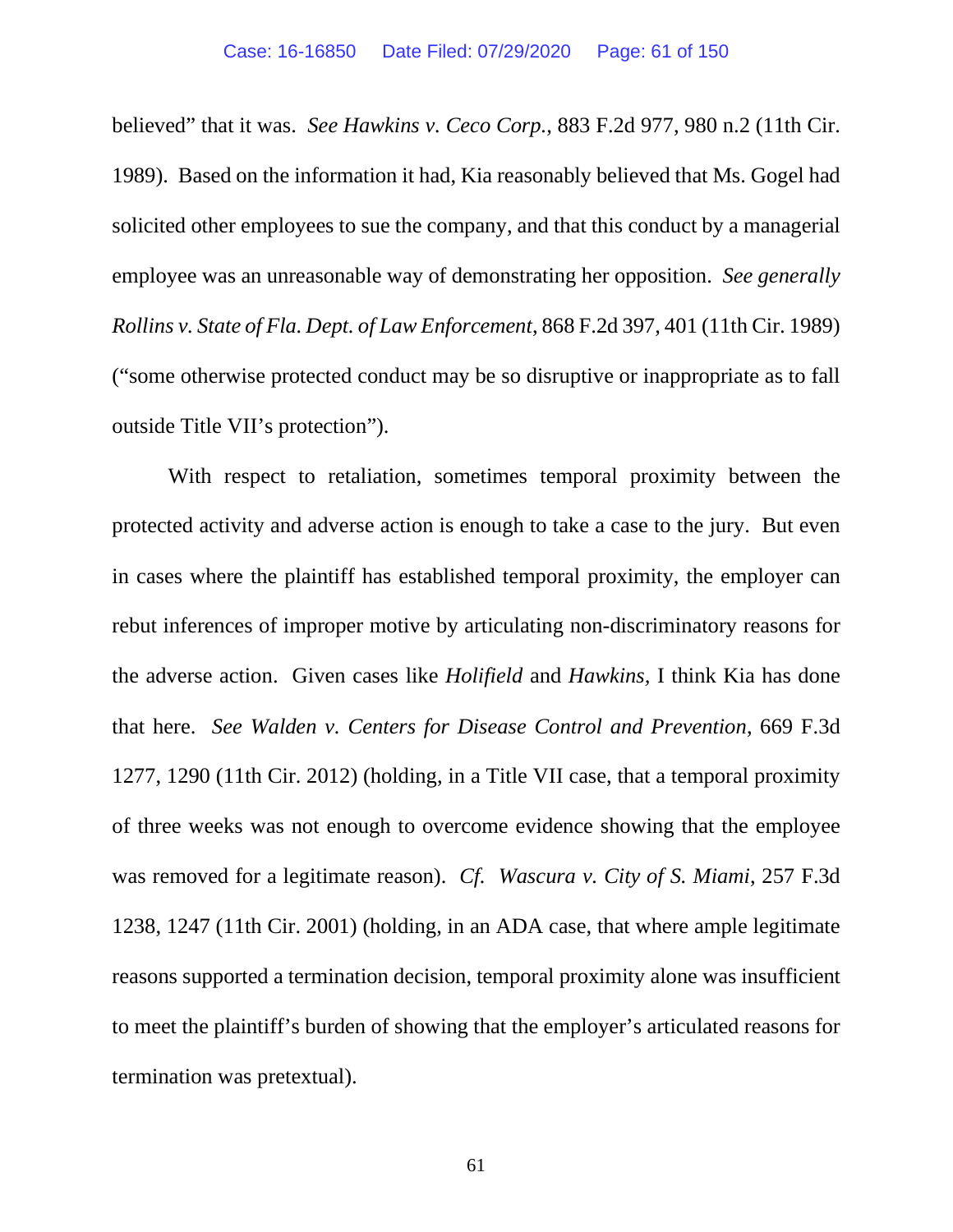I recognize that an employee can sometimes create an issue of fact as to pretext by showing that the employer's purported non-discriminatory reason is simply untrue. *See Reeves*, 530 U.S. at 143–46. In my view, however, Kia reasonably believed that Ms. Gogel had engaged in soliciting lawsuits by other employees based on Mr. Williams' statements about what Ms. Ledbetter had said and the evidence that Ms. Gogel, Ms. Ledbetter, and Mr. Tyler were being represented by the same law firm. Accepting as true her denials of improper conduct, Ms. Gogel has not presented sufficient evidence to permit a jury to find that Kia's proffered reason for her termination is "unworthy of credence." *Id*. at 143 (internal citation and quotation marks omitted).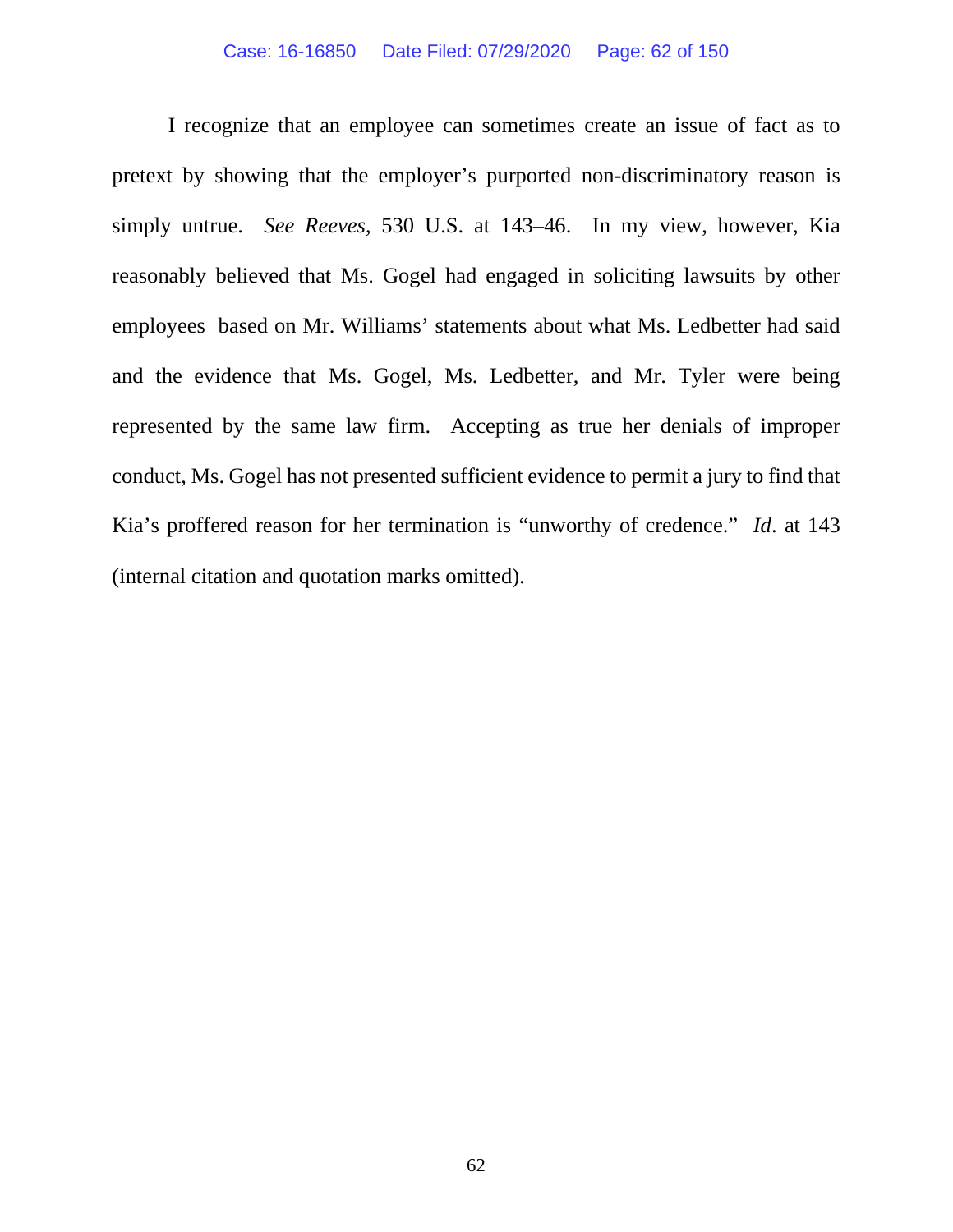WILSON, Circuit Judge, concurring in part and dissenting in part:

Had Andrea Gogel not filed her own discrimination claim, I would join the majority's opinion in full. Indeed, I concur with the majority's view that Title VII does not protect an employee's opposition conduct if the conduct so interferes with the performance of her job duties that it renders her ineffective for the position for which she was employed. Kia says it fired Gogel because she encouraged other employees, including Diana Ledbetter, to file a charge of discrimination against the company, which was inconsistent with her responsibility as a Human Resource employee to protect the company from liability. Title VII's opposition clause does not protect such conduct. And if that were her only claim, Gogel would rightfully lose at summary judgment.

But that is not her only claim; she also brings a claim under Title VII's participation clause. And there is more than enough circumstantial evidence in this record that a jury could reasonably rely upon to conclude that Gogel was fired in retaliation for filing her own charge of discrimination, which is protected activity under Title VII's participation clause, separate and apart from her conduct under the opposition clause. Summary judgment on that claim should have been denied.

As Gogel stated in her Amended Complaint, "[Kia's] retaliation against [her] was on account of her participation in the [Equal Employment Opportunity Commission (EEOC)] charge filing process and because of her opposition to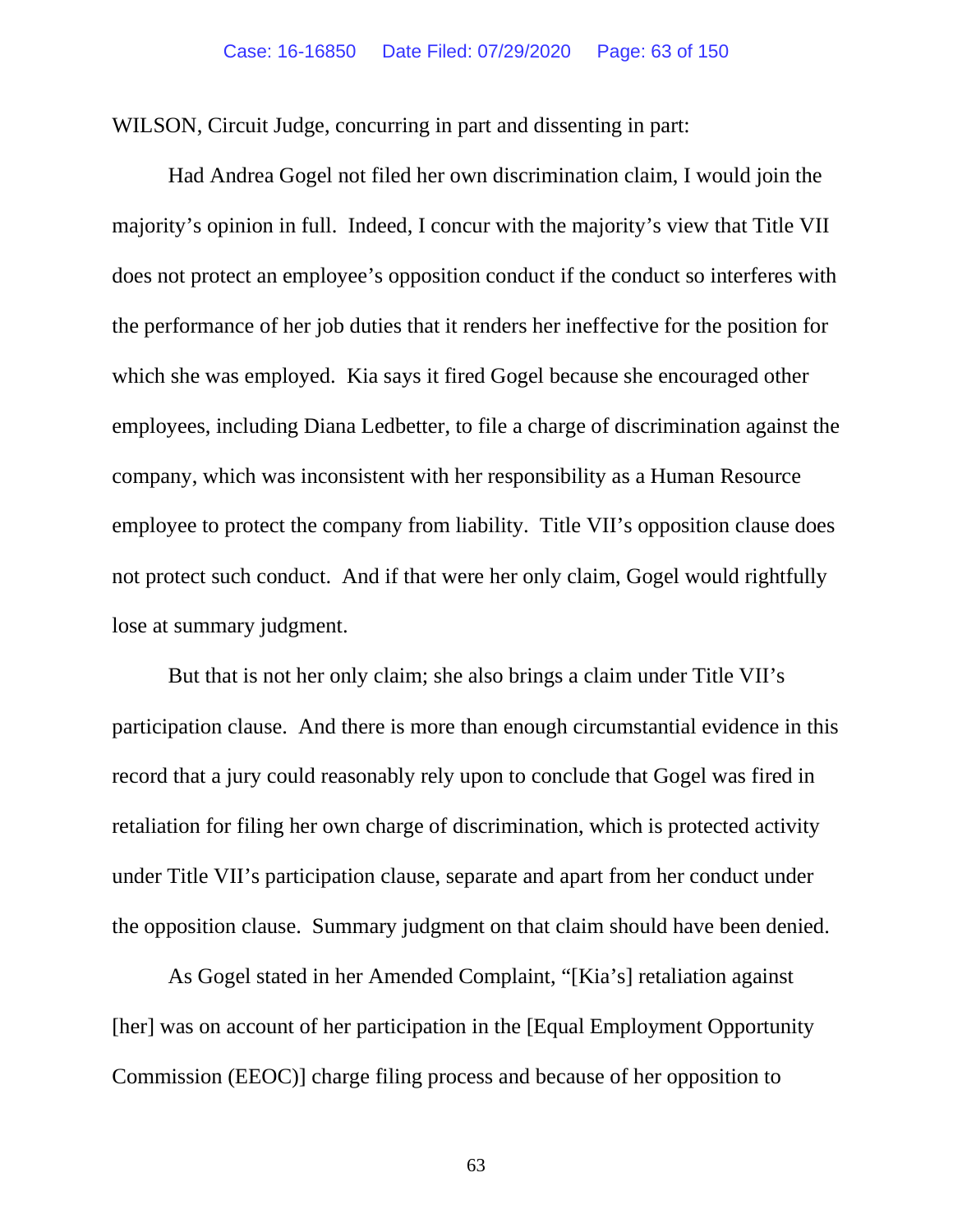discrimination . . . ." She further alleged that, "[b]ut for her act of filing an EEOC charge, she would not have been terminated."

As we have stated, Title VII prohibits an employer from retaliating against an employee "because the employee has opposed any unlawful employment practice" (the opposition clause), or "because of participation in a Title VII investigation or hearing" (the participation clause)." *Furcron v. Mail Ctrs. Plus, LLC*, 843 F.3d 1295, 1310 (11th Cir. 2016) (alterations accepted); *accord* 42 U.S.C. § 2000e-3(a). Indeed, § 2000e-3(a) explicitly protects someone, such as Gogel, who "has made a charge." Consequently, when Gogel filed her charge of discrimination with the EEOC on November 10, 2010, she engaged in protected conduct under the participation clause, which provides near limitless protection against retaliatory acts. *See Clover v. Total Sys. Servs., Inc.*, 176 F.3d 1346, 1353 (11th Cir. 1999) (holding that § 2000e-3(a)'s "participated in any manner" clause includes and protects an employee's participation in an employer's post-charge internal investigation, a form of participation more indirect than Gogel's).

This is the relevant timeline for Gogel's participation-clause claim: Gogel filed her charge of discrimination with the EEOC alleging sex- and national-origin discrimination on November 10, 2010. Kia received notice of it on November 22, 2010. On December 3, 2010, Gogel was placed on administrative leave pending her signature on an "acknowledgement" document created by Kia, which she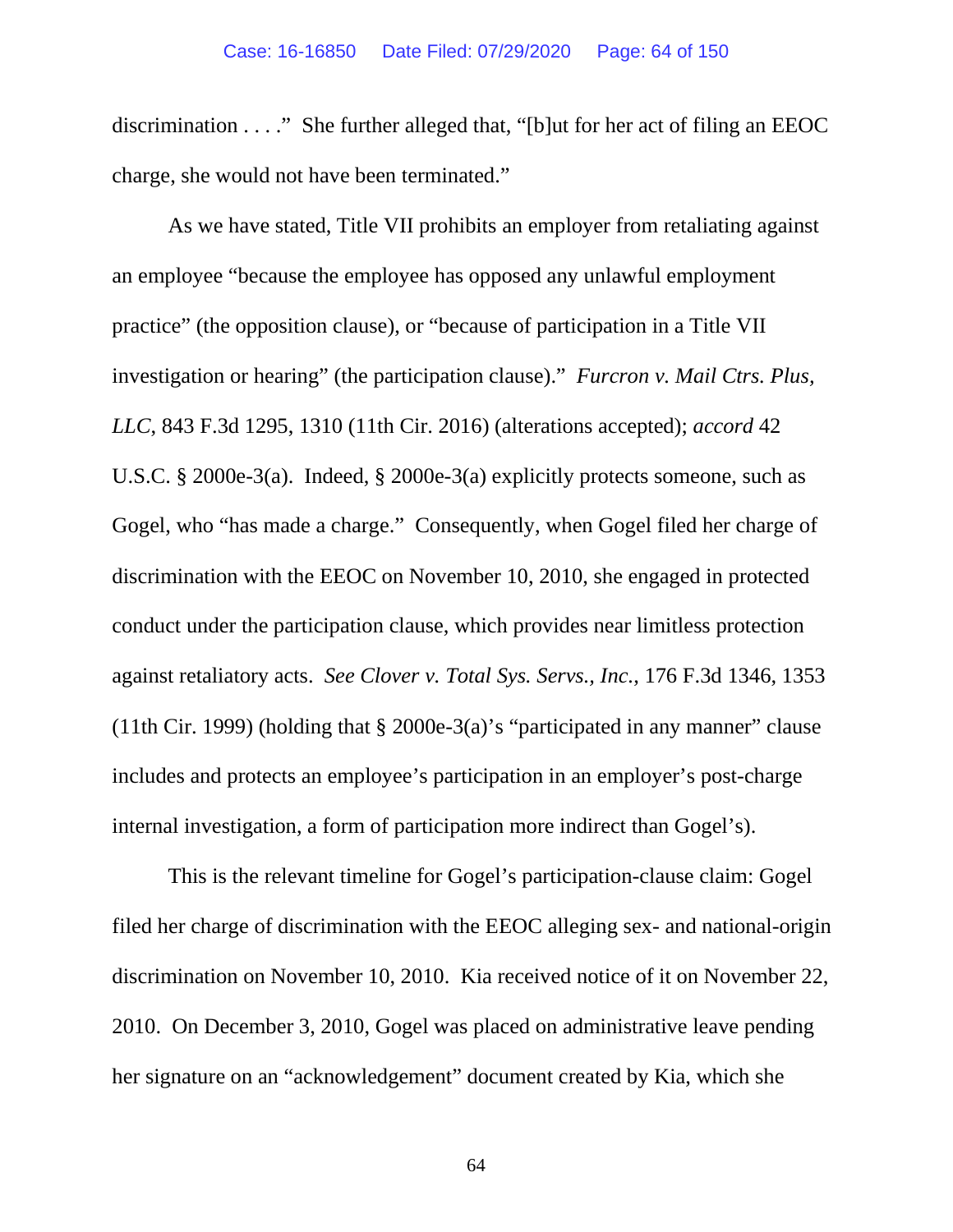signed on December 6, 2010. Curiously, Kia gave her a \$12,000 bonus check on December 22, 2010, and, according to Gogel, told her "she was doing a good job," which a factfinder could interpret various ways. But then she was admonished about issues related to Diana Ledbetter (which the majority details), and she received her termination letter on January 21, 2011. On February 8, 2011, she filed the second charge with the EEOC based on retaliation.

Absent direct evidence of discrimination, we analyze claims for discrimination under the framework set forth in *McDonnell Douglas Corp. v. Green*, 411 U.S. 792 (1973) and subsequently modified in *Texas Department of Community Affairs v. Burdine*, 450 U.S. 248 (1981). *See also Standard v. A.B.E.L. Servs., Inc.*, 161 F.3d 1318, 1331–32 (11th Cir. 1998). "Under this framework, a plaintiff alleging retaliation must first establish a prima facie case by showing that: (1) [s]he engaged in a statutorily protected activity; (2) [s]he suffered an adverse employment action; and (3) [s]he established a causal link between the protected activity and the adverse action." *Bryant v. Jones*, 575 F.3d 1281, 1307–08 (11th Cir. 2009). "Once a plaintiff establishes a prima facie case of retaliation, the burden of production shifts to the defendant to rebut the presumption by articulating a legitimate, non-discriminatory reason for the adverse employment action." *Id*. at 1308. "After the defendant makes this showing, the plaintiff has a full and fair opportunity to demonstrate that the defendant's proffered reason was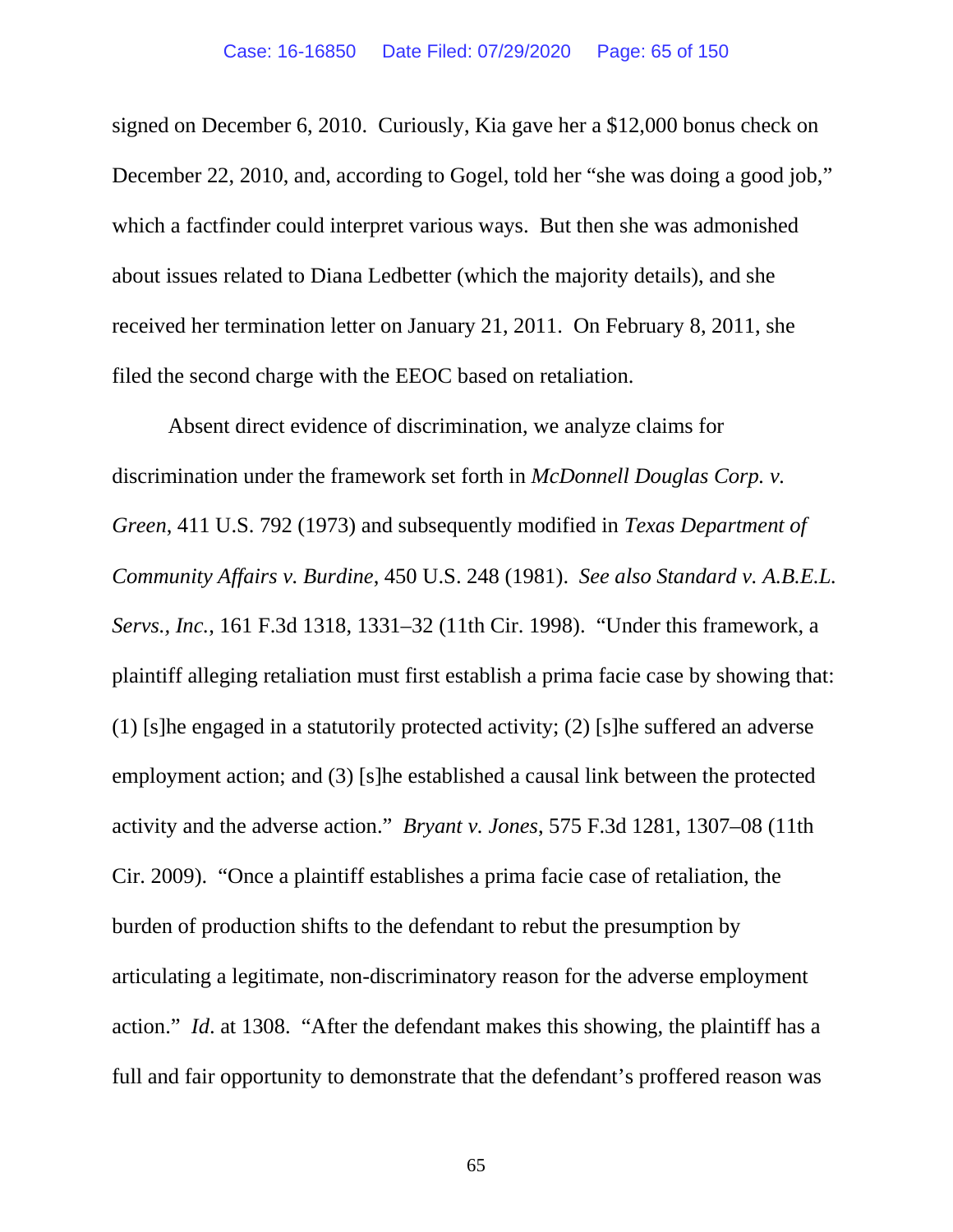### Case: 16-16850 Date Filed: 07/29/2020 Page: 66 of 150

merely a pretext to mask discriminatory actions." *Id*. As we have held, "[d]emonstrating a prima facie case is not onerous; it requires only that the plaintiff establish facts adequate to permit an inference of discrimination [or retaliation]." *Holifield v. Reno*, 115 F.3d 1555, 1562 (11th Cir. 1997) (per curiam); *see also Burdine*, 450 U.S. at 253–54.

Kia concedes that Gogel can satisfy the elements of a prima facie case of retaliation for her termination. In its reply in support of its motion for summary judgment, Kia stated that it "does not contest that [Gogel's] filing of her personal EEOC charge on November 3, 2010 was protected activity, and for the purpose of summary judgment, assumes that [she] has made out the minimal requirements of a prima face case."

In any event, a prima facie case is established here: (1) Gogel filed her charge; (2) she was fired; and (3) these events were separated by two months. *See Bryant*, 575 F.3d at 1307–08. "The burden of causation can be met by showing close temporal proximity between the statutorily protected activity and the adverse employment action." *Thomas v. Cooper Lighting, Inc.*, 506 F.3d 1361, 1364 (11th Cir. 2007) (per curiam). We construe the causal-link element broadly; "a plaintiff merely has to prove that the protected activity and the negative employment action are not completely unrelated." *Olmsted v. Taco Bell Corp*., 141 F.3d 1457, 1460 (11th Cir. 1998). In *Olmstead*, we determined that the plaintiff's termination was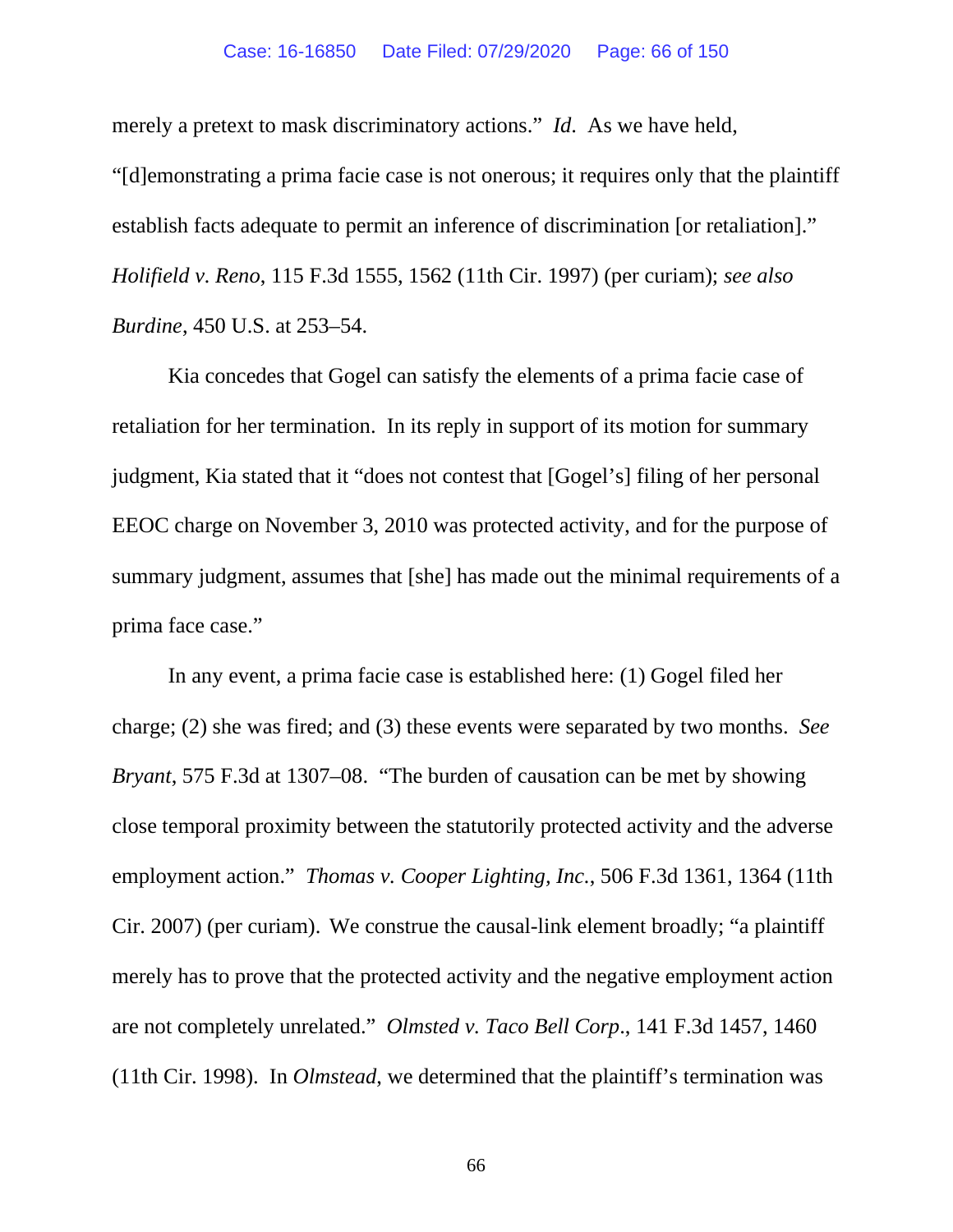### Case: 16-16850 Date Filed: 07/29/2020 Page: 67 of 150

casually related to his complaints of racial discrimination and was appropriately submitted to the jury, even though the period between his complaint and termination was about five- to six-months apart. *Id.* at 1459–61. In Gogel's case, the filing of the charge and the date of termination were only two months apart.

The burden then shifts to Kia to articulate a legitimate reason for Gogel's termination. *See Bryant*, 575 F.3d at 1308. Kia says Gogel was terminated because the company lost confidence in her ability to perform her job duties after an investigation showed that she had solicited Ledbetter to file a charge against Kia, which was in violation of the agreement they made her sign on December 6, 2010. That is a legitimate reason. Kia has thus discharged its burden of production, and the burden shifts back to Gogel to show that this assertion is merely a pretext for discrimination and retaliation. *See id.*

To survive summary judgment Gogel must point to sufficient evidence to create a genuine issue of material fact regarding whether the reason Kia gives for her termination is merely a pretext for retaliation and discrimination. *See id.* Her evidence must reveal "such weaknesses, implausibilities, inconsistencies, incoherencies, or contradictions in [Kia's] proffered legitimate reasons for its action that a reasonable factfinder could find them unworthy of credence." *Combs v. Plantation Patterns*, 106 F.3d 1519, 1538 (11th Cir. 1997). The reason for this framework is obvious—what sophisticated employer, after 54 years of Title VII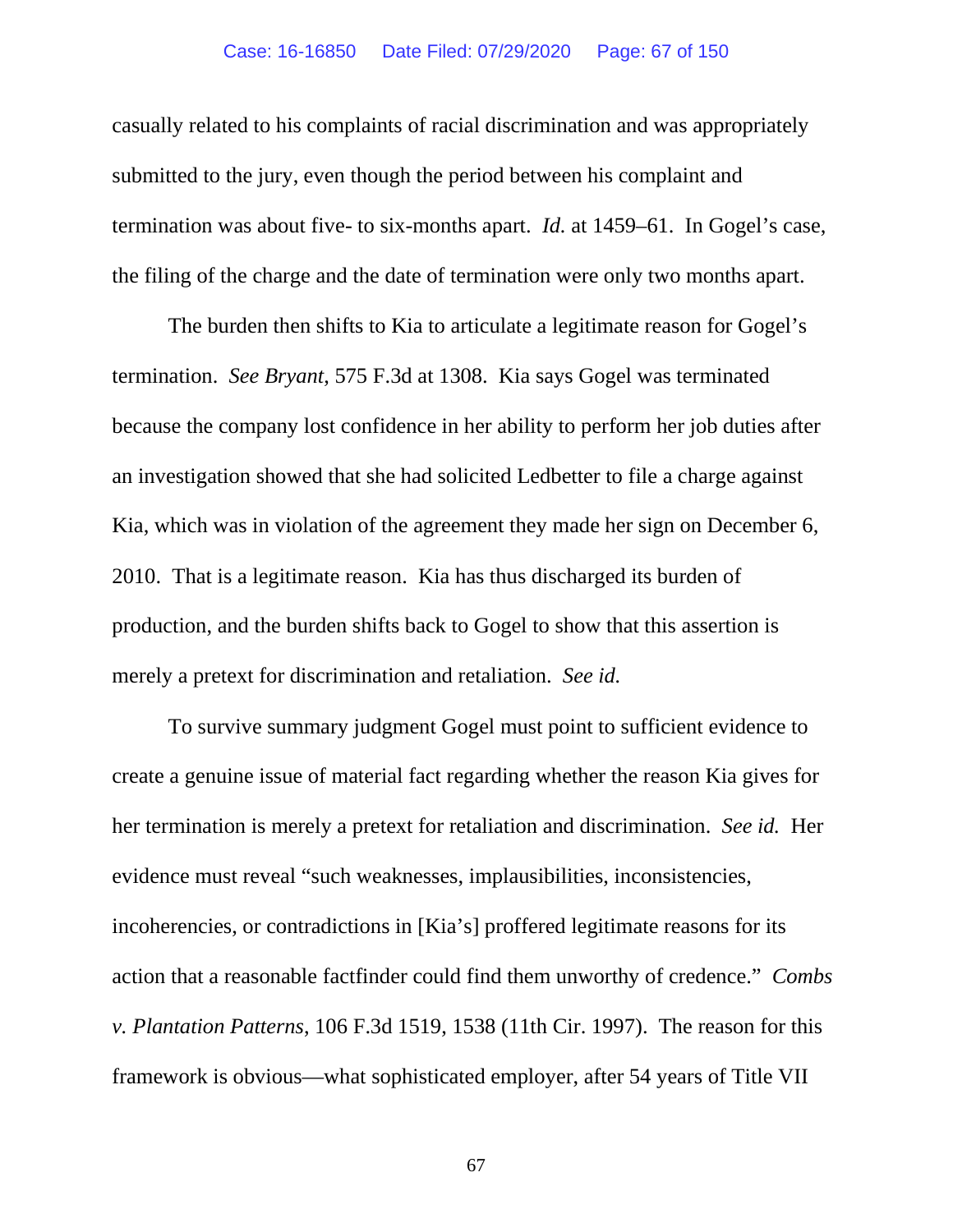jurisprudence, would state in a termination letter that the employee is fired for bringing a discrimination complaint against the company? So, Gogel can create an issue of fact at the pretext stage by (1) presenting evidence that Kia's proffered reason is not worthy of belief; or (2) presenting evidence that retaliation was, in fact, Kia's real reason. *See Reeves v. Sanderson Plumbing Prods., Inc.*, 530 U.S. 133, 147 (2000). Evidence establishing the prima facie case and any inferences drawn therefrom may also be considered when determining whether pretext has been shown. *Id.* at 143; *see St. Mary's Honor Ctr. v. Hicks*, 509 U.S. 502, 511 (1993).

Gogel's evidence in support of pretext is more than sufficient to defeat summary judgment. A Title VII plaintiff can meet the pretext burden by showing temporal proximity between her protected conduct and the adverse employment action. *Brungart v. BellSouth Telecomms., Inc.*, 231 F.3d 791, 799 (11th Cir. 2000). Only weeks after Gogel filed her charge with the EEOC, she was threatened with the loss of her job and suspended until she signed a document promising to forego her rights to support her charge. Less than two weeks later, she was fired. In *Thomas*, we concluded that a three- to four-month period between when an employee filed a sexual-harassment complaint and when she was fired was not enough, *on its own*, to establish a causal connection. 506 F.3d at 1364. Here, the temporal proximity is much closer, as Gogel was terminated just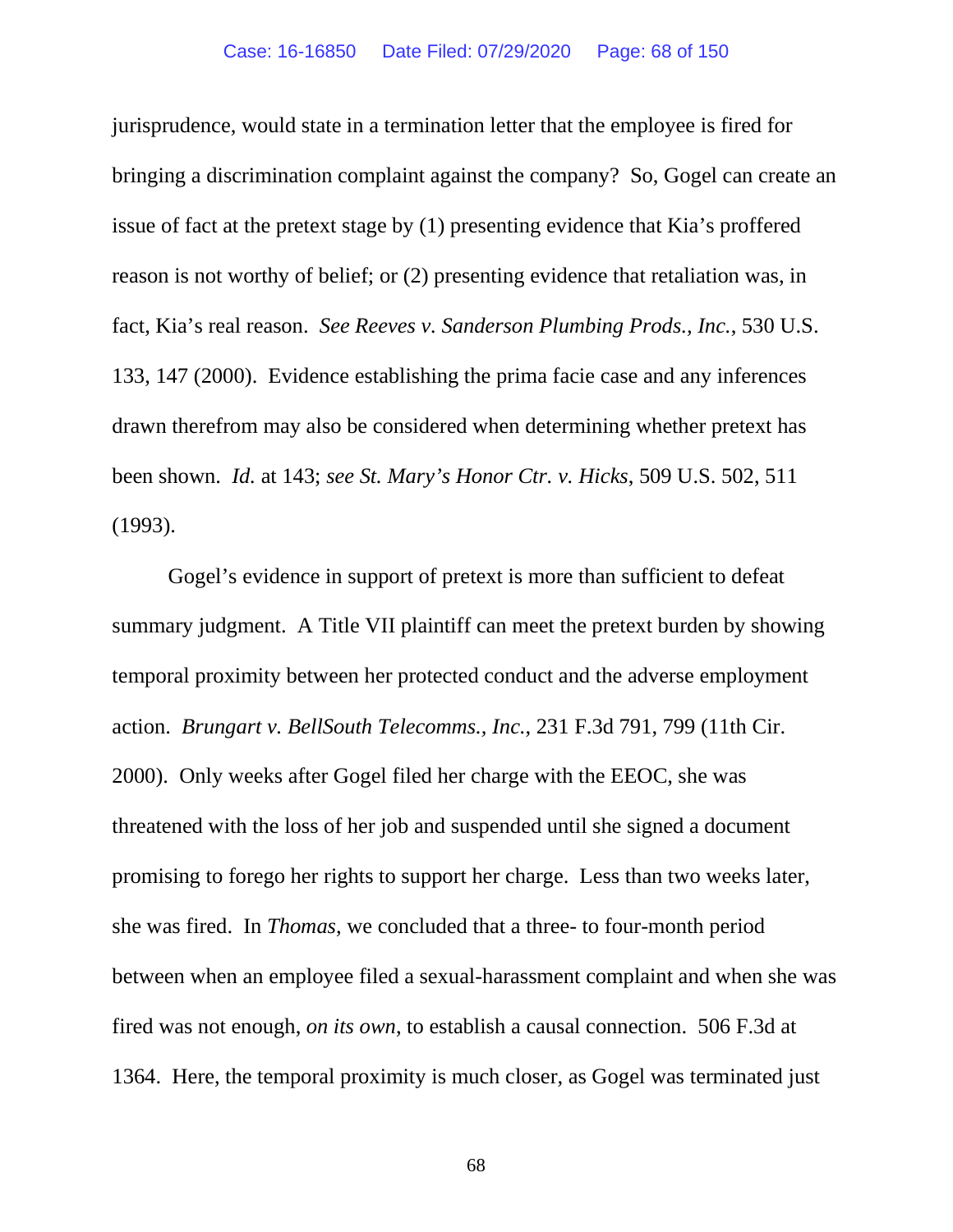### Case: 16-16850 Date Filed: 07/29/2020 Page: 69 of 150

two months after the date Kia received notice of her charge. That is surely close enough that a factfinder could infer retaliation.

And unlike the plaintiff in *Thomas*, Gogel points to additional evidence tending to show causation. Before the district court, Gogel argued that certain "me too" evidence demonstrated that Kia retaliated against other employees who made internal complaints and filed EEOC charges. Gogel pointed to evidence regarding two incidents related to her case. The first was that Robert Tyler, another Human Resources employee who lodged an internal discrimination complaint and filed an EEOC charge, testified that he was terminated on January 6, 2011, shortly before Gogel was terminated. And the second was that Ledbetter attested that Kia coerced her to drop her EEOC charge. We have said before that "me too" evidence can be used "to prove the intent of [an employer] to discriminate and retaliate." *Goldsmith v. Bagby Elevator Co.*, 513 F.3d 1261, 1286 (11th Cir. 2008).

Moreover, Gogel testified at her deposition that she did not encourage, solicit, or coerce Ledbetter to file a charge of discrimination. And Ledbetter attested that she decided on her own to file her EEOC charge, and that Gogel "did not encourage [her] nor solicit [her] to get an attorney and sue the company or file an EEOC Charge." Ledbetter also attested that there was no collusion. More specifically, she declared that she "never told Arthur Williams that [Gogel] was the 'leader' of [her] and [Tyler] in filing a Charge with the EEOC" or that "all three of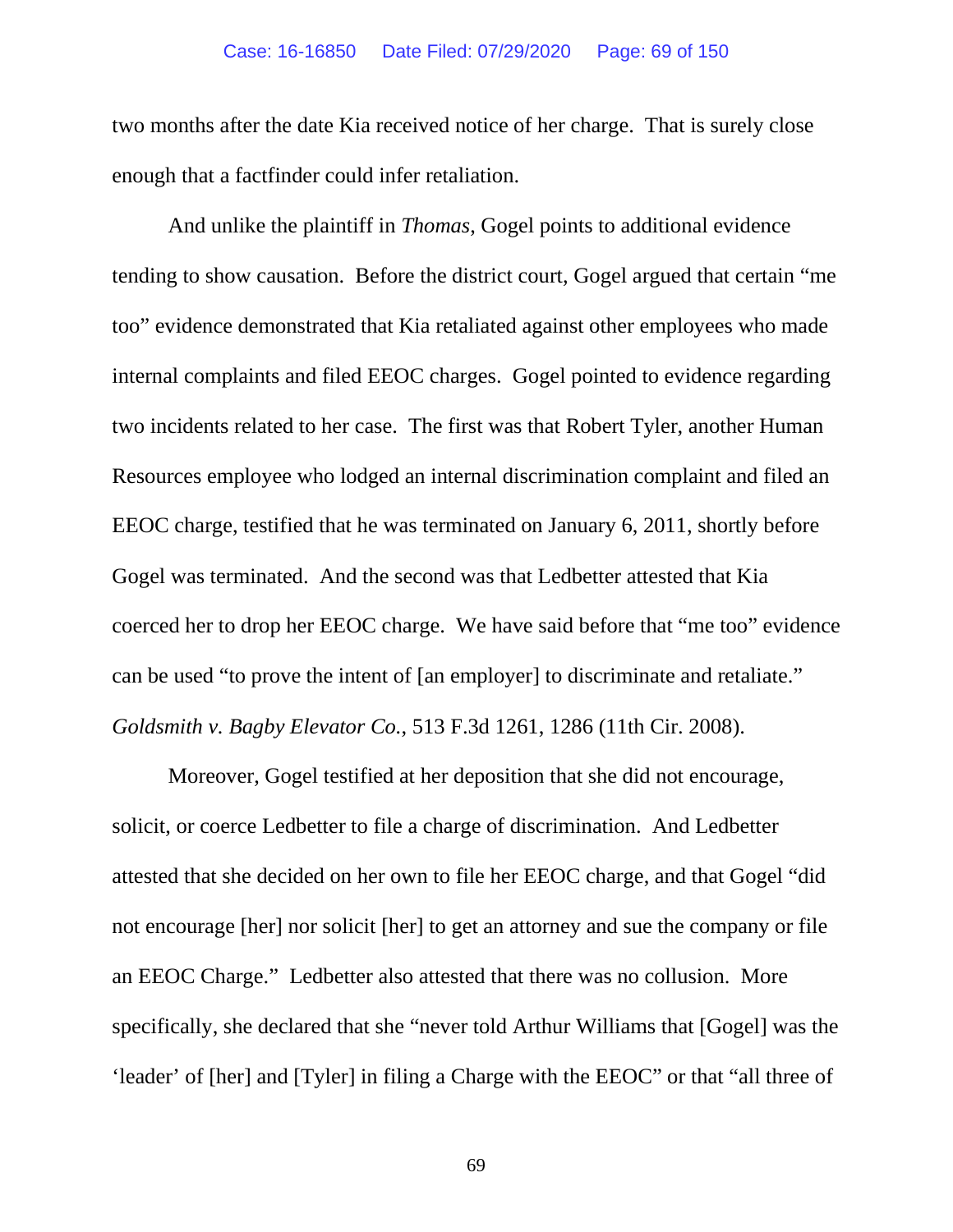[them] were going to sue [Kia] and had the same attorney." While this testimony matters little in the opposition-clause context, it matters in the participation-clause context. If true, it could support that Kia's belief that such conduct occurred was unreasonable. In any event, Kia is entitled to impeach Gogel's credibility about these crucial facts on cross-examination at a trial. Credibility evaluations are within the province of the jury, not this court.

Viewing the evidence in this record in the light most favorable to Gogel, which we are obligated to do, there is a genuine issue of fact about whether Kia terminated Gogel because she filed a charge of discrimination against the company. Unfortunately, the majority does not view the evidence in the light most favorable to Gogel. Instead, it adopts the role of factfinder, ignores Gogel's evidence, and tips the scales in Kia's favor.

Simply put, a reasonable jury could conclude that Kia's reason for terminating Gogel—that she counseled Diana Ledbetter to file an EEOC charge was pretextual. Although her conduct may not be protected under Title VII's opposition clause, the charge of discrimination that she filed on her own behalf constitutes protected conduct under Title VII's participation clause. The case should have gone to the jury on that basis.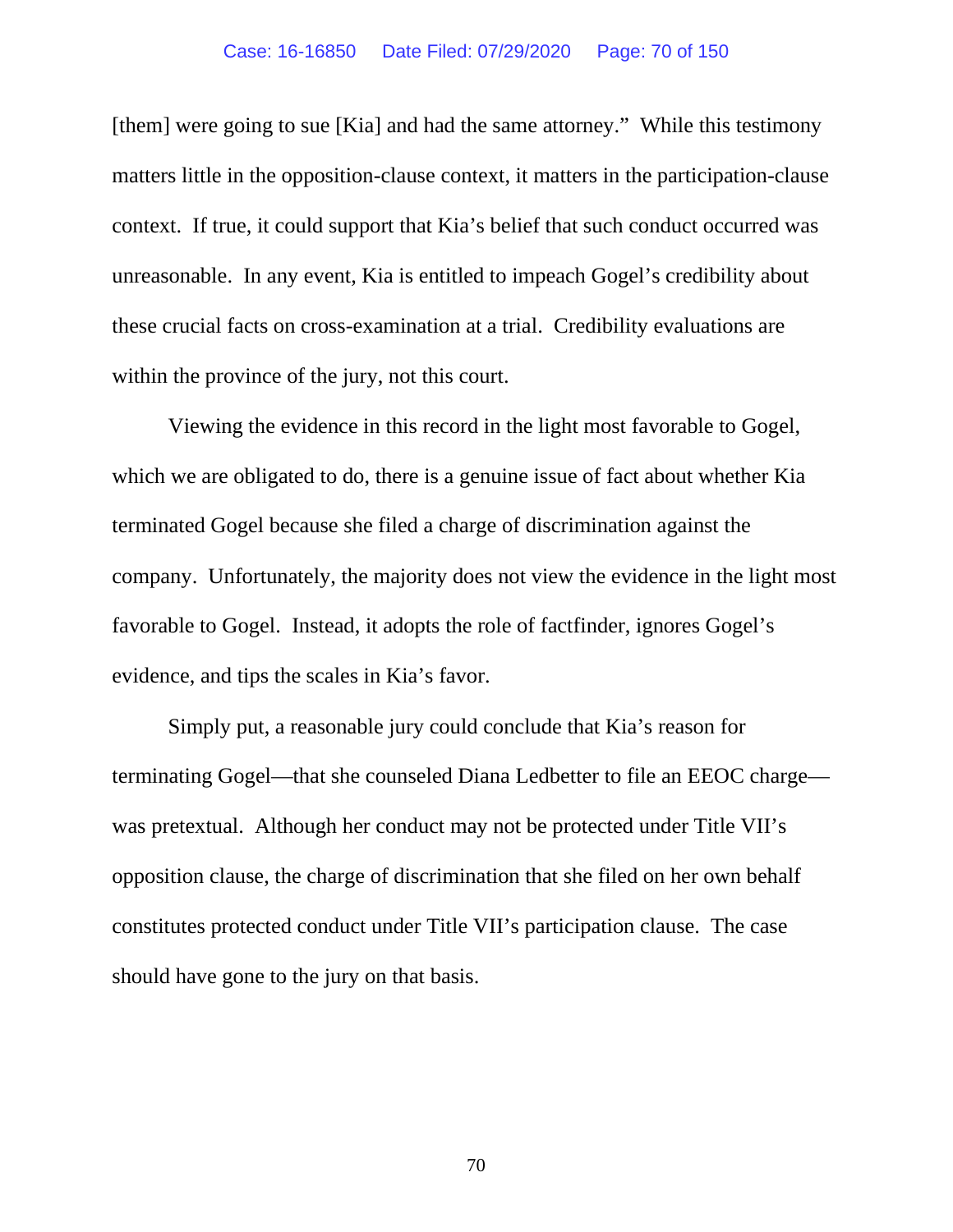MARTIN, Circuit Judge, joined by ROSENBAUM and JILL PRYOR, Circuit Judges, dissenting:

Andrea Gogel was fired after she challenged gender discrimination at Kia Motors Manufacturing, Georgia ("Kia"). Instead of allowing a jury to decide the facts in dispute about Kia's true motivations for firing Ms. Gogel, this Court has now dedicated nearly four years and the extensive attention of 13 judges, divided in their views, to reach the improbable conclusion that there is no such dispute. The result is a majority opinion that incorrectly applies the law governing opposition conduct protected by Title VII; glosses over disputes of fact about Ms. Gogel's core job responsibilities; and fails to consider evidence suggesting that the reasons Kia gave for Ms. Gogel's dismissal were a pretext for unlawful retaliation. The six separate opinions that make up this en banc ruling on Ms. Gogel's case, written by as many judges, paint a rich picture of the many triable issues of fact about whether Kia fired her because she engaged in activities protected by Title VII. I would reverse the grant of summary judgment to Kia on Ms. Gogel's claim for unlawful retaliation. I dissent from the majority's judgment in favor of Kia here.

**I.**

I begin by setting forth the standard for applying the burden-shifting framework described in McDonnell Douglas Corp. v. Green, 411 U.S. 792, 93 S.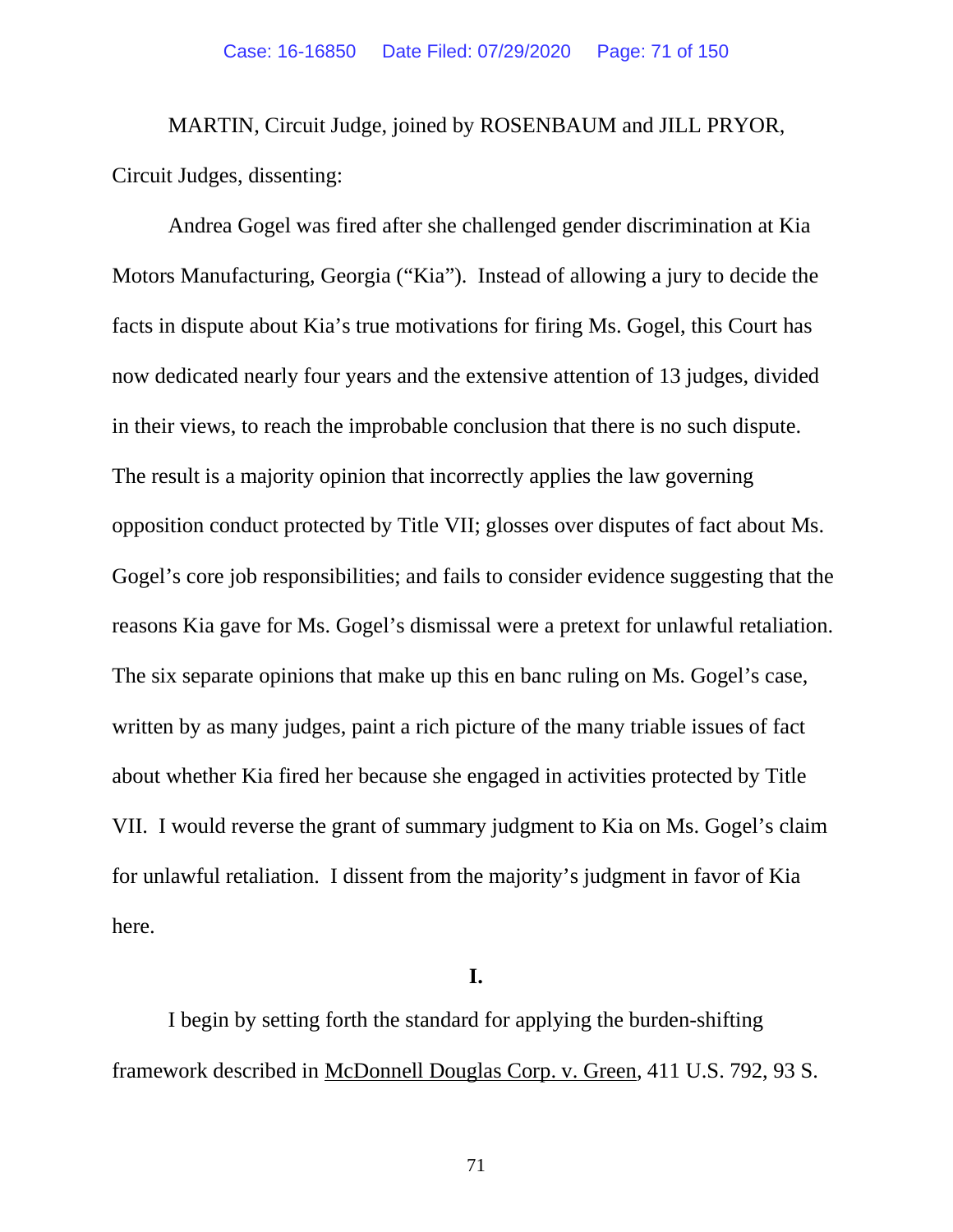Ct. 1817 (1973). McDonnell Douglas imposes a three-step framework for evaluating workplace discrimination claims based on circumstantial evidence. First, the employee must show a prima facie case of discrimination. Then, the employer must respond by articulating a legitimate, nondiscriminatory reason for its adverse employment action. Finally, the employee must show that the reason given by the employer was "mere pretext." Quigg v. Thomas Cnty. Sch. Dist., 814 F.3d 1227, 1237 (11th Cir. 2016). This Court has relied on this familiar and wellworn analytic tool for well over four decades. Its purpose is to "progressively . . . sharpen the inquiry into the elusive factual question of intentional discrimination" and thereby "help[] . . . determine whether the litigants have created an issue of fact to be decided by the jury." Texas Dep't of Cmty. Affairs v. Burdine, 450 U.S. 248, 255 n.8, 101 S. Ct. 1089, 1094 n.8 (1981).

The central question of Ms. Gogel's case is the nature of her opposition conduct and whether it was protected by Title VII. In most circumstances, firing an employee for assisting a coworker with filing an Equal Employment Opportunity Commission ("EEOC") complaint—the primary basis of Ms. Gogel's dismissal**—**amounts to retaliation for protected opposition conduct. See Hobgood v. Ill. Gaming Bd., 731 F.3d 635, 642–43 (7th Cir. 2013); see also Rosser v. Laborers' Int'l Union of N. Am., Local No. 438, 616 F.2d 221, 223 (5th Cir.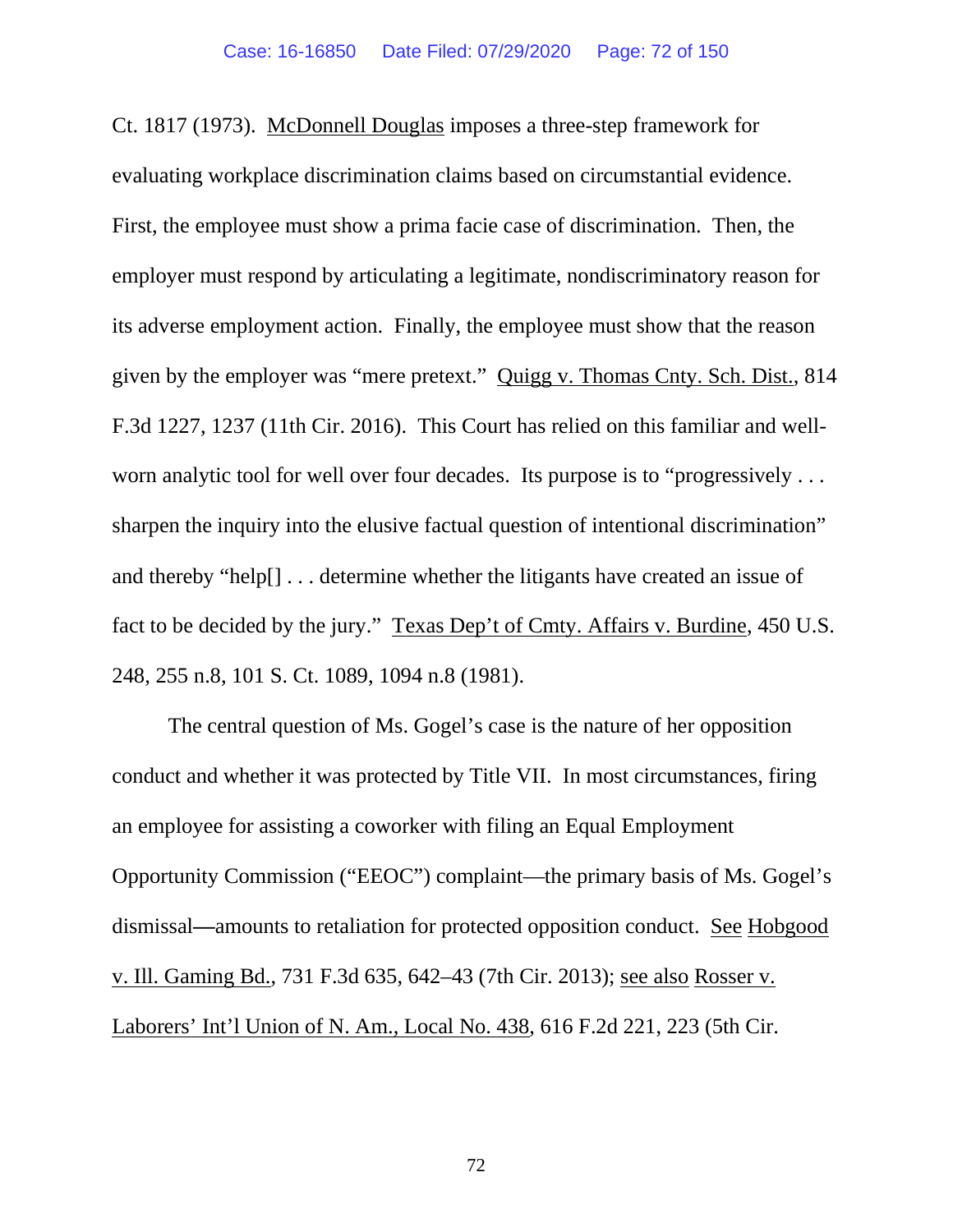[1](#page-72-0)980).<sup>1</sup> But of course the protections of Title VII's opposition clause are not absolute. To qualify for protection, "the manner in which an employee expresses her opposition to an allegedly discriminatory employment practice must be reasonable." Rollins v. Fla. Dep't of Law Enf't, 868 F.2d 397, 401 (11th Cir. 1989) (per curiam). Our precedent has recognized two principal ways in which an employee's opposition conduct may be unreasonable and thus fall outside of the protection of the statute: (1) if that conduct is highly disruptive, see id. at 400-01, or (2) if that conduct "so interferes with the performance of [the employee's] job that it renders [her] ineffective in the position for which [s]he was employed," Rosser, 616 F.2d at 223. Whether opposition activity was so unreasonable as to fall outside the protection of the statute is a "case by case" determination made by "balancing the purpose of the statute and the need to protect individuals asserting their rights thereunder against an employer's legitimate demands for loyalty, cooperation and a generally productive work environment." Rollins, 868 F.2d at 401.

Our precedent is clear that the question of whether opposition conduct falls under the protections of Title VII should, at the summary judgment stage, be evaluated within the three-step McDonnell Douglas burden-shifting framework,

<span id="page-72-0"></span><sup>&</sup>lt;sup>1</sup> In Bonner v. City of Prichard, 661 F.2d 1206 (11th Cir. 1981) (en banc), this Court adopted as binding precedent all decisions of the former Fifth Circuit handed down prior to October 1, 1981. Id. at 1209.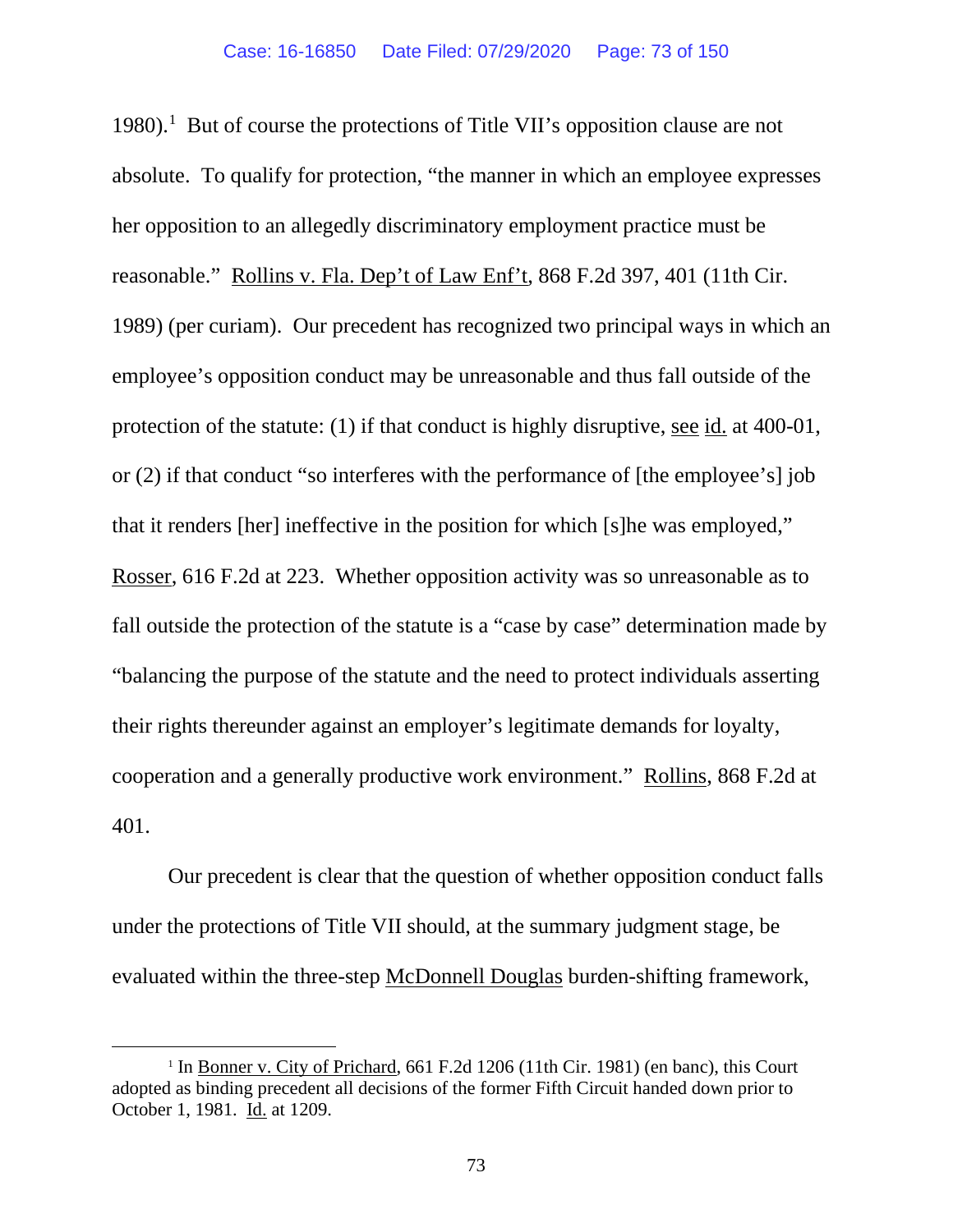rather than under the "clearly erroneous" standard applied following an employment discrimination trial. Compare Payne v. McLemore's Wholesale & Retail Stores, 654 F.2d 1130, 1144 (5th Cir. Unit A Sept. 1981) (applying McDonnell Douglas at summary judgment) with Jones v. Flagship Int'l, 793 F.2d 714 (5th Cir. 1986) (explaining that district court findings would not be reversed unless they were clearly erroneous).

## **A. The majority improperly relies on precedent governing appellate review after trial.**

The three McDonnell Douglas steps are designed to flush out proof of an employer's "single, true reason for an adverse action." Quigg, 814 F.3d at 1237 (quotation marks omitted). However, the majority opinion misapplies the McDonnell Douglas burden shifting process because it relies on our Circuit precedent governing the review of trials conducted in employment cases. We should instead abide by the precedent of our Circuit that governs how employment cases are decided at the summary judgment stage.

In today's ruling against Ms. Gogel, the majority analogizes her case to cases in which the suing employee received a trial: Jones v. Flagship International, 793 F.2d 714, and Hamm v. Members of the Board of Regents, 708 F.2d 647 (11th Cir. 1983). See Maj. Op. at 30–33. Of course, a different standard of review applies to appeals from decisions made after trial. And Ms. Gogel never got a trial.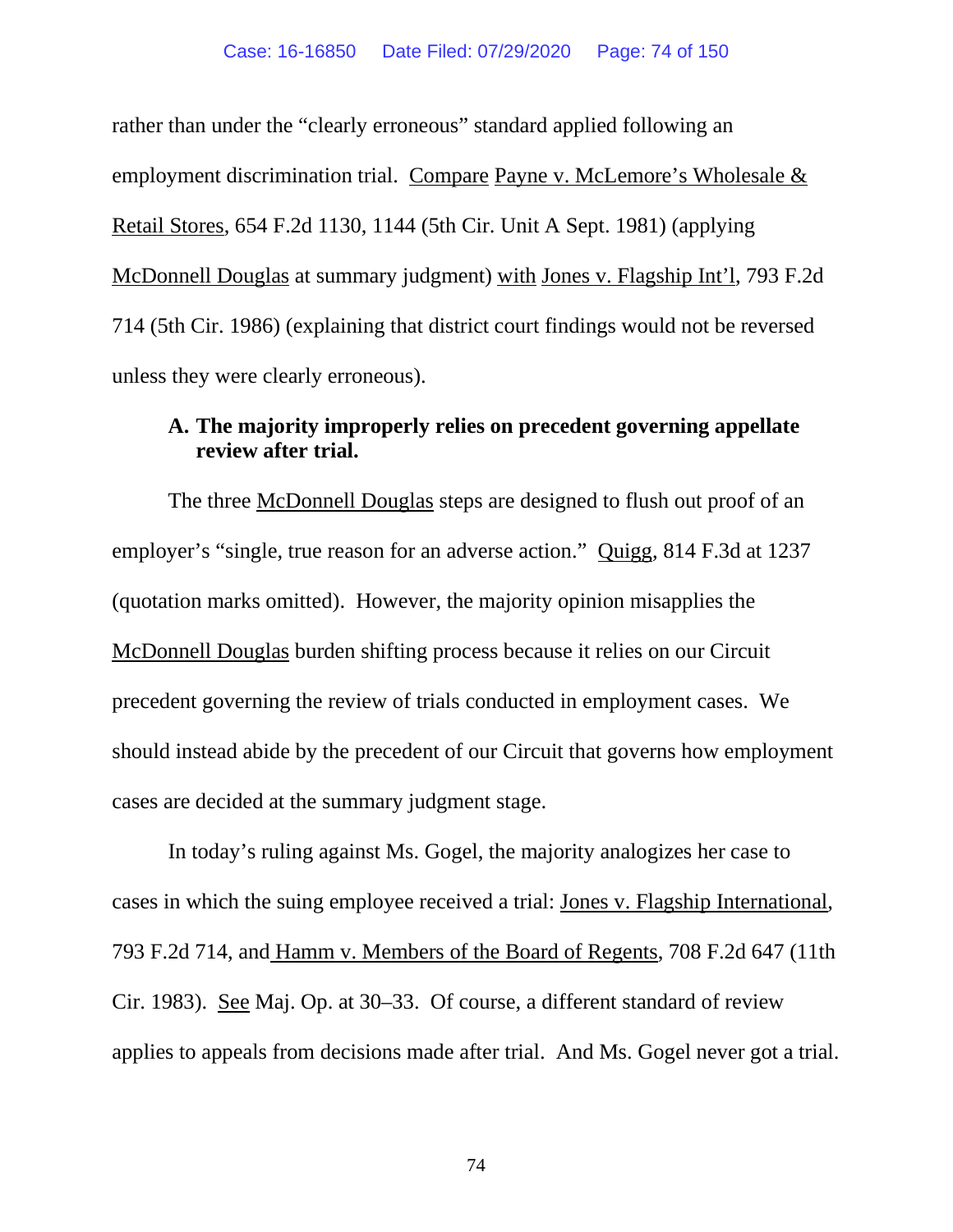The majority says that Jones is similar to Ms. Gogel's case and recites the Fifth Circuit's conclusion that "given Jones's particular job responsibilities, her solicitation of others to sue the company was not protected conduct for purposes of a retaliation claim." Maj. Op. at 33. However, the majority opinion relies on Jones even though the Fifth Circuit arrived at this conclusion based on the record from a three-day trial, on an appeal of the District Court's entry of a judgment after that trial. Jones, 793 F.2d at 718. Beyond that, in Jones, the Fifth Circuit was reviewing a District Court finding (again, after trial) that there was "not the slightest hint that race was even a factor in any of Flagship's employment decisions regarding Jones." Id. And the Fifth Circuit plainly stated that it would not reverse the District Court's fact finding on this point unless it was "clearly erroneous." Id. Nothing in the majority's opinion here, or anything else I am aware of, suggests that "clearly erroneous" is the proper standard for reviewing the District Court's grant of summary judgment to Kia here. Rather, we review the grant of summary judgment de novo. See Raney v. Vinson Guard Serv., Inc., 120 F.3d 1192, 1196 (11th Cir. 1997). Ms. Gogel never got a trial, and no court or jury has ever decided the facts of her dispute with Kia. The majority was mistaken when it relied on Jones's "clearly erroneous" review of a District Court's fact finding in deciding Ms. Gogel's case.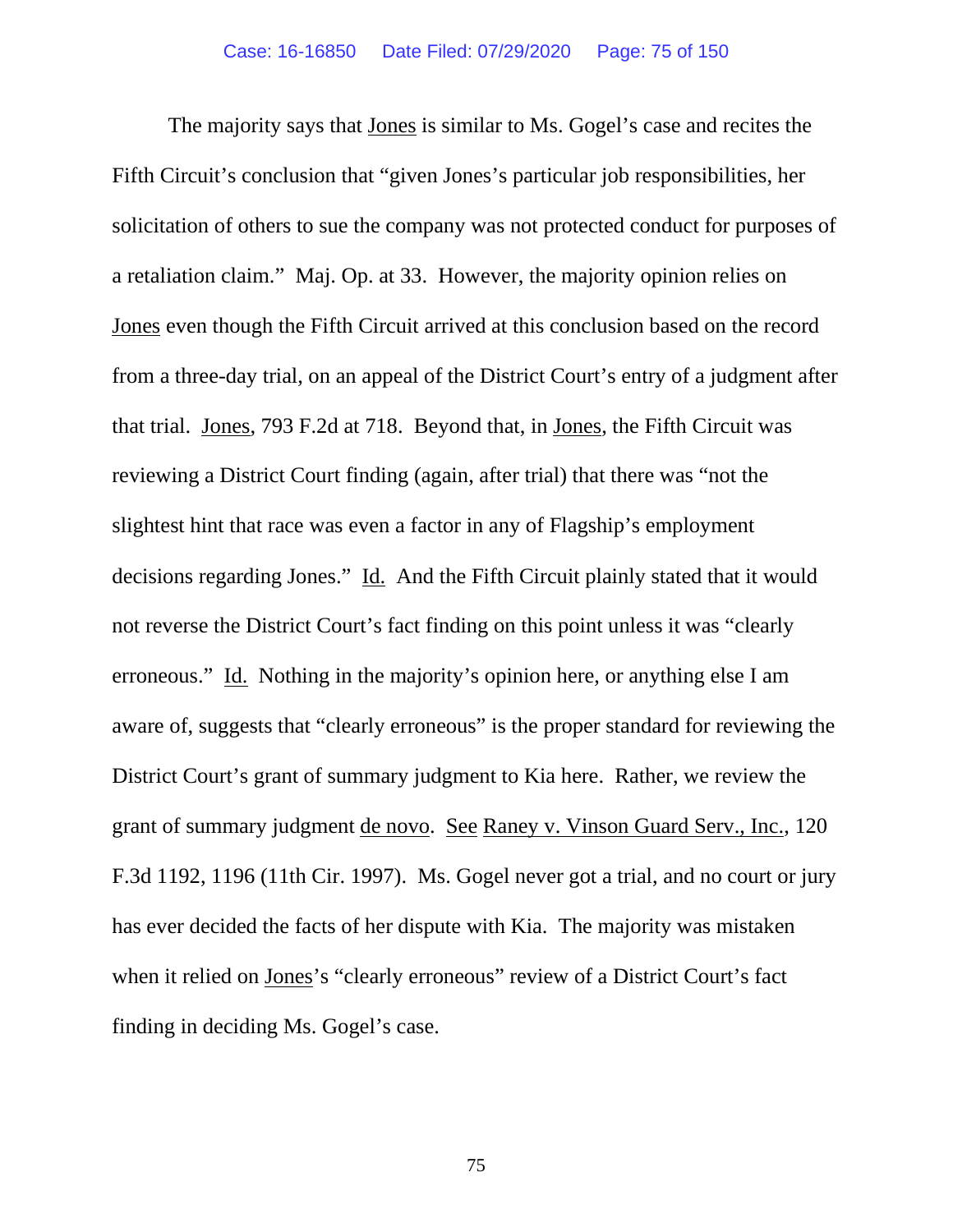The majority makes the same mistake when it points to Hamm. In doing so it relies on this court's affirmance of a fact-based ruling, made after a trial, to support its conclusion that Ms. Gogel is not entitled to a trial here. Phyllis Hamm, like Benita Jones in her Fifth Circuit case, appealed (among other things) the District Court's dismissal of her claims against her employer after the close of her case at trial and pursuant to Federal Rule of Civil Procedure 41(b). Hamm, 708 F.2d at 649. The Hamm panel reviewed the District Court's findings of fact in support of this dismissal subject to "the clearly erroneous standard of review." Id. at 650. Here again, the majority opinion relies on a decision applying a standard of review that is not the proper one for evaluating Ms. Gogel's case.

## **B. When the majority does rely on this court's precedent governing the application of the McDonnell Douglas framework at the summary judgment stage, it does not faithfully apply that precedent.**

And when the majority did look to our Circuit precedent governing summary judgment rulings in employment cases, it mistakenly applies that precedent as well. When making her prima facie case at the first step in the McDonnell Douglas framework, the employee is not charged with showing that her opposition conduct was reasonable. See Shannon v. Bellsouth Telecomm., Inc., 292 F.3d 712, 716 (11th Cir. 2002) (holding that, in order to show a causal connection between protected conduct and retaliation, a plaintiff need only show "that the decisionmakers were aware of the protected conduct, and that the protected activity and the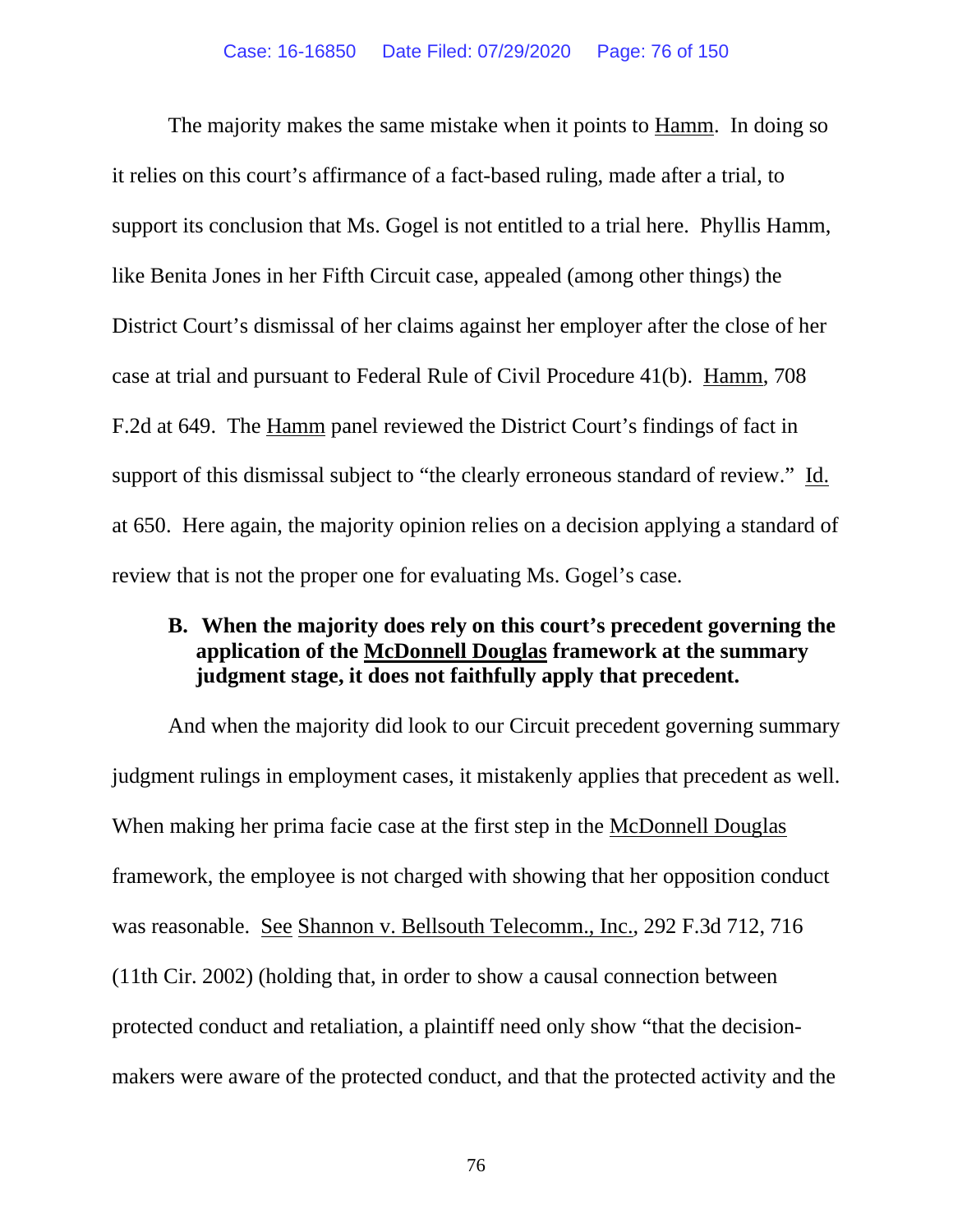adverse actions were not wholly unrelated."). Once the employee successfully makes her prima facie showing, it falls to the employer to explain its actions. See Raney, 120 F.3d at 1196. The employer can meet its burden of showing a legitimate, nondiscriminatory reason for the adverse employment action by producing evidence that the employee's conduct fell outside the protection of Title VII. See Rollins, 868 F.2d at 401. Then, the plaintiff may, in turn, rebut this evidence by showing that the employer's reason was merely a pretext for unlawful retaliation. See Jefferies v. Harris Cnty. Cmty. Action Ass'n, 615 F.2d 1025, 1036 (5th Cir. 1980).

When discussing Ms. Gogel's retaliation claim based on her assistance to Ms. Ledbetter, the majority does not clearly or consistently apply the McDonnell Douglas framework. Instead, the majority opinion winds its way through the framework without referencing which step of the framework it is analyzing. But a careful application of the framework is essential to determining whether there is a dispute of fact at the summary judgment stage. Because the majority opinion lacks clarity in its application of the framework, I fear it will result in mistakes in future employment discrimination decisions.

As one example, the majority simply accepts Kia's invocation of the importance of "loyalty" as the last word in finding her conduct unreasonable as a matter of law. Maj. Op. at 55–56. In doing so, it overlooks the fact that Ms.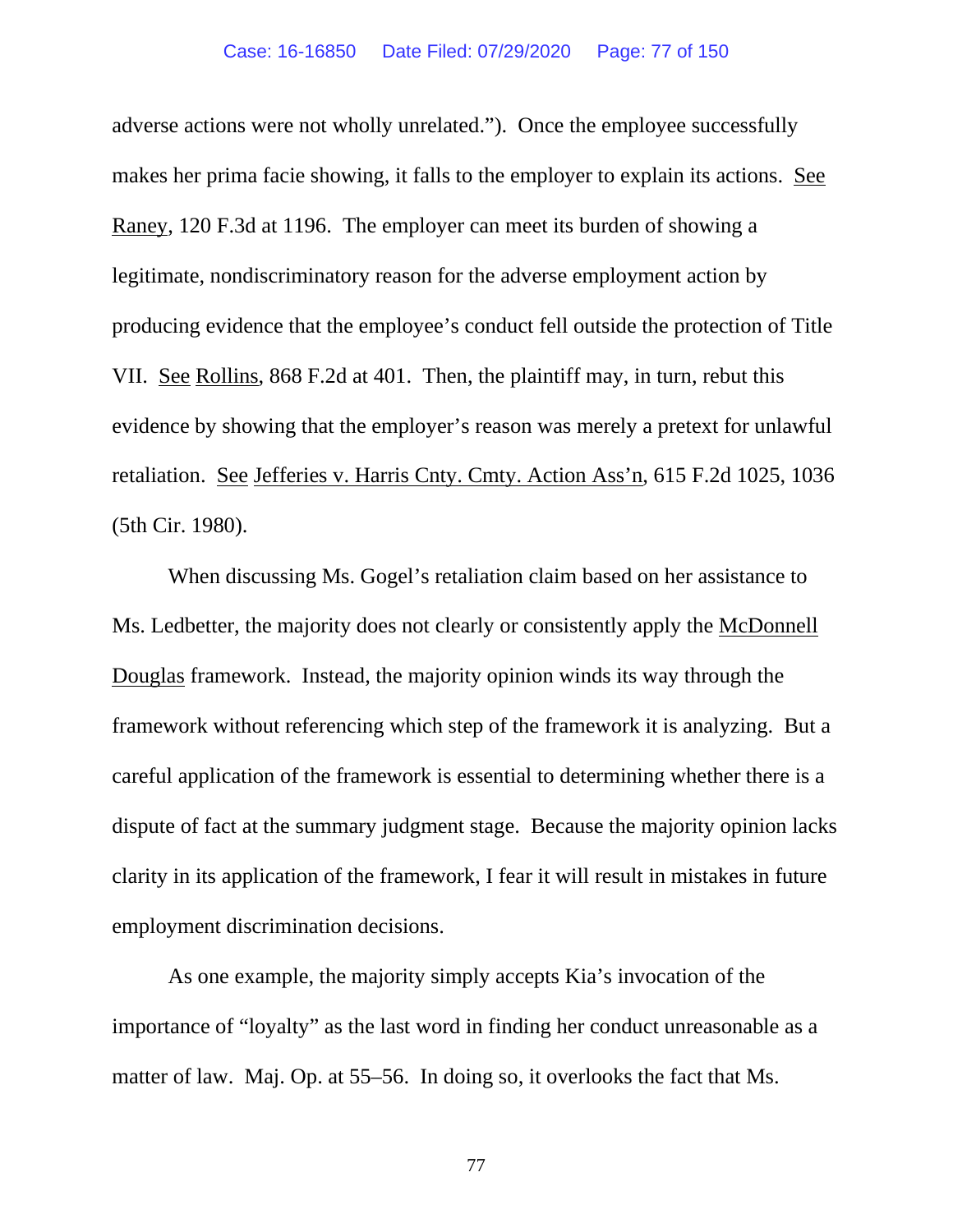Gogel's conduct, the nature of her job, and Kia's motivations for terminating her were all in dispute. These are precisely the kinds of factual questions that the McDonnell Douglas framework was designed to resolve, because they go directly to whether Kia's reasons for terminating Ms. Gogel were pretextual. The Supreme Court has explained that McDonnel Douglas serves "simultaneously to meet the plaintiff's prima facie case by presenting a legitimate reason for the action and to frame the factual issue with sufficient clarity so that the plaintiff will have a full and fair opportunity to demonstrate pretext." Burdine, 450 U.S. at 255–56, 101 S. Ct. at 1095. The majority opinion ignores these factual disputes. As a result, Ms. Gogel never got her "full and fair opportunity to demonstrate pretext." Id.

### **II.**

In this section, I will properly apply the McDonnell Douglas framework, showing how it compels the holding that Ms. Gogel came forward with sufficient evidence to create a triable issue of fact about Kia's motivations for firing her. This record demonstrates that Ms. Gogel successfully made a prima facie showing of unlawful retaliation that Kia rebutted by coming forward with a permissible, non-retaliatory reason for her dismissal. My view of the record also shows that at the third stage of the McDonnell Douglas analysis, Ms. Gogel produced sufficient evidence that Kia's reason for her dismissal was pretextual, such that it is error for the majority to grant summary judgment to Kia here.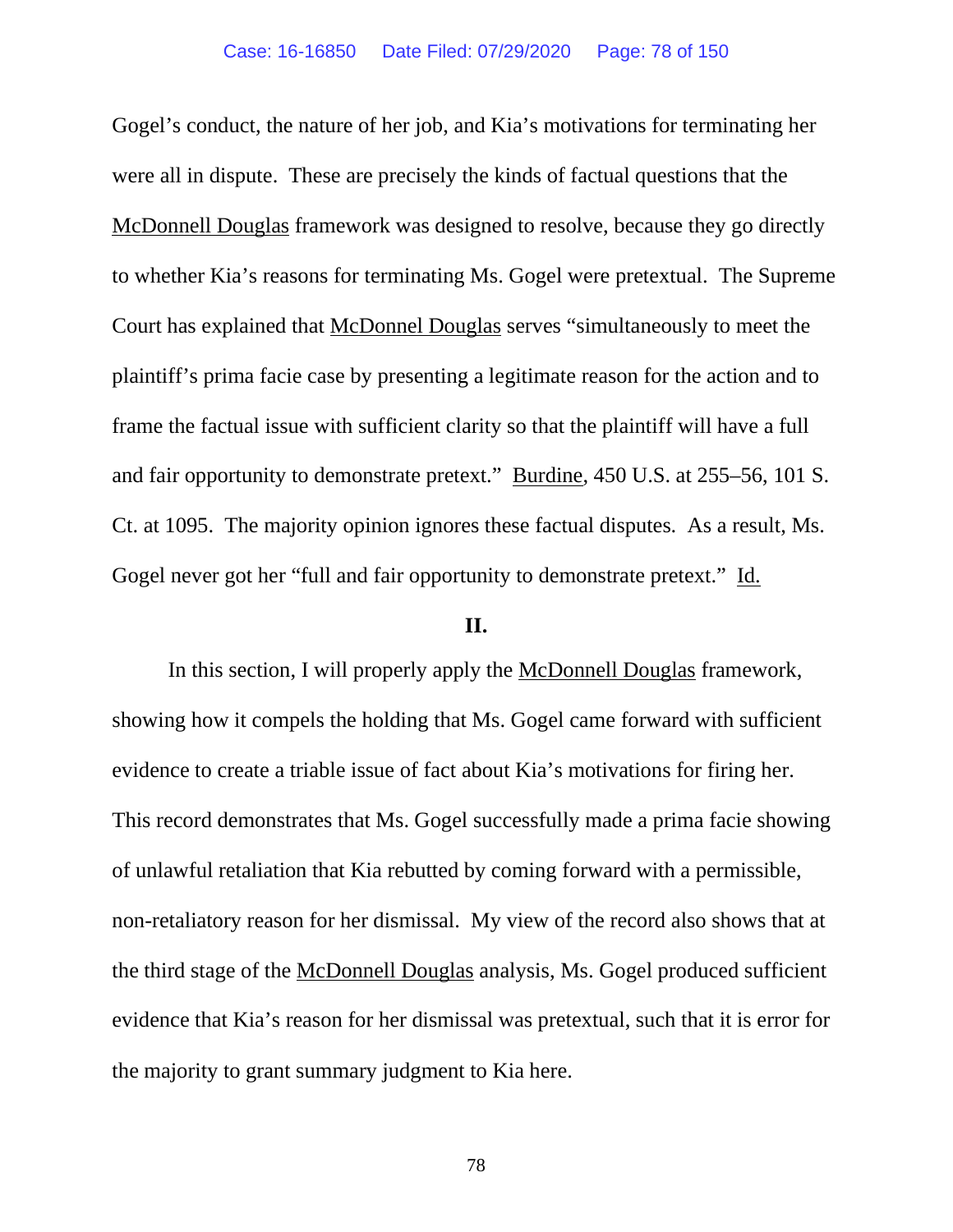# **A. Ms. Gogel made a prima facie showing of retaliation, which Kia successfully rebutted.**

Ms. Gogel pointed to sufficient record evidence to support a prima facie case of retaliation against her. We know that the burden of making a prima facie case "is not onerous." Burdine, 450 U.S. at 253, 101 S. Ct. at 1094. Rather, at the prima facie stage a plaintiff need only "offer evidence that creates a valid inference that her employer's conduct was in fact illegal[]." Lewis v. City of Union City, 918 F.3d 1213, 1222 n.8 (11th Cir. 2019) (en banc).

No one disputes that one reason Kia gave for firing Ms. Gogel was that she assisted Ms. Ledbetter in filing an EEOC complaint.<sup>[2](#page-78-0)</sup> Kia stated as much in its termination letter to Ms. Gogel, which said she was being fired in part because she "encouraged or even solicited the filing of [an EEOC charge]." And Title VII prohibits subjecting an employee to an adverse employment action "because [s]he has opposed any practice made an unlawful employment practice by this subchapter, or because [s]he has made a charge, testified, assisted, or participated in any manner in an investigation, proceeding, or hearing under this subchapter."

<span id="page-78-0"></span><sup>2</sup> While Ms. Gogel disputes that she actually encouraged Ms. Ledbetter to seek outside counsel or file a discrimination complaint, the issue is not whether she in fact engaged in this conduct but whether Kia "in good faith believed" in the factual basis of its adverse employment action. Elrod v. Sears, Roebuck & Co., 939 F.2d 1466, 1470 (11th Cir. 1991) (quotation marks omitted); see also Heffernan v. City of Paterson, N.J., 578 U.S. \_\_\_, 136 S. Ct. 1412, 1418 (2016) (holding that an employee could challenge an employer's retaliation for protected First Amendment conduct even if that retaliation was based on the employer's factual mistake about the employee's behavior).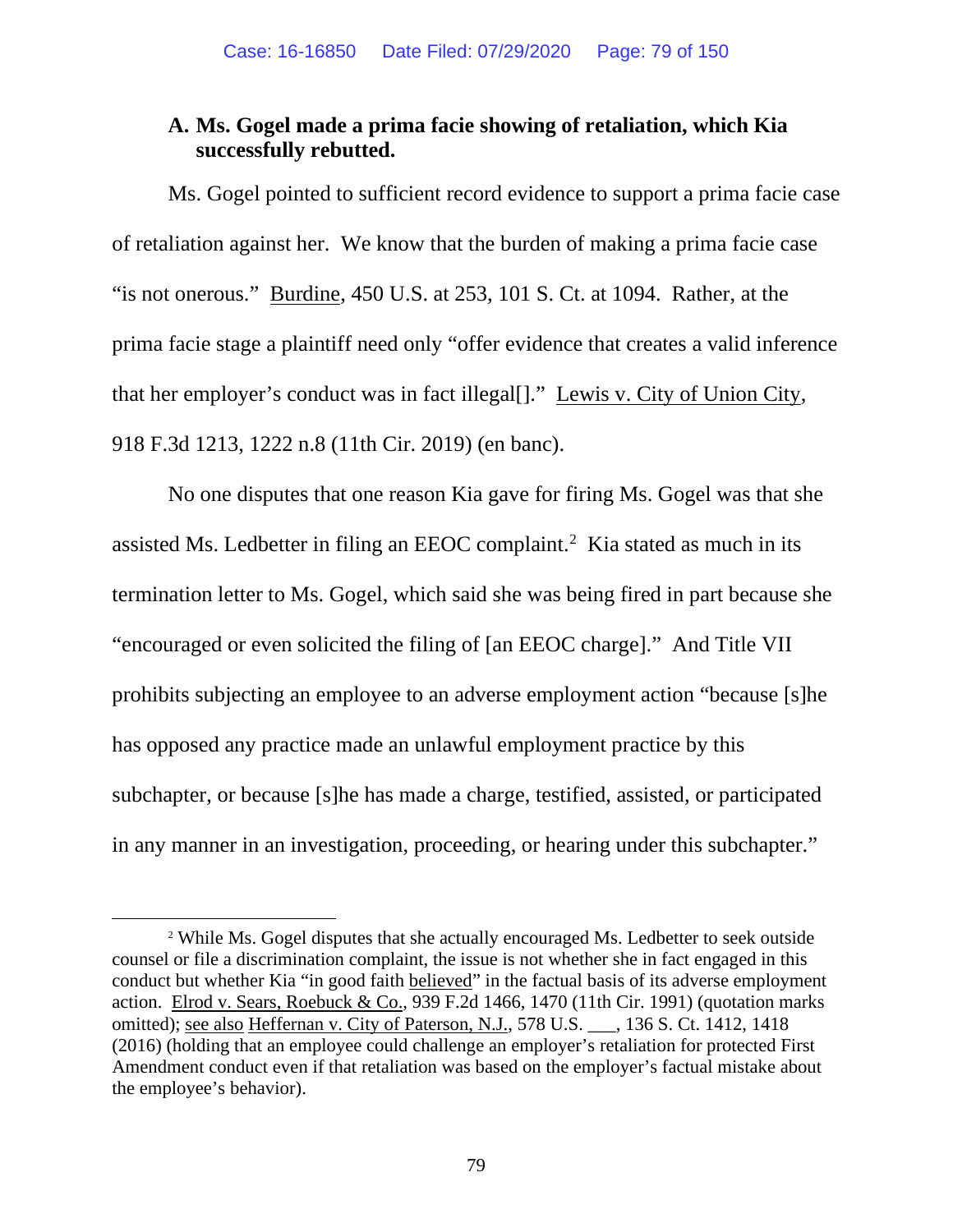42 U.S.C. § 2000e-3(a). Assisting fellow employees in filing EEOC charges is squarely protected activity. See EEOC v. Total Sys. Servs., 221 F.3d 1171, 1174  $(11th Cir. 2000).$ <sup>[3](#page-79-0)</sup> While Kia argues its true concern was that the assistance Ms. Gogel provided Ms. Ledbetter made Ms. Gogel ineffective in her job, that is a question for the second stage of the McDonnell Douglas framework. At the prima facie stage, Ms. Gogel's termination letter is enough to show a causal connection between protected conduct (assisting Ms. Ledbetter) and adverse employment consequences (Ms. Gogel's discharge). See Shannon, 292 F.3d at 716.

Kia, in turn, met its burden of rebutting Ms. Gogel's prima facie case by producing evidence that it suspended and fired her for a legitimate, nondiscriminatory reason. See Alvarez v. Royal Atl. Developers, Inc., 610 F.3d 1253, 1265 (11th Cir. 2010). The employer's burden, at this stage, is only "one of production—not persuasion" and it "need not persuade the court that it was actually motivated by the proffered reason." Kidd v. Mando Am. Corp., 731 F.3d 1196, 1205 (11th Cir. 2013) (alteration adopted) (quotation marks omitted).

<span id="page-79-0"></span><sup>&</sup>lt;sup>3</sup> The majority acknowledges that a firing on these grounds would normally give rise to a prima facie case of unlawful retaliation. Indeed, Kia conceded at oral argument that Title VII generally prohibits firing an employee, other than a human resources employee, who engaged in this conduct. Oral Argument at 32:57–33:38. But the majority distinguishes Ms. Gogel's case based on Kia's asserted concern that her conduct rendered her ineffective in her role as Team Relations manager. This fact would be appropriate to rely upon if it had ever been found by the trier of fact, like in Hamm.Here, though, there remain significant factual disputes over both the propriety of Ms. Gogel's helping her co-worker with her EEOC charge, as well as Gogel's effectiveness as a manager.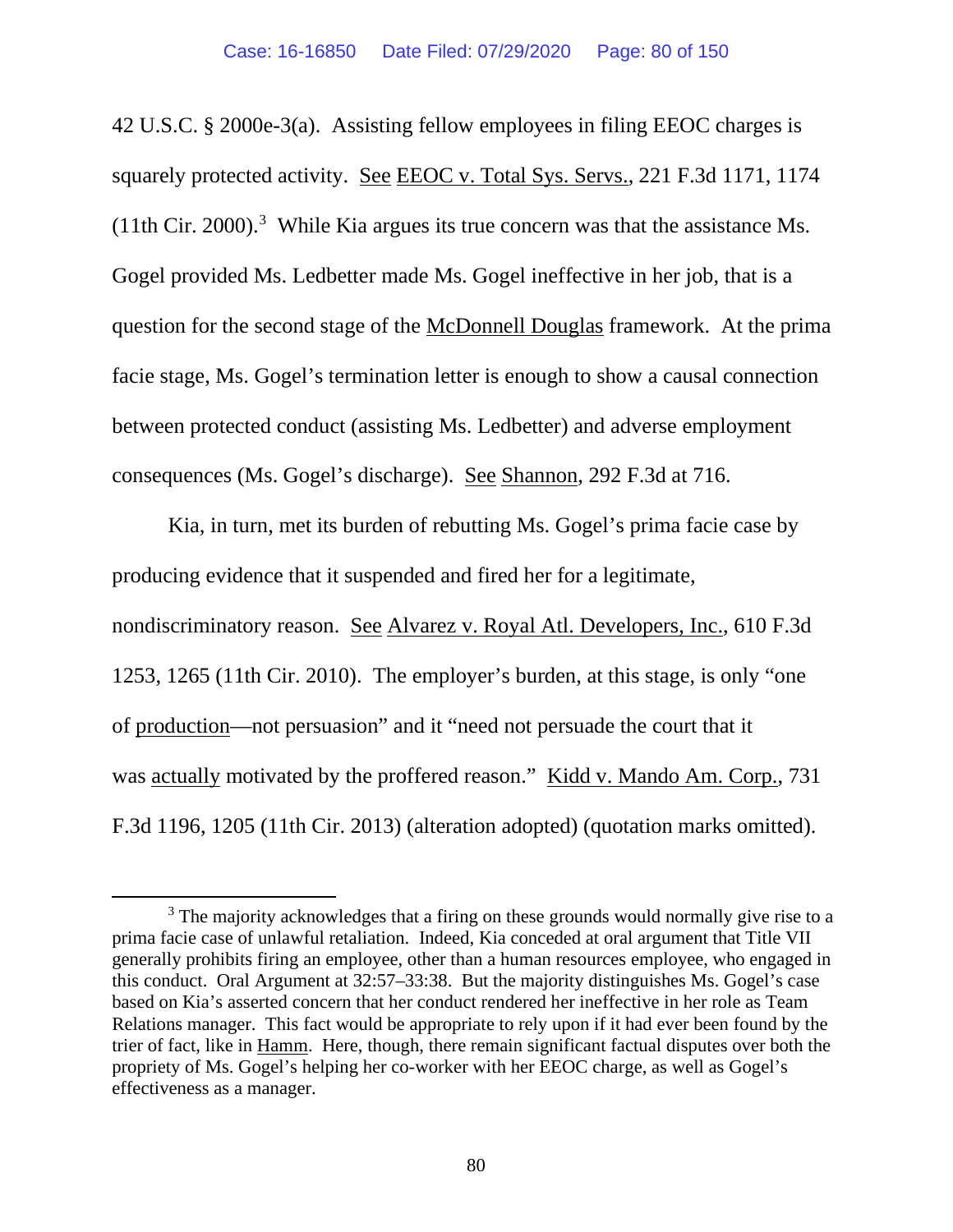### Case: 16-16850 Date Filed: 07/29/2020 Page: 81 of 150

And the majority is correct in saying that, in some instances, an employee's opposition conduct may "'so interfere[] with the performance' of her job duties 'that it renders her ineffective in the position for which she was employed'" such that it is therefore unreasonable and not protected by Title VII. Maj. Op. at 29 (alterations adopted) (quoting Rosser, 616 F.2d at 223).

Here, Kia recognizes that the reason it fired Ms. Gogel was retaliation for protected conduct, but it says that because the conduct conflicted with Ms. Gogel's core job responsibilities it was therefore unreasonable. The record before us supports a holding that Kia met its burden to put forward a legitimate business reason for firing Ms. Gogel. Deposition testimony and Ms. Gogel's termination letter support Kia's claim it terminated Gogel because management believed her to be actively recruiting other employees to file lawsuits against Kia. Kia also produced evidence that it believed this conduct to be in direct conflict with Ms. Gogel's job responsibilities. These responsibilities, according to Kia, included working to ensure that team members did not involve third parties—by way of litigation, government organizations, and labor unions—in the resolution of workplace disputes. I think this was sufficient for Kia to meet its burden of showing a legitimate, non-retaliatory reason for dismissing Ms. Gogel. But I also believe there remain factual disputes about whether this reason was pretextual.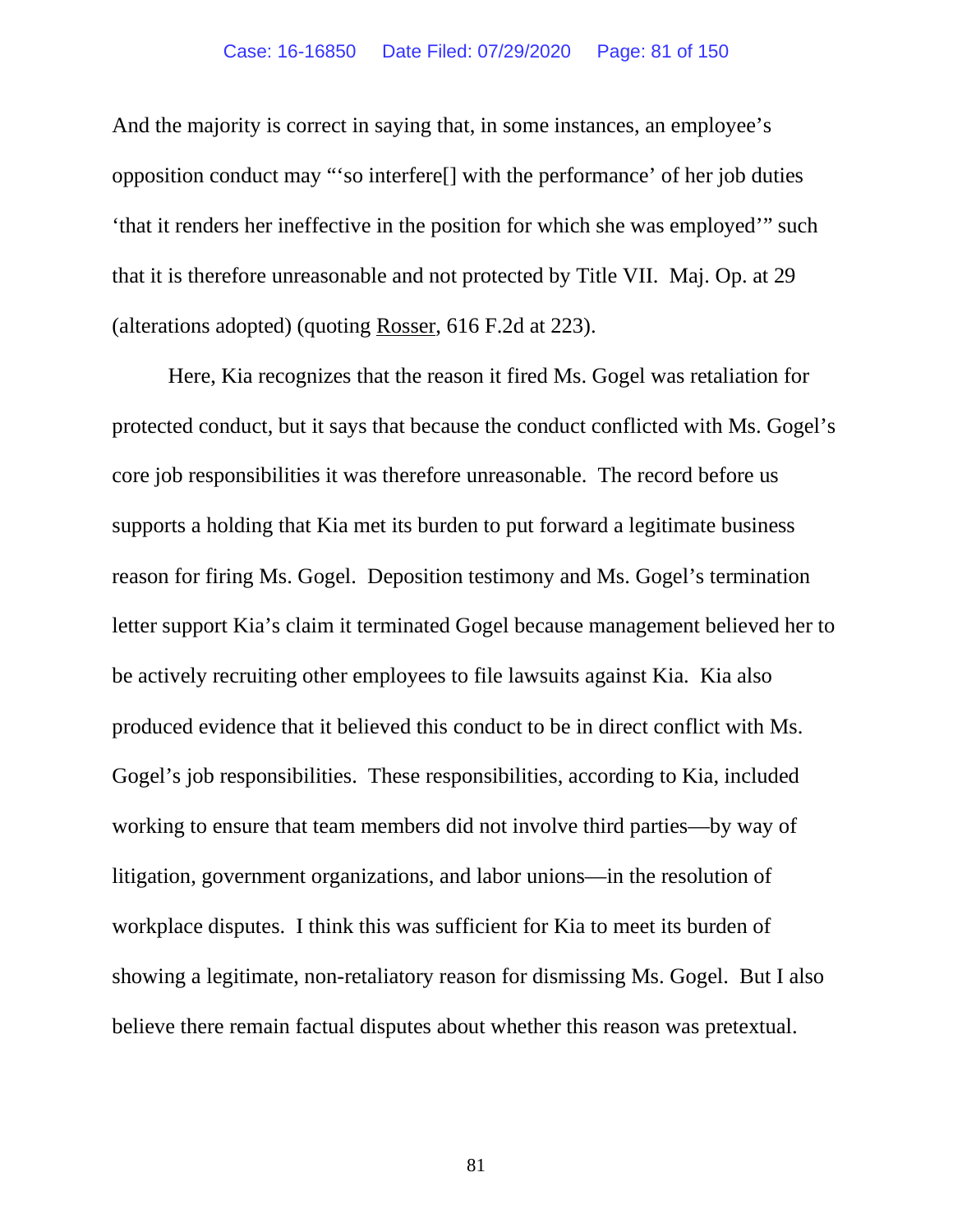# **B. Ms. Gogel presented sufficient evidence that Kia's reasons for dismissing her were pretextual.**

Having addressed the first two steps of the McDonnell Douglas framework, I will now outline the factual disputes raised by Ms. Gogel in her assertion that Kia's reasons for her firing were a pretext for its discrimination against her. First, there are factual disputes over the nature of her core job responsibilities and whether her conduct rendered her unable to properly perform them. These disputes go to whether Ms. Gogel's activities were "reasonable under the circumstances and were warranted by [her] employer's conduct." Payne, 654 F.2d at 1145. Second, there is a dispute over whether Ms. Gogel's inability to perform her core job responsibilities was the actual reason for her dismissal. This goes to whether the reason given for her dismissal was a pretext for unlawful retaliation. Lewis, 918 F.3d at 1221. My review shows that Ms. Gogel produced sufficient evidence to create a triable issue of fact on both of these questions at the final stage of McDonnell Douglas.

### *1. Ms. Gogel's responsibilities as Team Relations manager*

First, Ms. Gogel pointed to sufficient record evidence to raise an issue of fact about whether her job involved the resolution of Title VII disputes. The majority opinion fails to recognize the factual disputes over Ms. Gogel's duties as Team Relations manager, and improperly accepts Kia's version instead. See Evans v. Stephens, 407 F. 3d 1272, 1278 (11th Cir. 2005) (en banc) (holding that "when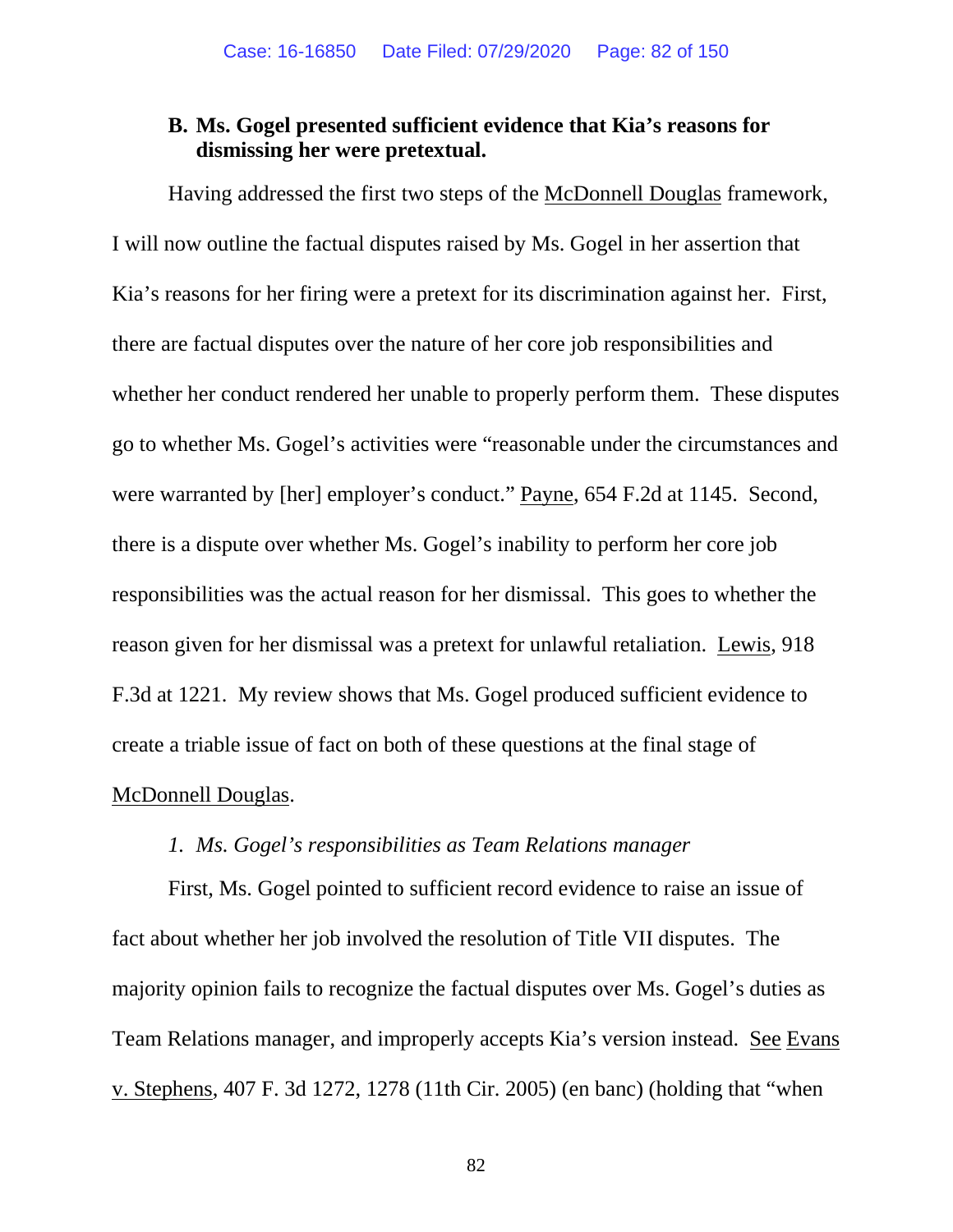conflicts arise between the facts evidenced by the parties, we credit the nonmoving party's version" (emphasis omitted)). It is not for judges to decide whether Ms. Gogel's conduct was reasonable. Rather, this is a classic fact question reserved for a jury to decide.<sup>[4](#page-82-0)</sup>

Kia hired Ms. Gogel as Team Relations manager in March 2008. The stated purpose of the Team Relations department was to create standards and policies to support "an environment of positive team relations," develop standards around behavior, help "set a positive culture," and help employees "understand what the rules and guidelines of the workplace were." Ms. Gogel's job responsibilities included "promot[ing] high team member morale and prevent[ing] unwelcomed activity within [Kia]."

But there is conflicting evidence over what, precisely, "prevent[ing] unwelcomed activity" entailed. Kia says the primary role of the Team Relations department was to resolve employment disputes before employees resorted to help from an outside party, such as an attorney, labor union, or the EEOC. If true, this would support the conclusion of the majority opinion that actively recruiting staff to participate in a discrimination lawsuit was directly contrary to Ms. Gogel's primary role. But nothing in Ms. Gogel's job description says she was tasked with

<span id="page-82-0"></span><sup>4</sup> The Civil Rights Act of 1991 entitles a Title VII plaintiff seeking the award of compensatory or punitive damages to a jury trial. Civil Rights Act of 1991 § 102, 42 U.S.C. § 1981a(c).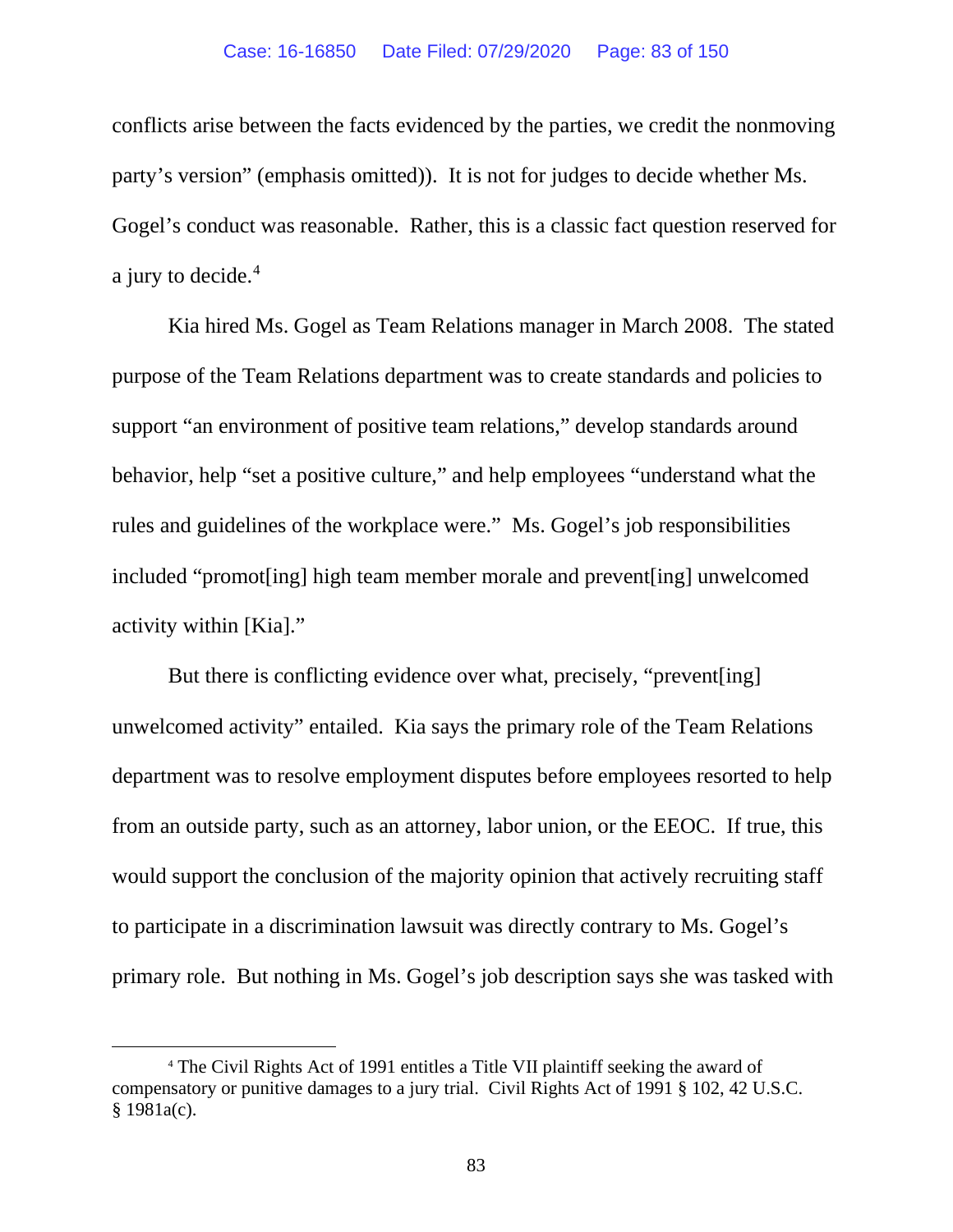resolving discrimination complaints internally. Beyond that, the parties offer conflicting testimony on this question. Ms. Gogel testified that she understood "unwelcome activity" to mean "union organizing activity," as opposed to EEOC charges or lawsuits. On the other hand, Arthur Williams, assistant manager of the Team Relations department, testified that the role of the Team Relations department was to "help team members stay out of legal situations and try to resolve problems prior to them getting that bad." Latesa Bailey, Kia's Rule 30(b)(6) witness, testified that one of Ms. Gogel's roles was to avoid employment conflicts before employees resorted to outside parties. And Robert Tyler, the Human Resources Manager at the Georgia plant, said ensuring that team members did not turn to third parties to resolve disputes was only "one of the responsibilities" of the Team Relations department.

As this review of the record makes clear, the only evidence about whether Ms. Gogel's job required her to prevent employees from resorting to litigation to resolve discrimination claims comes from contradicted deposition testimony. Thus, resolving this question requires weighing witness credibility. And again, it is not the role of judges to pick between conflicting factual accounts at the summary judgment stage of a case. Anderson v. Liberty Lobby, Inc., 477 U.S. 242, 255, 106 S. Ct. 2505, 2513 (1986) (stating that resolving contradictory testimony requires making credibility determination and weighing evidence, which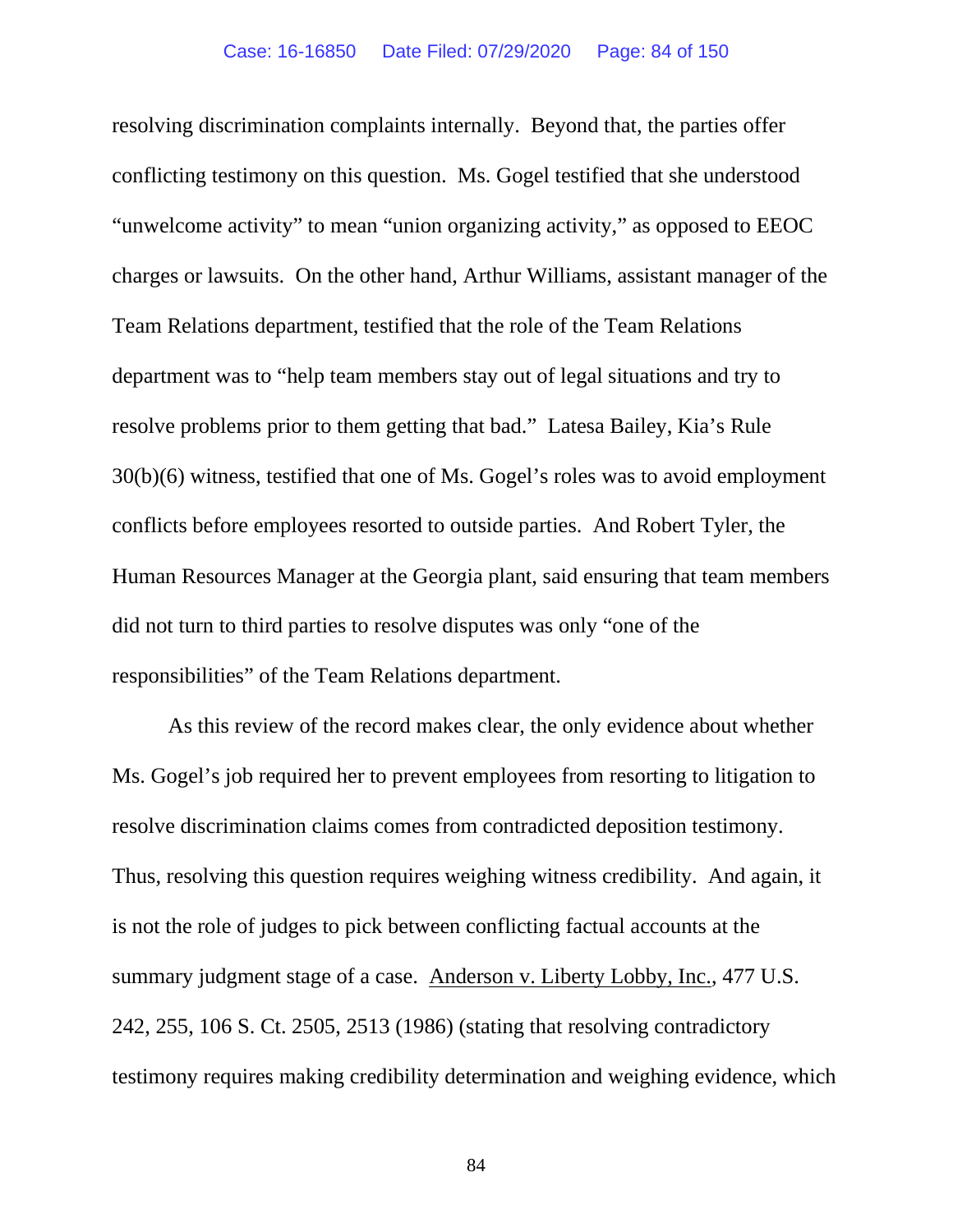are improper at summary judgment because they "are jury functions, not those of a judge"); Evans, 407 F. 3d at 1277. Notably, this factual dispute goes to the heart of Ms. Gogel's retaliation claim. If preventing discrimination litigation was not part of Ms. Gogel's job, or was only incidental to it, then Kia cannot credibly claim the assistance she provided Ms. Ledbetter rendered Gogel so ineffective in her job that she was due to be fired. Indeed, if a factfinder decided that preventing discrimination litigation was not a part of Ms. Gogel's job, this would strongly support the further finding that Kia's dismissal of Ms. Gogel was prohibited retaliation. Rather than address this dispute, however, the majority improperly credits the deposition testimony presented by Kia over the contradictory testimony offered by Ms. Gogel. Maj. Op at 44–47; see also id. at 50.

The majority leans heavily on Kia's claim that Ms. Gogel's job duties included assisting Kia's legal department in investigating EEOC charges. True, the Team Relations department, which Ms. Gogel headed, occasionally conducted investigations into policy violations, attendance issues, and internal discrimination claims. However, the parties' accounts of how important these investigations were to Ms. Gogel's job are quite different. Ms. Gogel says that EEOC investigations were not central to her job and that her primary role was to prevent union organizing activity and ensure that Kia employees "understand what the rules and guidelines of the workplace were." In support, she introduced evidence that the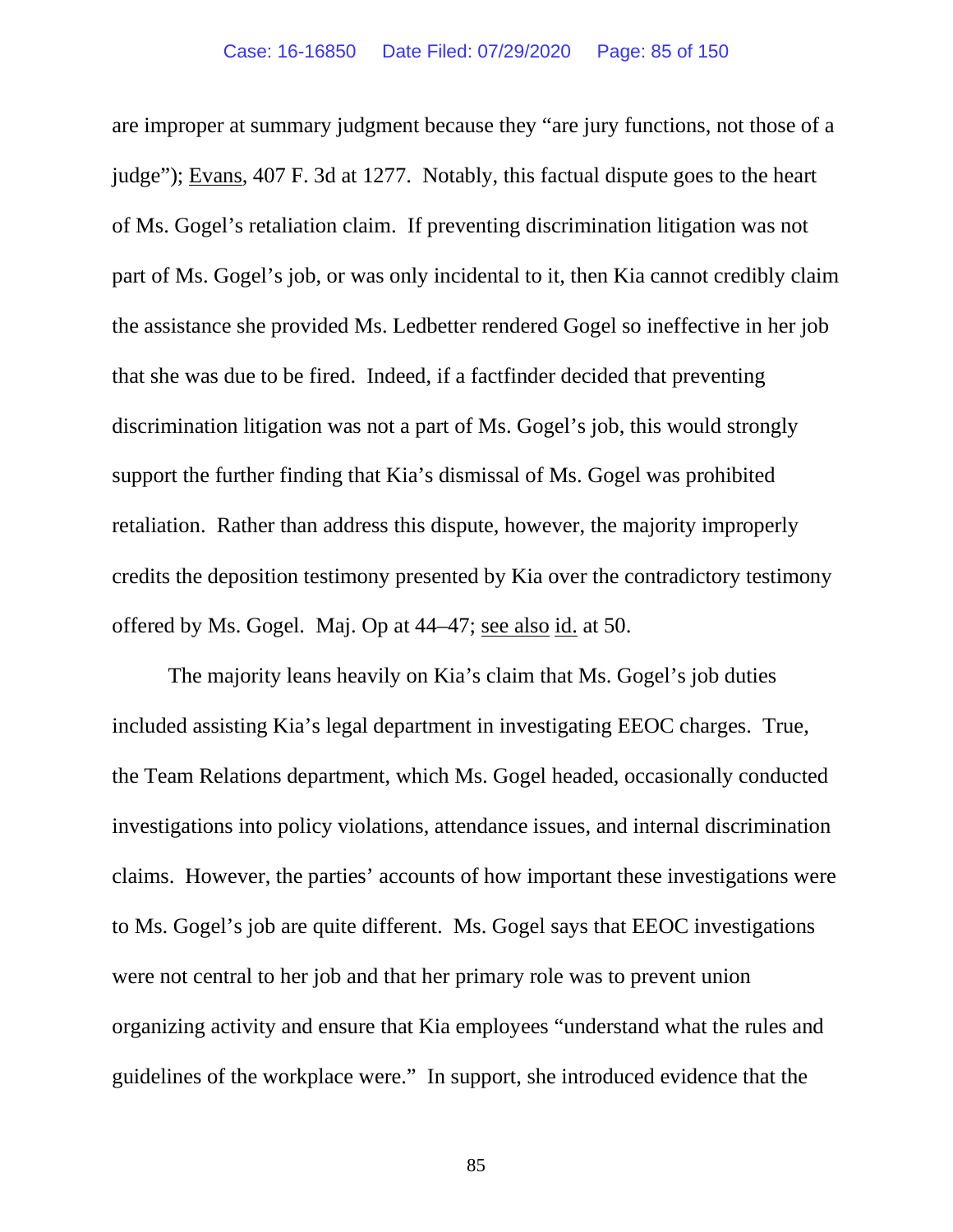Team Relations department only investigated EEOC charges at the direction of Kia legal counsel and that her role did not include the resolution of these issues. Ms. Gogel understood the Team Relations department, in contrast to the Kia Legal Department, was tasked primarily with "building . . . systems and processes to ensure fair and equitable treatment, and . . . facilitat [ing] high employee morale."

As before, the majority resolves this dispute by accepting Kia's version of the facts. And on this issue, like the first, the specific responsibilities of Ms. Gogel's job are central to resolving whether the form of opposition imputed to her—soliciting another employee to file a discrimination charge against Kia—was reasonable. See Hochstadt v. Worcester Found. for Experimental Biology, 545 F.2d 222, 230–31 (1st Cir. 1976) (holding that, in balancing the scope of reasonable opposition conduct, "[t]he requirements of the job and the tolerable limits of conduct in a particular setting must be explored"). If Ms. Gogel's job required her to assist in EEOC investigations only rarely, it would render Kia's claim that her opposition conduct made her ineffective in her position significantly less credible and more likely to be pretextual.

The majority's failure to recognize the disputes over Ms. Gogel's job requirements is particularly consequential here, where Kia has never pointed to a clear company policy that she violated. By Ms. Gogel's account, her job responsibilities were significantly different than those of the plaintiffs in Hamm,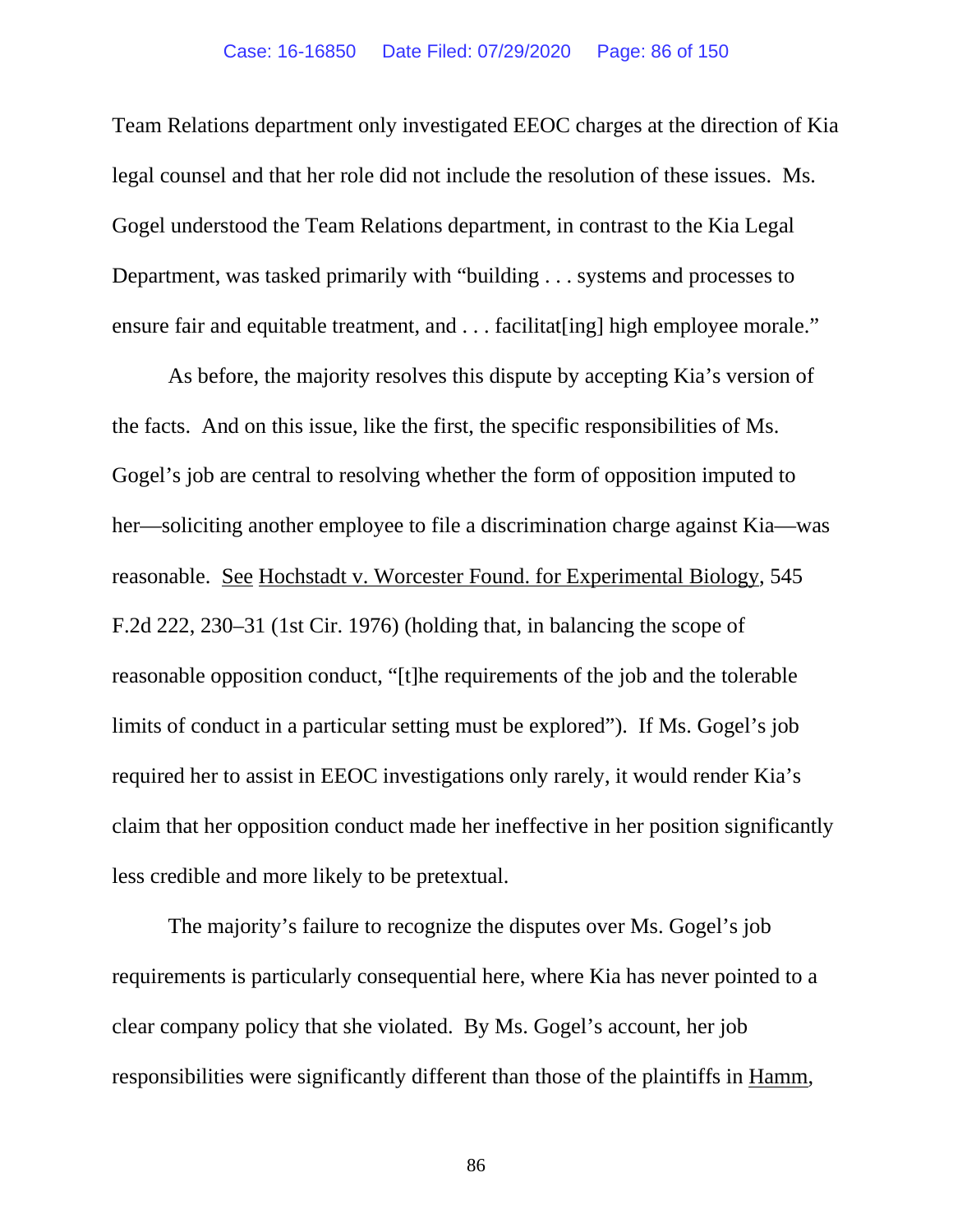Whatley v. Metropolitan Atlanta Rapid Transit Authority, 632 F.2d 1325 (5th Cir. 1980), and Jones. In those cases there was evidence that the plaintiff employees had violated either clear administrative protocols for handling discrimination complaints, see Hamm, 708 F.2d at 653; Whatley, 632 F.2d at 1326–27, or a clear obligation to represent the employer in administrative proceedings and attempt to resolve discrimination complaints in a manner favorable to the company, Jones, 793 F.2d at 716–17. Kia, in contrast, emphasizes Ms. Gogel's breach of the trust that management placed in her and the loyalty it expected from her. Whether any employee has met this general and aspirational job requirement is not readily apparent, unlike those policies violated in the cases relied upon in the majority opinion.

In the absence of a clear violation of company policy, a jury should decide whether it was reasonable for Kia to fire Ms. Gogel because her opposition conduct made her ineffective at her job. Again, it is not for judges to resolve disputes of fact about Ms. Gogel's specific job duties and responsibilities. And when the majority opinion anchors its decision on Kia's assertions that it lost "trust" in Ms. Gogel, it necessarily gives credence to one side's facts over the other. By taking over this fact-finding function, our court has reduced the scope of Title VII's protections for thousands of people whose positions in human resources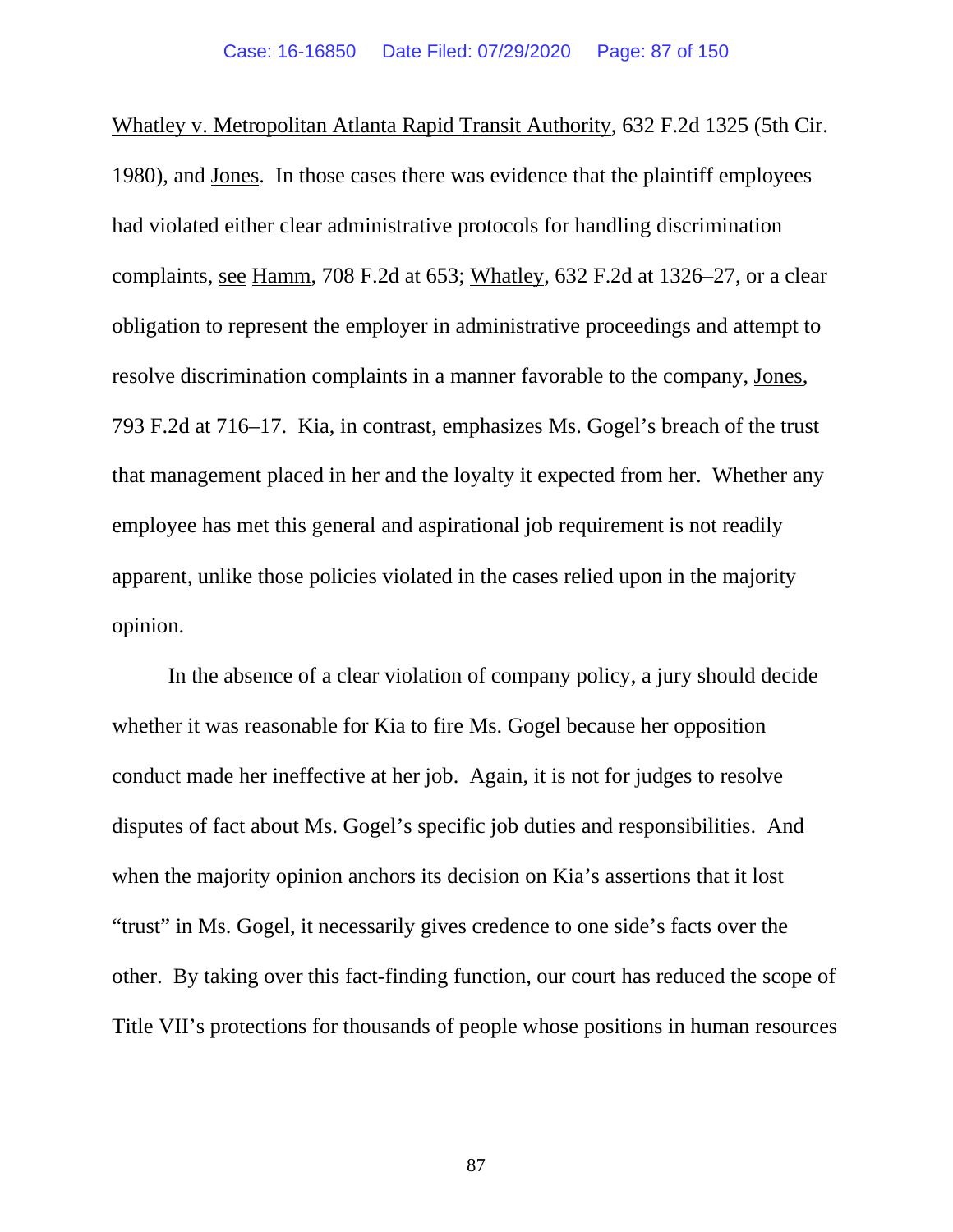put them in incidental contact with EEOC complaints.<sup>[5](#page-87-0)</sup> This undermines the overall effectiveness of Title VII, which "depends for its enforcement upon the cooperation of employees who are willing to file complaints and act as witnesses." Burlington N. & Santa Fe Ry. Co. v. White, 548 U.S. 53, 67, 126 S. Ct. 2405, 2414 (2006). Thus, today's ruling chips away at the statute's goal of "strik[ing] at the entire spectrum of disparate treatment of men and women in employment." Meritor Sav. Bank, FSB v. Vinson, 477 U.S. 57, 64, 106 S. Ct. 2399, 2404 (1986) (quotation marks omitted).

## *2. Ms. Gogel's own EEOC complaint*

Separate from the question of whether Ms. Gogel's opposition conduct was reasonable, there is also a dispute about whether she was fired because she filed her own EEOC charge. As the majority acknowledges, filing an EEOC charge is protected participation conduct and is therefore not a permissible basis for an adverse employment action. Maj. Op. at 43. Again here, this evidence creates a triable issue of fact concerning Kia's reason for firing Ms. Gogel. It therefore

<span id="page-87-0"></span><sup>&</sup>lt;sup>5</sup> Amici from the Florida and Georgia chapters of the National Employment Lawyers Association point us to statistics kept by the Bureau of Labor Statistics, which now show that in 2018 there were over 625,000 "human resources specialists" and 150,000 "human resources managers" in the United States. See Br. of Amici Curiae National Employment Lawyers Association, Florida and Georgia Chapters at 19–20; Bureau of Labor Statistics, U.S. Dep't of Labor, Occupational Outlook Handbook, "Human Resources Specialists," https://www.bls.gov/ooh/business-and-financial/human-resources-specialists.htm (last visited March 19, 2020), and "Human Resource Managers,"

https://www.bls.gov/ooh/management/human-resources-managers.htm (last visited March 19, 2020).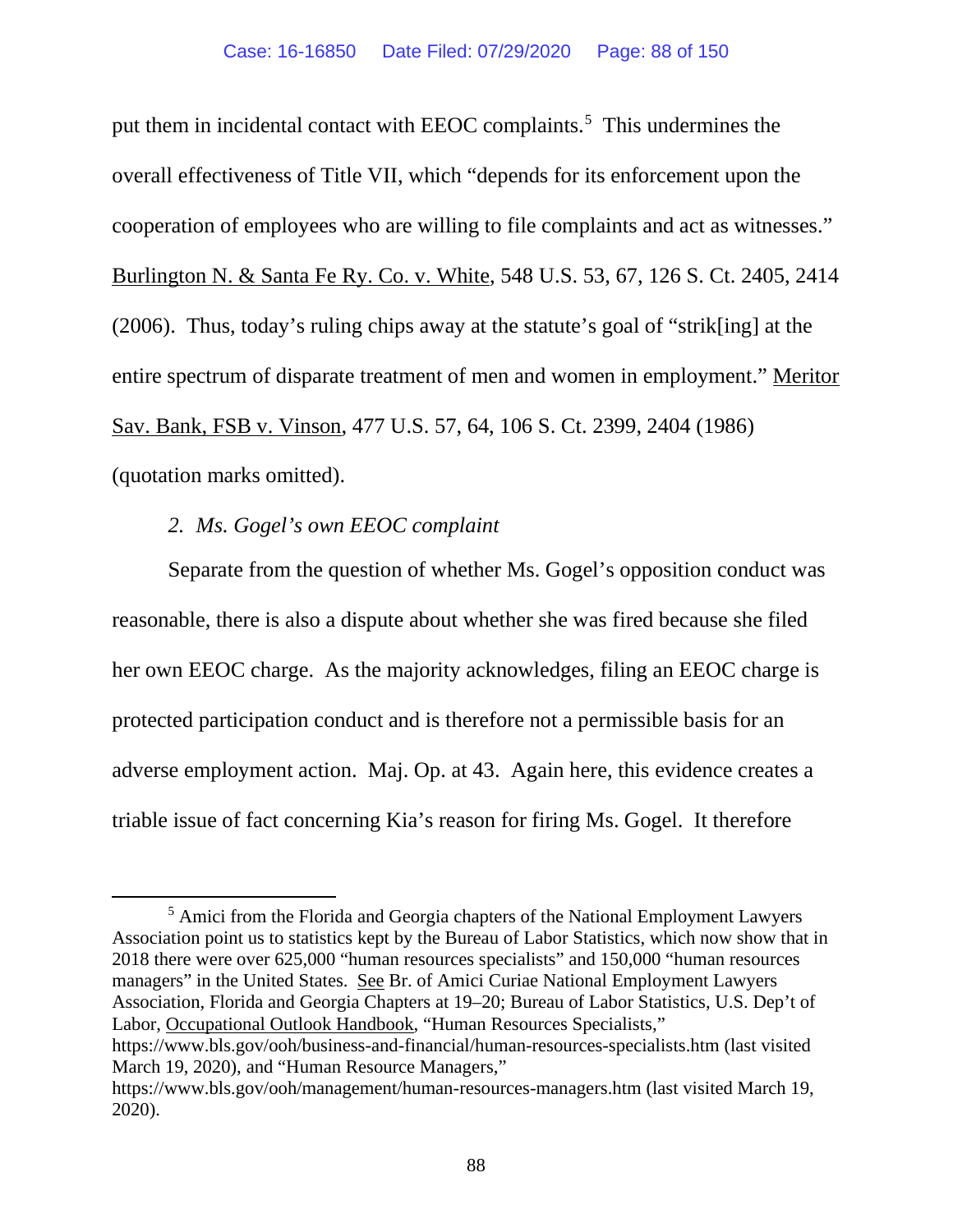provides another independent ground for reversing the grant of summary judgment.<sup>[6](#page-88-0)</sup>

First, Ms. Gogel points to the timing of the filing of her EEOC charge and her suspension and firing. Close temporal proximity can support a finding of causation between a statutorily protected activity and an adverse employment action. See Thomas v. Cooper Lighting, Inc., 506 F.3d 1361, 1364 (11th Cir. 2007) (per curiam). Ms. Gogel filed her first EEOC charge on November 10, 2010. Kia received it on November 22. Ms. Gogel was fired less than two months later. This evidence supports the inference that her filing of the EEOC charge, rather than concerns about her effectiveness in her position, was the real reason for her discharge. Even if the two-month gap between the filing of Ms. Gogel's

<span id="page-88-0"></span><sup>&</sup>lt;sup>6</sup> The majority points to the holding in the original panel opinion that Ms. Gogel could not prove causation for her gender and national origin claim based solely on the fact that she filed her own EEOC charge. See Maj. Op. at 27 n.17. True, the now-vacated opinion said that, although the timing of Ms. Gogel's filing of her EEOC charge tended to show that the reason offered by Kia for her firing was pretextual, that evidence failed to show that the "real reason" was national origin or gender discrimination. See Gogel v. Kia Motors Mfg. of Ga., Inc., 904 F.3d 1226, 1239 (11th Cir. 2018) (citing St. Mary's Honor Ctr. v. Hicks, 509 U.S. 502, 515, 113 S. Ct. 2742, 2752 (1993)). The majority fails to note, however, that the prior panel expressly said this same evidence does support Ms. Gogel's retaliation claims. Id. I have been consistent in this regard, and the en banc majority's suggestion to the contrary does not accurately reflect the history of this case.

Beyond this, the majority's statement that I "appeared" to take what they perceive as a slightly different position in the original panel opinion ignores the nature of our court's work by way of three-judge panels. I wrote the panel opinion with the active advice and assistance of the Honorable Diarmuid O'Scannlain, who was visiting our court from the U.S. Court of Appeals for the Ninth Circuit. Judge O'Scannlain and I agreed that Ms. Gogel should rightfully been given a trial based on the record we reviewed. Sadly, now that the majority of active judges on my court has vacated our opinion, I must proceed without Judge O'Scannlain's input. It is perfectly natural and proper for me to express my ideas in new ways in this en banc setting.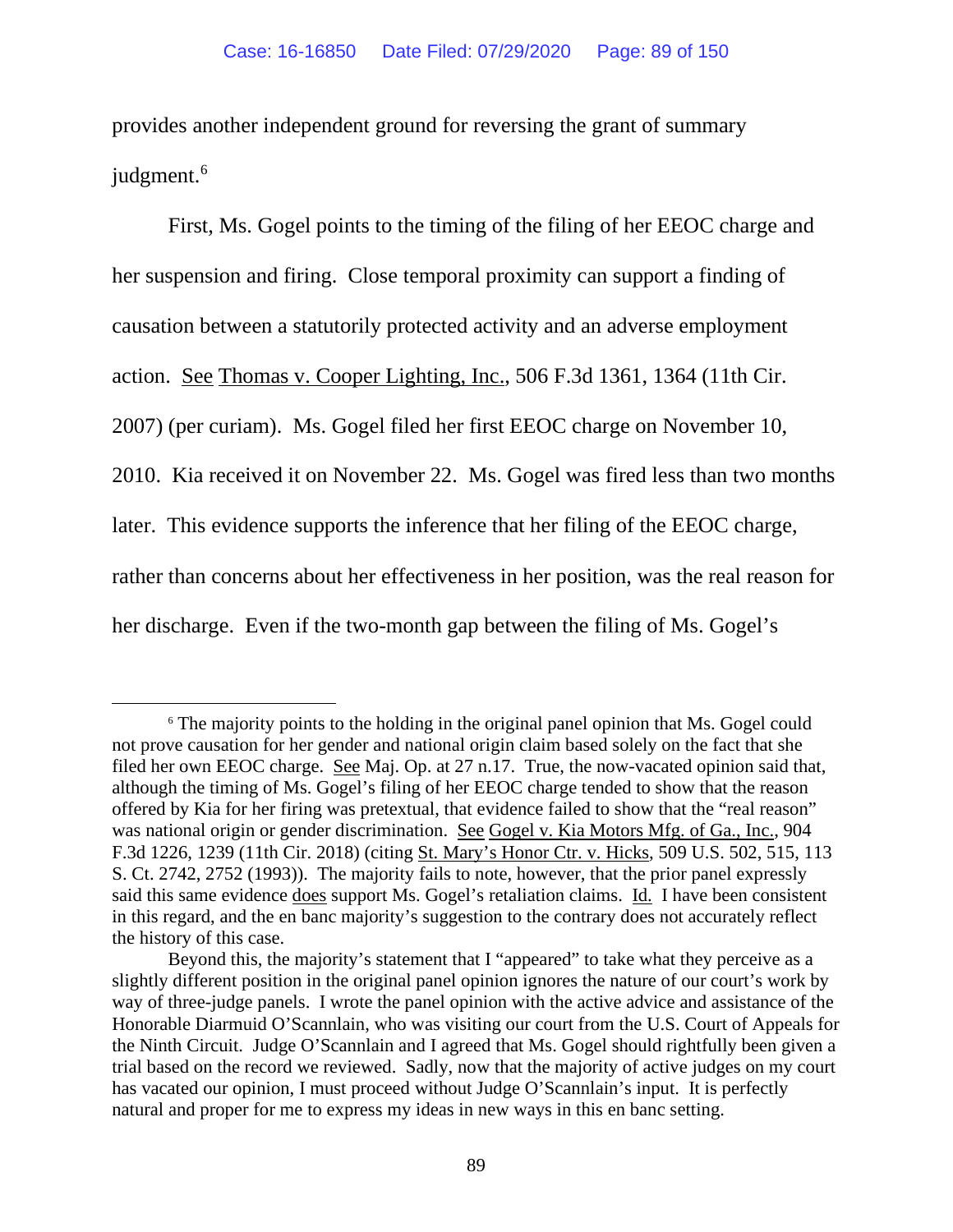EEOC charge and her suspension were not alone enough to conclusively prove a causal link, there is more. Additional record evidence would allow a reasonable jury to infer that the real reason for Ms. Gogel's firing was not management concerns about the assistance she provided Ms. Ledbetter but was retaliation for filing her own EEOC charge.

This additional evidence includes evidence that Kia retaliated against others, like Mr. Tyler and Ms. Ledbetter, when they filed their own EEOC charges. The record shows Kia fired Mr. Tyler shortly after he filed his own charge. There is also evidence that Kia pressured Ms. Ledbetter to admit that Ms. Gogel encouraged her to file an EEOC charge. And there is evidence that Kia later pressured Ledbetter to drop her EEOC charges altogether. Such evidence of other retaliatory conduct—sometimes referred to as "me too" evidence—is probative of Kia's intent to retaliate against Ms. Gogel for filing her own EEOC charge. See Furcron v. Mail Ctrs. Plus, LLC, 843 F.3d 1295, 1309 (11th Cir. 2016).

Ms. Gogel also submitted evidence that calls into question whether her supervisors sincerely believed she colluded to file lawsuits against Kia. Both Ms. Gogel and Ms. Ledbetter say they affirmatively denied Kia's accusations of collusion. And deposition testimony revealed that the only other co-workers interviewed before Ms. Gogel's termination were Arthur Williams and Paul Grimes, neither of whom had direct knowledge of whether Ms. Gogel and Ms.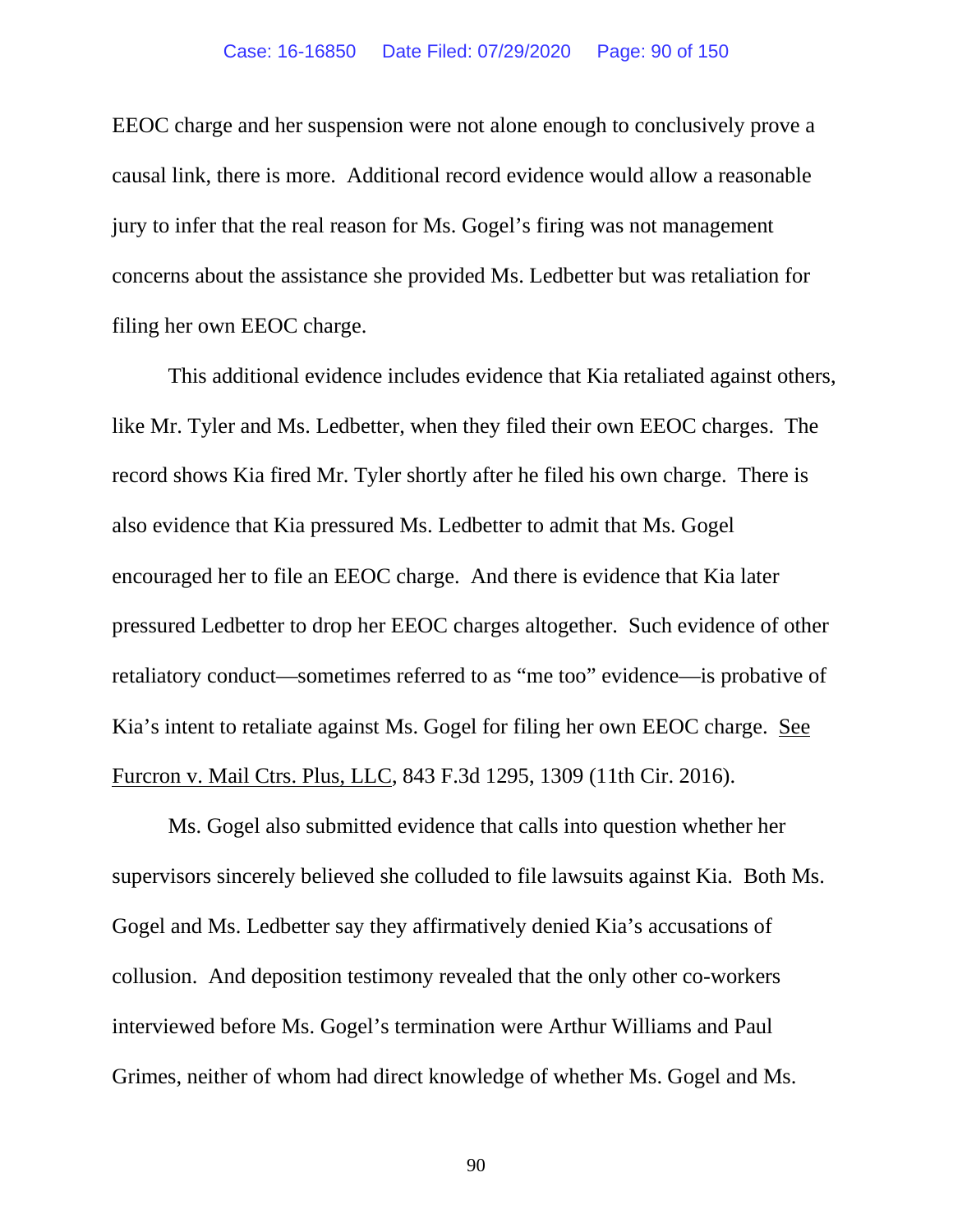Ledbetter were colluding. As the majority correctly observes, Kia was entitled to choose between conflicting versions of events "as long as the choice [was] an honest choice," Total Systems Services, 221 F.3d at 1176, and Kia "in good faith believed" in the factual basis of its adverse employment action, Elrod, 939 F.2d at 1470 (quotation marks omitted). Maj. Op. at 51–52. But the evidence nonetheless casts doubt on whether Kia conducted a reasonable investigation of Ms. Gogel's conduct and whether it sincerely and reasonably believed she had colluded with Ms. Ledbetter.

Taken together, the evidence submitted by Ms. Gogel raises sufficient "weaknesses, implausibilities, inconsistencies, incoherencies, or contradictions" in Kia's reasons for terminating her that "a reasonable factfinder could find them unworthy of credence." Combs v. Plantation Patterns, 106 F.3d 1519, 1538 (11th Cir. 1997) (quotation marks omitted).

### **III.**

Aside from the errors in its legal analysis, I am also troubled by the critical tone the majority opinion takes in describing Ms. Gogel. The record before us shows that Ms. Gogel was never subject to disciplinary action of any kind from the date of her hiring at Kia until the dispute that is the subject of this lawsuit arose. Indeed, Ms. Gogel's supervisor at Kia testified under oath that Gogel was "always very professional" and had no complaints filed against her.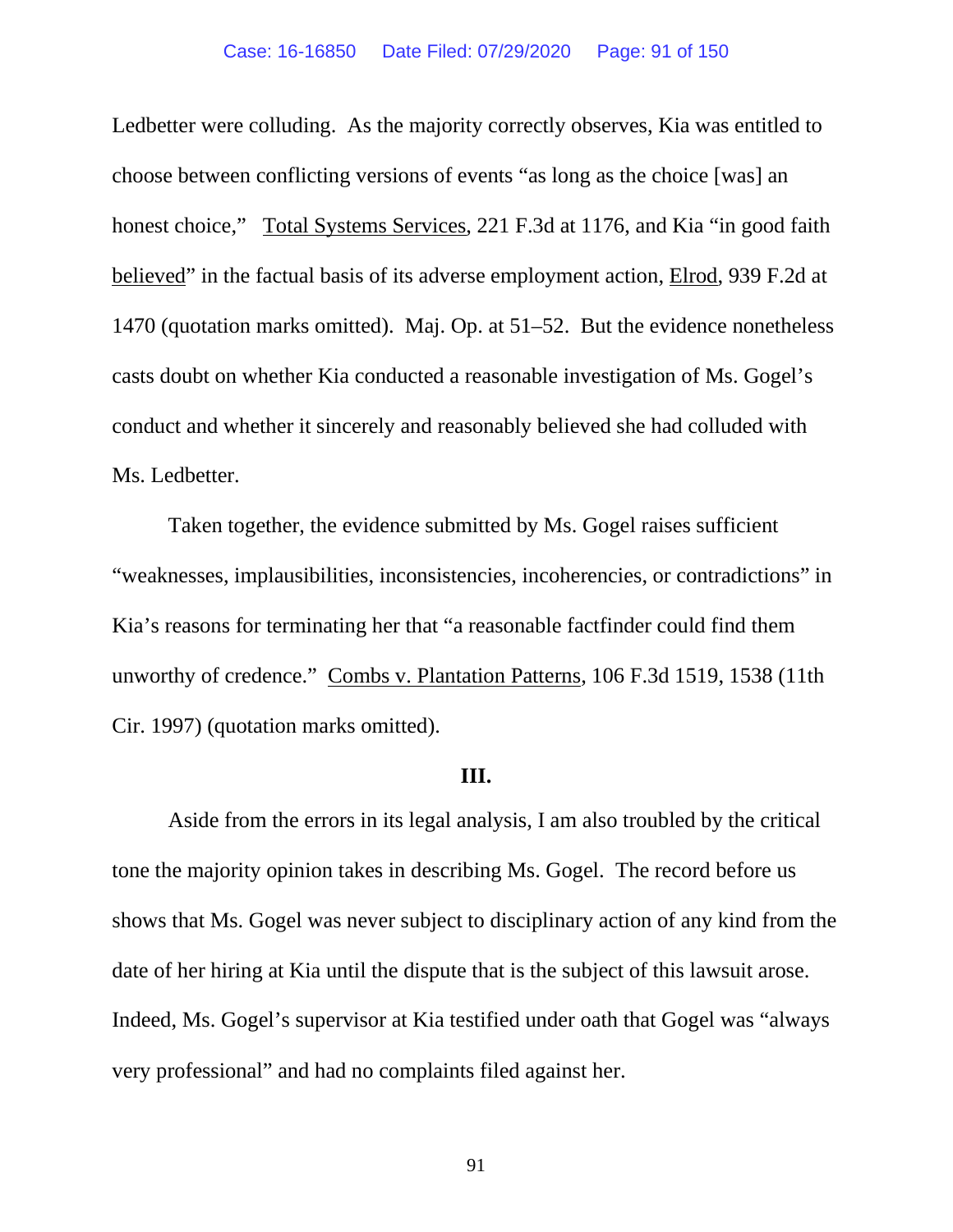The majority opinion seems to lose sight of the fact that the question before us is about a limited exception to Title VII's protections and that, even under Kia's account of the facts, Ms. Gogel's actions were motivated by her desire to assist a fellow employee respond to perceived gender discrimination. But for the unique requirements of Ms. Gogel's job, her conduct would undisputedly be protected under § 2000e-3. Indeed, not only is such conduct protected, it is necessary to achieve Title VII's goal of eliminating gender discrimination from the workplace. See Burlington, 548 U.S. at 67, 126 S. Ct. at 2414.

Were I in the majority, I would not have included the recitation from Kia's EEOC position statement, particularly the assertion that Ms. Gogel was "blatantly dishonest when explicitly questioned about Diana Ledbetter." Maj. Op. at 19. As outlined above, there is a genuine factual dispute over the nature and extent of Ms. Gogel's assistance to Ms. Ledbetter. There is therefore no basis for this Court to include language indicating that Ms. Gogel was dishonest. Ms. Gogel's credibility is not at issue in a motion for summary judgment. See Anderson, 477 U.S. at 255, 106 S. Ct. at 2513. And we should honor the fact that Kia has not argued that it fired Ms. Gogel because she was suspected of lying to her supervisors.

I also would not have included quotations from the deposition testimony of Ms. Gogel's co-workers which disparaged her work methods**.** Maj. Op. at 44–46. As judges, we were never a part of Ms. Gogel's workplace and it was not our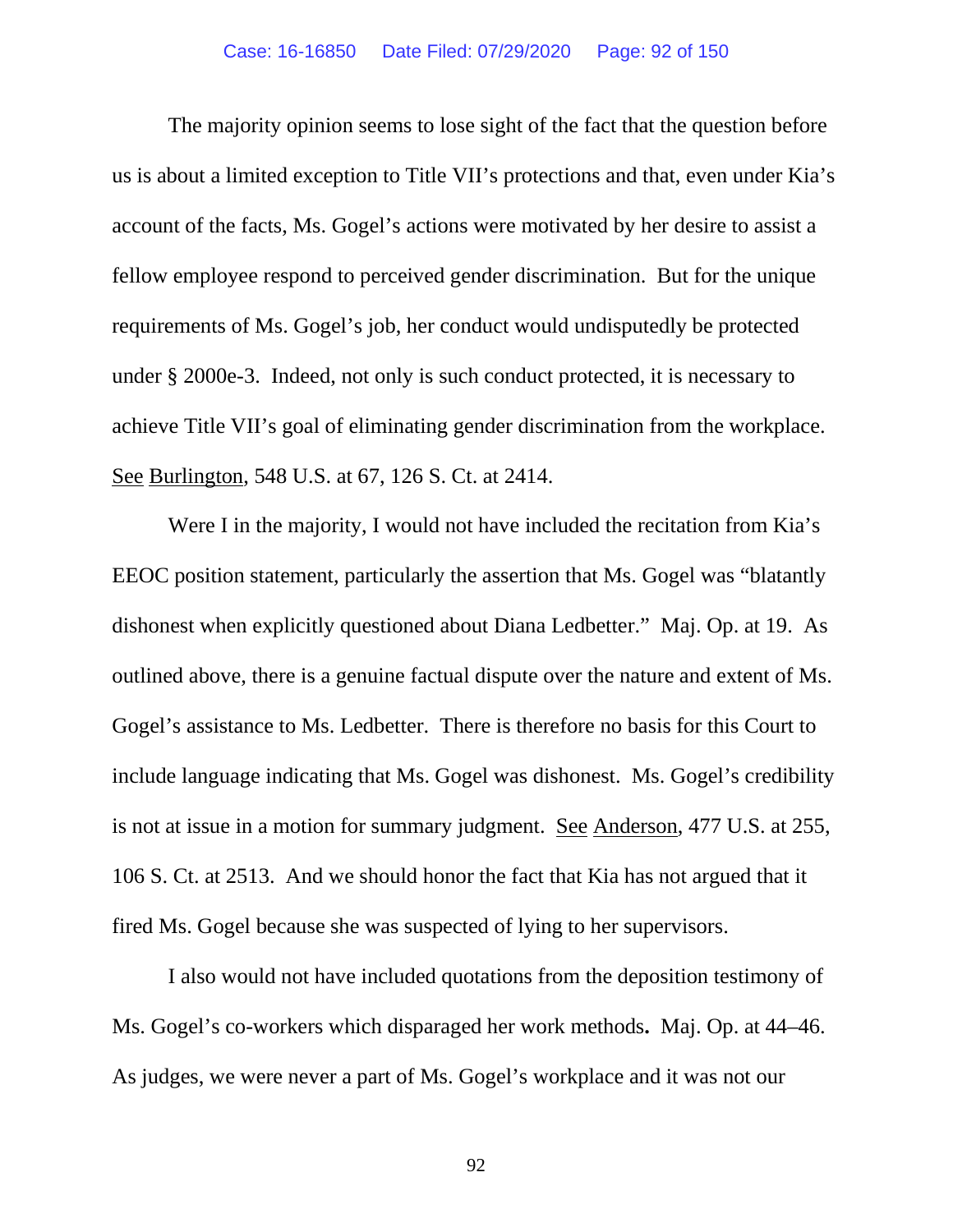charge to make findings about how she conducted herself there. We are therefore in no position to judge the credibility of the accounts her co-workers gave about her. Repeating these disparaging accounts in a judicial opinion can do permanent harm to Ms. Gogel's reputation when she has never been provided any opportunity to subject those negative accounts to adversarial testing. It is the role of the courts to receive complaints from people who, like Andrea Gogel, believe they lost their jobs for reasons the law prohibits. Plaintiffs should not fear having their reputations tarnished by judges reviewing legal questions, simply because they presented their grievance to the courts.

### **IV.**

The majority opinion misapplies the McDonnell Douglas burden-shifting framework and improperly resolves disputes over important facts at the summary judgment stage. Because these issues should be resolved at trial, I respectfully dissent.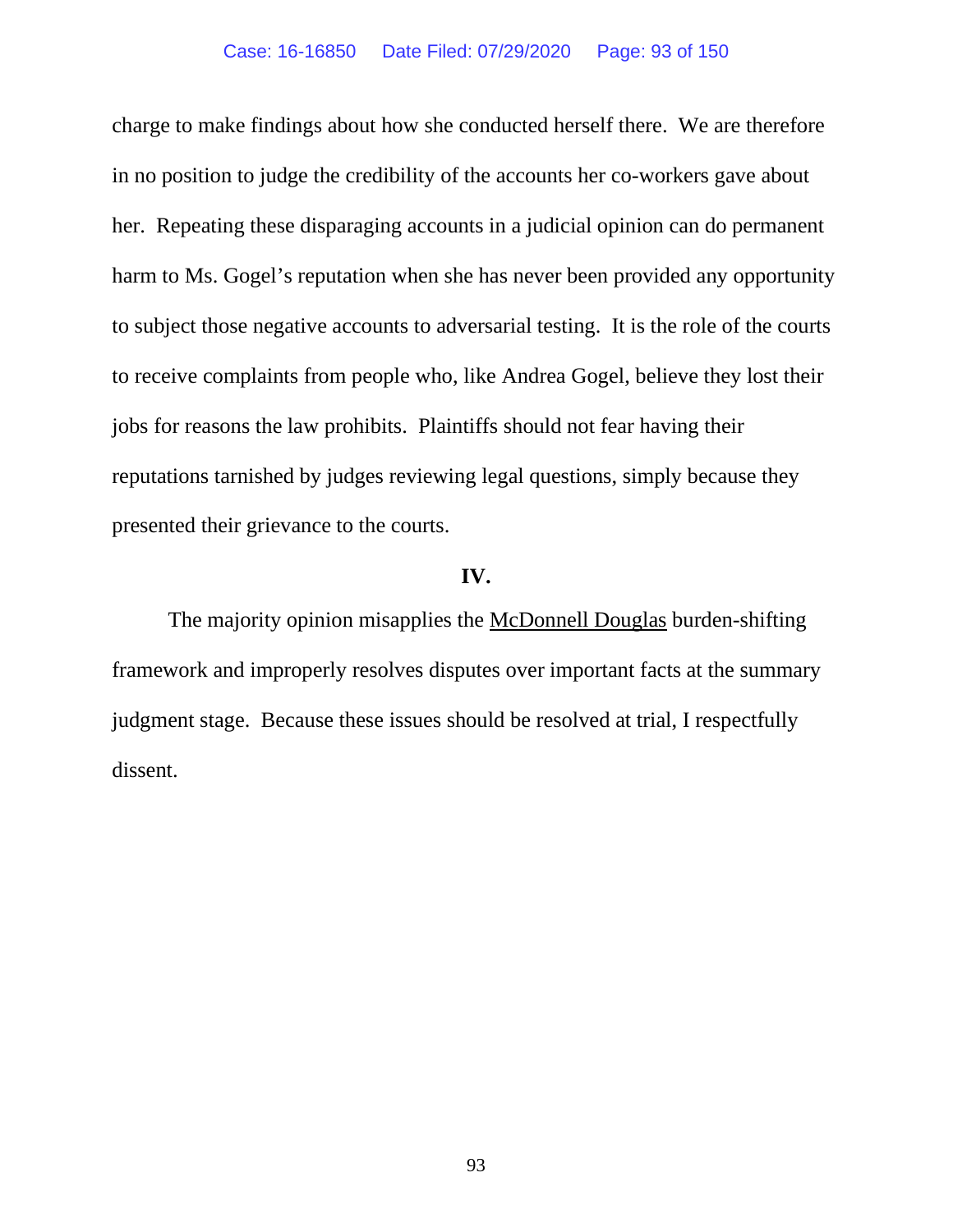ROSENBAUM, Circuit Judge, joined by MARTIN and JILL PRYOR, Circuit Judges, dissenting:

Like decades of our precedent, the Majority Opinion recognizes a valid concern that employers *legitimately* demand employee loyalty where those employers attempt in good faith to comply with Title VII. But the Majority Opinion goes too far. It goes off the rails when it ignores the rest of what our precedent requires; that is, today's ruling effectively immunizes employers' *illegitimate* demands for loyalty when those employers consistently discriminate and retaliate against their employees and obstruct any efforts to comply with Title VII.

To do this, the Majority Opinion creates a new rule that departs from our longstanding precedent and essentially bans any employee with any type of Title VII-related responsibilities from so much as discussing Title VII's EEOC process with any other employee. And if the employee with Title VII-related duties violates this new rule, she risks losing all personal Title VII rights. Remarkably, as this case shows when we consider all the evidence (not just that cherry-picked by the Majority Opinion), the Majority Opinion's new rule applies even if the employer has affirmatively acted in bad faith and set up its internal Title VII process for the purpose of frustrating Title VII's very goals.

Title VII was enacted, in relevant part, to "seek[] a workplace where individuals are not discriminated against because of their . . . gender-based status."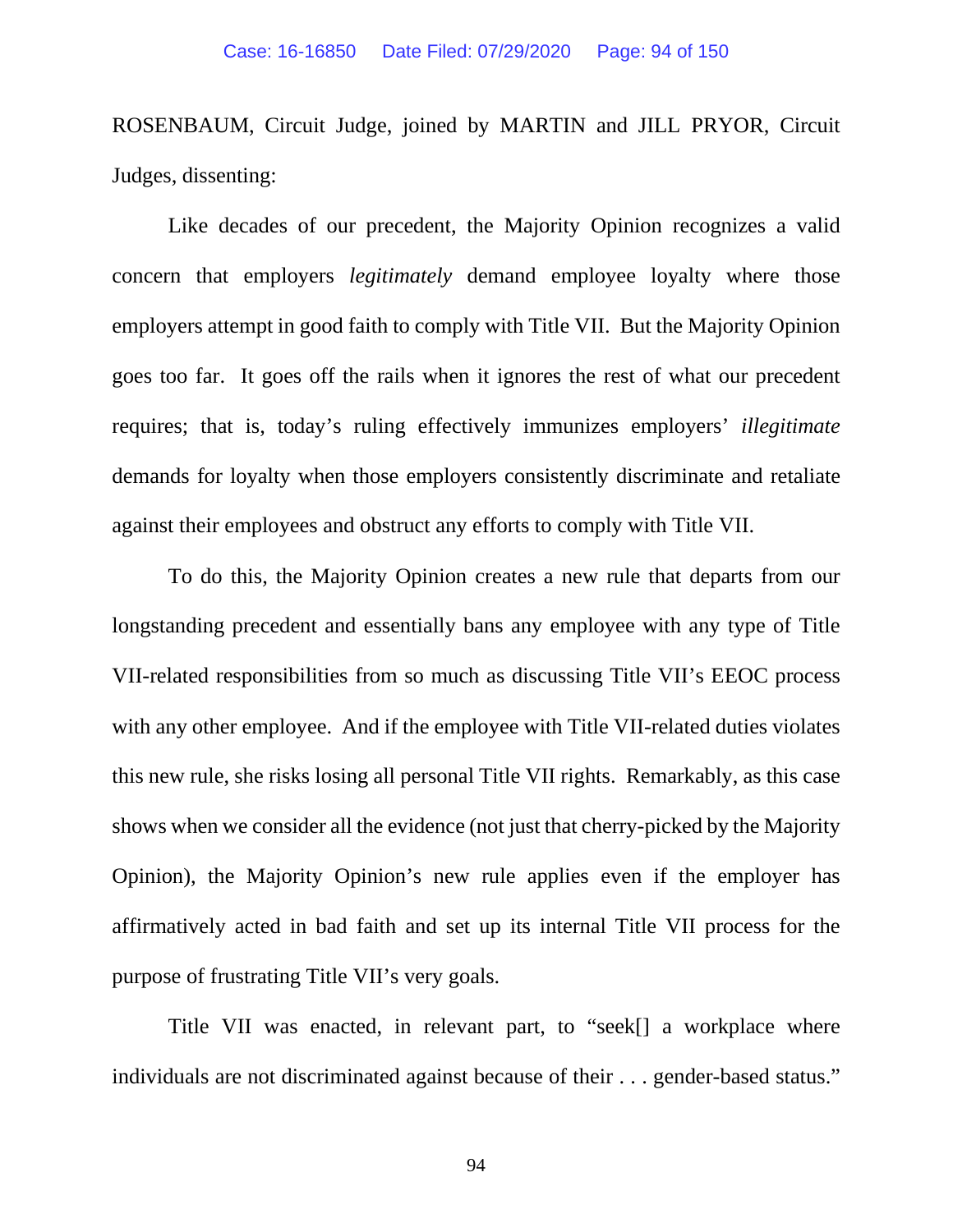*Burlington N. & Santa Fe Ry. Co. v. White*, 548 U.S. 53, 63 (2006). And the "primary purpose" of Title VII's antiretaliation provision is "maintaining unfettered access to statutory remedial mechanisms." *Id.* at 64 (cleaned up). Far from securing "unfettered access," the Majority Opinion's new rule ensures human-resources employees will never speak one word about the law's "statutory remedial mechanisms" to other employees, under even the most sustained discriminatory circumstances. And if they do, the Majority Opinion's new rule permits employers to fire those human-resources employees with complete Title VII impunity. Considering that, as of 2018, there were roughly 775,000 human-resources employees nationwide<sup>[1](#page-94-0)</sup>—and these now-silenced employees are often the employees most familiar with Title VII's protections—the Majority Opinion's new rule has the potential to inflict a devastating blow to the Title VII rights of both human-resources employees and the employees they serve.

True, for those employers who follow both the letter and spirit of the law in trying to foster a business environment free from discrimination, the Majority Opinion does not change anything. But for those employers who treat their Title VII obligations as an obstacle to avoid and discharge their responsibilities with bad faith,

<span id="page-94-0"></span><sup>1</sup> This number comes from the U.S. Bureau of Labor Statistics and its *Occupational Outlook Handbook*. According to that source, in 2018, the most recent year for which these statistics appear to be available, there were 625,700 human-resources-specialist positions in the United States, <https://www.bls.gov/ooh/business-and-financial/human-resources-specialists.htm> (last visited May 5, 2020), plus 152,100 human-resources-manager positions in the United States, <https://www.bls.gov/ooh/management/human-resources-managers.htm> (last visited May 5, 2020).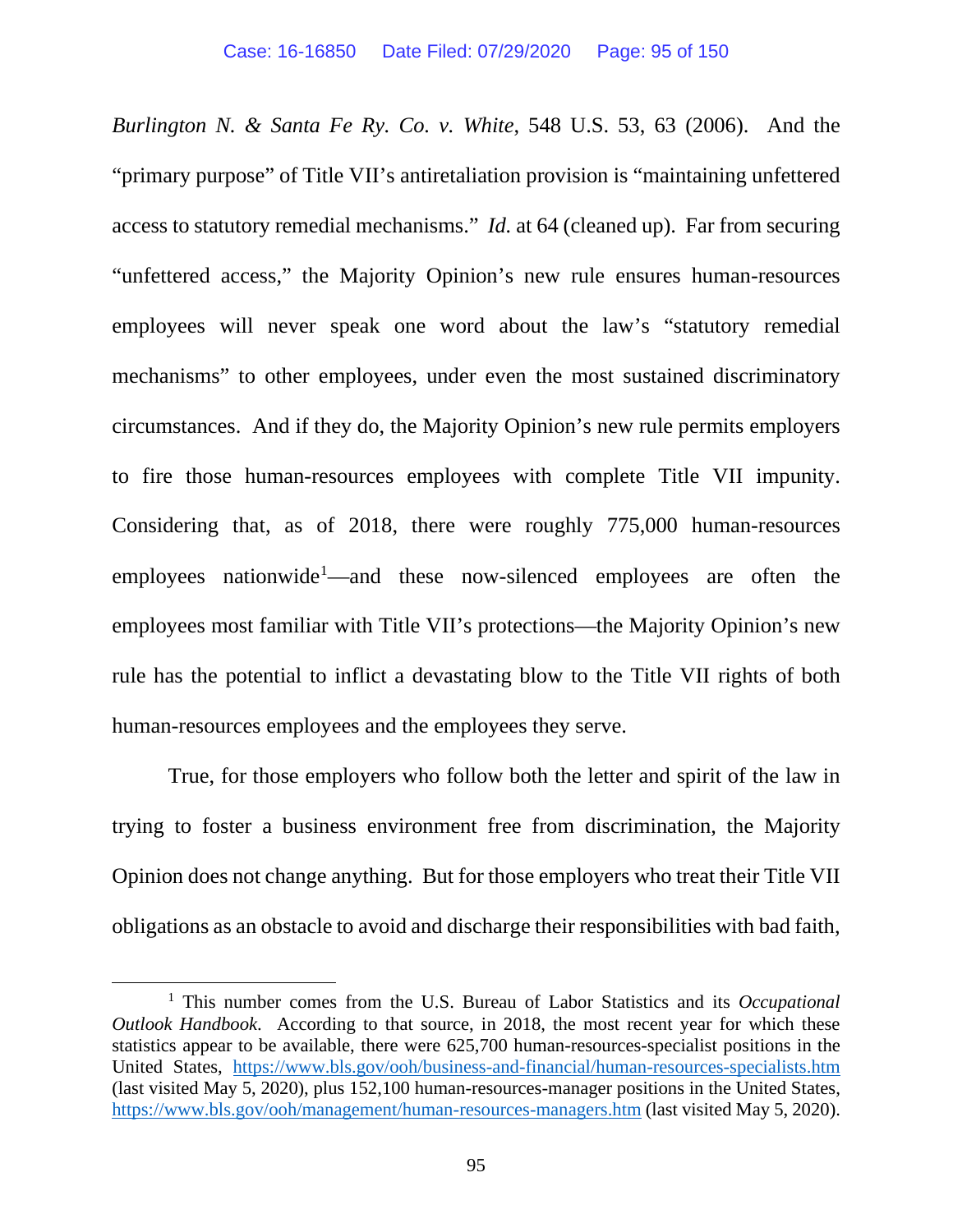this is a welcome development. The Majority Opinion's new rule turns Title VII's purpose on its head and rewards employers who intentionally violate the law. That obviously is wrong.

Here, we see a demonstration of how the Majority Opinion's new rule plays out when the employer undertakes its so-called Title VII compliance efforts in bad faith.<sup>[2](#page-95-0)</sup> For the nearly three years Andrea Gogel worked at KMMG, she must have felt as if she were working in a house of sexist horrors. Almost immediately after Gogel began working for KMMG as its Team Relations Manager—a job that required her to deal in some ways with Title VII complaints<sup>[3](#page-95-1)</sup>—she witnessed KMMG's discriminatory treatment of its female employees. Indeed, Gogel herself experienced some of this unending sexist behavior firsthand. She also received official complaints about it from her fellow employees, both male and female.

As part of her job, Gogel brought these issues to Randy Jackson, KMMG's Director of Human Resources and Administration and the one person who should

<span id="page-95-0"></span> $2$  Because this case was decided on a motion for summary judgment, this dissent construes the evidence and draws all reasonable inferences in the light most favorable to Gogel as the nonmoving party. *Williamson v. Brevard Cty.*, 928 F.3d 1296, 1304 (11th Cir. 2019). As a result, the facts set forth here may or may not be the real facts. Were the case to proceed to trial, it would be up to a jury to decide whether to accept the evidence supporting Gogel's version of the facts.

<span id="page-95-1"></span> $3$  Judge Martin points out that a dispute of material fact exists on this record over precisely what Gogel's duties entailed. *See* Martin Dissent at Section II.B.1. I agree, but since Judge Martin has already addressed this point, my dissent assumes KMMG's assertion that a primary part of Gogel's job was to resolve employment disputes before employees resorted to help from an outside party, such as an attorney, labor union, or the EEOC. Even with this assumption, as I show below, the record still contains disputes of material fact that preclude summary judgment.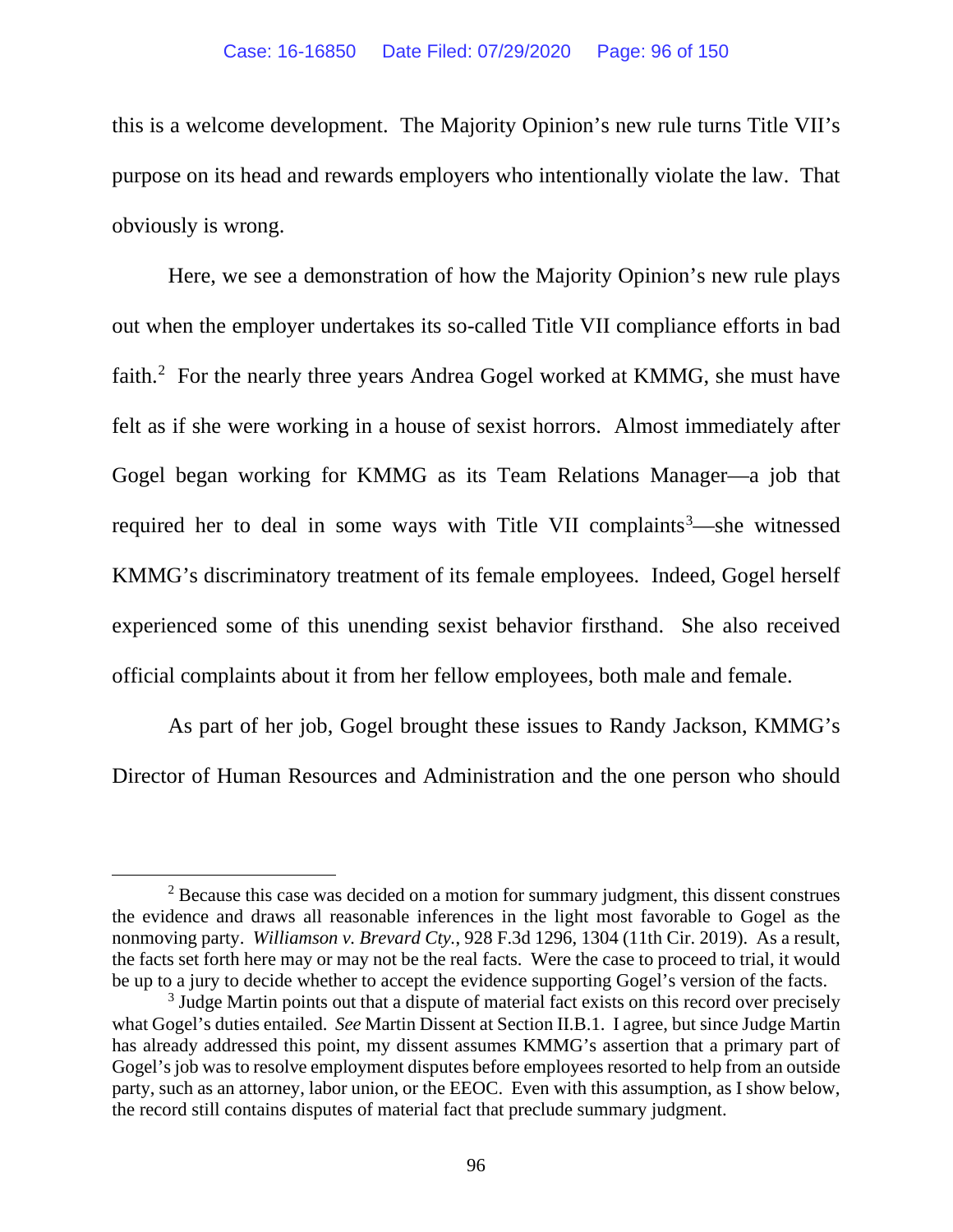have helped her. His responses ranged from useless (doing nothing) to intentionally destructive (instructing Gogel to embrace KMMG's "[p]atriarchal" way of doing things or retaliating against Gogel). Through this system of reporting, KMMG was able to appear—through Gogel—to offer an internal Title VII process while, in reality, avoiding compliance with Title VII. Looks can be deceiving. In short, KMMG and Jackson used Gogel as a mechanism to frustrate Title VII compliance.

The Majority Opinion fails to arrive at this conclusion, which should have been inevitable, because it makes two significant errors—each of which independently dooms its analysis.

First, the Majority Opinion fails to heed our binding precedent. It does not actually apply the factors in the *Rollins*[4](#page-96-0) balancing test when it evaluates whether Gogel's alleged advice to Ledbetter to file an EEOC charge constituted protected activity on this record. Instead, the Majority Opinion simply identifies the test and refers to it to deny Gogel's claim.

But the test requires much more than that. It demands that we "balanc[e] the purpose of [Title VII] and the need to protect individuals asserting their rights thereunder against an employer's legitimate demands for loyalty, cooperation and a generally productive work environment." *Rollins*, 868 F.2d at 400-01. The Majority Opinion affords zero consideration to, let alone discussion of, the first part of this

<span id="page-96-0"></span><sup>4</sup> *Rollins v. State of Fla. Dep't of Law Enf't*, 868 F.2d 397, 401 (11th Cir. 1989).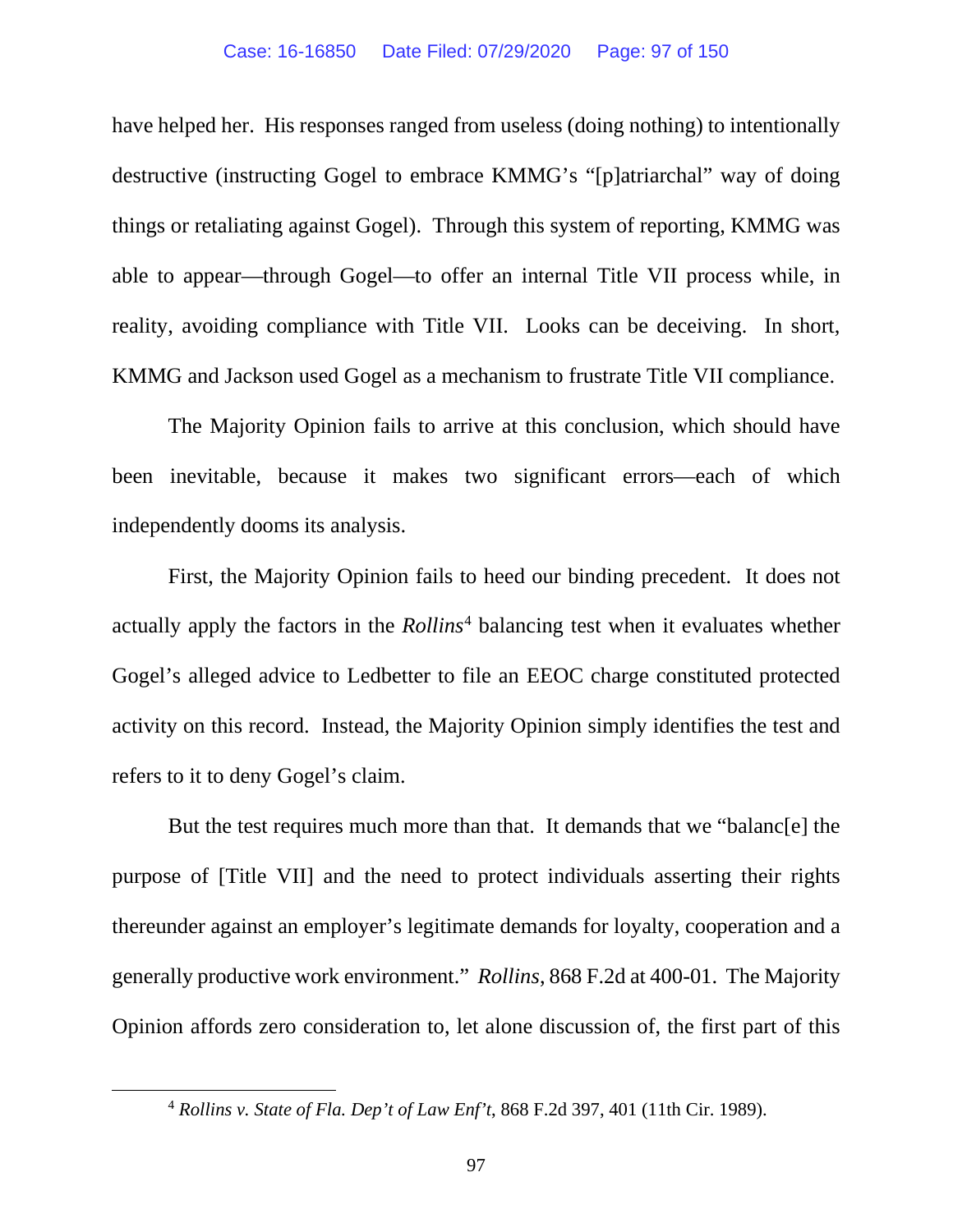balancing test: the purpose of Title VII to "eliminatell discrimination in employment." *Payne v. McLemore's Wholesale & Retail Stores*, 654 F.2d 1130, 1139 ([5](#page-97-0)th Cir. Unit A Sept. 4, 1981).<sup>5</sup> It also skimps on its analysis of "the need to protect individuals asserting their [Title VII] rights." And it utterly disregards the requirement in the third part of the balancing test that an employer's demands for loyalty, cooperation, and a generally productive work environment be "legitimate." A "balancing test" that automatically credits the employer's "demands for loyalty, cooperation and a generally productive work environment" (regardless of legitimacy) and accounts for nothing else is no balancing test at all; it's a rubber stamp. If the Majority Opinion had correctly applied the balancing test, it would have concluded that, under our binding precedent and on this record, a jury must decide whether Gogel's alleged advice to Ledbetter to file an EEOC claim constituted protected activity.

Second, even if we overlook the Majority Opinion's failure to follow our longestablished precedent that requires actual application of the *Rollins* balancing test to determine when otherwise-protected Title VII conduct becomes unprotected, the Majority Opinion errs in another important way that independently requires vacatur of summary judgment here. It inexplicably insists that Gogel's retaliation claim was

<span id="page-97-0"></span><sup>5</sup> *See Bonner v. City of Prichard*, 661 F.2d 1206, 1207 (11th Cir. 1981) (en banc) (holding that all decisions of the "old Fifth" Circuit handed down prior to the close of business on September 30, 1981, are binding precedent in the Eleventh Circuit).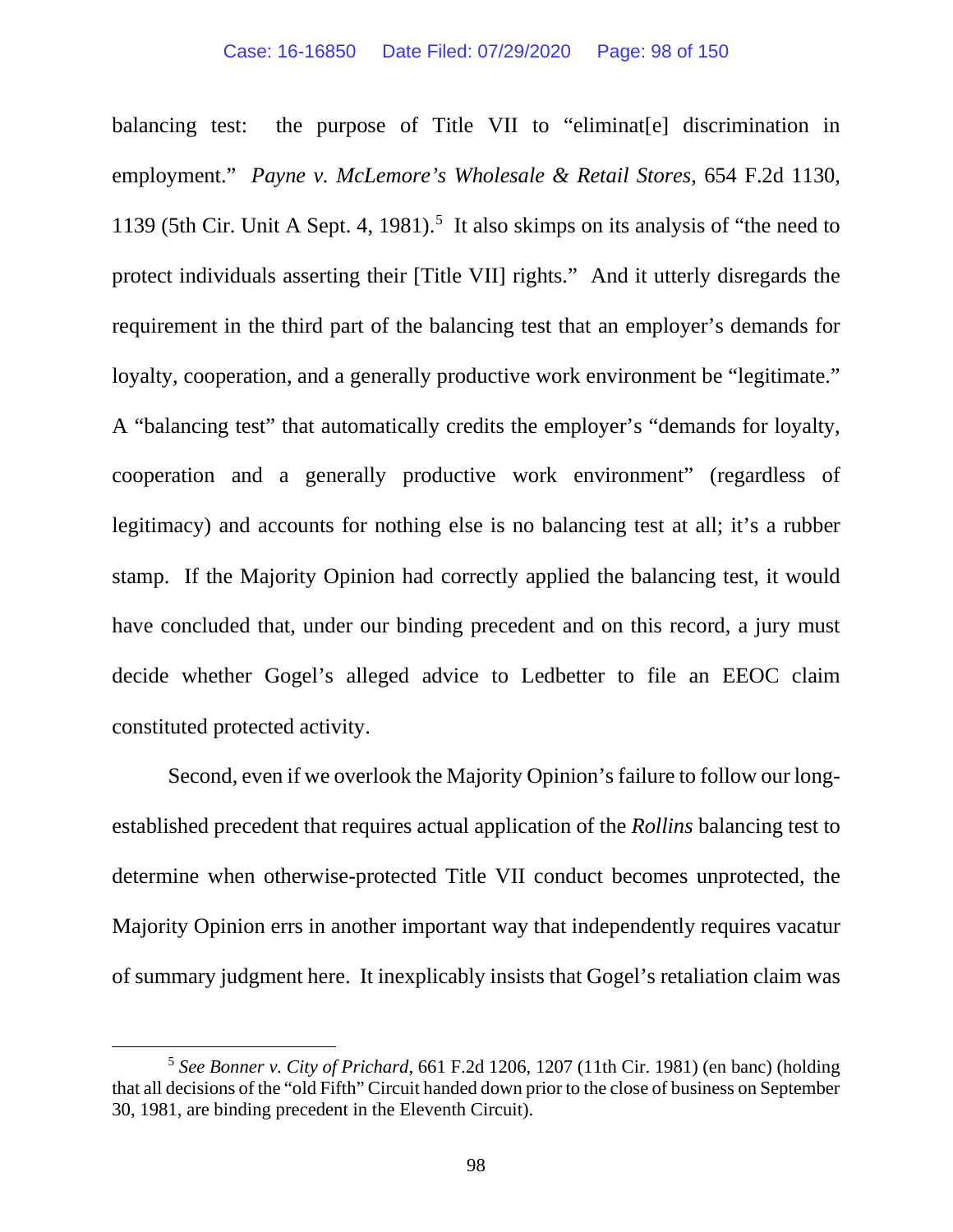based solely on her filing of an EEOC claim. So it refuses to consider in its analysis her nearly three years of opposing discrimination at KMMG and the retaliation she suffered during that period as a result. It does this even though Gogel has consistently argued her opposition conduct as part of her retaliation claim.

As a result of the Majority Opinion's insistence on analyzing a mere fraction of Gogel's retaliation claim, the Majority Opinion fails to consider, in the context Gogel actually alleged, Randy Jackson's suspect claim that he fired Gogel because he believed she had solicited Diana Ledbetter to file suit against KMMG. Unsurprisingly, ignoring a litany of crucial facts leads the Majority Opinion to conclude incorrectly that no issue of material fact exists as to whether KMMG's proffered reason for firing Gogel was pretextual. And that leads the Majority Opinion to erroneously affirm the grant of summary judgment for KMMG.

I divide my discussion of the Majority Opinion's errors into three substantive parts. To provide a context for demonstrating the problems of each of the Majority Opinion's mistakes and because the Majority Opinion's picked-over version of the facts fails to capture the rampant discrimination and retaliation that KMMG regularly engaged in, Section I sets forth relevant facts. In Section II, I properly apply the *Rollins* test to the facts of this case, showing that, under our binding precedent, a jury should be permitted to determine whether, on this record, Gogel's alleged solicitation of Ledbetter constituted protected activity under Title VII for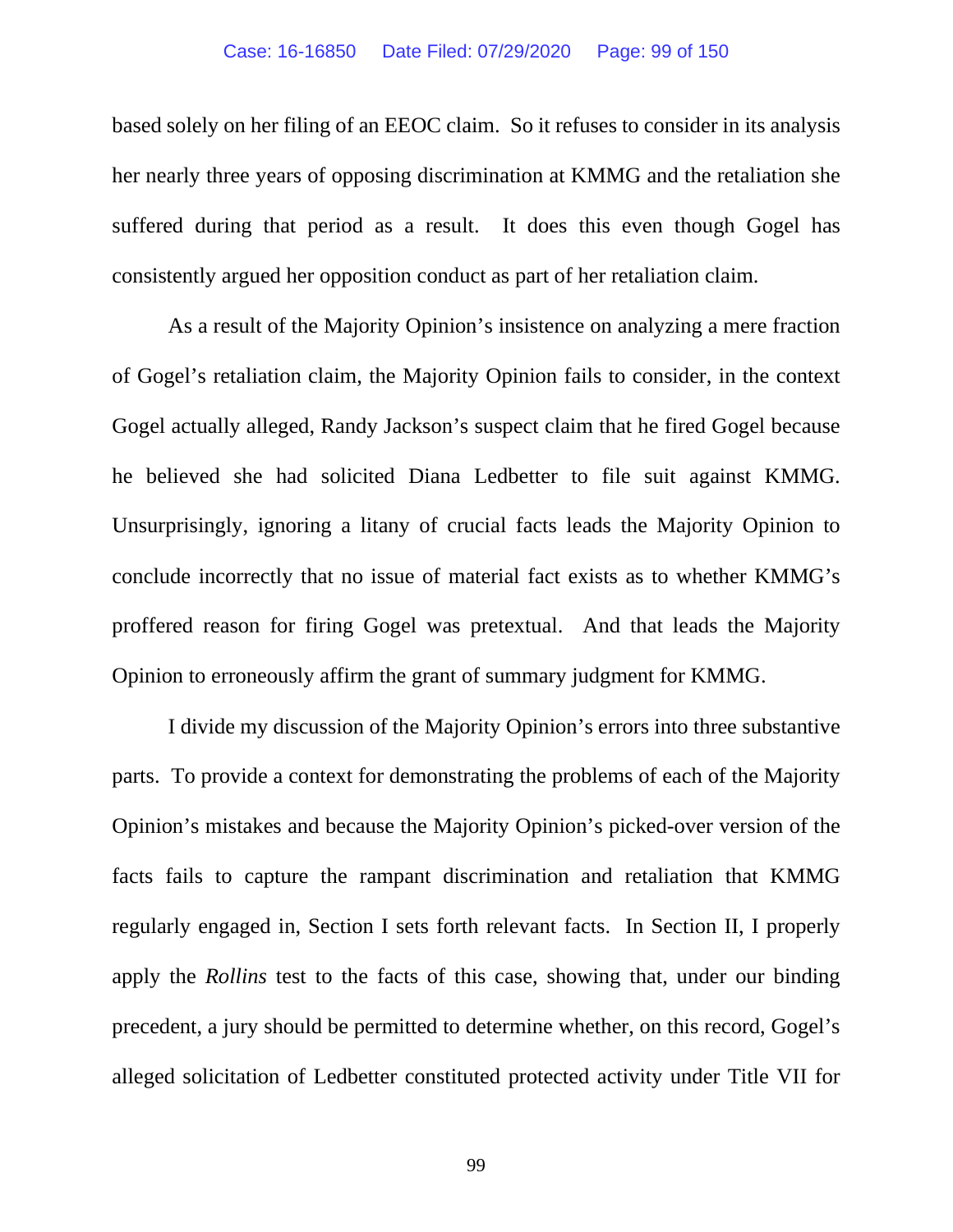which Gogel could not be terminated. Finally, Section III assumes *arguendo* that Gogel's alleged solicitation of Ledbetter could never qualify as protected activity. It then shows that, in any case, the Majority Opinion incorrectly concluded that Gogel did not identify a genuine issue of material fact about the reason KMMG fired her.

### **I.**

Before I set forth the numerous important facts that the Majority Opinion conveniently ignores, I pause to emphasize the standard on a motion for summary judgment. We are, of course, required to accept the evidence in the light most favorable to the non-moving party, *see Williamson v. Brevard Cty.*, 928 F.3d 1296, 1304 (11th Cir. 2019)—here, Gogel. We are also required to draw all reasonable inferences in favor of the non-moving party. *See id*. Notably, the Majority Opinion does not contest any of the facts below that, employing this summary-judgment standard, I have drawn from the record here.<sup>[6](#page-99-0)</sup> That means that we must account for them in our summary-judgment analysis.

To give just a little taste of what women at KMMG had to contend with, I recount some of the conditions Gogel and those who complained to her experienced:

<span id="page-99-0"></span><sup>6</sup> Nonetheless, I include pincite references to the evidence of record to allow any interested reader to evaluate for herself the evidence on which I rely in my recitation of the facts. References are to the district-court ECF number and the CM/ECF-imprinted page number. For evidence from deposition transcripts, I include both the CM/ECF-imprinted page number and a parenthetical reference to the page numbers of the deposition transcript, since four deposition transcript pages appear on each CM/ECF-numbered page.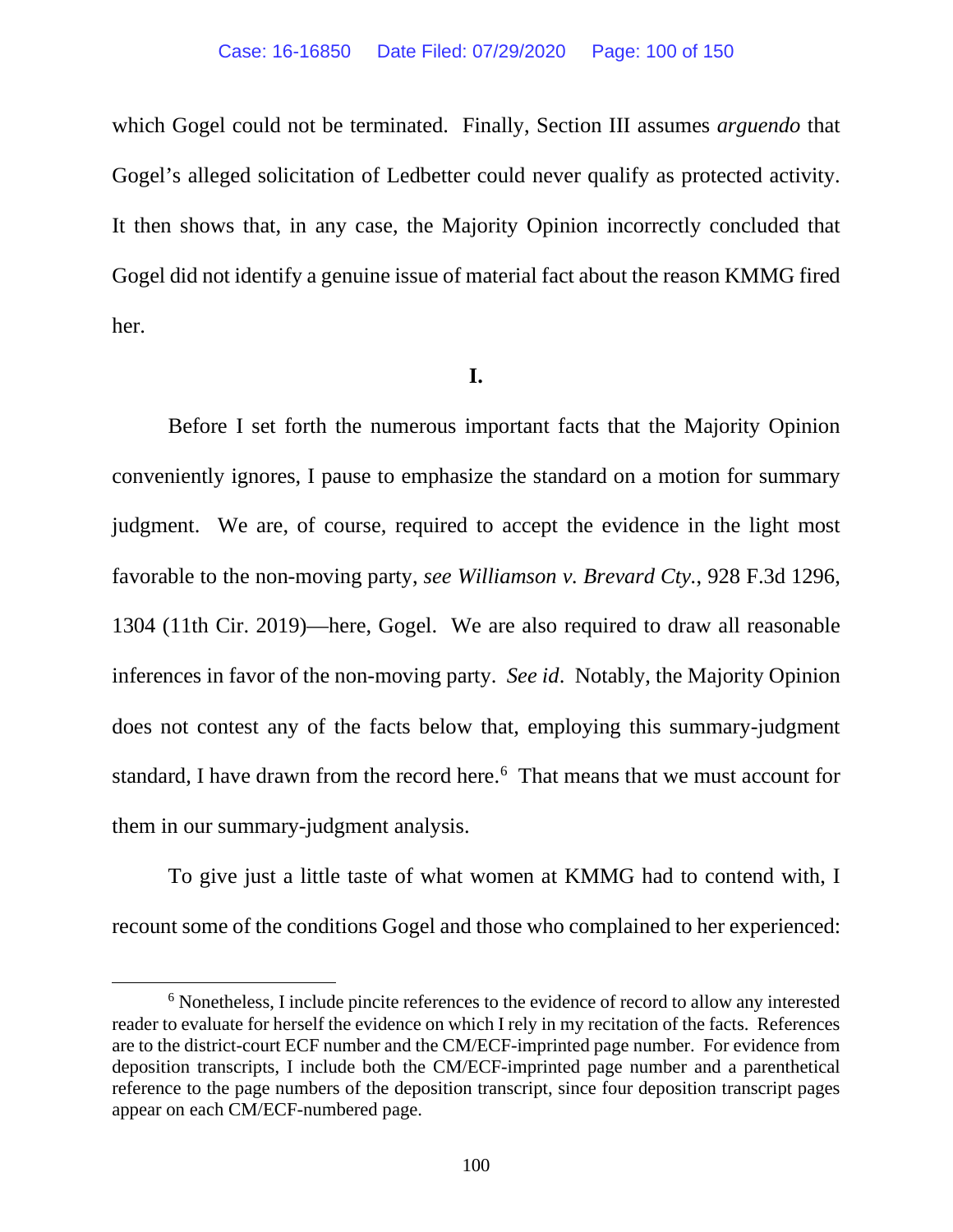Two men reported to Gogel that women who were deemed "not pretty" were hidden, and young female professionals who were viewed as "pretty" were forced to pretend they were receptionists when Kia VIPs visited. ECF No. 117 at 45(180)- 46(181). In fact, a woman was dismissed from the front-desk receptionist position "because she was considered unattractive." ECF No. 101-1 at 10. Women security officers were also "hid[den]" when Kia VIPs visited. *Id.* at 6; ECF No. 119 at 43(168). Jackson did not try to deny what was happening when Gogel expressed concern about it. To the contrary, he told her that appearances were very important to Kia. ECF No. 101-1 at 15.

Some employees were also told that "only young pretty women can be hired in [G]eneral [A]ffairs." ECF No. 117 at 30(119). KMMG employee Diana Ledbetter, who was in General Affairs, complained to Gogel about that and sought to transfer out of that section. Jackson had a chance to rectify the situation when Gogel told him about it. But once again, he failed to do so: he just laughed and said a decision had already been made (presumably, regarding the denial of Ledbetter's transfer request). *Id.*

Women, including Gogel, were excluded from meetings that, based on their job duties, they should have been a part of and that Gogel's male subordinates took part in. *Id.* at 40(160), 41(161), 154; ECF No. 101-1 at 11. In fact, Jackson told Bob Tyler, KMMG's Head of Department for Human Resources and Team Relations,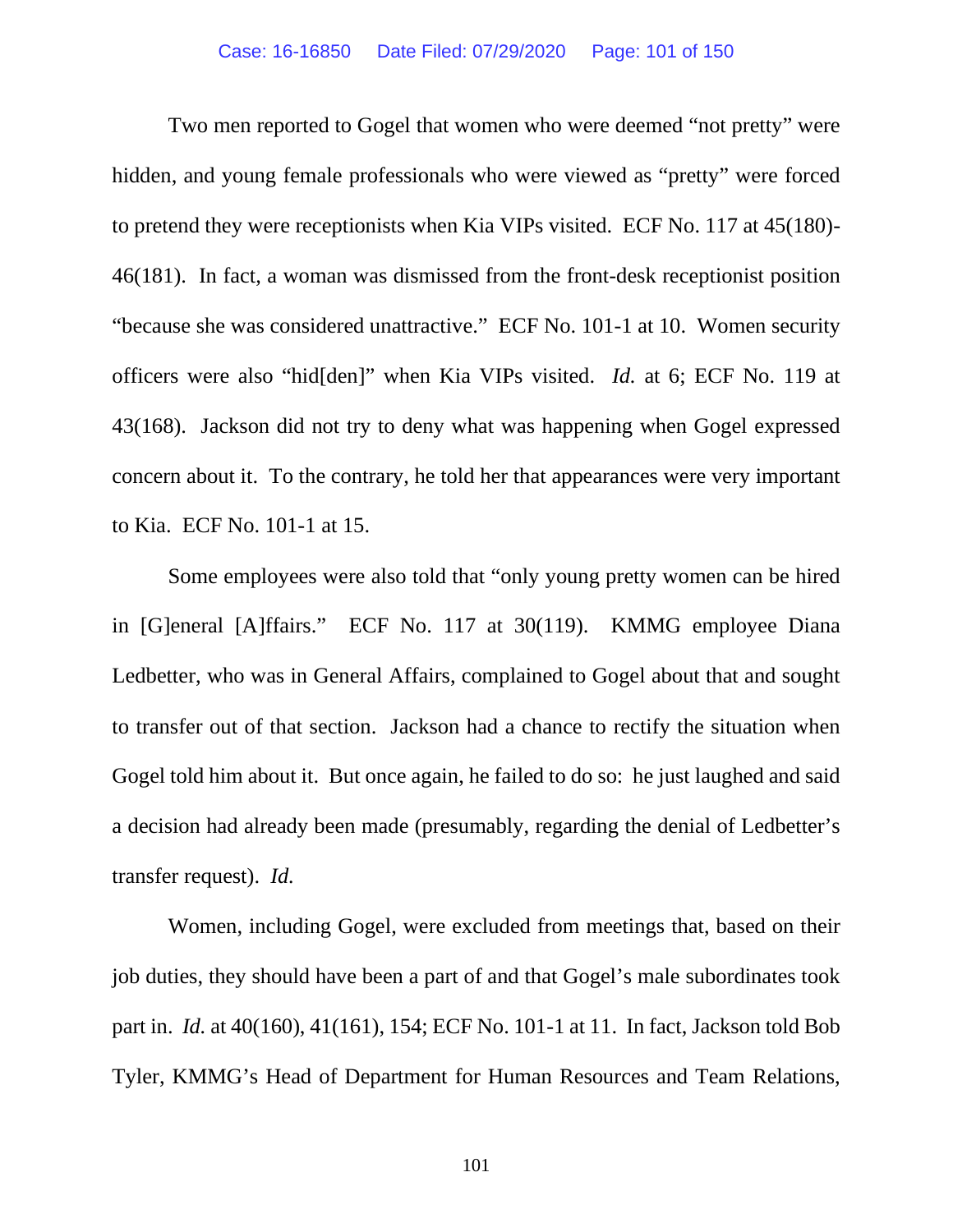that he did not want Gogel to attend termination-review meetings, even though that was part of her job as Team Relations Manager. ECF No. 121 at 35(140); ECF No. 117 at 113. Even when Gogel was included in meetings, Jackson instructed her not to "speak at all." But the men in the room, including Gogel's male subordinates, were permitted to speak. ECF No. 117 at 43 (171-72), 44(174-76); ECF No. 121 at 34(136)-35(137-140).

Gogel perceived herself to be viewed by KMMG as a "token" female manager, and she was directed to make herself "prominent in photographs [taken] whenever [she] was invited to a meeting that [she] typically would otherwise have not been invited to." ECF No. 117 at 40(159); ECF No. 101-1 at 12.

Kevin Kim, KMMG's senior manager for Human Relations, Training, and Organizational Development, instructed Rayla Smoot, the assistant manager of Training and Organizational Development, to use sexist materials to train employees on "gender differences." ECF No. 117 at 59(233-35); ECF No. 115 at 23(87-88). In particular, the training content showed a man and a woman. ECF No. 117 at 59(233-35). A cartoon bubble over the man's head said he was thinking about sex, and the bubble over the woman's head indicated she was thinking about "shallow, stereotypical kinds of things," such as her clothes and what she was going to wear. *Id.* When Smoot complained to Gogel, Gogel told her not to use the materials. *Id.*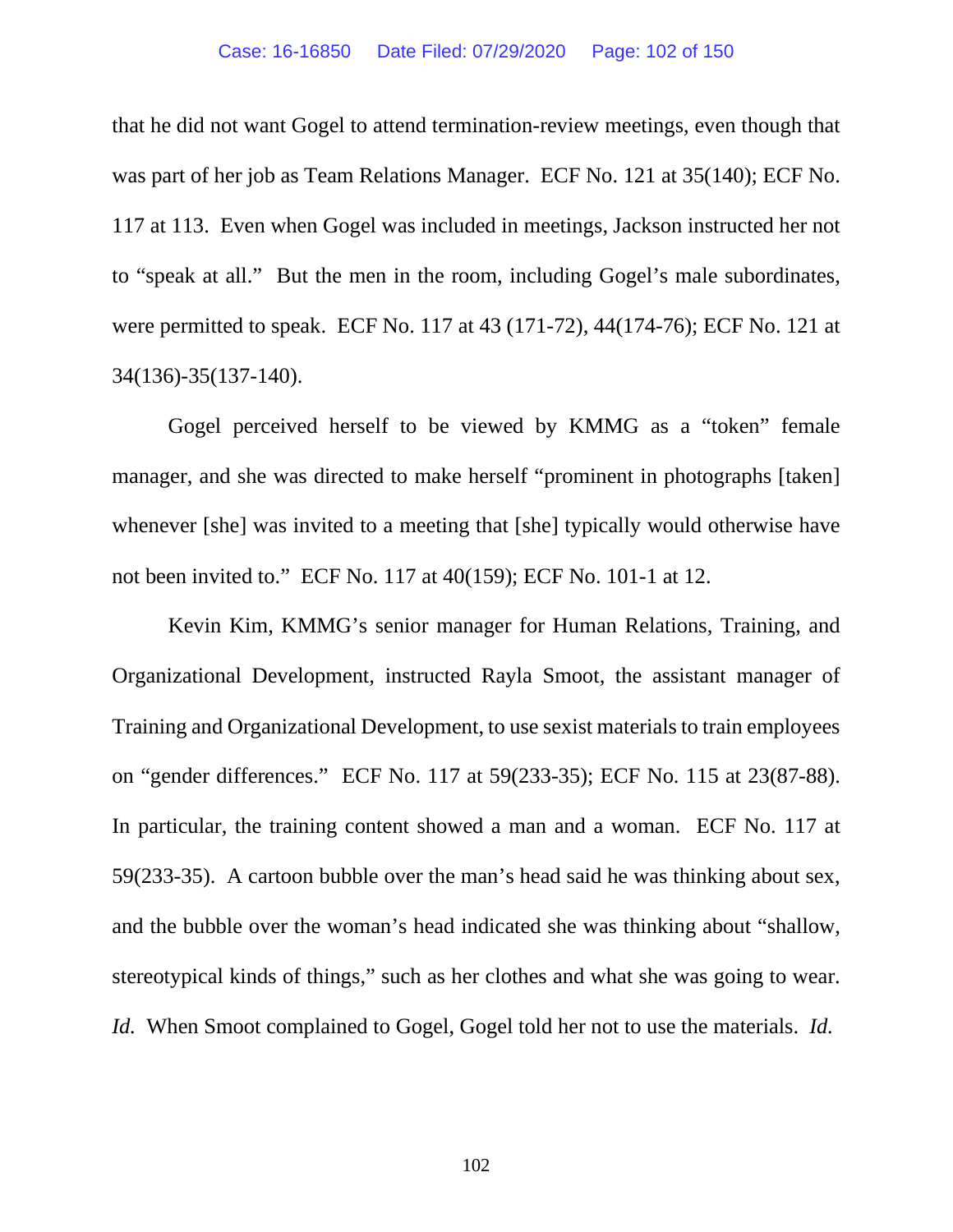Ledbetter complained to Gogel of reasons to believe the president of Kia was having an intimate relationship with a subordinate, who was also a manager. *Id.* at 43(169); ECF No. 101-2 at 2. She was not the only one who thought so; rather, "[t]he alleged affair was a highly rumored topic." ECF No. 119 at 99. If the allegations were true, that relationship was contrary to KMMG's written antiharassment policy, which "prohibit [ed] romantic or sexual relationships between any KMMG member of management and any subordinate Team Member." *See* ECF No. 93-11 at 4. KMMG's policy explained that, "given the uneven balance of power within such relationships, consent by the Team Member is suspect and may be viewed by others or, at a later date, by the Team Member himself or herself as having been given as a result of coercion or intimidation." *Id.* at 5. Among other things, Gogel was concerned that the subordinate "could be involved in something that she wasn't consenting to, because there was such a dramatic difference in the levels [of responsibility between the president and the subordinate]." ECF No. 117 at 43(170). She was also worried that there might be a *quid pro quo* relationship between the president and the subordinate. ECF No. 101-1 at 4-5.

But when Gogel discussed the matter with Jackson and sought to investigate it to ensure that KMMG was complying with Title VII, Jackson prohibited her from doing so. *Id.*; *see also* ECF No. 117 at 31(121); ECF No. 101-2 at 2-3. Gogel was not the only one to express concern to Jackson about the alleged relationship; Tyler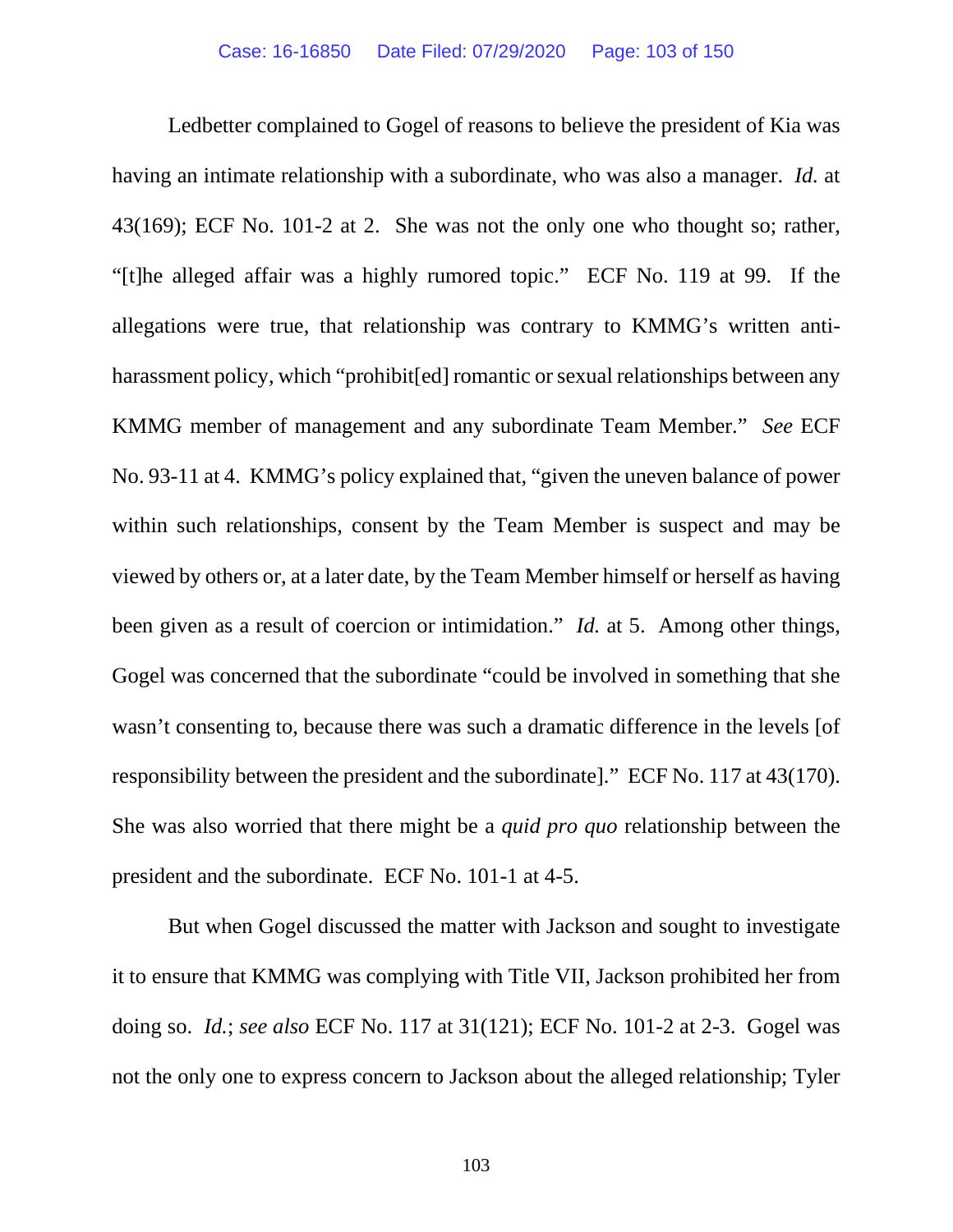did as well. ECF No. 121 at 32(127-28); ECF No. 101-2 at 2-3. As with Gogel, Jackson also instructed Tyler not to investigate the allegations. ECF No. 121 at 32(127-28); ECF No. 101-2 at 2-3.

A few weeks later, Kim (KMMG's senior manager for Human Relations, Training, and Organizational Development) instructed Gogel to go ahead and conduct a secret investigation into the subordinate—not the president—and not to tell Jackson. ECF No. 117 at 31(121-22). Soon after that, though, Kim demanded Gogel "stop the investigation, do not gather any more information, and destroy all information related to anything that [she] had done." *Id.* at 31(122). Kim's attitude towards Gogel then changed for the worse. *Id.*

When KMMG reorganized its management structure in 2009, every male manager where no higher level of management existed in the home office was made a head of department. *Id.* at 32(126). But Gogel, the only woman who was a manager where a higher level of management did not exist in the home office, was not similarly promoted. *Id.* at 32(125-26). Jackson made the decision not to elevate Gogel. ECF No. 115 at 35(134).

Gogel met with Jackson and told him she felt that she was being treated differently because of her gender. ECF No. 117 at 30(117). When she asked why she had not been made Head of Team Relations, Jackson told her that Tyler had been made Head of both the Team Relations and Human Resources Departments and that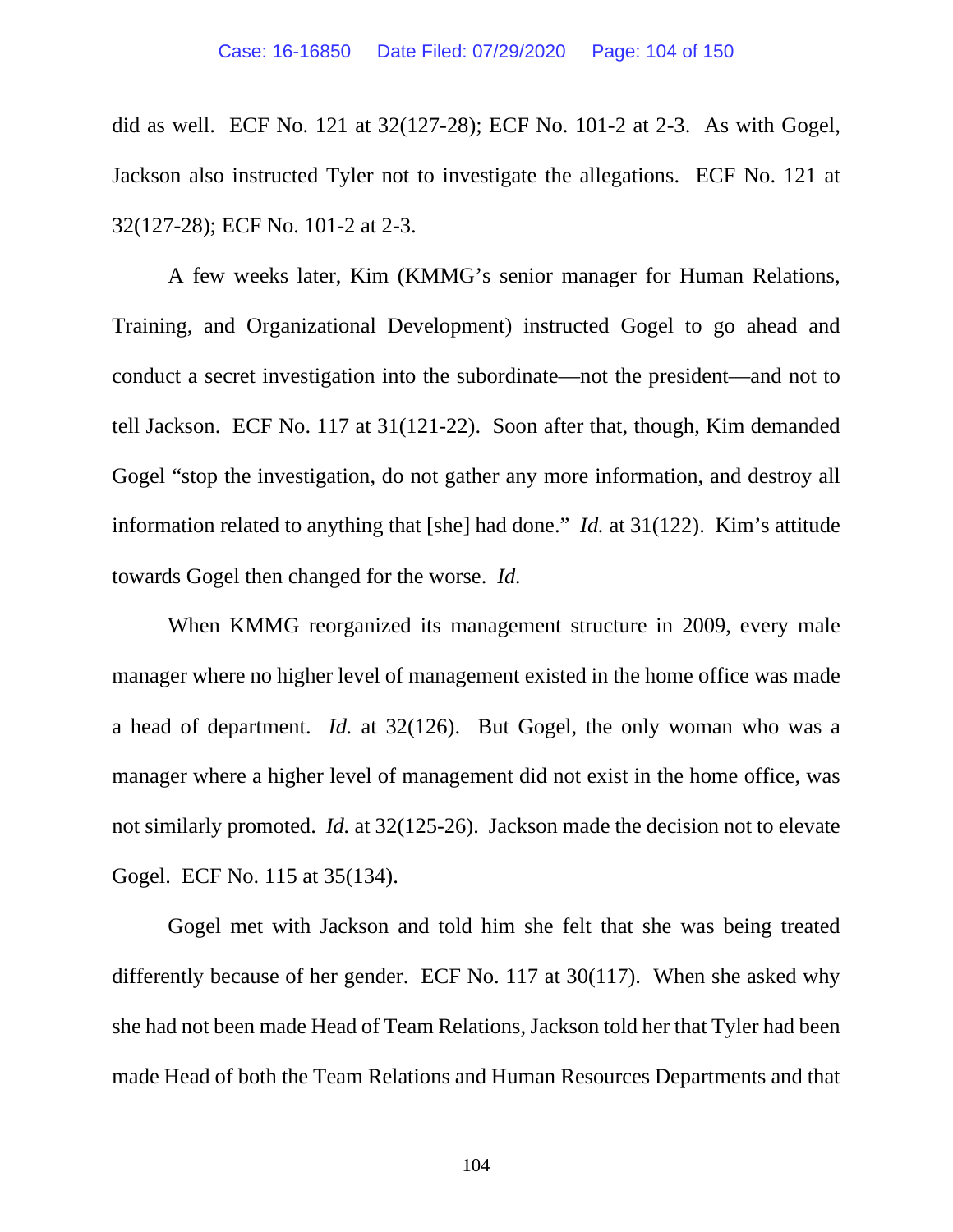two Heads of Department were not necessary for these two different departments. *Id.* at 32 (126-28). He also told her it was a matter of timing. *Id.* Gogel questioned these rationales in 2009 and 2010 and explained why she thought they were suspect. *Id.* at 47(185-86). Jackson responded by asking Gogel whether she thought her prior employer would take her back. *Id*. Gogel also thought the concerns she reported about the alleged relationship between the company's president and a subordinate contributed to KMMG's decision not to make her a head of department. *Id*. at 31(123).

Throughout Gogel's employment with KMMG, there were fourteen employees who served in the two highest levels of local management. Not a single one was a woman. *Id.* at 117-18, 61(244).

Meanwhile, Tyler, the newly designated Head of Department for both Human Resources and Team Relations in the reorganization, was instructed by Jackson to revise his favorable ratings of Gogel to make them less favorable. ECF No. 121 at 22(87). So even though Tyler believed Gogel should have been promoted to senior manager and Tyler was the one to sign Gogel's appraisal, he had to follow Jackson's instructions and give Gogel lower ratings with which he disagreed. *Id*. at 22(87-88), 24(95-96), 25(97-98). As it turned out, Tyler explained, the ratings were supposed to be used to determine who should be promoted to senior manager, but in fact, the decisions were made without reference to the ratings. The ratings were simply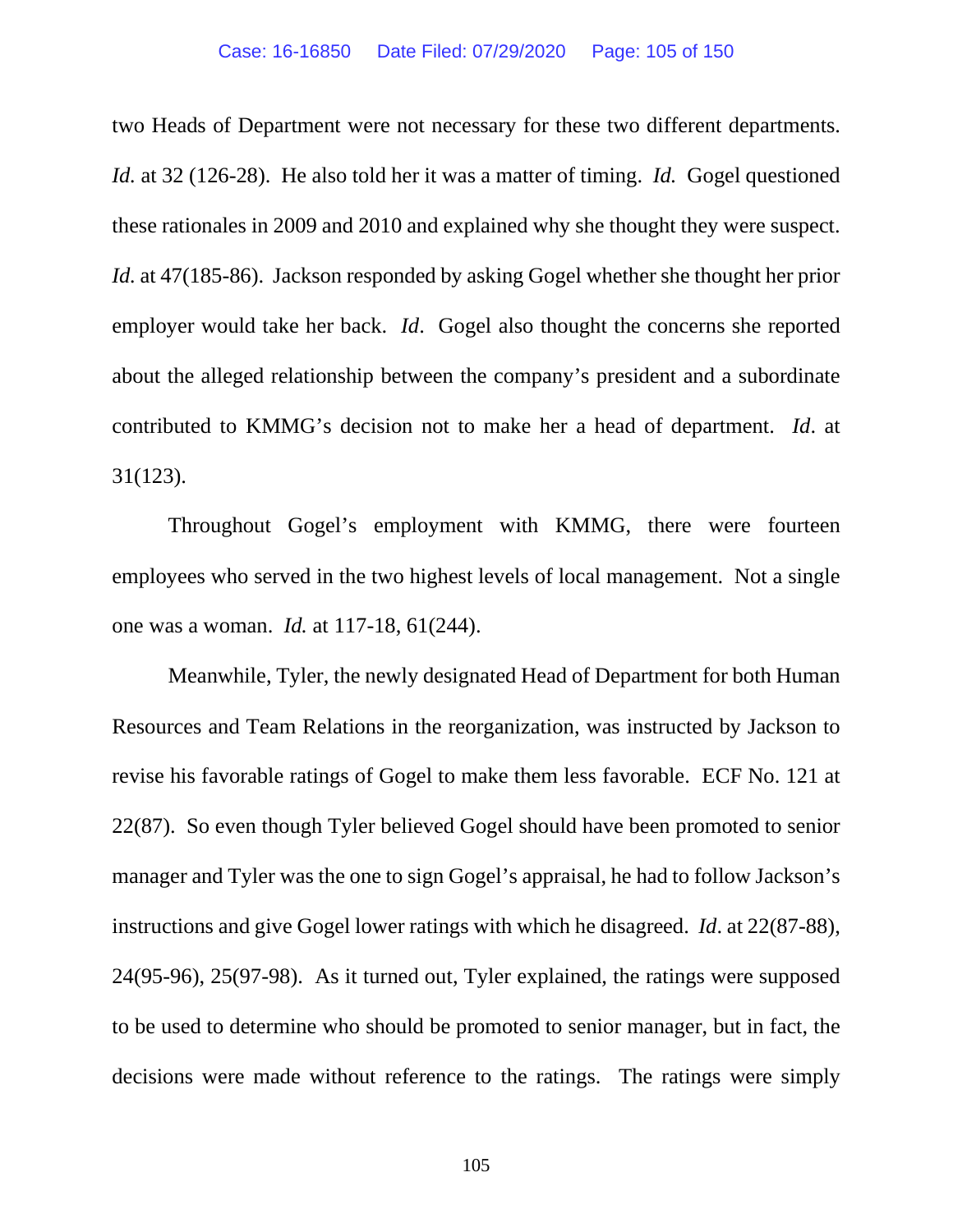created to appear consistent with the promotion decisions. *Id.* at 22(87-88)-23(89- 92). More smoke and mirrors.

Gogel was fired from KMMG in January 2011, and KMMG replaced her as manager of Team Relations with Arthur Williams, Gogel's former subordinate.<sup>7</sup> Later, KMMG made Williams Head of Department for Team Relations and appointed a separate Head of Department for Human Resources, notwithstanding that its rationale for not promoting Gogel had been that only one Head of Department for both departments was needed. ECF No. 123 at 41(159-60)-43(165-66).

Besides these incidents, while Gogel was still employed with KMMG, KMMG repeatedly asked "illegal, non-job related questions during and after preemployment interviews and the selection/recruitment process." ECF No. 117 at 154. Among others, these questions concerned age and marital status. *Id.* Though these actions were brought to the attention of Jackson and KMMG's executive team, the behavior continued. *Id.* at 155; ECF No. 118 at 1. And those KMMG employees who attempted to correct the situation were met with "a systematic approach to discredit and harass" them. ECF No. 117 at 155.

<span id="page-105-0"></span><sup>7</sup> During the period when Gogel supervised Williams, according to Williams's deposition testimony, Williams commented that a black dress Gogel had worn to the funeral for a colleague's father was "skimpy" and was not "appropriate." ECF No. 123 at 80(315-16). On another occasion, Williams told Gogel she "dressed like a 'Filipino prostitute,'" based on the "high-heeled shoes" she was wearing. *Id*. at 80(316)-81(320). Williams also thought Gogel "took the side of women." *Id.* at 80(313).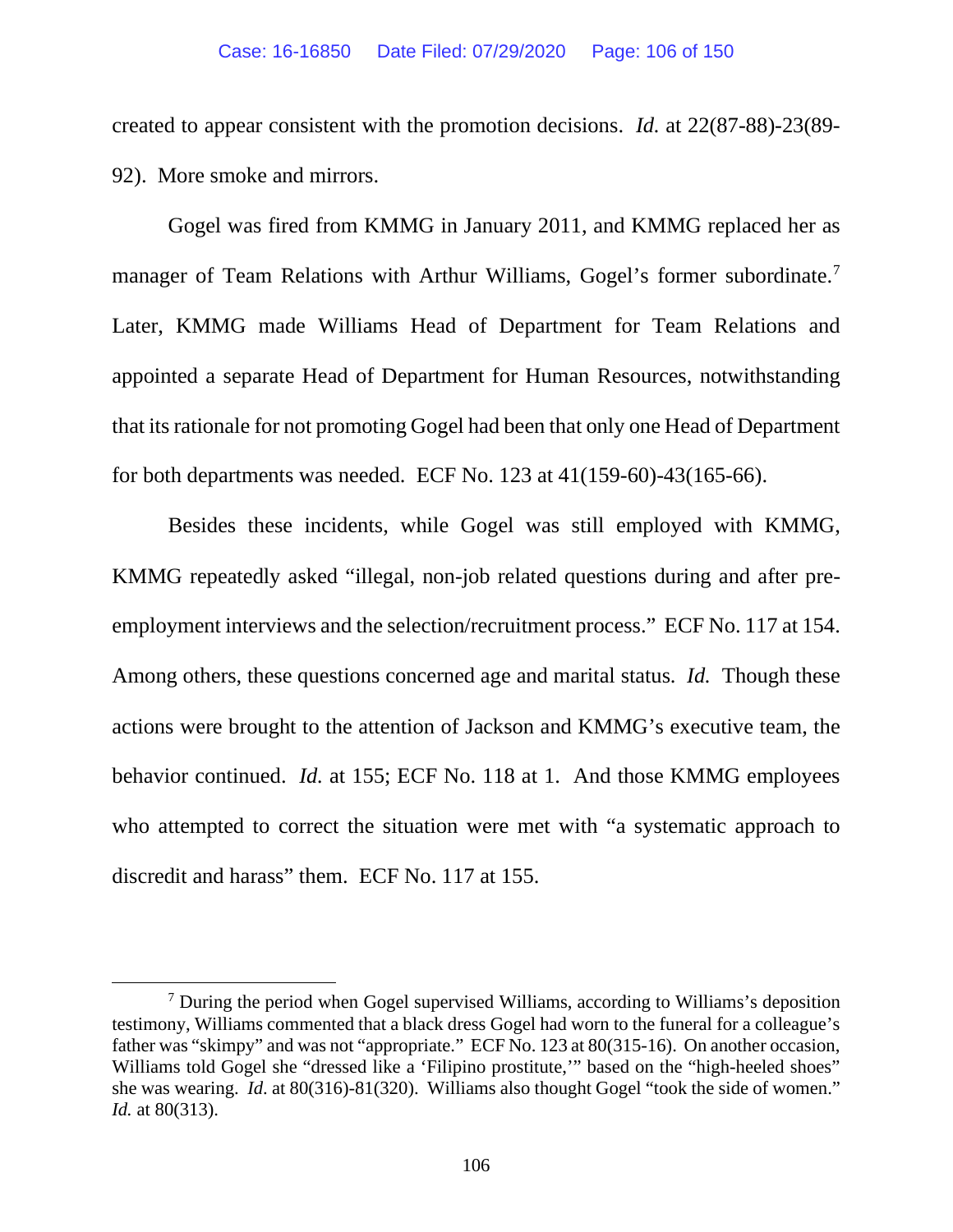#### Case: 16-16850 Date Filed: 07/29/2020 Page: 107 of 150

When a server at a KMMG event was pregnant, Ledbetter, who had planned the event, was instructed to have the server removed. *Id.* at 51(201). Ledbetter complained to Gogel's then-subordinate, Williams. *Id.*

At least two women resigned from KMMG "largely as a result of the general mistreatment of females and gender-based discrimination." *Id.* at 156. Before they resigned, Team Relations brought the women's concerns to KMMG, but "Team Relations was not permitted to conduct prompt, thorough investigations." *Id.* Indeed, as far back as August 14, 2009, Gogel emailed KMMG's Human Relations and advised, "Some women feel singled out and humiliated—not sure if goal is to get rid of them or just 'put them in their place.'" ECF No. 120 at 121.

When a woman returned from maternity leave, Richard Park, the senior legal manager, told her she was a bad mother for coming back to work. ECF No. 117 at 60(238); *see also* ECF No. 93-6 at 2. The woman reported the incident to Gogel. ECF No. 117 at 60(239). Gogel felt unable to address the situation because of the senior legal manager's rank in comparison to her own, so she directed the woman to Jackson and Tyler. *Id.* Jackson spoke to Park and the woman about the incident and decided that the woman had misconstrued Park's statements. ECF No. 115 at 37(143-44). The woman ultimately resigned, citing the statement from Park as a reason why. ECF No. 93-6 at 2. Upon resigning, she further explained that once she returned from maternity leave, she "didn't have a true position." *Id*. Rather, she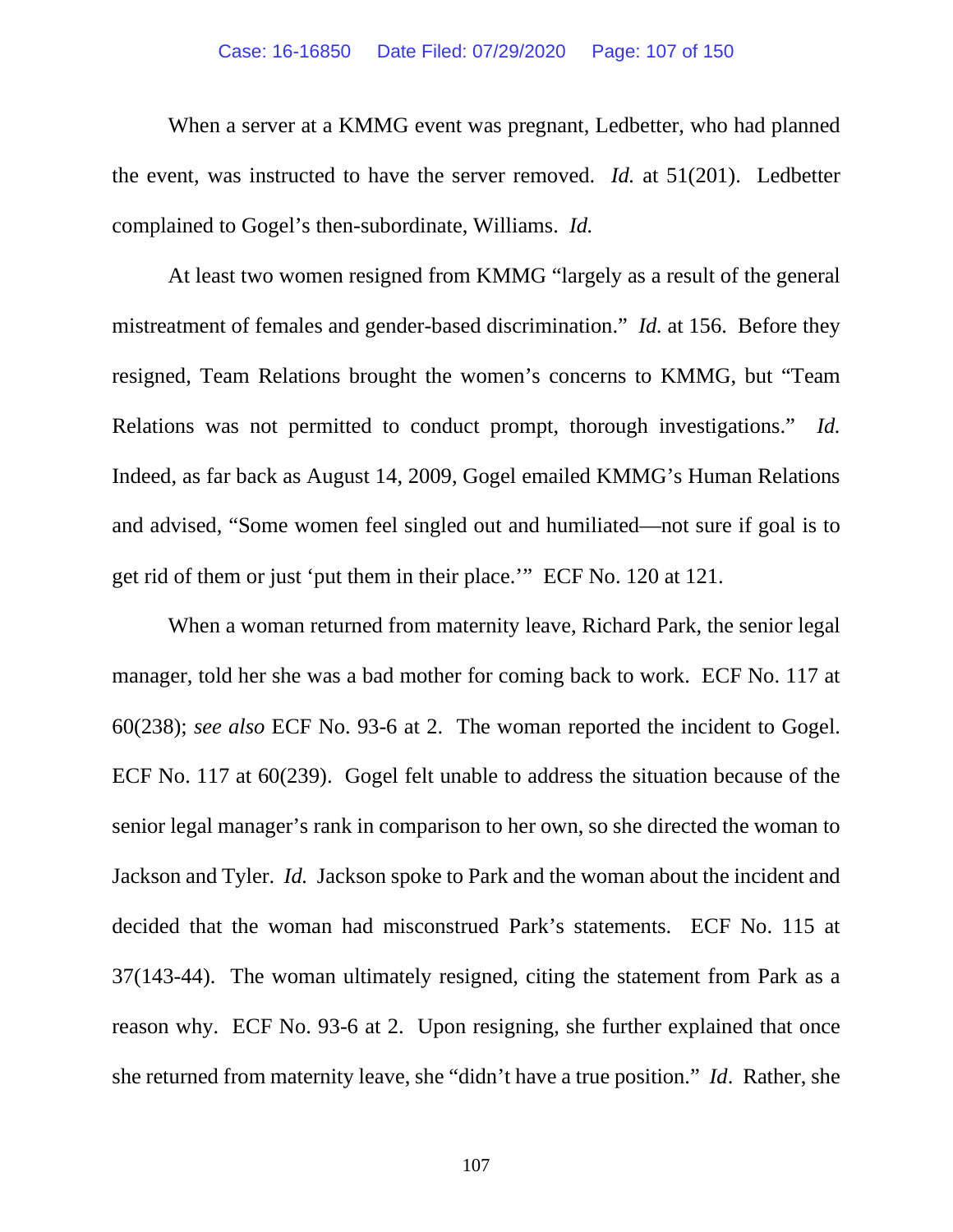### Case: 16-16850 Date Filed: 07/29/2020 Page: 108 of 150

"was assigned mundane tasks that were left behind and things no one else wanted, in addition to unchallenging tasks." *Id.* The woman opined that KMMG's company culture was "if you are a woman you will only climb so far in the organization, and if you are a woman with children your place is at home." *Id.*

Two male managers in the company's stamping group—one of whom was the group's senior manager—complained to Gogel that a female manager in stamping was being treated poorly by a subordinate because she was a woman. ECF No. 117 at 46(182-84). According to these men, the male subordinate was extremely disrespectful to the female manager. *Id.* Among other incidents, he told the woman she was nothing but a young girl and commented on the fact that she wore makeup. *Id.* Gogel told Jackson and Kim that the male subordinate needed to be disciplined. *Id.* But all Kim did was "coach" the subordinate. *Id.* Gogel "voiced concerns [to Jackson and Kim] about the decision being tremendously different than . . . what the facts indicated." *Id.* The woman wound up leaving KMMG and explained, "The work environment was not favorable for women in management position, which had a significant impact on me." ECF No. 115 at 123.

At one point, Jackson told Gogel that she had a "responsibility" to support the "'[p]atriarchal' culture" at KMMG. ECF No. 101-1 at 18. Jackson also instructed Gogel that she had a "responsibility" to assist in identifying "how old people are from their résumés" because "it was important that . . . people not be older than the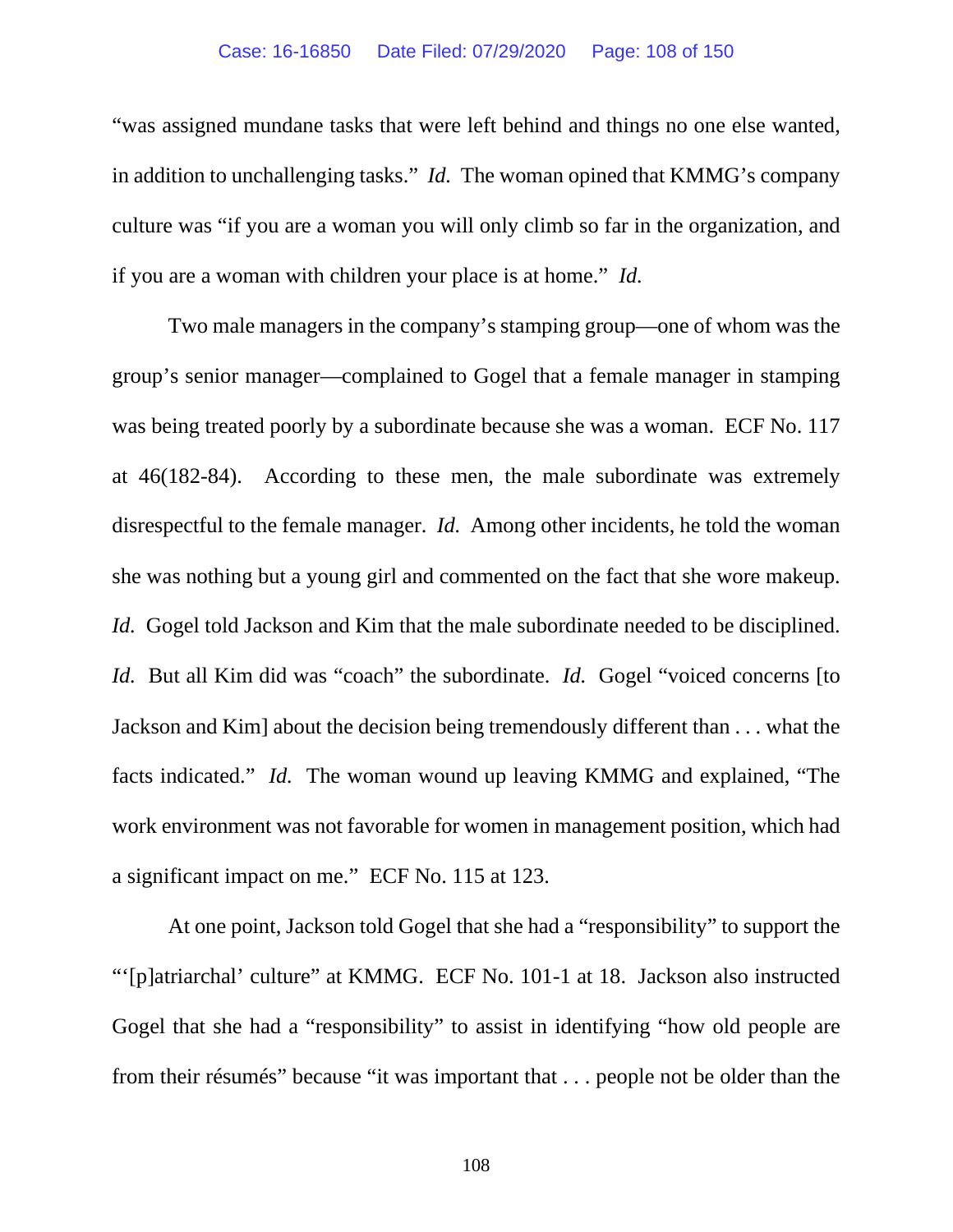people reporting to them." ECF No. 117 at 65(258). Gogel felt at this point that KMMG had no interest or desire in "making sure that [it was] operating the way that was consistent with American laws." *Id.* at 65(259).

The list of discriminatory conduct goes on and on.

Finally, though, Gogel had enough. She and other managers contributed to a document called the Report of Concerns, which catalogued a wide variety of problems they perceived at KMMG. *Id.* at 145-58. Among these problems, the Report of Concerns noted significant Title VII compliance issues, including, among others, many of the conditions discussed in this dissent, as well as "[d]irectives . . . to exclude females . . . from employment opportunities" and KMMG's denial of "recommendations for employment for female salaried professionals based on their gender."[8](#page-108-0) *Id.* at 154; *see also* ECF No. 122 at 100. The managers provided this document to Jackson for action. ECF No. 118 at 1.

On October 14, 2010, Jackson held a meeting with Gogel to ask her questions about the Report of Concerns, which, among other things, summarized concerns Gogel had expressed to Jackson throughout 2009 and 2010. ECF No. 118 at 1; ECF No. 101-1 at 8-9. At the meeting, Gogel requested "reassurance that [her] comments would not lead to further retaliation." ECF No. 118 at 1; *see also* ECF No. 101-1 at

<span id="page-108-0"></span><sup>&</sup>lt;sup>8</sup> The Report of Concerns also alleged numerous other violations of the law that are not relevant to this case. *See* ECF No. 117 at 152-57.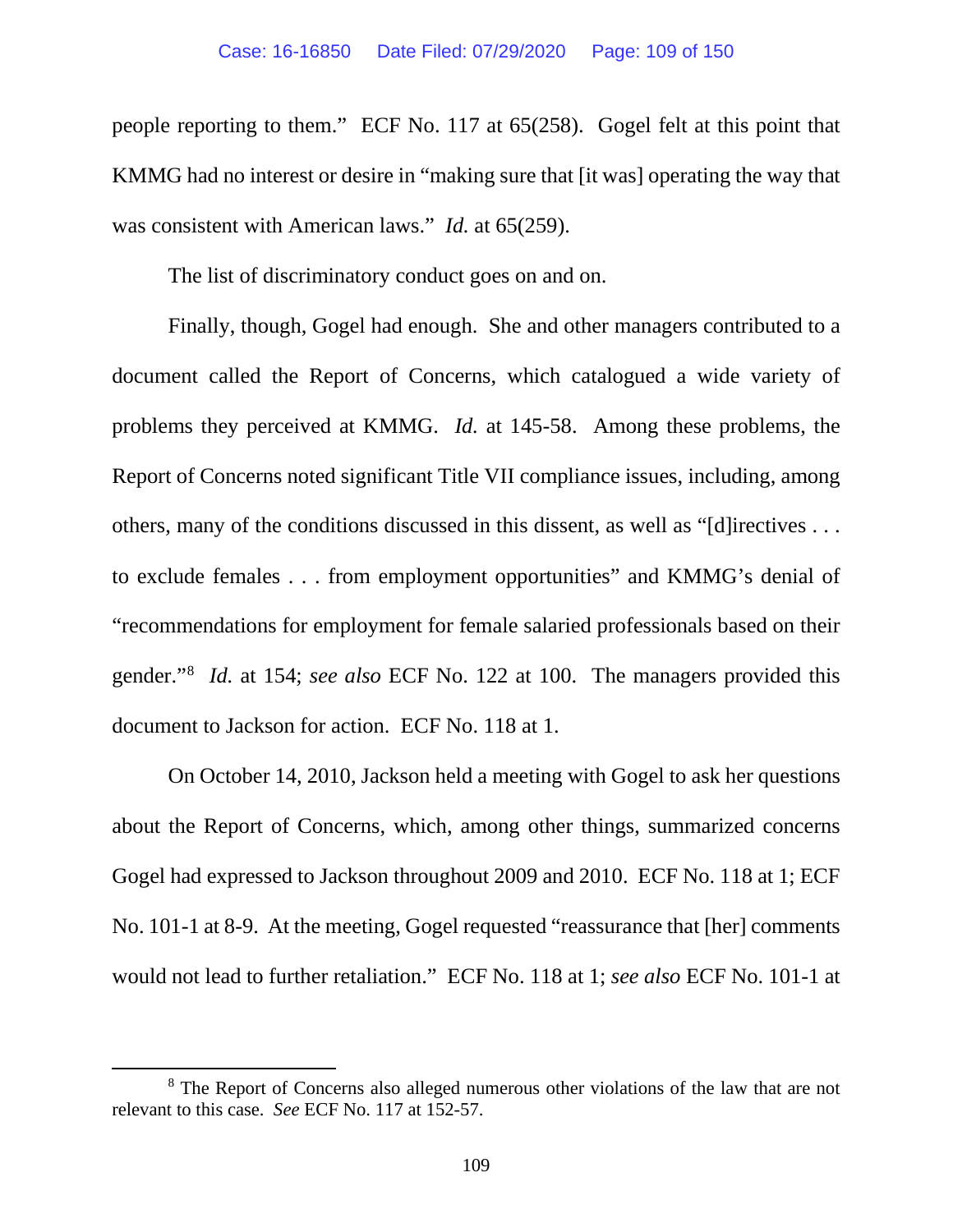### Case: 16-16850 Date Filed: 07/29/2020 Page: 110 of 150

10. She then reiterated the concerns about sex discrimination she had previously expressed to Jackson. ECF No. 101-1 at 8-9. During the meeting, Gogel answered questions for roughly 45 minutes, until Jackson said he needed to go to another meeting, so they had to "wrap up." ECF No. 118 at 1. Gogel said "there was a lot more, but nothing that [she] had not complained to [Jackson] about previously." *Id.* Nevertheless, Gogel agreed to answer any questions Jackson may have had. *Id.*

But Gogel did not hear back from Jackson. *Id.* Instead, Tyler told her on November 3 that Jackson's "investigation into the issues raised was closed, and regarding concerns that [Gogel] had raised, it was difficult to address issues that [Gogel] would not give information about." *Id.* Gogel found this response "remarkable," since Jackson had ended the October 14 meeting and Gogel had agreed to answer any further questions he had. *Id.* She commented to Jackson that "[b]eing questioned about complaints by one of the individuals implicated . . . is, at best, poor investigative practices, but at worst, and for [Gogel], very intimidating." *Id.*

Finally, after nearly three years of witnessing "other women experiencing significant damage to their careers and [seeing] the same thing coming for [her]self, and [she] couldn't protect them and [she] couldn't protect [herself], and the people that [she] reported to either could not or would not protect [them]," Gogel decided she had to seek assistance from the Equal Employment Opportunity Commission.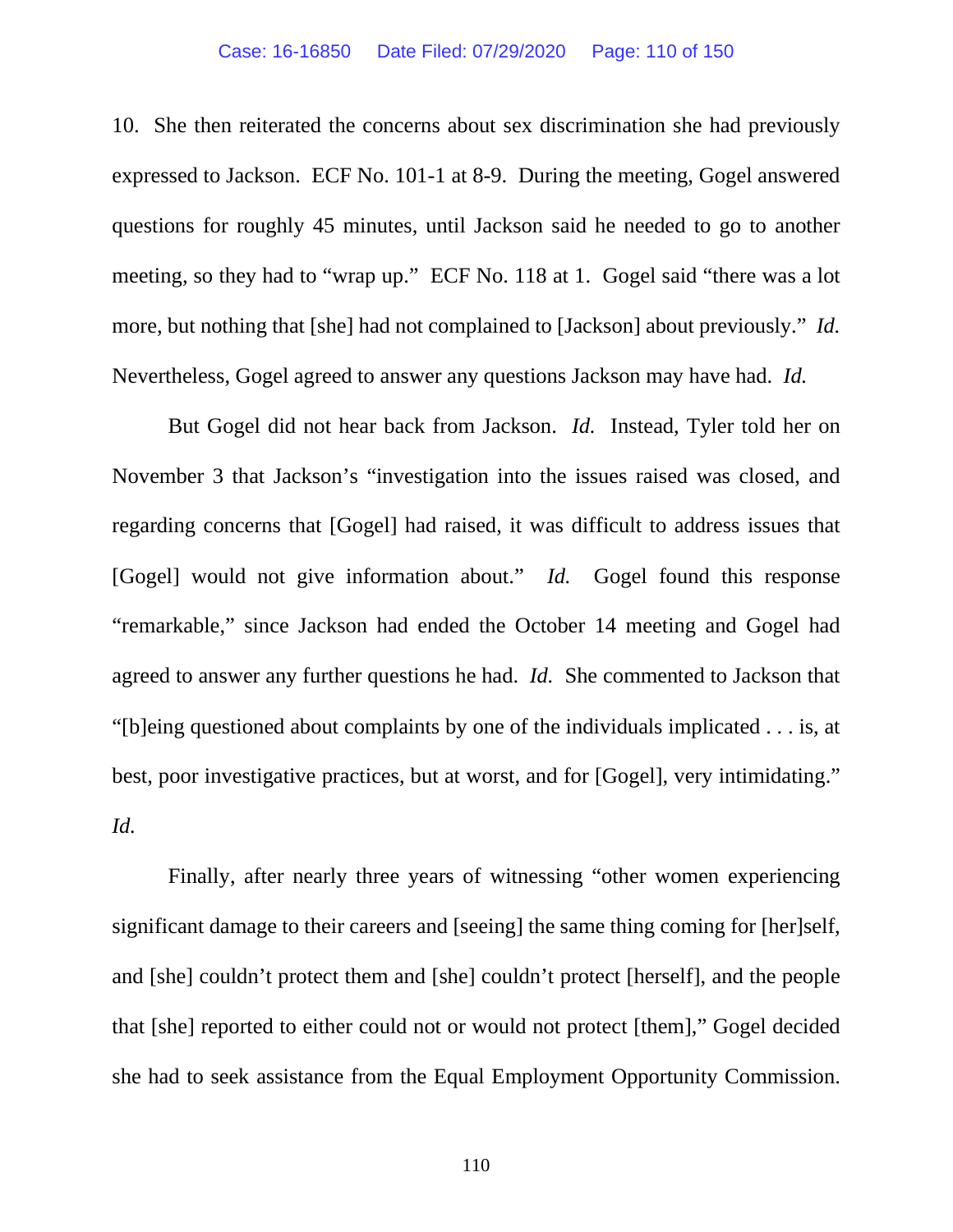ECF No. 117 at 52(208). So on November 10, 2010, Gogel filed a complaint of discrimination with the EEOC. *Id.* at 137. Among other things, she alleged she had been discriminated against "based on [her] sex (female)." *Id.*

Gogel, who had worked in human resources at other companies for seventeen uneventful years before joining KMMG, *see id.* at 110, explained her feelings on filing the charge: "I never thought I would have to do something like that  $\dots$ . I had done everything within the rules and guidelines of everything I knew and everything that I had ever been taught, as well as the policies of the company I worked for. And I was sitting there completing an EEOC charge." *Id.* at 39(153).

The EEOC received the complaint on November 18, 2010. *Id.* at 137. Later, during the course of this litigation, KMMG's Rule 30(b)(6) witness acknowledged that employees with a "manager role in HR" have a right to file their own EEOC charges. ECF No. 115 at 52(201). Nevertheless, she asserted that "[i]t's beyond my belief that someone in those positions would file a charge." *Id.*

Returning to the events as they unfolded, on November 23, 2010, instead of handling Gogel's filing of the EEOC charge discreetly, Jackson spoke about Gogel's EEOC complaint "in a very loud way" in the "open office environment." *Id.* at 50(198-99). Not surprisingly, "so many" other KMMG employees overheard Jackson's "comments and conversations regarding [Gogel's] EEOC charge." *Id.*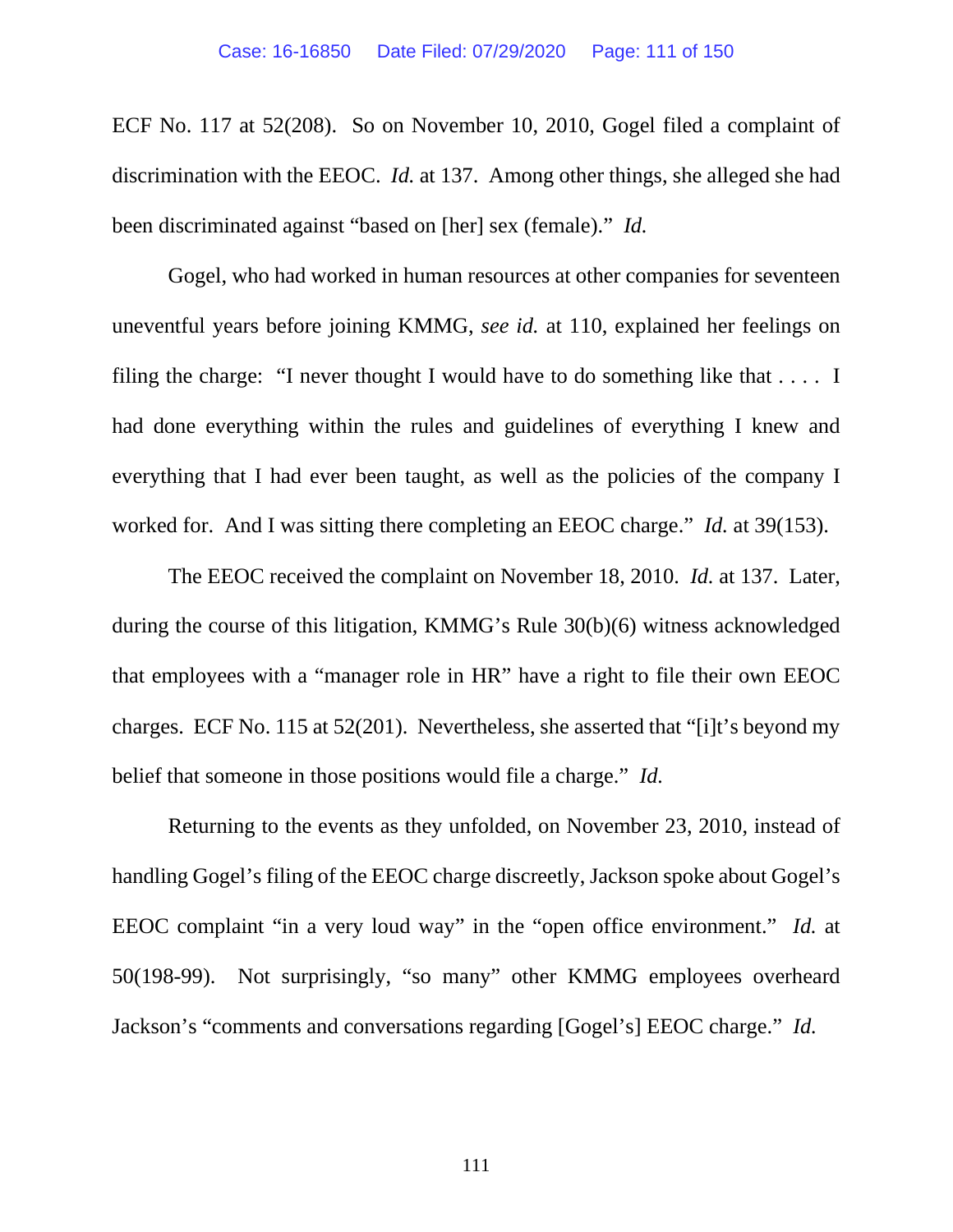Among those who heard about Gogel's EEOC charge as a result of Jackson's behavior was Ledbetter. ECF No. 101-1 at 14; ECF No. 117 at 50(198-99). Ledbetter then asked Gogel about it and inquired whether Gogel had chosen an attorney yet. *Id.*

Meanwhile, while Jackson was busy talking about Gogel's EEOC complaint in front of anyone and everyone who would listen, on December 3, KMMG required Gogel to sign an agreement that, among other things, prohibited her from "discuss[ing] [her] EEOC charge or similar claims against [KMMG] with Team Members." ECF No. 118 at 9. When Gogel asked for time for her lawyer to review the document, Jackson sent her home until she agreed to sign the document, which she ultimately did on December 6. ECF No. 117 at 53(210); ECF No. 115 at 41(157- 58).

Then, on December 10, 2010, Diana Ledbetter filed her own charge of discrimination against KMMG. ECF No. 120 at 134-35. Among other things, Ledbetter asserted in her charge that she had been "required to engage in conduct that males at my level have not been required to do." *Id*. She provided examples, noting that she was made "to practice saying 'welcome Chairman' in front of male executives while holding flowers," since she was required to perform this task when high-ranking male executives visited the plant; she was "forced to pour wine" for these same male executives; and she was "called a Geisha at work." *Id.* According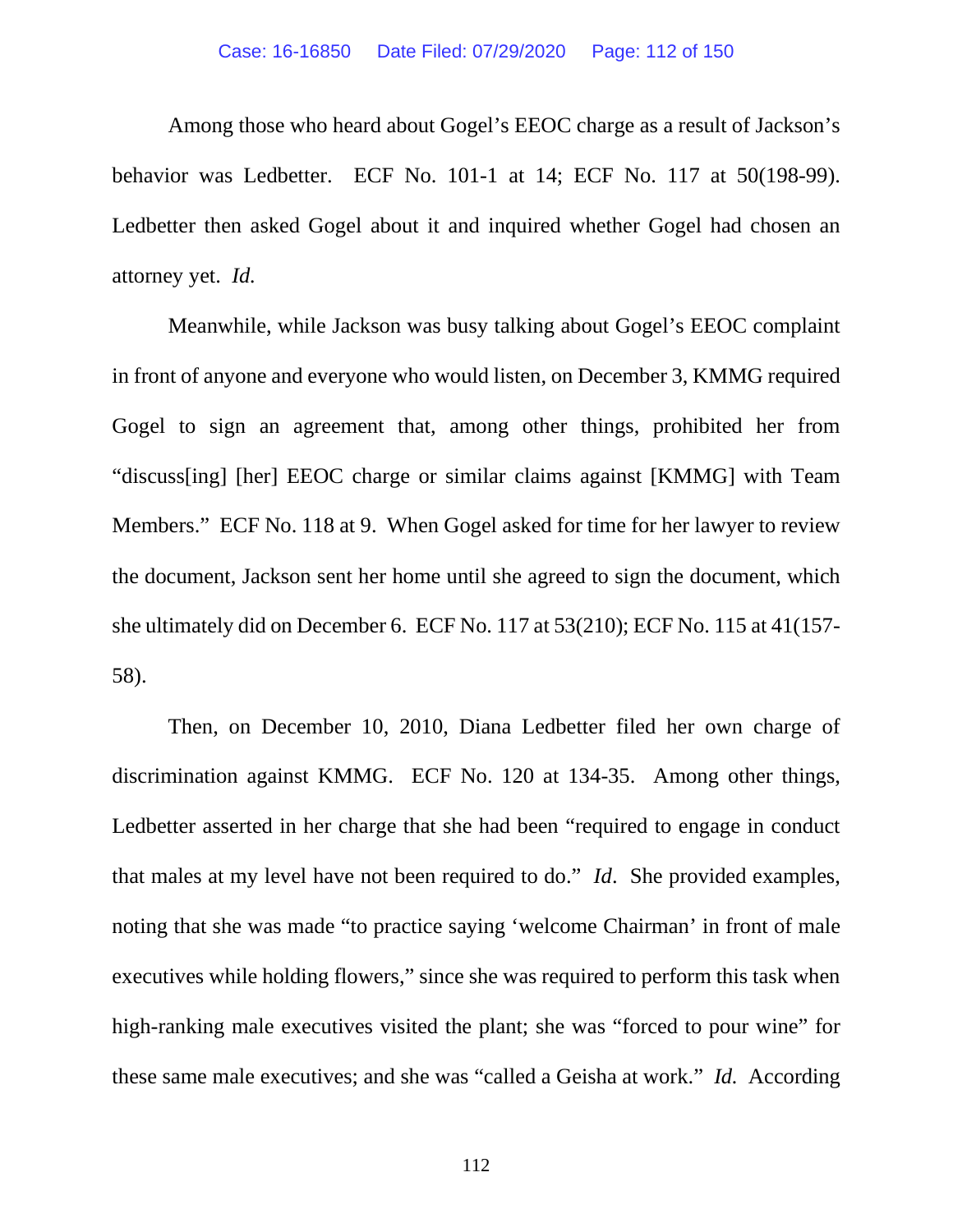to Ledbetter's charge, "[s]ome male managers t[old] [her] they [were] sorry for what [she] ha[d] to do and other male managers laugh[ed] in [her] face." *Id.* 

Ledbetter later explained that she "knew [Gogel] and [Tyler] were powerless to help [her], and . . . Jackson wasn't helping [her] either." ECF No. 101-2 at 3. So she concluded that "[t]he only choice [she] had . . . was to file a Charge with the EEOC." *Id.* Ledbetter stated that Gogel "did not encourage [her] nor solicit [her] to get an attorney and sue the company or file an EEOC charge." *Id*. at 3-4. Rather, Ledbetter insisted she "decided for [her]self" to file an EEOC charge. In fact, Ledbetter explained, she "had no intention of suing KMMG." *Id.* at 4. Rather, she "just wanted KMMG to listen to [her] complaints . . . ." *Id.*

On January 7, 2011, after KMMG's Christmas break, Jackson and Charlie Webb, a KMMG lawyer, met with Gogel. *See* ECF No. 117 at 66(261). They asked Gogel whether she had colluded with Ledbetter, and Gogel denied that she had done so. *Id.* They also asked her about a particular meeting she had had with Ledbetter and whether she had discussed suing KMMG at that time. *Id.* at 66(262). Gogel had notes from the meeting that showed that the discussion was not about lawsuits but rather concerned providing boxed lunches or different alternatives to allow KMMG employees to eat lunch while the cafeteria was shut down during the Christmas break. *Id.* According to Gogel, at the January 7 meeting, she "adequately explained everything [Jackson and Webb] were asking [her] about. And it was in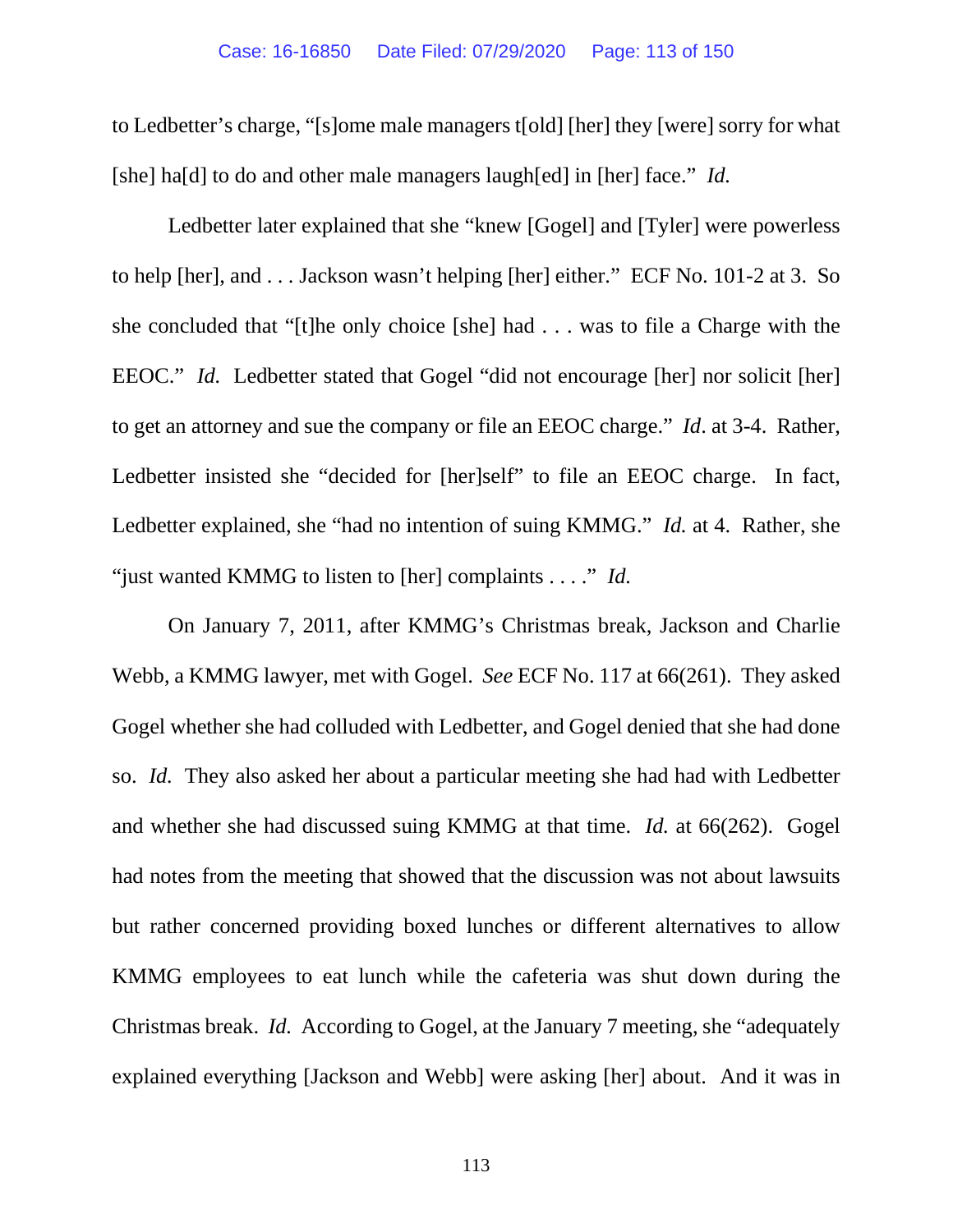### Case: 16-16850 Date Filed: 07/29/2020 Page: 114 of 150

no way inappropriate." *Id.* at 66(263). Nevertheless, at the end of the meeting, Webb asked Jackson, "'What do you want to do?' And [Jackson] said, 'Well, just to be safe, why don't we go ahead as planned.'" *Id.* So Gogel was escorted from the building and placed on administrative leave. *Id.* at 66(263-64).

On January 19, 2011, Jackson—Gogel's supervisor who, for the last nearly three years, had failed to take action against the sexism at KMMG and had retaliated against Gogel for continuing to seek a remedy for the situation—sent Gogel a letter terminating her employment. ECF No. 118 at 26-27. The letter said that "[b]ased on [KMMG's] investigation, one could conclude that [Gogel] encouraged or even solicited the filing of [Ledbetter's discrimination] charge." *Id.* It continued, "At the very least, there is an appearance of a conflict of interest sufficient to cause the Company to lose confidence in the loyalty and trust that is required by [Gogel's] position." *Id.* Notably, the letter did not state that Jackson or KMMG had actually concluded that Gogel "encouraged or even solicited the filing of [Ledbetter's discrimination] charge."

Soon after, Ledbetter called Williams, who had since assumed Gogel's role after she was fired (he was later formally appointed in April 2011 to replace Gogel). Ledbetter asked him whether she was going to be fired. ECF No. 101-2 at 4; ECF No. 114 at 24(89); ECF No. 123 at 56(220)-57(224). Williams met Ledbetter on January 26, 2011, at a Wal-Mart to discuss her fear of retaliation. ECF No. 101-2 at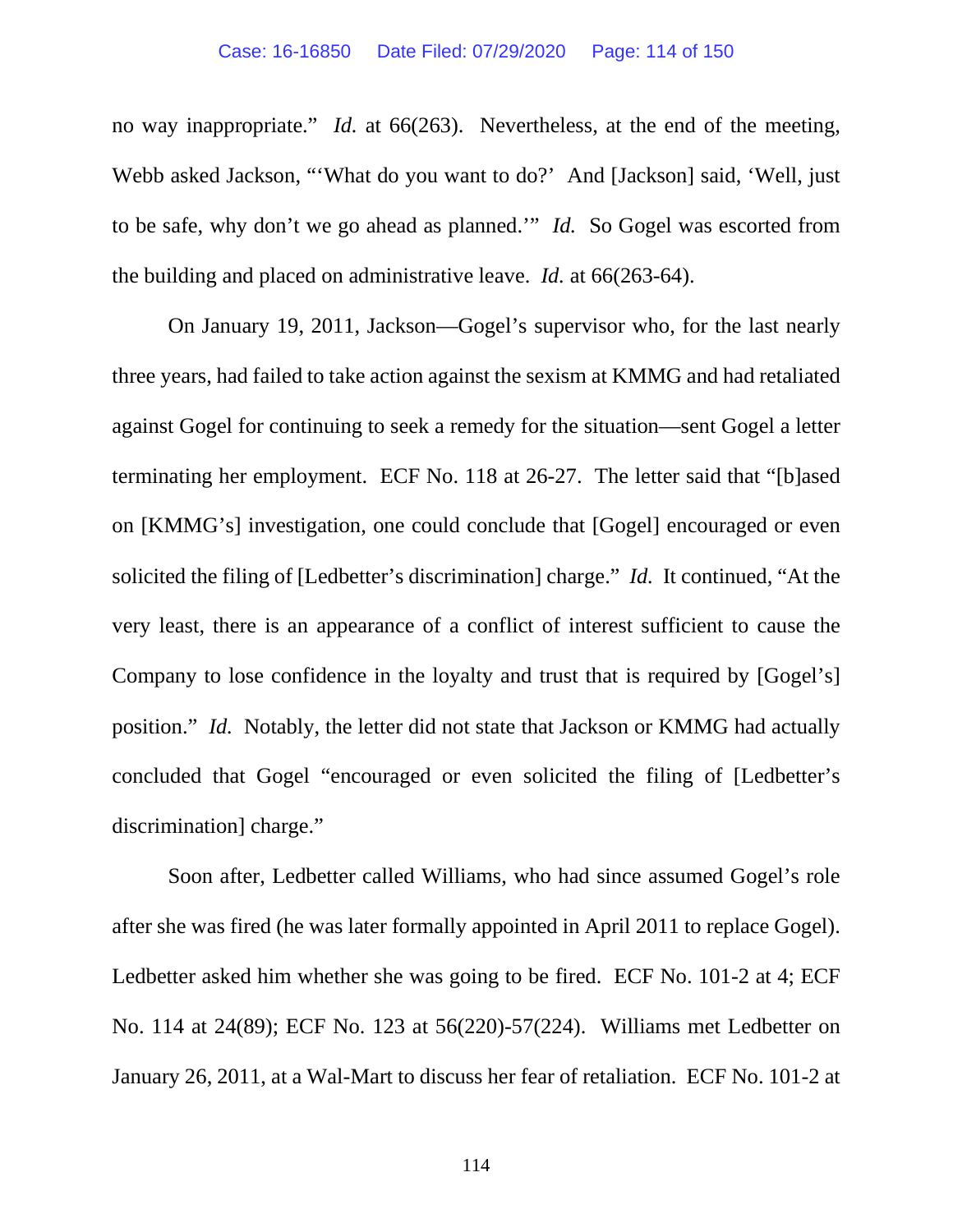4-5; ECF No. 123 at 67(264), 142-44. He asked Ledbetter about her EEOC charge and "basically told [her] [she] needed to admit that [Tyler] and [Gogel] encouraged [her] to make the decision to file a Charge, and if [she] did so, then all would be forgiven against [her]." ECF No. 101-2 at 5. Ledbetter refused "because it was not true." *Id.* Then Williams responded that Ledbetter "was young and impressionable and maybe [she] didn't know what [she] was doing, which [Ledbetter] found insulting." *Id.* He continued to pressure Ledbetter "to drop [her] [EEOC] Charge, and to say [she] made a mistake." *Id.* Ledbetter refused, noting that no one at KMMG had told her that they would "help rectify [her] complaints." *Id.*

According to Williams's own notes of his conversation with Ledbetter, he also told Ledbetter, "You got a hell of a way of showing you care. Most of us could come up [with] something better than what you did," referring to her filing of an EEOC charge. ECF No. 123 at 70(273-74). When Ledbetter expressed concern that she had already faced retaliation at work, Williams responded, "Diana[,] come on[.] You filed vs. the Company. What do you expect? Do you think you are to be the golden child after doing something like that?" *Id.* at 70(276), 143. Then Williams asked, "Where's the loyalty? You came to Kia without an automotive background. They worked with you to become an [assistant manager] in General Affairs in a very short time, and this is what you do!" *Id.* For emphasis, Williams repeated, "[A]ny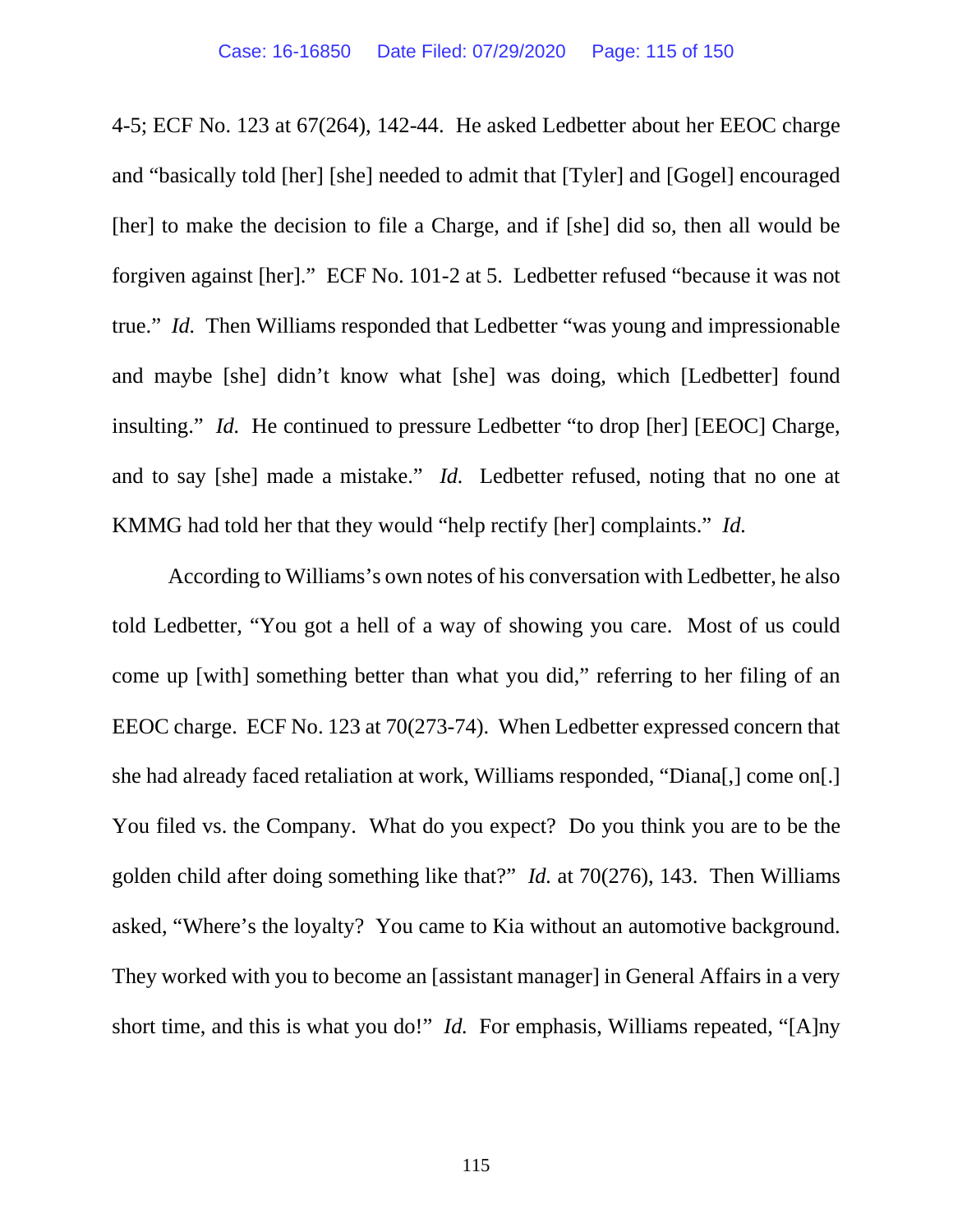new [team member] would be happy to have reached the level you have in such a short time, and this is what you do." *Id.* at 71(278), 143.

Meanwhile, after Gogel's termination, Gogel filed a new charge with the EEOC on February 8, 2011. ECF No. 118 at 28. It alleged that KMMG "retaliated against [her] due to [her] opposition to acts made unlawful by Title VII." *Id.*

In 2012, Ledbetter again sought to be transferred out of General Affairs. ECF No. 101-2 at 6. Jackson and Latesa Bailey, then the Head of Department for Human Resources, "[e]ssentially . . . told [her] if [she] dropped [her] EEOC Charge, then [she] would have a better chance of being transferred, so [she] withdrew [her] EEOC Charge." *Id.* After she did that, on October 12, 2012, Jackson told her that she could be transferred out of General Affairs only by applying for and being selected for an opening for an assistant-manager position, but, of course, there were no openings. *Id.* Ledbetter said that "[t]he entire time [her] EEOC Charge was pending, [she] was the 'black sheep' at KMMG. [She] was encouraged by management to withdraw [her] Charge. [She] withdrew [her] Charge to get back in good favor with the company, and hopefully receive the transfer [she] had been requesting." *Id.* Finally, nine months later, in June 2013, when she still had not received the transfer she had sought since she was hired in 2008, Ledbetter resigned from KMMG. *Id.*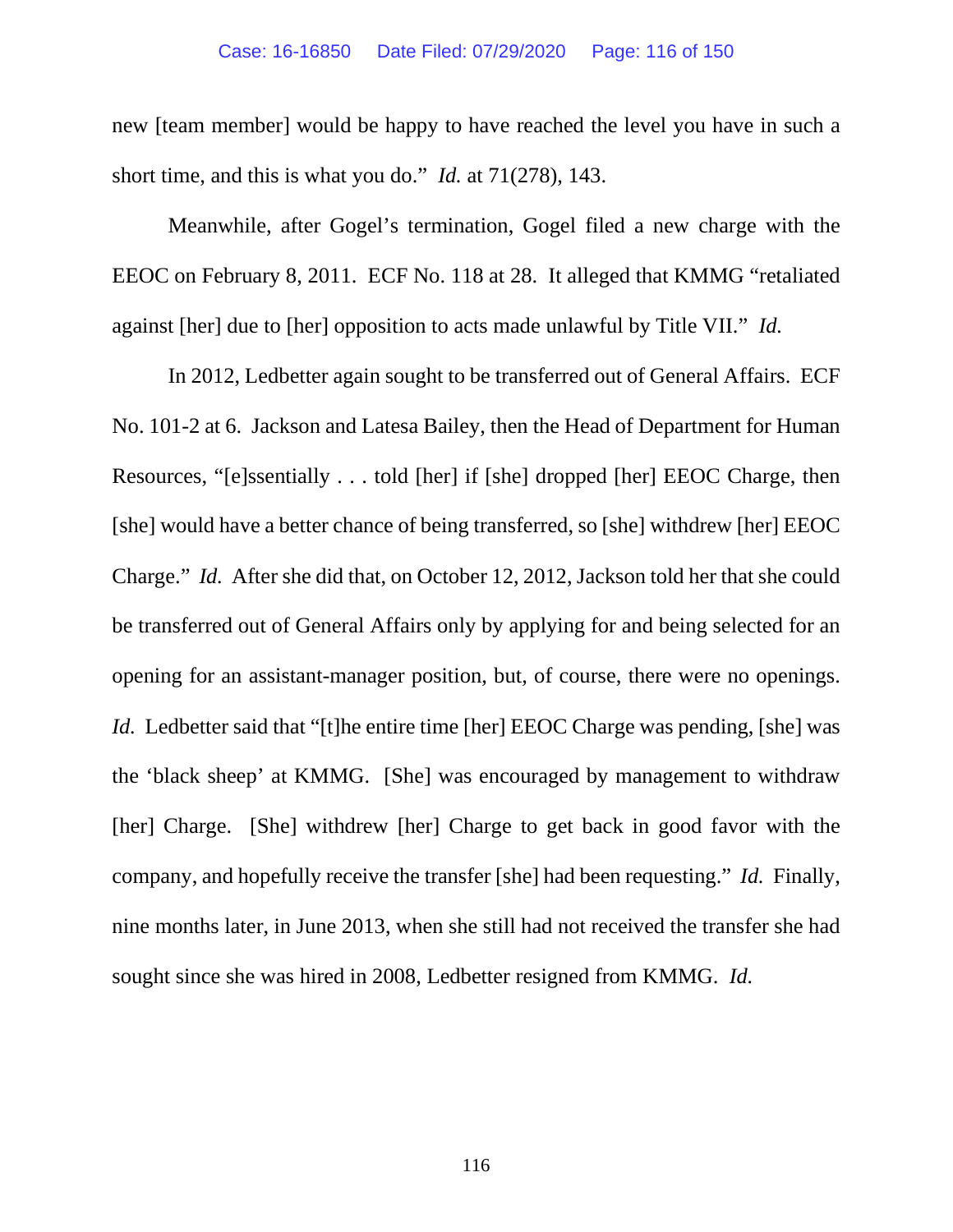### **II.**

I begin my analysis by assuming, for the purposes of this section only, that Jackson fired Gogel because he truly believed she had solicited Ledbetter to file an EEOC charge. Even with that assumption, under our binding case law, summary judgment should not have been granted. That is so because an issue of material fact exists over whether, on this particular record, Gogel's alleged solicitation of Ledbetter nonetheless qualifies as protected activity.

## **A. Under our binding precedent, we must apply a balancing test that, among other components, requires consideration of the legitimacy of the employer's demands for loyalty**

As the Majority Opinion notes, our predecessor Court has held that an employee's otherwise protected Title VII conduct may "so interfere[] with the performance of [her] job that it renders [her] ineffective in the position for which [she] was employed." Maj. Op. at 29 (quoting *Rosser v. Laborers' Int'l Union of N. Am., Local No. 438*, 616 F.2d 221, 223 (5th Cir. 1980)). In that case, the conduct no longer qualifies as protected. *See id.*

But contrary to the Majority Opinion's suggestion, *see* Maj. Op. at 41–42, this quotation from *Rosser* does not state a standalone test in and of itself. Even *Rosser* suggests that to determine the point at which opposition conduct crosses the *Rosser* threshold, we must engage in a balancing of sorts. *See id.* ("We believe that on balance, this is just such an instance.").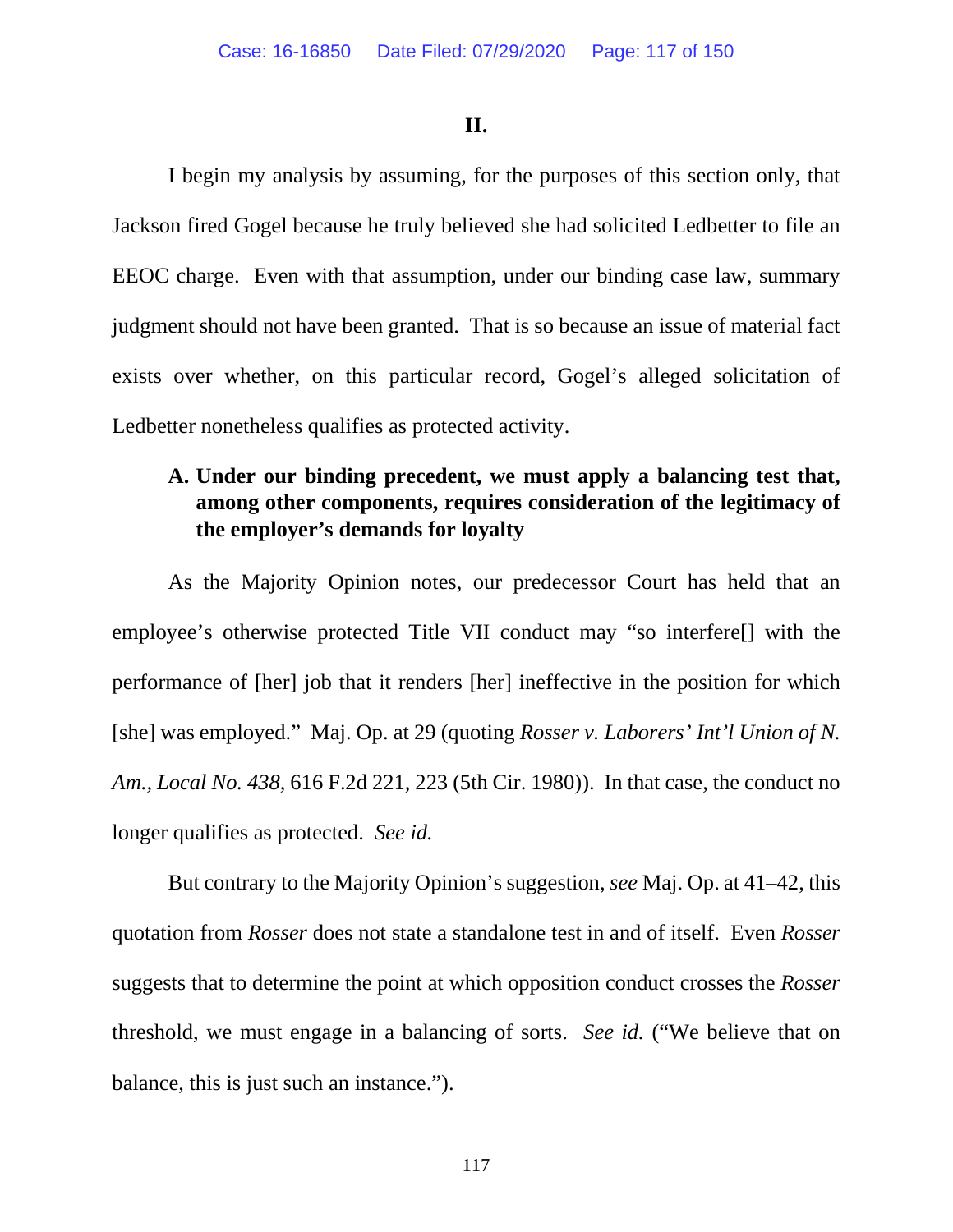### Case: 16-16850 Date Filed: 07/29/2020 Page: 118 of 150

And so it is not surprising that we expressly identified the proper considerations for balancing more than thirty years ago in *Rollins*, 868 F.2d at 401. There, we explained that we determine when otherwise-protected conduct becomes unreasonable in the eyes of Title VII (and therefore unprotected) by "balancing the purpose of [Title VII] and the need to protect individuals asserting their rights thereunder against an employer's legitimate demands for loyalty, cooperation and a generally productive work environment." *Id*. So it is *Rollins* that governs the determination of when an employee's otherwise-protected Title VII conduct becomes unprotected.

The Majority Opinion tries to avoid this awkward fact by claiming that the *Rollins* test pertains to only otherwise-protected Title VII conduct that "does not interfere with an employee's job duties [but] is nonetheless so disruptive that it does not qualify for protection." Maj. Op. at 35. Not so. The *Rollins* balancing test applies whenever an employer asserts that otherwise-protected Title VII conduct has become unprotected—regardless of the reason. *Rollins* itself, as well as other case law, makes this clear.

*First*, by its terms, the *Rollins* balancing test governs all cases where a court must determine whether "the manner in which an employee expresses her opposition to an allegedly discriminatory employment practice" is "reasonable." 868 F.2d at 401. Advising another employee of her right under Title VII to file an EEOC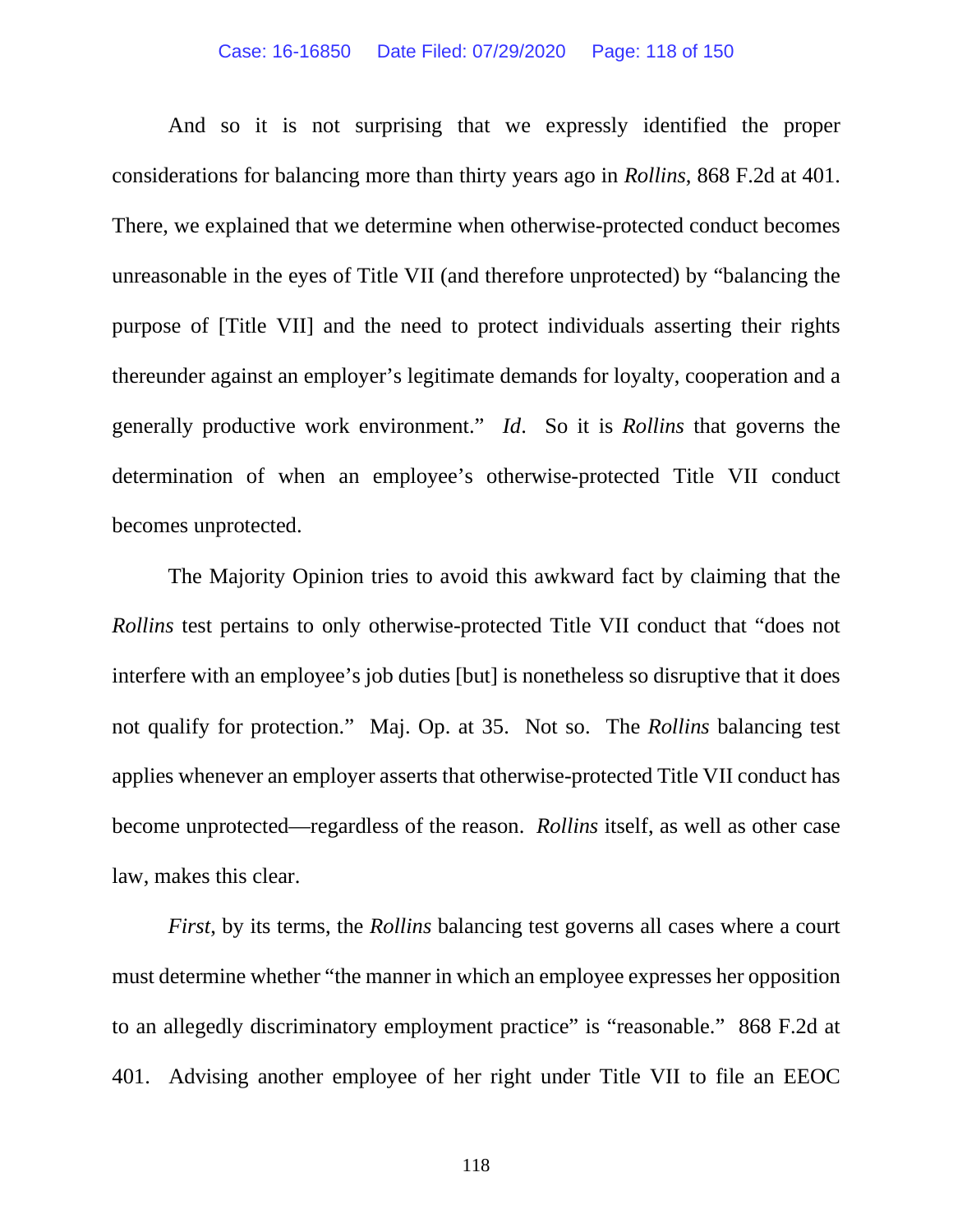### Case: 16-16850 Date Filed: 07/29/2020 Page: 119 of 150

charge—even if the employee giving the advice is a human-resources employee is a "manner in which an employee expresses her opposition to an allegedly discriminatory practice." That is, after all, why it is called opposition conduct. So when an employer raises a question about whether a human-resources employee's activity in that regard remains protected, the answer is necessarily dictated by the *Rollins* test.

*Second*, as I noted in the last paragraph, under *Rollins*, only "reasonable" otherwise-protected Title VII conduct remains protected. 868 F.2d at 401. And according to *Rollins*, "reasonable" conduct is "protected conduct [that is not] so disruptive or inappropriate as to fall outside [Title VII's] protection." *Id*. (citing, among other cases, *Payne*, 654 F.2d at 1142). Based on *Rollins*'s citation of *Payne* for that proposition, we know that the *Rollins* Court included activity that "so interferes with the performance of [the employee's] job that it renders [the employee] ineffective in the position for which [the employee] was employed," *Payne*, 654 F.2d at 1142, within the meaning of conduct that is overly "disruptive or inappropriate," *Rollins*, 868 F.2d at 401. In other words, the *Rollins* Court understood that the *Rollins* balancing test applies to conduct that the employer claims interfered enough with the employee's duties that it made the employee ineffective in her position.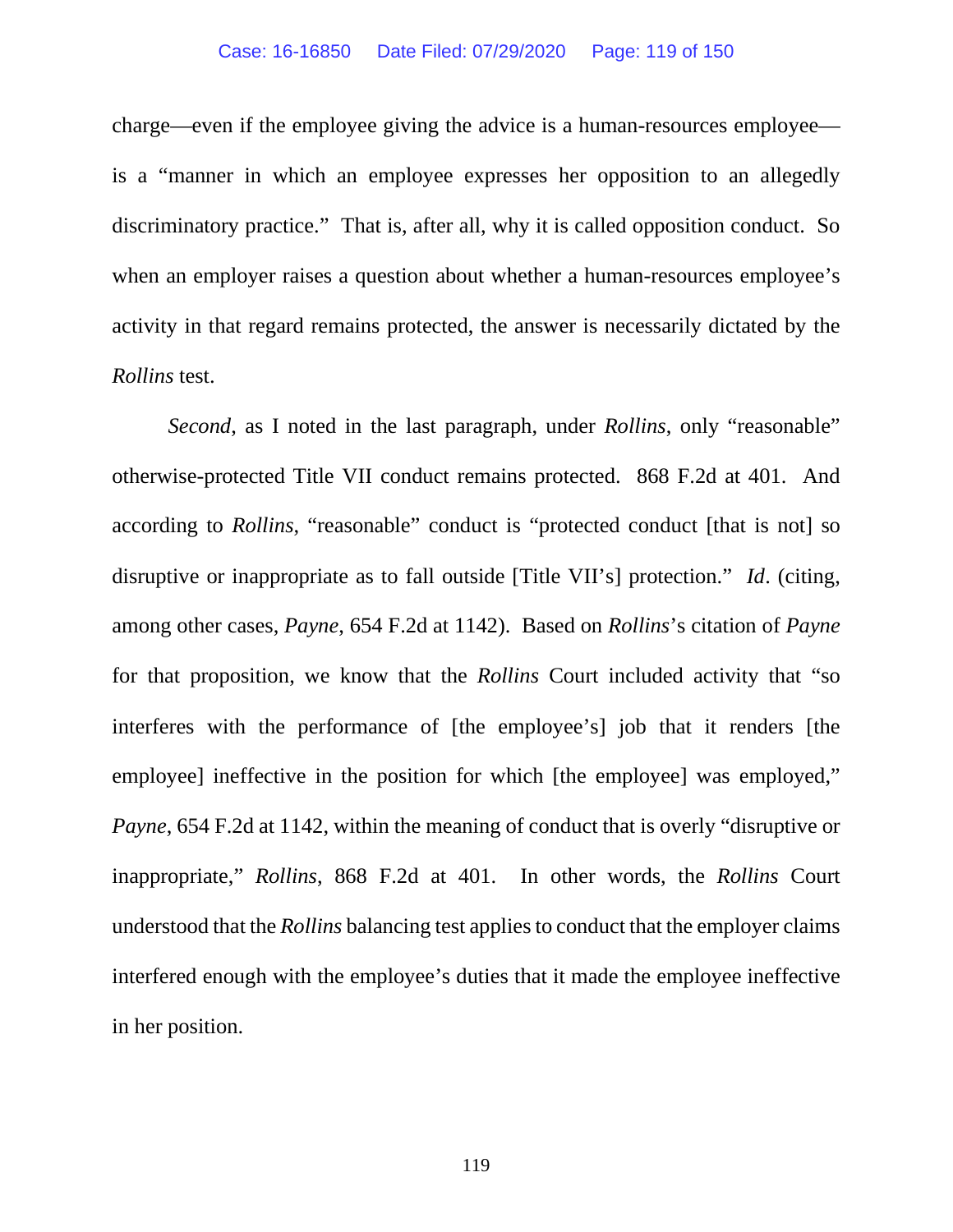### Case: 16-16850 Date Filed: 07/29/2020 Page: 120 of 150

*Third*, *Rollins* tells us in yet another way that its balancing test applies equally to employees whose otherwise-protected activities are unreasonably disruptive and employees whose otherwise-protected activities may interfere with their job duties: *Rollins* observes that "in applying [the *Rollins*] balancing test, our approach is consistent with those of our sister circuits which have addressed the issue." 868 F.2d at 401. *Rollins* then cites, among other cases, *Jones v. Flagship International*, 793 F.2d 714, 728 (5th Cir. 1986), *cert. denied*, 479 U.S. 1065 (1987), as having "addressed the issue" and applied a similar balancing test to resolve it.

As the Majority Opinion notes, *see* Maj. Op. at 32–33, the "issue" in *Jones*  was whether the actions of the plaintiff there, in soliciting another employee to file a discrimination charge against the employer and inviting a different employee to join in a lawsuit against the employer, so interfered with the plaintiff's duties as legal counsel and manager of equal-opportunity-employment programs that it rendered her ineffective for the position. And *Rollins* views the conduct in *Jones*—otherwiseprotected conduct that the employer claims so interferes with the employee's job duties so as to render her ineffective for her position and thereby render the conduct unprotected—and the conduct in *Rollins*—otherwise-protected conduct that the employer claims is so disruptive as to become unprotected—as raising the same "issue" and therefore justifying the use of the same balancing approach. *Rollins*, 868 F.2d at 401.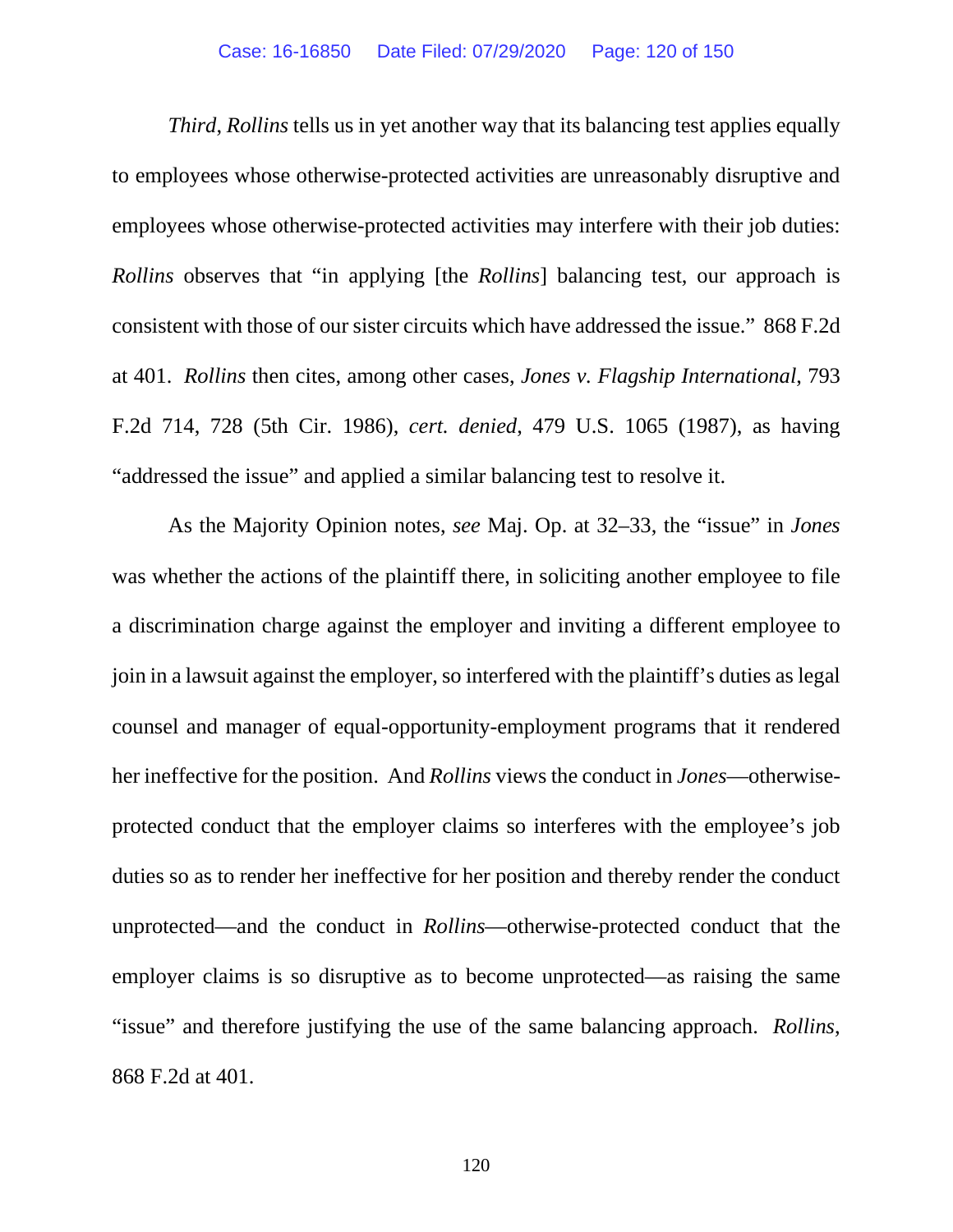*Fourth*, the Majority Opinion's insistence that the isolated statement from *Rosser* it quotes represents some type of independent test for protected conduct is not even supported by the cases the Majority Opinion cites. I have already explained that even *Rosser* anticipates some type of "balanc[ing]." *See Rosser*, 616 F.2d at 224. And *Hamm v. Members of the Board of Regents of the State of Florida*, 708 F.2d 647 (11th Cir. 1983)—which the Majority Opinion also relies upon and which predates *Rollins*<sup>[9](#page-120-0)</sup>—applies what *Rollins* later incorporated into its balancing test as the legitimacy consideration. *See* Maj. Op. at 30–31.

In particular, in *Hamm*, we held that the employee had not engaged in protected activity only after we observed that no evidence "show[ed] that any of the defendants ever directed the plaintiff to overlook claims of discrimination by employees or to cease bringing such claims to their attention." 708 F.2d at 654. In other words, we accounted in our analysis not only for the employee's job responsibilities but also for whether the employer's demands of loyalty and

<span id="page-120-0"></span><sup>9</sup> All three of the cases the Majority Opinion relies upon for the proposition that the *Rollins* test does not apply to otherwise-protected conduct that the employer asserts so interferes with the employee's duties that it renders her ineffective for her position—that is, *Rosser*, *Hamm*, and *Whatley v. Metropolitan Atlanta Rapid Transit Authority*, 632 F.2d 1325 (5th Cir. 1980)—were issued in the years before we decided *Rollins*. So of course they do not cite or rely on the *Rollins* balancing test. But any fair reading of *Rollins* shows that it represents the next step in our Circuit's development of the law governing the determination of when otherwise-protected Title VII conduct loses that protected status. Indeed, since *Rollins* was issued, we have cited *Rosser* only once in a precedential case—in the now-vacated panel opinion in this case. But there, as in this dissent, we explained that *Rosser* is tempered by the *Rollins* balancing test.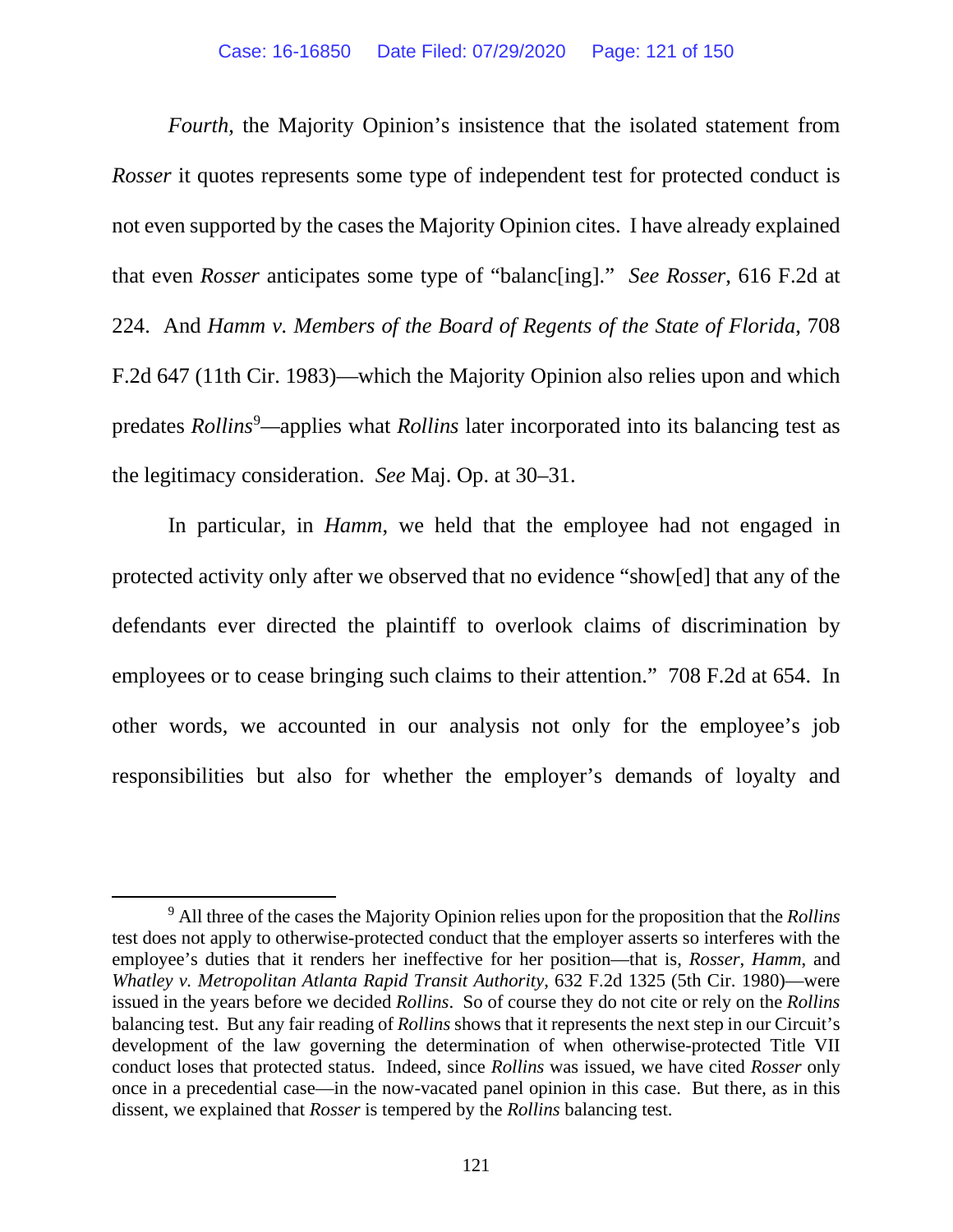### Case: 16-16850 Date Filed: 07/29/2020 Page: 122 of 150

cooperation were legitimate. And we did so by pointing to the absence of facts in *Hamm* that are so glaringly present here.

To sum up, the Majority Opinion's treatment of *Rosser* ignores the unmistakable development of protected-conduct analysis in the Eleventh Circuit. As a result, the Majority Opinion necessarily applies a flawed framework.

Plus, we got it right when we developed the *Rollins* balancing test to determine whether otherwise-protected Title VII conduct of any kind becomes unprotected. Both the text of Title VII and the rule of law require consideration of, among other things, the legitimacy of the employer's demands for loyalty.

First, the text: Title VII, by its terms, makes it illegal for "an employer" to retaliate against an employee "because [she] has opposed any practice made an unlawful employment practice by [Title VII]." 42 U.S.C. § 2000e-3(a). The one thing that all opinions in this case agree on is that advising a colleague about filing a Title VII charge generally constitutes protected Title VII activity. The Majority Opinion concludes it does not here only because of Gogel's duties.

But Title VII was never meant to wholesale exclude from its protections under every circumstance human-resources employees who mention Title VII statutory remedies to other employees. We know this because, in enacting Title VII, Congress specifically exempted from its coverage six categories of employees. *See* 42 U.S.C. §§ 2000e-1(a), 2000e-2(e), 2000e-2(f), 2000e-1(b). Human-resources employees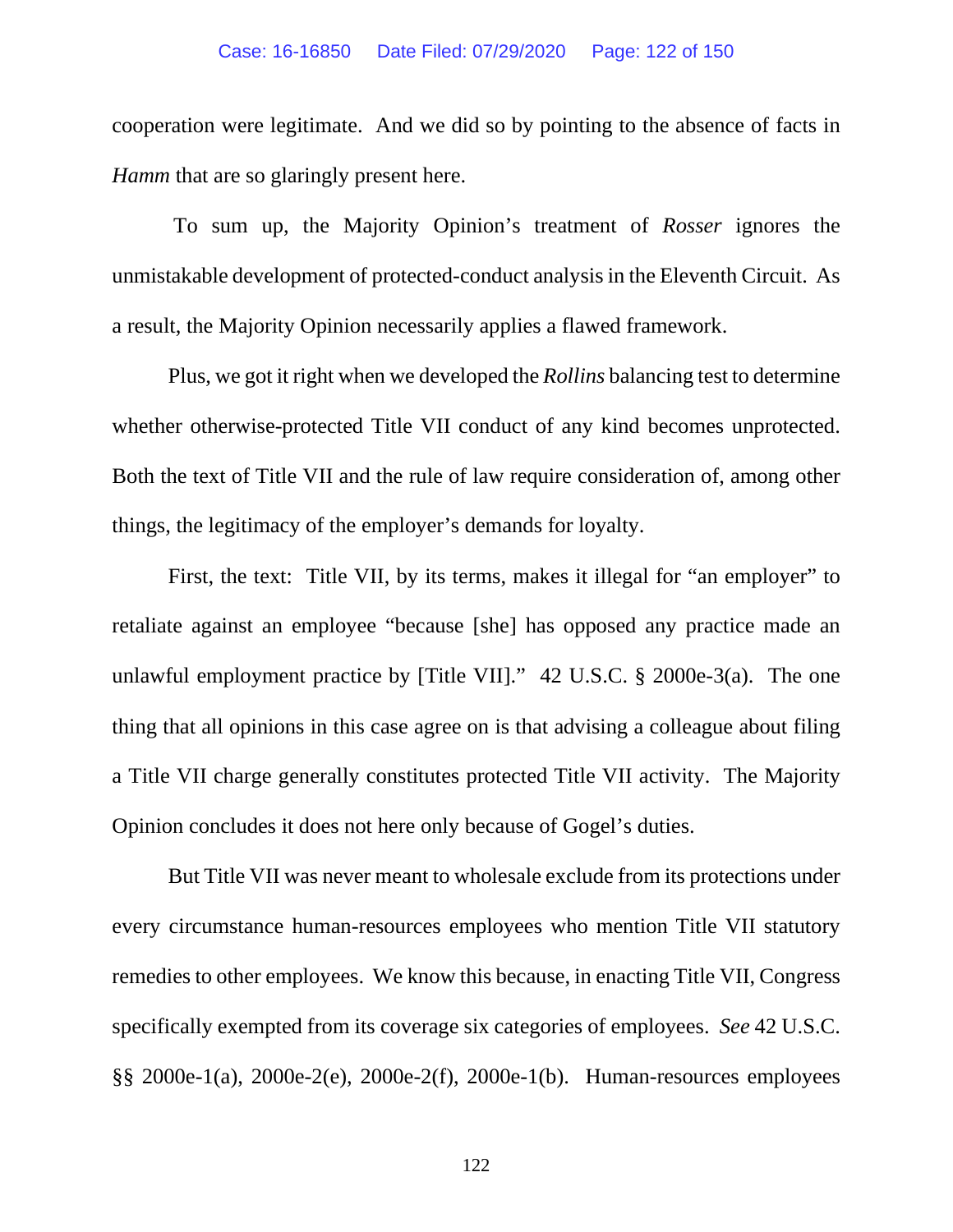### Case: 16-16850 Date Filed: 07/29/2020 Page: 123 of 150

are not among these. As we emphasized just a few months ago, "[w]here Congress explicitly enumerates certain exceptions to a general prohibition, additional exceptions are not to be implied, in the absence of evidence of a contrary legislative intent." *Pitch v. United States*, 953 F.3d 1226, 1234 (11th Cir. 2020) (*en banc*) (citation and internal quotation marks omitted). Here, the Majority Opinion points to no contrary legislative intent, and I am likewise aware of none. Yet the Majority Opinion nonetheless reads this unwritten exclusion into Title VII.

Second, the rule of law: the Majority Opinion's approach rewards bad-faith efforts to frustrate Title VII. It allows the most contumacious employer to fire its human-resources employees with impunity if they so much as make a fellow employee aware of Title VII's remedies—no matter how outrageous and extended the employer's bad-faith efforts to obstruct Title VII in the workplace. In contrast, an employee who brings a Title VII claim must have a "good faith, reasonable belief that the challenged practices violate Title VII." *Rollins*, 868 F.2d at 400. For good reason. The legitimacy of the law is at stake. We should not permit any party to use the courts to bless a one-sided interpretation of the law that allows those who refuse in bad faith to comply with the law's requirements to benefit from their very refusal to comply. Because *Rollins*'s balancing test accounts for this very important interest in the rule of law, it—and not the rule the Majority Opinion adopts today—correctly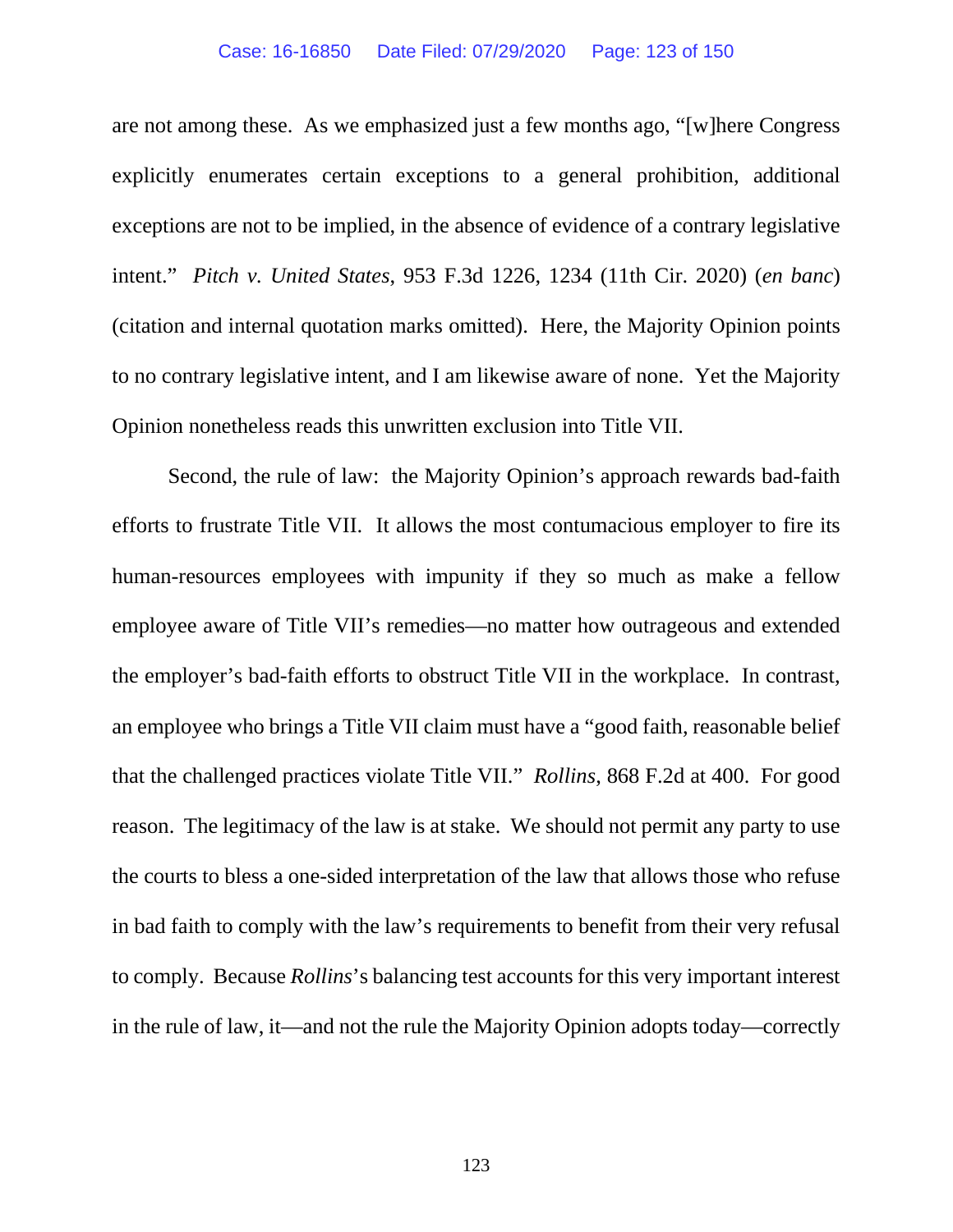sets forth the appropriate considerations for determining whether otherwiseprotected conduct remains so.

## **B. The Majority Opinion does not conduct the balancing that** *Rollins* **requires**

Here, the Majority Opinion does none of what *Rollins* requires. It never even mentions the purpose of Title VII in its analysis. And it conveniently omits consideration of the numerous instances of Title VII opposition conduct that Gogel claimed to have participated in, so it fails to properly account for "the need to protect [Gogel's] asserti[on] [of her Title VII] rights." Compounding these errors, the Majority Opinion simply assumes that KMMG's demands for loyalty in this case are "legitimate," without evaluating them against Gogel's claims that KMMG cavalierly and regularly violated Title VII and inevitably and repeatedly retaliated against those who complained.

So in the end, the Majority Opinion's "balancing" consists of only blindly believing KMMG's demands for loyalty were "legitimate" in this case. Towards that end, the Majority Opinion takes into account only Gogel's duties that required her to attempt "to internalize the resolution of any complaint and thereby avoid, if possible, the external resolution of that complaint, such as the filing of an EEOC charge and a subsequent lawsuit," and KMMG's assertion that Gogel advised Ledbetter to file an EEOC claim. *See* Maj. Op. at 44. With a "balance" stacked like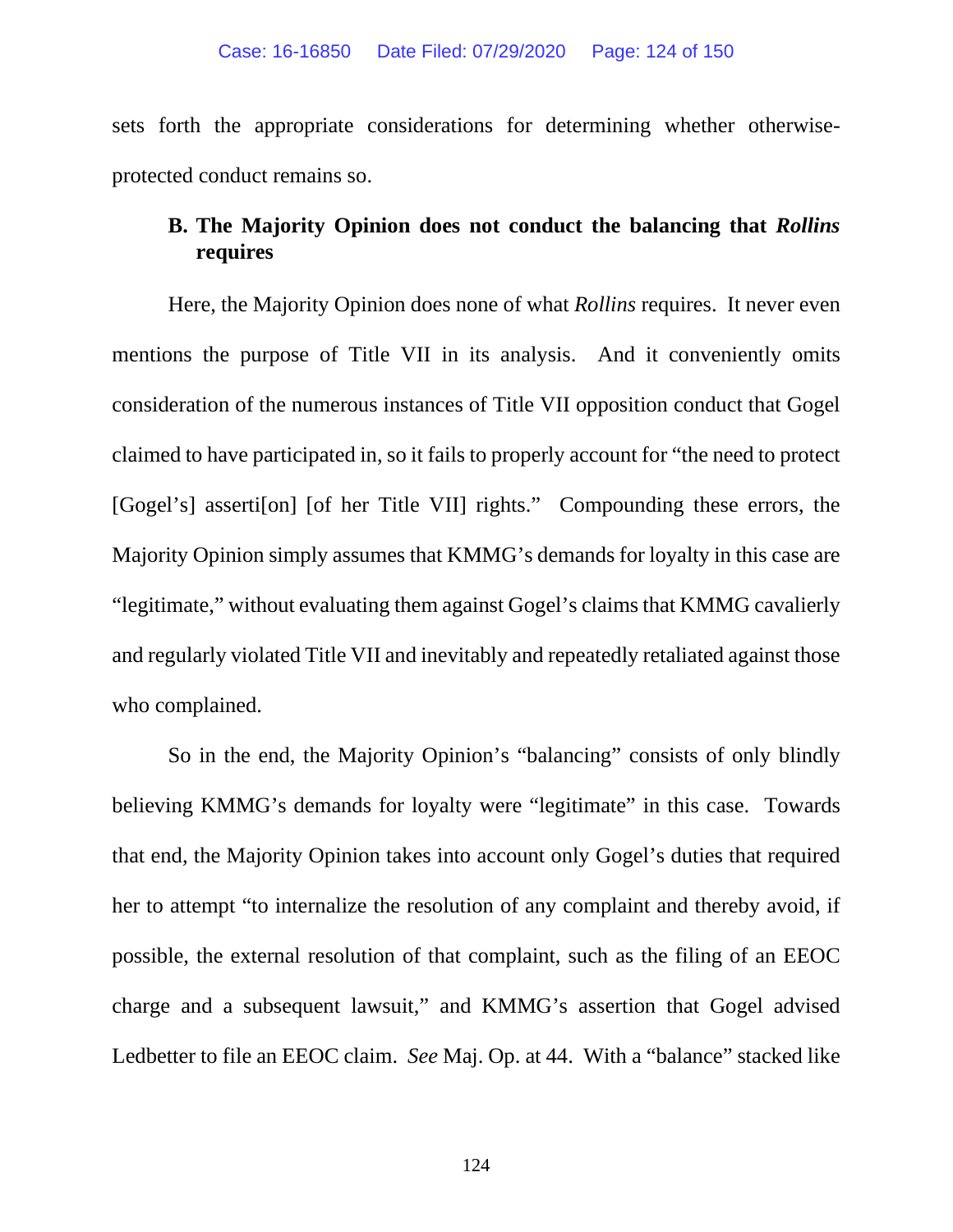that in KMMG's favor, it's no wonder the Majority Opinion concludes that Gogel failed to show she engaged in protected activity.

**C. Actually applying the** *Rollins* **balancing test compels the conclusion that Gogel's evidence establishes a material issue of fact concerning whether her activity constituted Title VII protected conduct in the circumstances here**

But if we consider what the *Rollins* balancing test actually requires, it is clear that a jury should have been permitted to determine whether Gogel's alleged solicitation of Ledbetter was protected activity. *Rollins*'s balancing test finds its origins in *Payne*. *See Rollins*, 868 F.2d at 401 (citing *Payne*, 654 F.2d at 1145).

In *Payne*, our predecessor Court explained that "[w]hen the [employer] offers evidence that plaintiff's conduct [that otherwise would have been protected conduct under Title VII] was [not protected activity under Title VII in the particular instance], and therefore provided the [employer] with a nondiscriminatory reason for its employment action, the plaintiff is entitled to an opportunity to show that his activities were reasonable under the circumstances and were warranted by the employer's conduct." *Payne*, 654 F.2d at 1145. Indeed, unless the plaintiff's otherwise-protected conduct is so clearly beyond the pale of protected activity that we can determine it is unprotected "as a matter of law," "the *fact finder* must have an opportunity to hear evidence, to balance the competing considerations, and to reach a conclusion as to the reasonableness of the conduct." *Id.* at 1145-46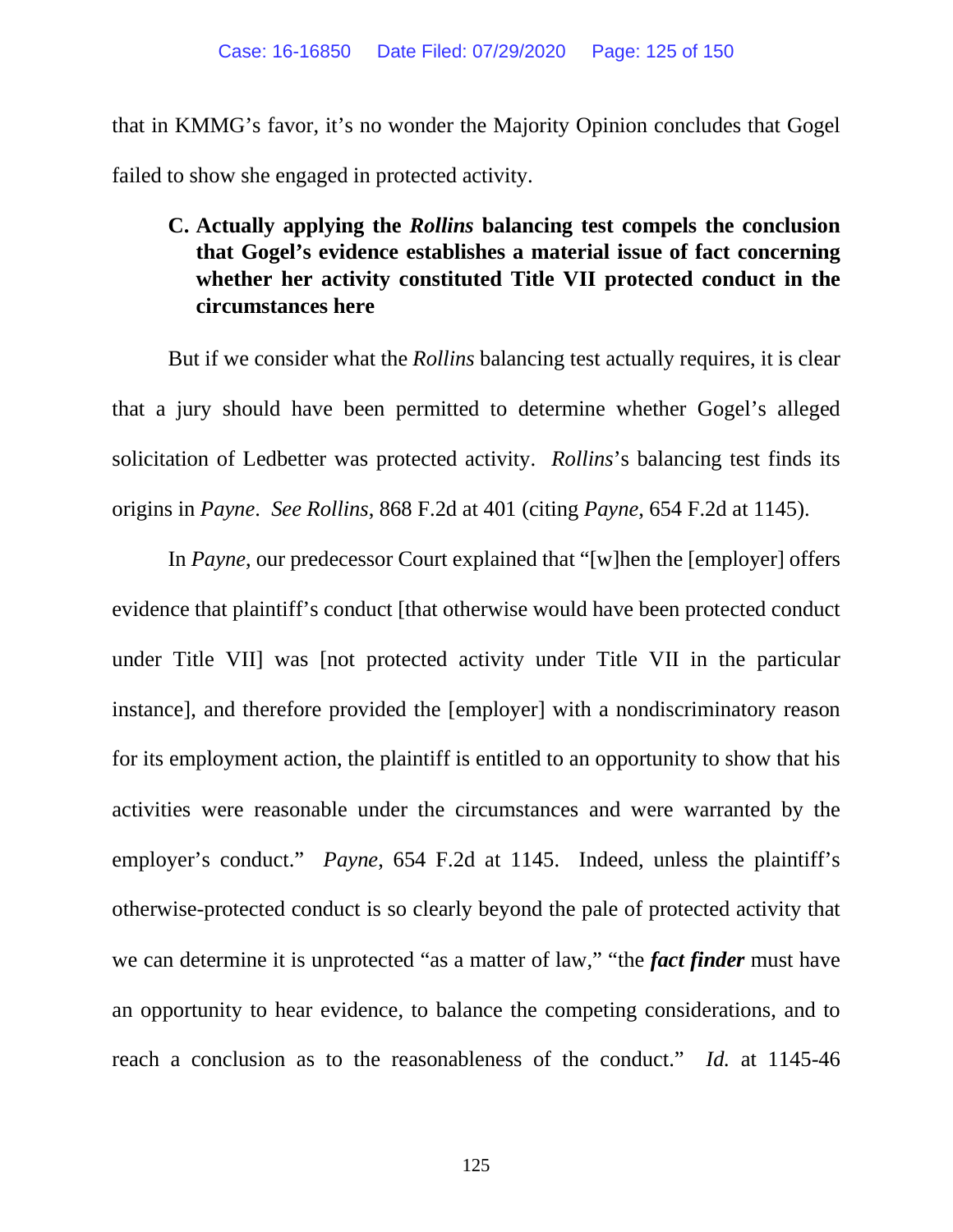(emphasis added). In other words, when an employer alleges that an employee's duties render otherwise-protected conduct unprotected, whether that is actually so on a given record is a question of material fact for the jury to resolve, unless the plaintiff's conduct necessarily, as a matter of law, qualifies on the particular record as unprotected.

The *Rollins* balancing-test factors tell us how to make that assessment. And when we apply those factors here, we cannot find that Gogel's conduct, under the circumstances she alleges KMMG created in this case, is, as a matter of law, unprotected activity under Title VII. To conduct this analysis correctly, we begin by identifying the content of the three factors to be balanced: "the purpose of the statute," "the need to protect individuals asserting their rights thereunder," and the "employer's legitimate demands for loyalty, cooperation and a generally productive work environment." *Rollins*, 868 F.2d at 401.

With respect to "the purpose of the statute," Gogel proceeds under Title VII's retaliation prohibition. To understand Title VII's antiretaliation provision, we must begin with Title VII's antidiscrimination provision. That provision "seeks a workplace where individuals are not discriminated against because of their . . . gender-based status." *Burlington N.*, 548 U.S. at 63. Title VII's antiretaliation provision, in turn, "seeks to secure that primary objective [of the antidiscrimination provision] by preventing an employer from interfering (through retaliation) with an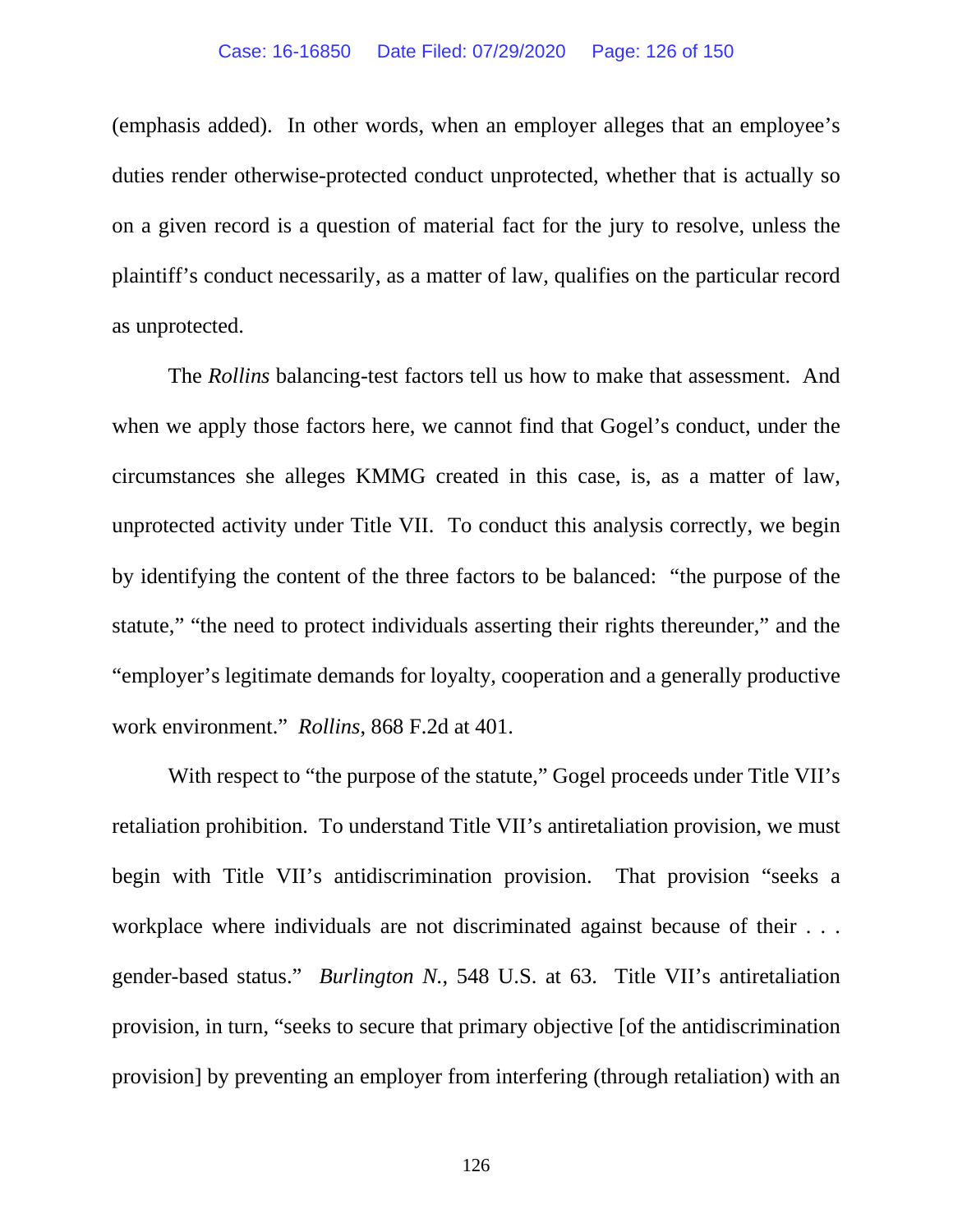### Case: 16-16850 Date Filed: 07/29/2020 Page: 127 of 150

employee's efforts to secure or advance enforcement of [Title VII's] basic guarantees." *Id.* So the Supreme Court has explained that Title VII's antiretaliation provision's "primary purpose" is "maintaining unfettered access to statutory remedial mechanisms." *Id.* at 64 (cleaned up). This "primary purpose" obviously becomes especially important where, as Gogel alleges here, an employer refuses to internally address an employee's discrimination claims and even engages in affirmative acts to obstruct Title VII compliance.

As for "the need to protect individuals asserting their [Title VII] rights," Gogel exercised both her opposition and participation rights under Title VII. In Section I of this dissent, I have catalogued many ways Gogel opposed sex-based discriminatory conduct at KMMG, as well as the way Gogel participated in the EEOC process herself. In conducting the *Rollins* balancing, we must consider all this conduct. And we must account for it against the background of the *Rollins* test's first consideration—the purpose of the statute.

So we must look at Gogel's efforts to secure "a workplace where individuals are not discriminated against because of their . . . gender-based status." *See Burlington N.*, 548 U.S. at 63. When we do that, we see that for nearly three years, Gogel engaged in effort after effort through KMMG, and through Jackson in particular, to remedy rampant sex discrimination—all to worse than no avail. Instead of achieving parity for women, Gogel's antidiscrimination efforts brought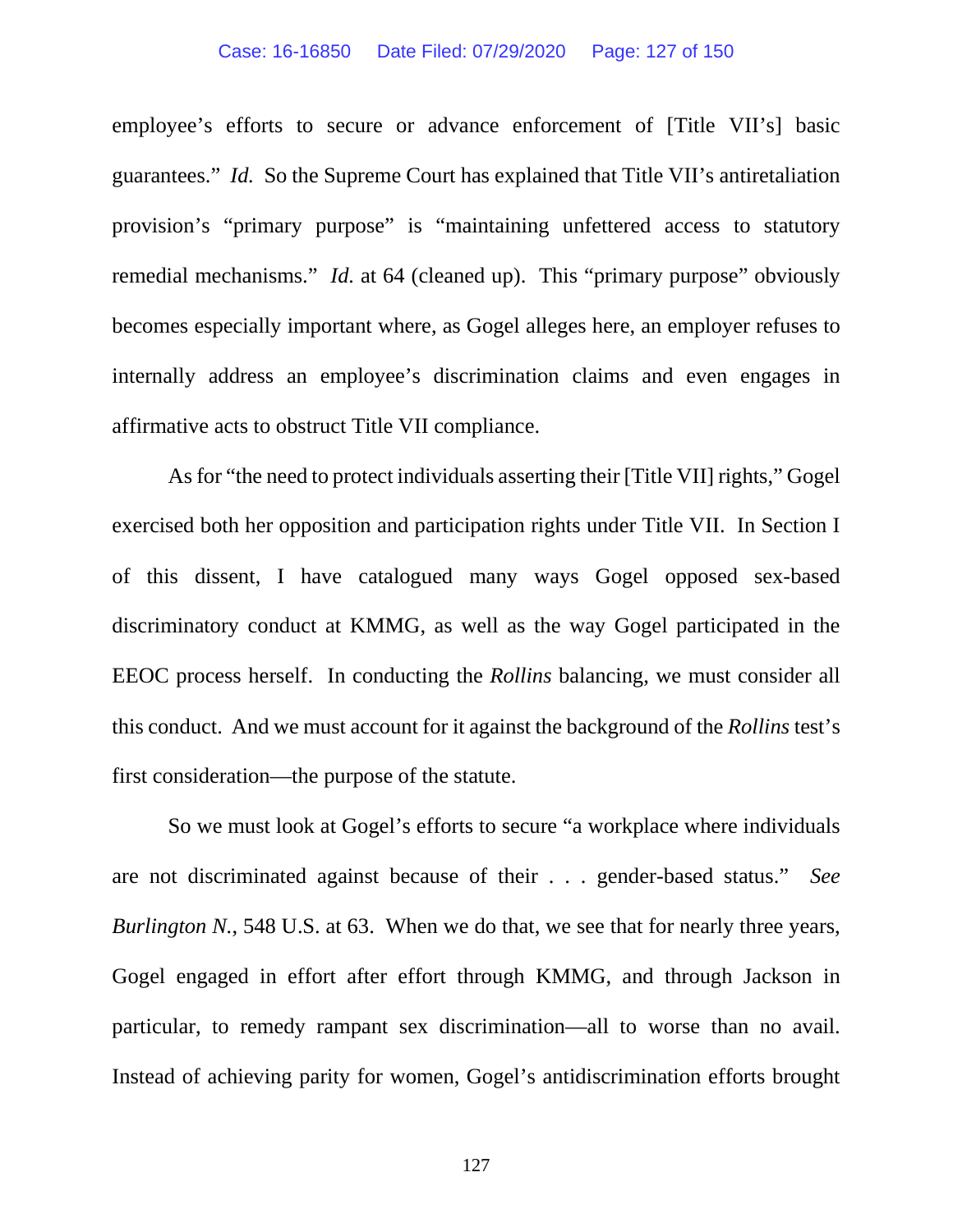her retaliation. Finally, after witnessing "other women experiencing significant damage to their careers and [seeing] the same thing coming for [her]self, and [she] couldn't protect them and [she] couldn't protect [herself], and the people that [she] reported to either could not or would not protect [them]," Gogel decided she had to seek assistance from the Equal Employment Opportunity Commission. ECF No. 117 at 52(208). Put simply, Gogel filed an EEOC charge and, assuming KMMG's version of the story, advised Ledbetter to do the same, only after KMMG fully frustrated Gogel's nearly three years of efforts to obtain KMMG's compliance with Title VII.

We consider this evidence, too, when we evaluate "the employer's legitimate" demands for loyalty, cooperation and a generally productive work environment." As the formulation of this factor suggests, it requires us to identify KMMG's demands for loyalty, cooperation, and a generally productive work environment and assess whether, in the context of the facts Gogel alleges, they were "legitimate."

KMMG claims that it fired Gogel because "one could conclude that [she] encouraged or even solicited" Ledbetter to file her EEOC charge and that "there [was] an appearance of a conflict of interest sufficient to cause [KMMG] to lose confidence in the loyalty and trust that [was] required by [her] position." ECF No. 120 at 138. And as Jackson put it, "the role of the Team Relations Manager is not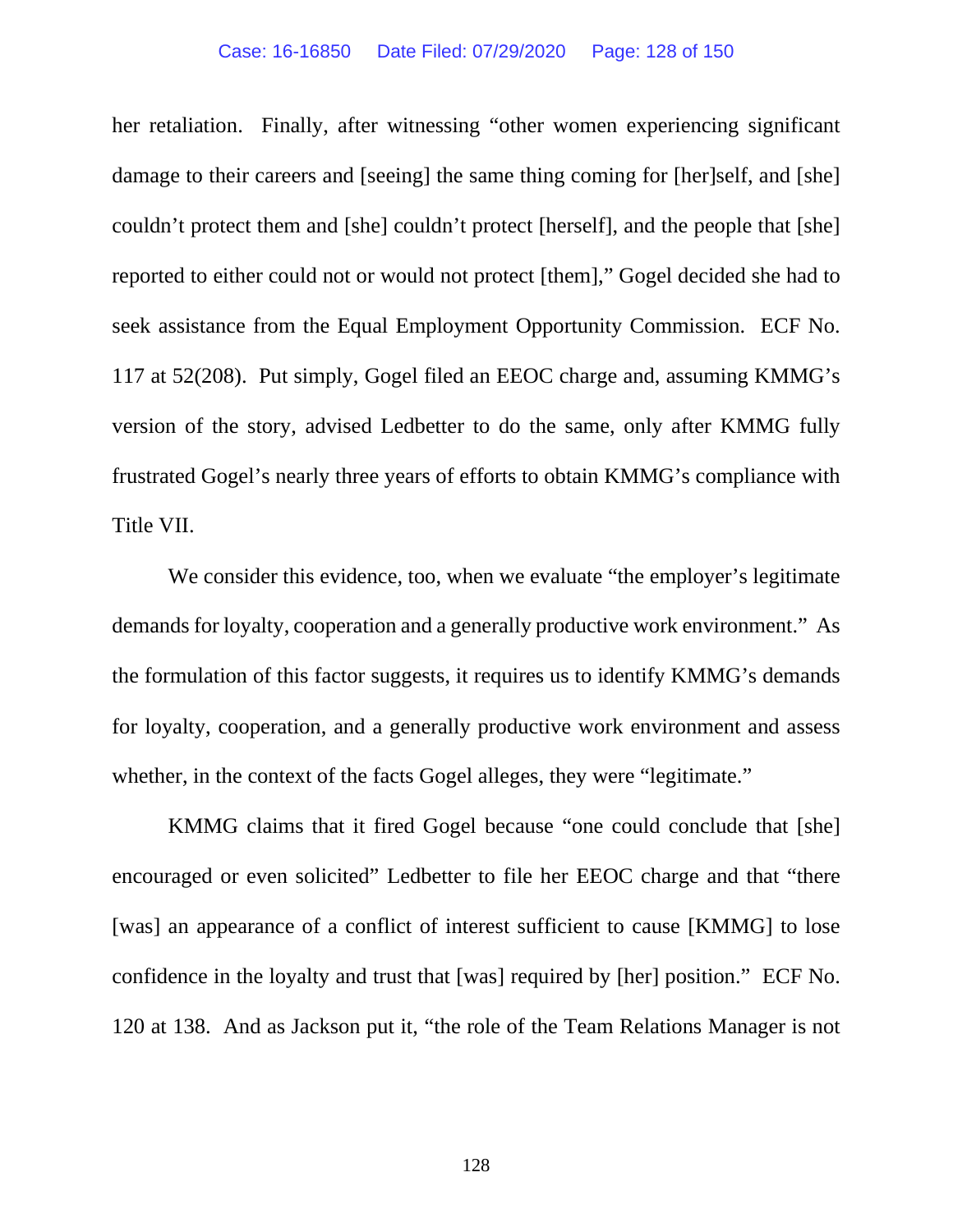to solicit, encourage other team members to file a lawsuit. It's to encourage and problem solve to prevent team members from filing a lawsuit." *Id.* at 70(273).

It is certainly legitimate and reasonable for a company that seeks in good faith to comply with Title VII to expect its professionals who are responsible for assisting in the handling of Title VII complaints to avoid suggesting to employees that they file EEOC charges.

But that, of course, assumes that the company makes a good-faith effort to comply with the law under Title VII.<sup>[10](#page-128-0)</sup> It should go without saying that a company's demands for "loyalty" and "cooperation" are not "legitimate" if the company uses its Title VII professionals to subvert the law and to quash legitimate discrimination complaints without remedying them. In that environment, a company's demands for "loyalty" and "cooperation" must not be blindly deferred to. And nothing in our precedent suggests otherwise. Rather, as the *Rollins* test itself indicates, if a company, in bad faith, routinely frustrates its Title VII professional's efforts to resolve other employees' potentially legitimate discrimination complaints within the company, at some point it becomes reasonable for that Title VII professional, whose

<span id="page-128-0"></span><sup>&</sup>lt;sup>10</sup> The Majority Opinion finds this notion to be "grudging." Maj. Op. at 38. It's not clear to me what is "grudging" about the recognition that an employer legitimately expects loyalty from its employees when it comes to Title VII claims only when that employer does not act in bad faith and does not affirmatively try to obstruct Title VII compliance.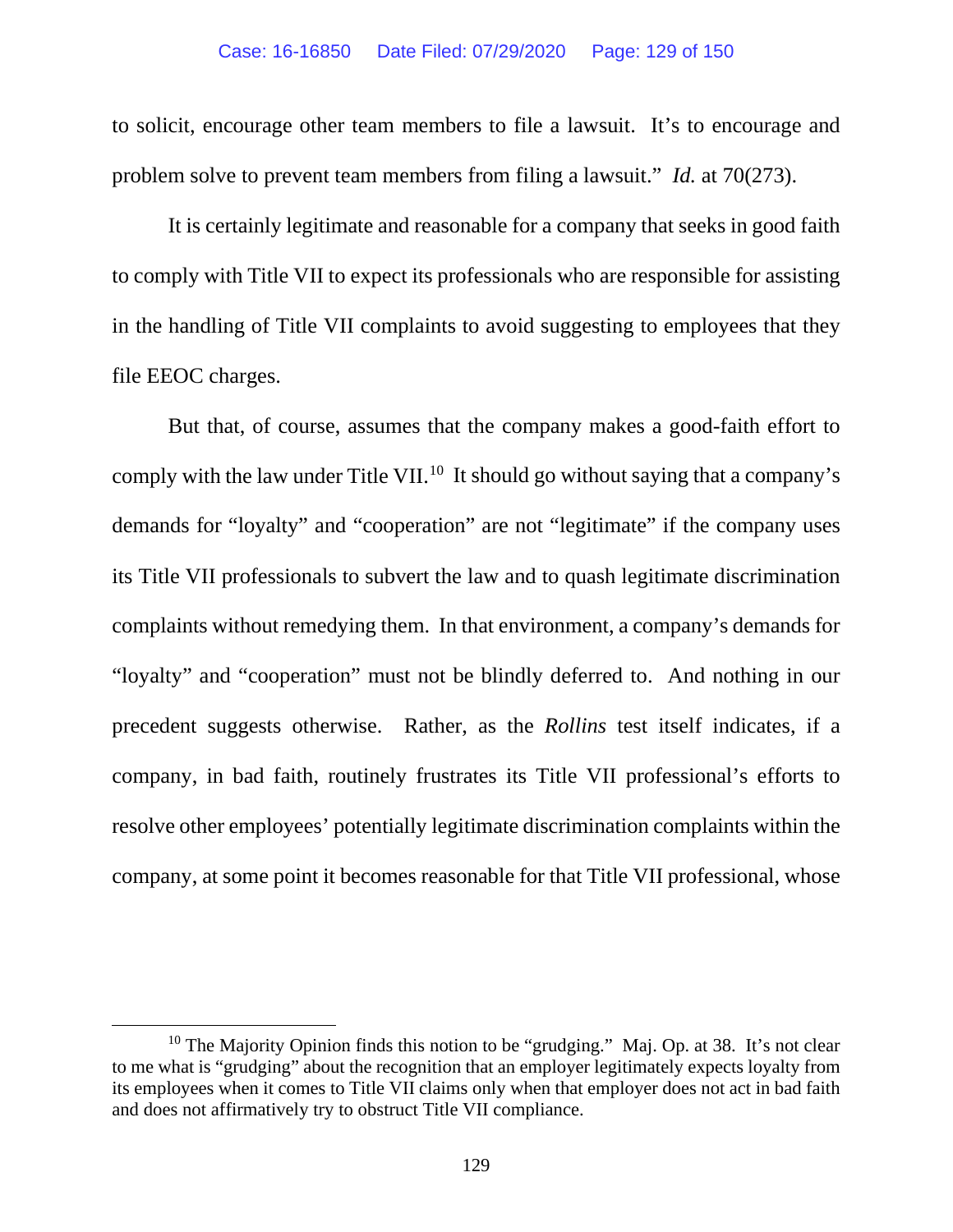ultimate fidelity must be to the law, to direct a complaining employee to statutory avenues outside the company for possible relief.

On this record, a jury should have had the opportunity to evaluate whether that point had come at the time that Gogel allegedly advised Ledbetter to file an EEOC charge. Otherwise, an employee who finds herself in this position has only one choice if she wants to keep her job: to continue assisting the company in running roughshod over its employees' rights, in violation of the law. Under *Payne* and its progeny, that is plainly wrong.

# **D. Because the Majority Opinion does not abrogate** *Payne***, the Majority Opinion is bound by** *Payne***'s holding that the determination of whether otherwise-protected conduct remains protected conduct on a given record presents an issue of fact, unless it is clear as a matter of law that the conduct is unprotected**

The Majority Opinion makes no secret that this part of our precedent gives it a headache; it tries everything in the book to rid itself of *Payne* and its clear meaning. But not one of the Majority Opinion's efforts to render itself *Payne-*free succeeds.

*First*, the Majority Opinion attempts to characterize the noted quotations from *Payne* as "arguably dicta." *See* Maj. Op. at 41 & 41 n.20. As the Majority Opinion's use of the modifier "arguably" begins to betray, though, the *Payne* quotations are nothing of the sort.

In *Payne*, the employer, for the first time on appeal, asserted that the employee's conduct was not "protected activity" under Title VII. 654 F.2d at 1144.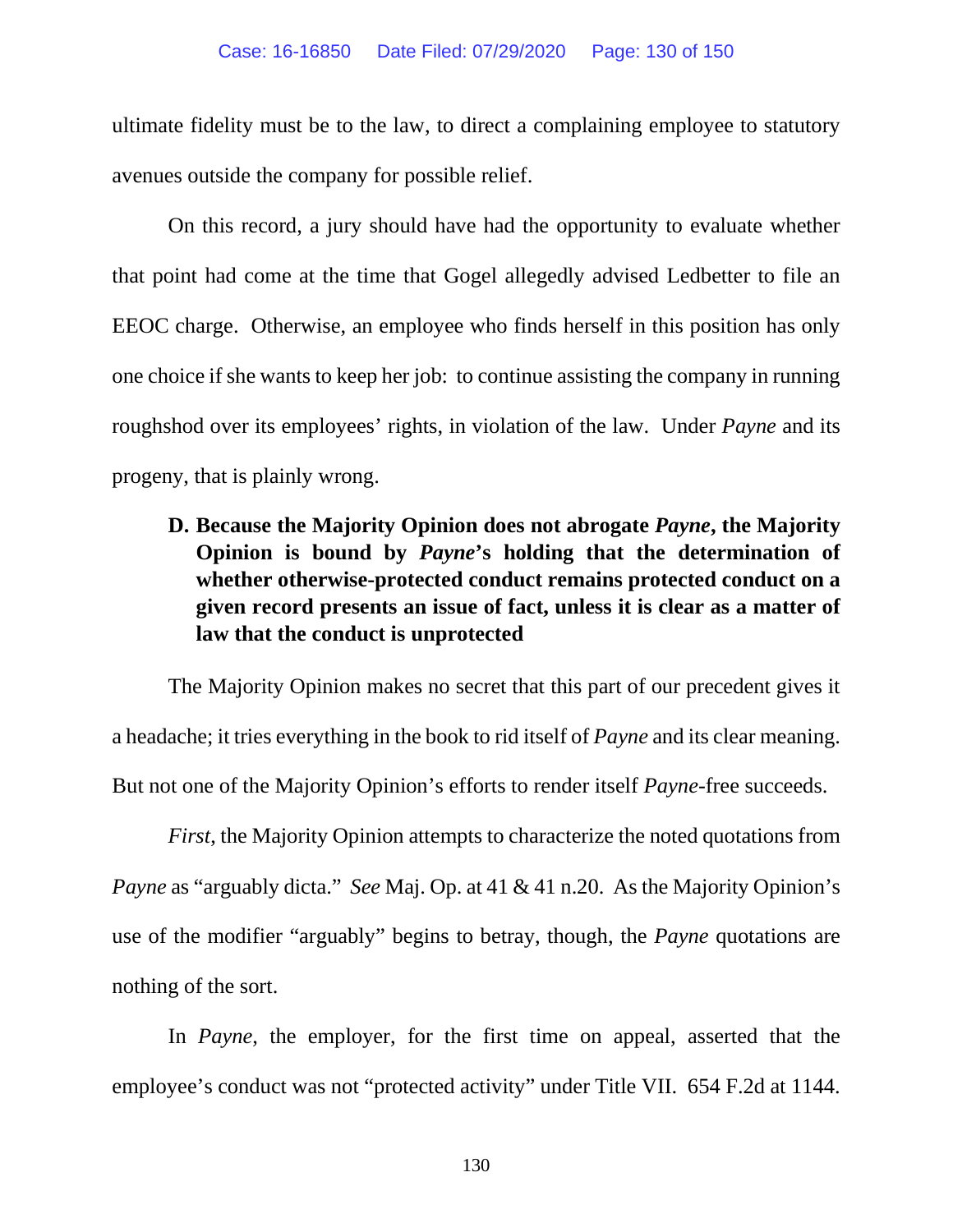### Case: 16-16850 Date Filed: 07/29/2020 Page: 131 of 150

Observing that it could consider the employer's contention for the first time on appeal if the employer raised a question of law, the Old Fifth Circuit set about determining whether the question of whether an employee's conduct fails to qualify as protected Title VII activity raises an issue of law or fact. *Id.* at 1145. The Court concluded that "[a]t least where conduct is not unprotected as a matter of law," the issue raises a question of fact. *Id.* at 1146. For that reason, our predecessor Court held that it could not consider for the first time on appeal whether the employee's conduct constituted protected activity. *Id.*

Obviously, the holding that whether conduct is protected activity states a question of fact, not law, was critical to the Court's holding that it could not address the employer's argument brought for the first time on appeal. By definition, then, it was not dicta. *See United States v. Kaley*, 579 F.3d 1246, 1253 n.10 (11th Cir. 2009) ("[D]icta is defined as those portions of an opinion that are not necessary to deciding the case then before us." (citation and internal quotation marks omitted)).

*Second*, the Majority Opinion engages in a half-hearted effort to materially distinguish *Payne* from Gogel's case. *See* Maj. Op. at 41. In support of this effort, in its entirety, the Majority Opinion asserts, "In contrast with Gogel, there was no contention in *Payne* that, had he been rehired, the plaintiff's picketing activity while not employed with the company would so interfere with the performance of his job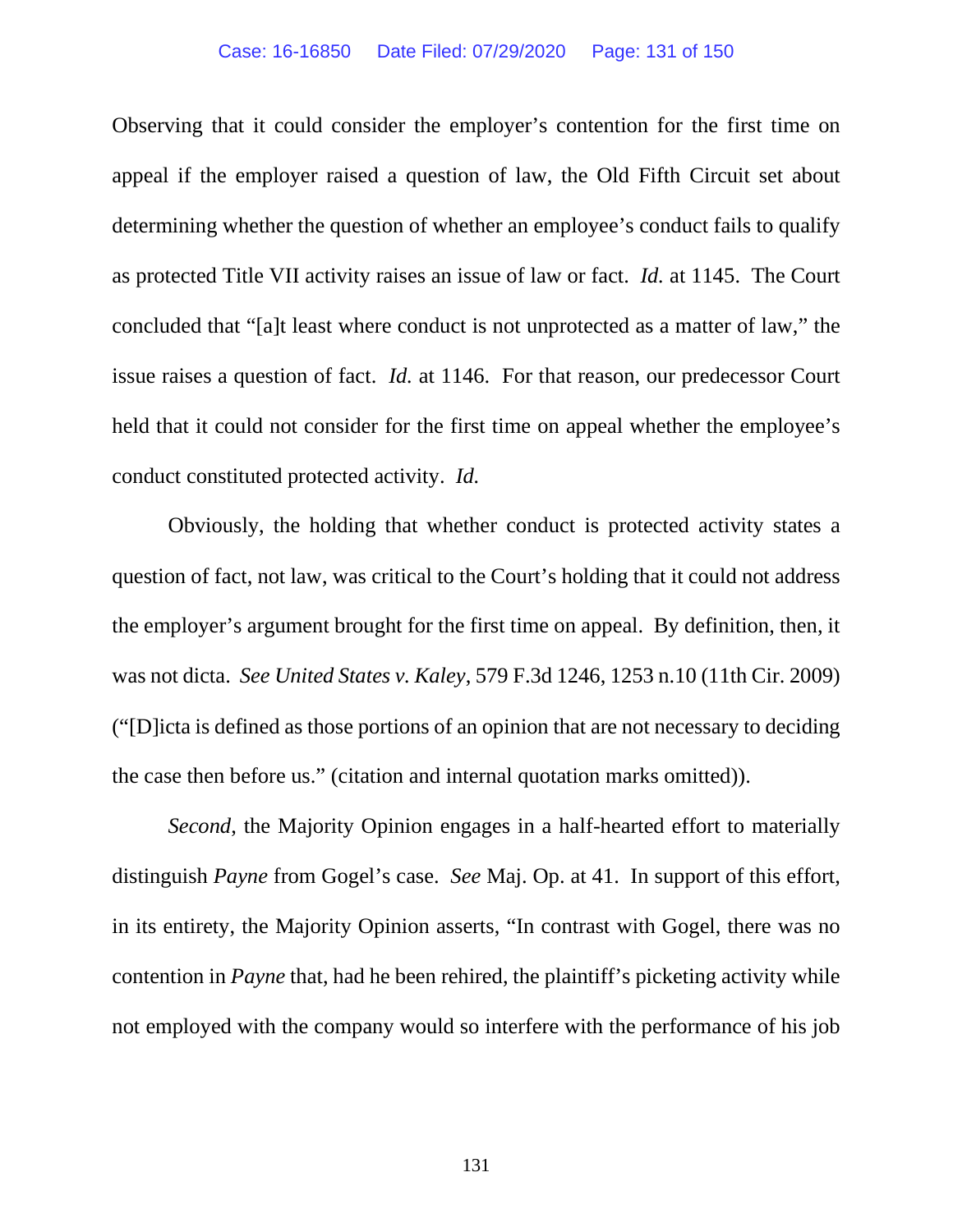duties as a seasonal laborer that it would render him ineffective in that position . . . ." Maj. Op. at 41.

But *Payne* stands for only the proposition that whether an employee's conduct is protected presents a question of fact unless, as a matter of law, it is clear that the employee's conduct is not protected. To go that next step and actually determine whether an employee's Title VII conduct, in the circumstances of a given case, is unprotected as a matter of law, we must employ *Rollins*'s balancing test (as I have done above). Because the Majority Opinion fails to do that, its effort to distinguish *Payne* is a lot like deciding the winner of a team relay race by looking at only the first leg of the race. Instead of applying the multipart *Rollins* balancing test that governs the protected-activity determination, the Majority Opinion's doomed effort to distinguish *Payne* considers only KMMG's demands for loyalty and just assumes they were "legitimate." That analysis ignores the legitimacy inquiry, as well as *Rollins*'s other two factors—the purpose of Title VII and the employee's interest in engaging in protected activity. The Majority Opinion cannot distinguish *Payne* by refusing to apply the governing *Rollins* test to Gogel's evidence.

*Third*, the Majority Opinion mischaracterizes my description of *Payne*'s rule as being "that summary judgment could never be warranted on the question whether particular conduct was protected." Maj. Op. at 41. That simply isn't so. Indeed, as I have noted multiple times in this dissent, it is clear that *Payne* authorizes summary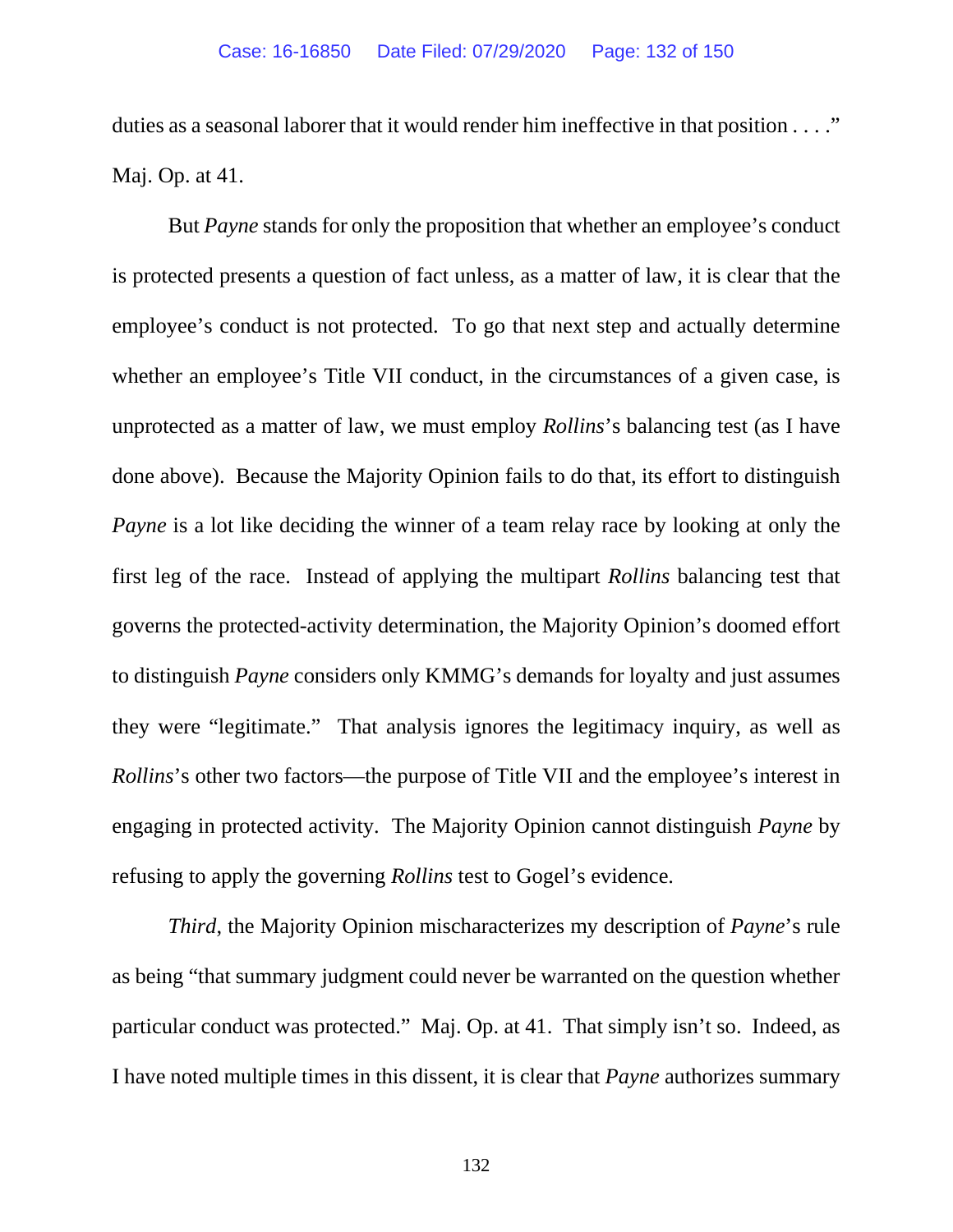### Case: 16-16850 Date Filed: 07/29/2020 Page: 133 of 150

judgment when the employee's otherwise-protected conduct, as a matter of law, does not qualify on a given record as protected Title VII conduct. 654 F.2d at 1145-46. The problem for the Majority Opinion here is that that is not the case.

*Finally*, apparently sensing that its other efforts to kill the *Payne* precedent cannot carry the day, the Majority Opinion resorts to the tired, old parade of horribles, claiming that I "argue<sup>[]</sup> that whenever a plaintiff HR manager with job responsibilities like Gogel's abandons those responsibilities because she finds fault with the employer's decisions and is then terminated, the balancing test . . . requires that the judicial decision-maker determine whether the manager should nonetheless be given a pass and allowed to remain in her job." Maj. Op. at 38–39. This contention of the Majority Opinion's is so misleading that it's hard to know where to begin.

So I will start where the Majority Opinion does. It calls the application of *Payne*'s rule and *Rollins*'s longstanding balancing test an "exception" I "craft[ed]" to the Majority Opinion's rule and my "new test." Maj. Op. at 38, 42. If that's how the Majority Opinion wants to characterize strict application of our binding precedent as it is written, I'll freely concede I'm guilty.

Regardless of the nomenclature, my so-called "new test" and "craft[ed]" "exception" simply apply *Rollins*'s balancing test. And when doing so reveals that we cannot conclude that, under the particular circumstances of this case, Gogel's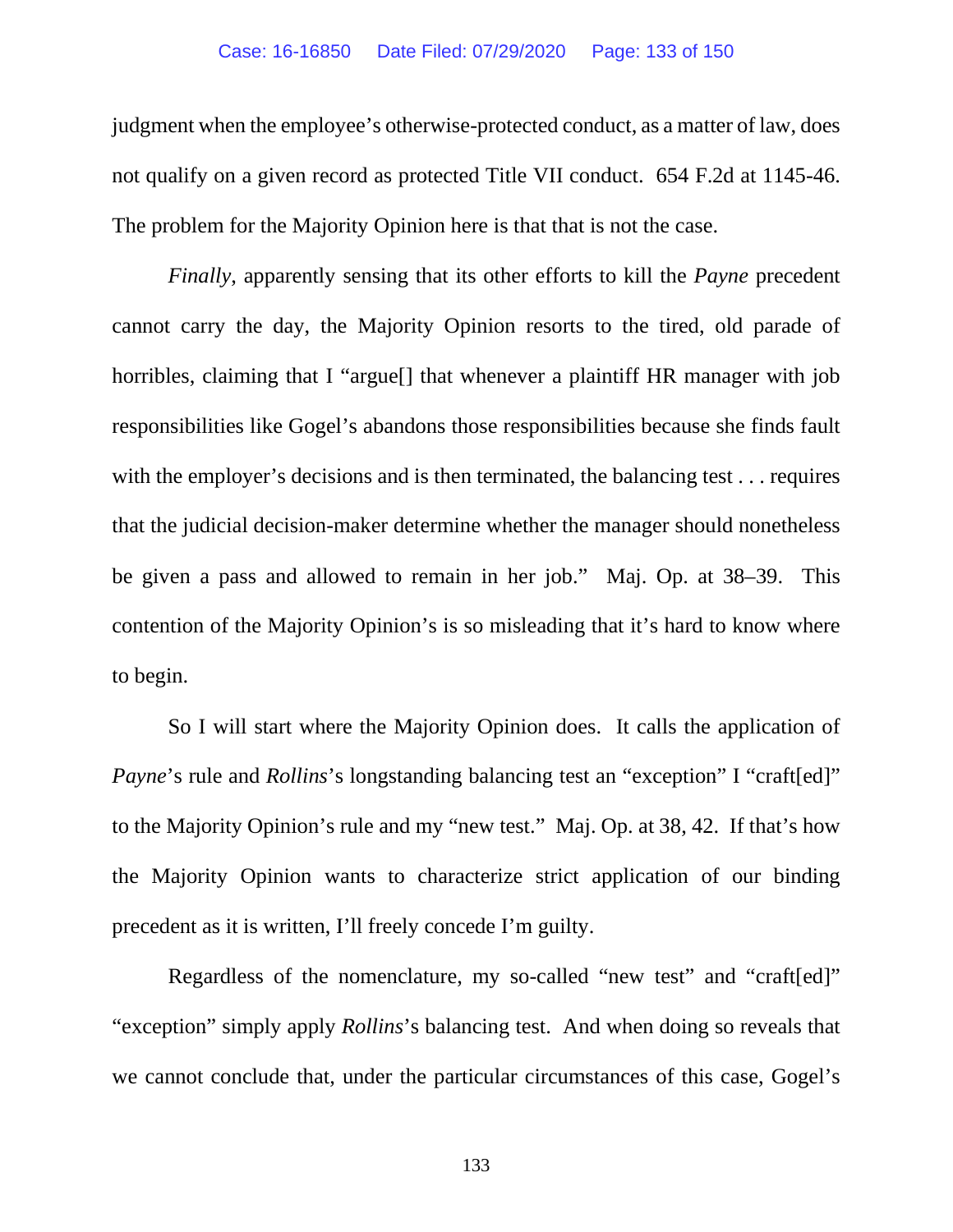alleged conduct was unprotected as a matter of law, I merely recognize pursuant to *Payne*'s rule that the issue is one of fact that we must leave to the factfinder.

By contrast, as I have explained, the Majority Opinion makes no effort whatsoever to actually apply *Rollins*'s considerations of whether the employer's demands for loyalty are legitimate. Nor does it consider the employee's interest in engaging in Title VII protected activity or the purposes of Title VII's retaliation provision.

Even the most attentive reader who engages in the deepest scouring of the Majority Opinion in search of these things comes up empty-handed. Instead, ignoring ample evidence to the contrary, the Majority Opinion just assumes that KMMG's demands for loyalty were "legitimate" and ends its analysis there. Applying that "test," it's no wonder the Majority Opinion reaches the conclusion it does. But make no mistake about it—the Majority Opinion does not apply our precedent. Not only does the Majority Opinion's one-factor "test" violate *Rollins*, it also transgresses the most basic principle of summary judgment: we view the evidence in the light most favorable to the non-moving party.

Here, Gogel presented a mountain of evidence that, if believed, clearly demonstrates that KMMG acted in bad faith when it came to Title VII. To briefly review, according to that evidence, Jackson, KMMG's chief administrative officer, instructed Gogel (a human-resources official who, according to KMMG, was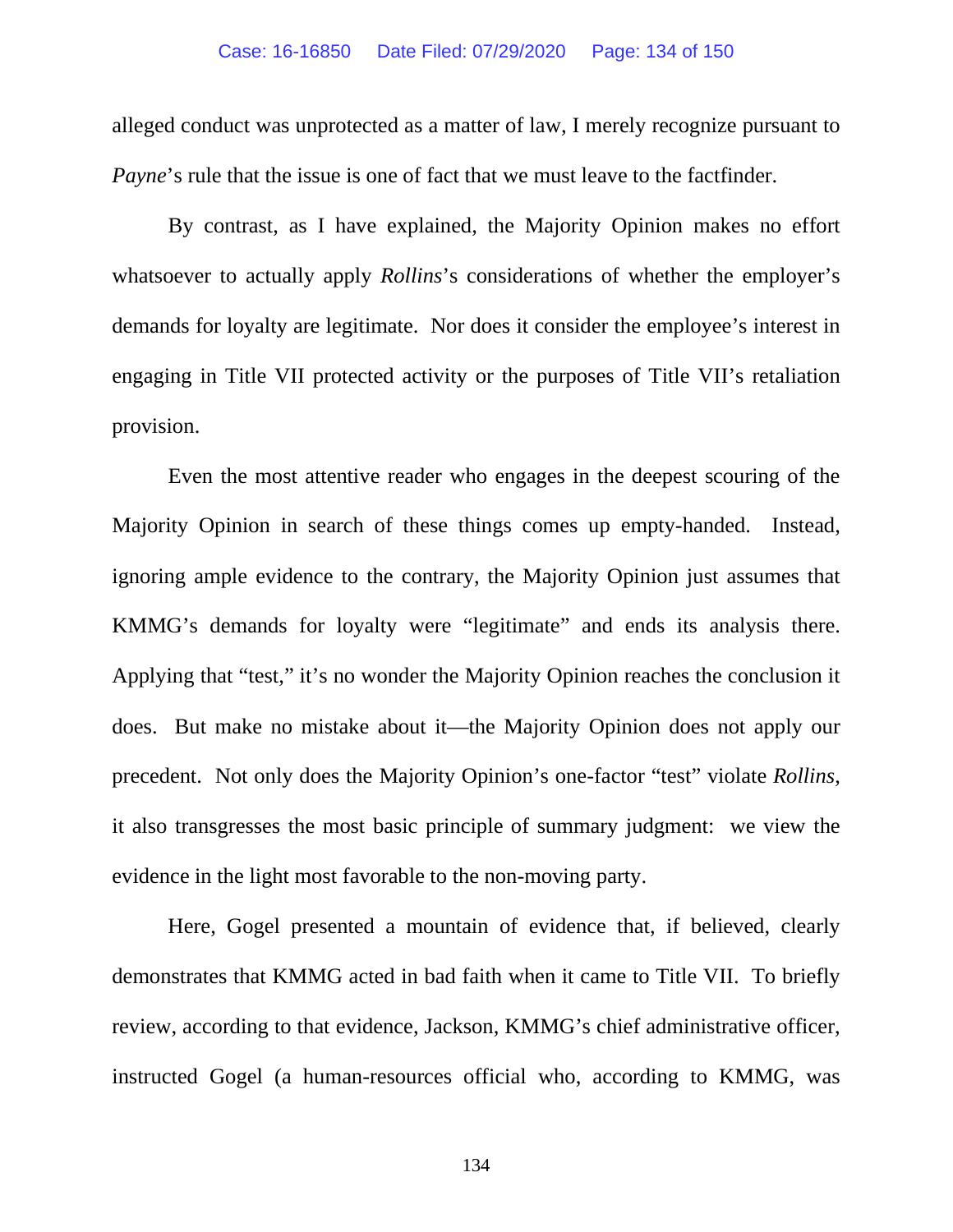responsible for addressing Title VII issues) not to investigate reported violations of KMMG's own Title VII policy; then, after she began to do so because Kim told her to investigate (but only the subordinate, not Kia's president), Kim backtracked and told her to destroy all records of her investigation; and Jackson consistently directed Gogel to accept and even embrace KMMG's regular violations of Title VII, including things like asking people's ages, encouraging a "[p]atriarchal" hierarchy, hiding the supposedly "unattractive" female employees, and on and on.

Despite all this evidence, the Majority Opinion's legal analysis mentions not a single word about it. Instead, the Majority Opinion completely ignores the evidence and simply chooses to credit KMMG's claim that its demands for loyalty, under the circumstances, were "legitimate." Perhaps that is because it is impossible to conclude, as a matter of law, that KMMG's demands for loyalty, under the circumstances, were "legitimate," if we credit Gogel's evidence of KMMG's bad faith, as we must under the summary-judgment standard.

Pouring more rain on the Majority Opinion's parade of horribles is the fact that our own precedent shows that there is nothing unmanageable about actually applying the *Rollins* balancing-test components. As I have noted, *Hamm*, which the Majority Opinion relies on to suggest that we do not consider the legitimacy of the employer's demands for loyalty, *see* Maj. Op. at 30–31, shows that, in fact, we do,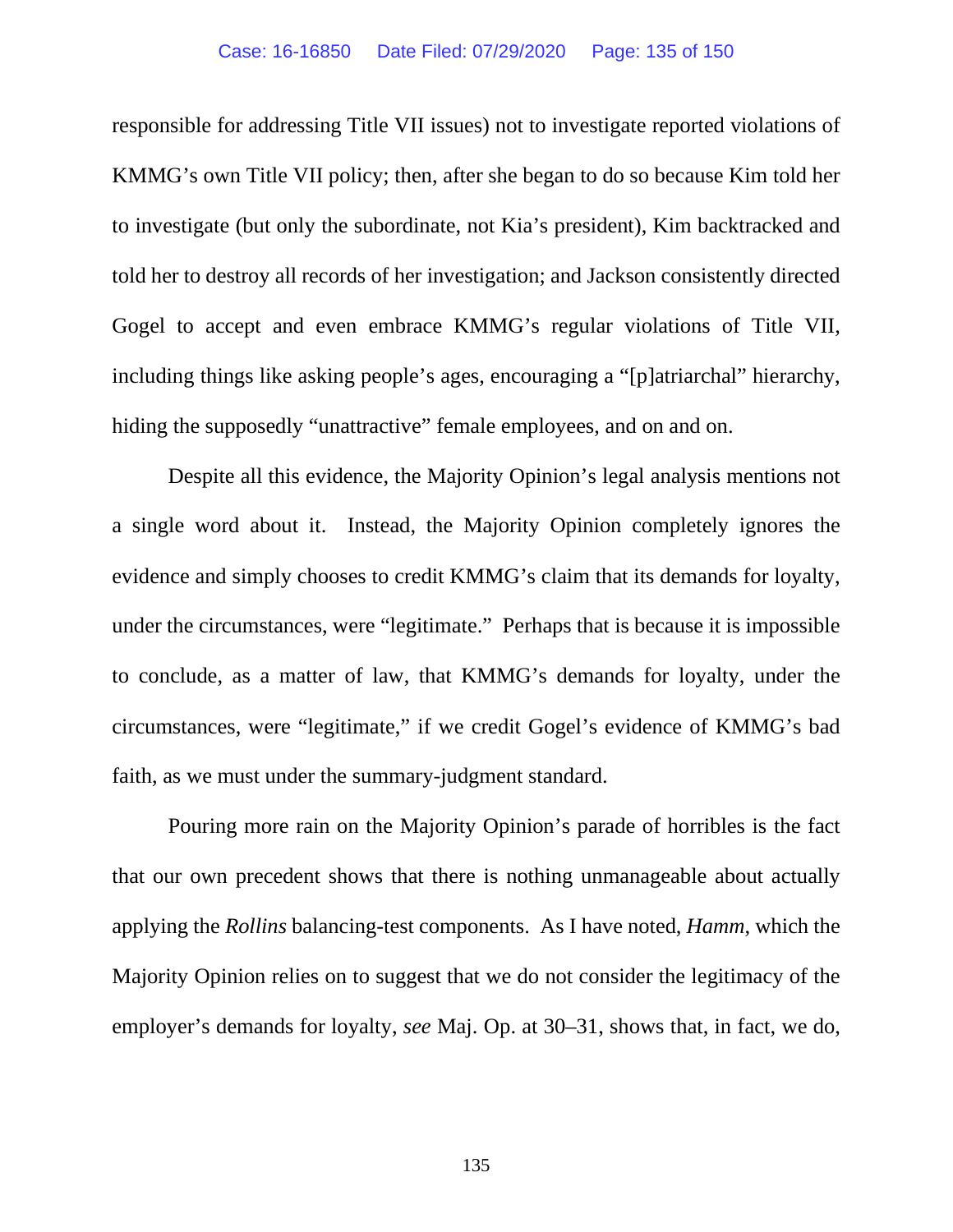and we have—even since before *Rollins* neatly bundled the balancing considerations into its test.

Nearly forty years have passed since *Hamm.* And in that time, it does not appear that we have had a single case (other than this one)—precedential or not where a human-resources employee attempted to demonstrate that her otherwiseprotected Title VII conduct survived *Rollins*'s balancing test on summary judgment because of significant evidence that the employer acted in bad faith and flouted its Title VII responsibilities. That readily demonstrates, contrary to the Majority Opinion's argument, *see* Maj. Op. at 38–39, that adhering to the *Rollins* balancing test does not result in a free-for-all for human-resources employees where they will necessarily be able to avoid summary judgment and go to trial. Rather, when faced with an employer's demands for loyalty, a human-resources employee who engages in otherwise-protected conduct may survive summary judgment only by presenting sufficient evidence to create a material issue of fact over whether the employer's demands for loyalty were legitimate. And as *Hamm* demonstrates, that can be done if the evidence, construed in the employee's favor, shows that the employer exercised bad faith in applying its Title VII obligations and actively worked to circumvent the law's protections.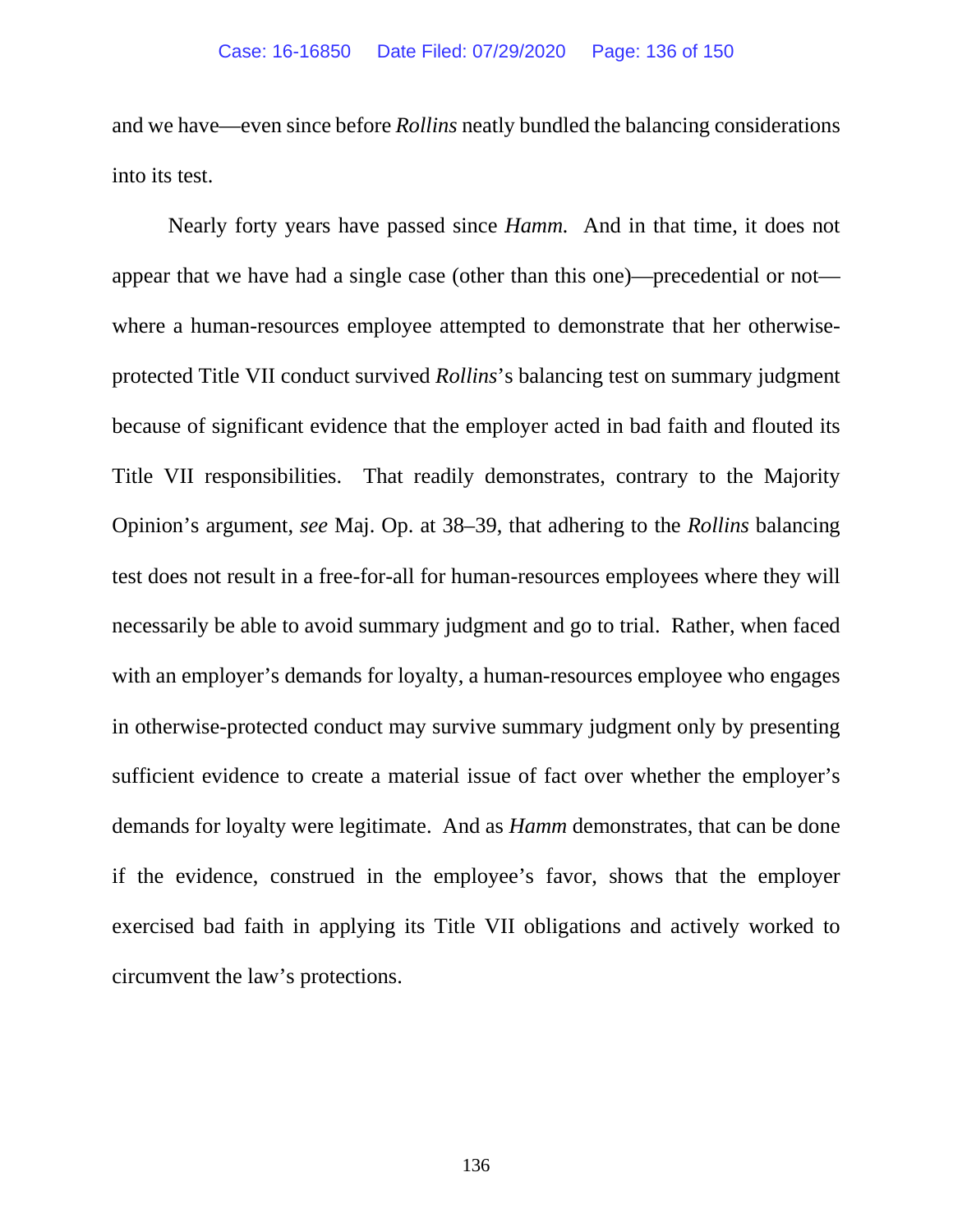# **E. The Majority Opinion's refusal to apply** *Rollins* **and** *Payne* **rewards and emboldens employers who, in bad faith, routinely obstruct Title VII compliance**

Here, the Majority Opinion never actually conducts the balancing that *Rollins* requires. So it incorrectly fails to recognize *Payne*'s requirement that a jury must determine whether, on this record, Gogel engaged in protected activity when she allegedly advised Ledbetter of her right to file an EEOC charge. As a result, the Majority Opinion further aids KMMG in skirting the boundaries of Title VII yet again.

Worse yet, the Majority Opinion's new rule essentially ensures that Gogel and thousands of human-resources personnel like her must forgo the protections of Title VII if they dare to mention Title VII's statutory remedies to other employees—no matter how much bad faith their employers may engage in when it comes to Title VII compliance.

*Payne*, *Rollins*, and their progeny understood the problems inherent in the Majority Opinion's one-factor test. That's why they imposed a balancing test that accounts for the purpose of Title VII, the employee's interests in exercising her Title VII rights, and the employer's *legitimate* interests in loyalty and that defers to the factfinder in all but the few cases where this balancing concludes, as a matter of law, that the employee's activities were not protected. In reaching a contrary conclusion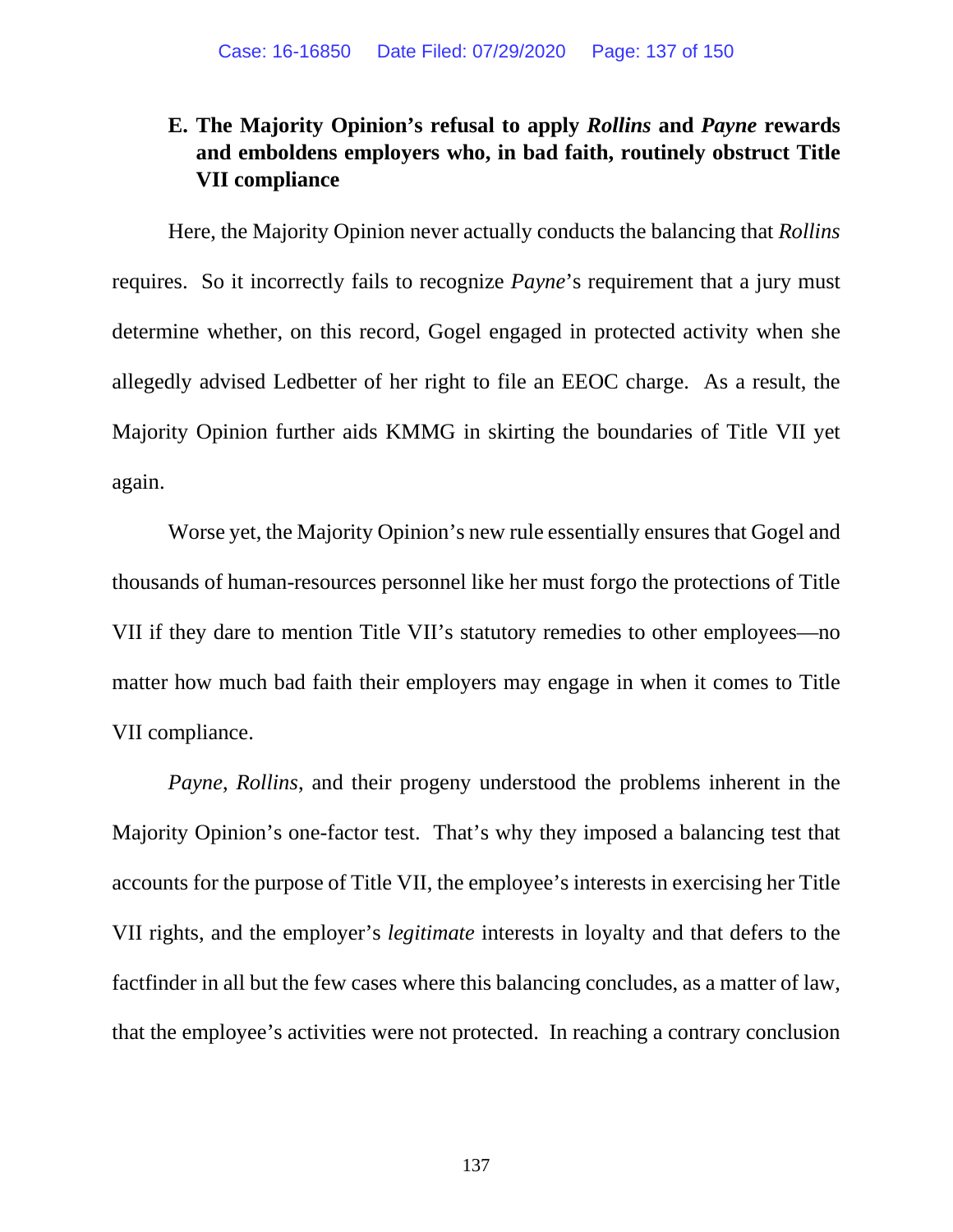today, the Majority Opinion forsakes Title VII and our binding precedent. I cannot agree.

### **III.**

Not only does the Majority Opinion fail to follow our substantive precedent on Title VII, it also ignores Gogel's actual claim. Indeed, even if we assume that a human-resources employee's advice to another employee about her Title VII options could never constitute protected Title VII conduct on any record, this section demonstrates that Gogel submitted sufficient evidence that, when viewed in the light most favorable to her as the non-moving party, establishes a genuine issue of material fact concerning whether KMMG's stated reason for firing Gogel was pretextual.

As I have mentioned, the Majority Opinion fails to analyze Gogel's actual retaliation claim. In fact, the Majority Opinion admits that in its analysis of Gogel's alleged retaliation claim, it does not account for Gogel's opposition conduct and instead considers only her participation conduct in the form of filing her November 10, 2010, EEOC charge. *See* Maj. Op at 28 n.18 ("Our dissenting colleague . . . faults us for limiting ourselves to consideration of Gogel's filing of the first EEOC Charge and for failing to consider whether one could infer that Kia fired Gogel because of her prior complaints concerning perceived mistreatment of herself and others."). But Gogel's Title VII retaliation claim is based on the premise that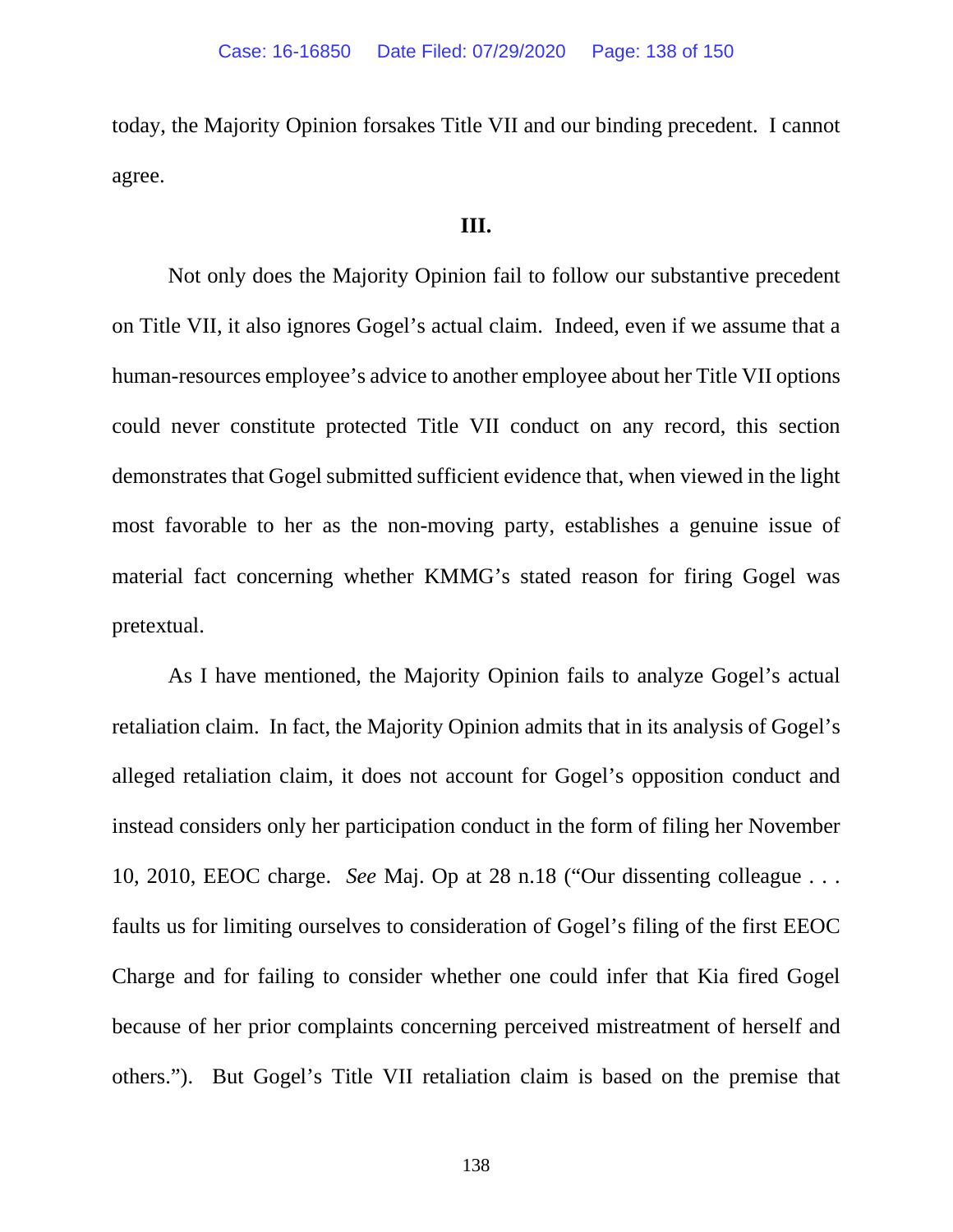KMMG retaliated against her for both her opposition conduct and her filing of an EEOC charge. Gogel's complaint and her briefing in the district court and here plainly show that. $11$ 

Yet despite Gogel's clear and repeated assertions that she based her retaliation claim on both participation and opposition conduct, the Majority Opinion insists that Gogel alleged KMMG retaliated against her solely because she filed her November 10, 2010, EEOC charge. *See* Maj. Op. at 28 n.18. Not acknowledging and analyzing

<span id="page-138-0"></span> $11$  First, Gogel's EEOC retaliation charge asserted that she believed she had been "retaliated" against *due to [her] opposition* to acts made unlawful by Title VII . . . ." ECF No. 118 at 27 (emphasis added). Second, when she filed her complaint in this case, Gogel alleged in her retaliation claim that KMMG's "retaliation against [Gogel] was on account of her participation in the EEOC charge filing process *and because of her opposition to discrimination* . . . ." ECF No. 19 at ¶ 63 (emphasis added). Third, Gogel continued to press her retaliation claim based on both participation and opposition conduct when, in the district court, she opposed KMMG's motion for summary judgment. In her brief in opposition, for example, Gogel argued both that she "[e]ngaged in [p]rotected [e]xpression [u]nder Title VII [w]hen [s]he [f]iled an EEOC [c]harge . . ." and that *she "[e]ngaged in [p]rotected [e]xpression [u]nder Title VII [w]hen [s]he . . . [m]ade [o]ther [c]omplaints on [b]ehalf of [o]thers* . . . ." ECF No. 101 at 6, 7 (emphasis added); *see also id.* at 10-12 (discussing Gogel's complaints to Jackson about not being made a head of department), 13- 17 (discussing some of Gogel's numerous complaints to Jackson about discriminatory conduct against Gogel and others), 21 (describing her "protected activities" as "*informal complaints of discrimination to Jackson* and the filing [of] an EEOC Charge") (emphasis added). And fourth, Gogel maintained this position in her *en banc* briefing, again contending that "she engaged in protected conduct when she: *internally complained* in September and October 2010 about personally suffering from discrimination in the workplace [as] well as *opposing the continued discriminatory treatment of other employees*; filed a Charge of Discrimination with the EEOC . . . ." Gogel's Initial Br. at 24 (emphasis added). She further specified in her brief what she meant by her opposition conduct with a summary of numerous complaints she had made to Jackson about discrimination against her and others at KMMG. *See id.* at 4-11. Referring to her filing of an EEOC charge after her history of opposing KMMG's sexist treatment, Gogel explained her argument as follows: "[a] jury could find her protected speech was the straw that broke the camel's back . . . ." *Id.* at 25. In other words, Gogel argued that her termination was retaliation for a long list of opposition activity Gogel engaged in, capped off by her participation conduct in filing her EEOC charge.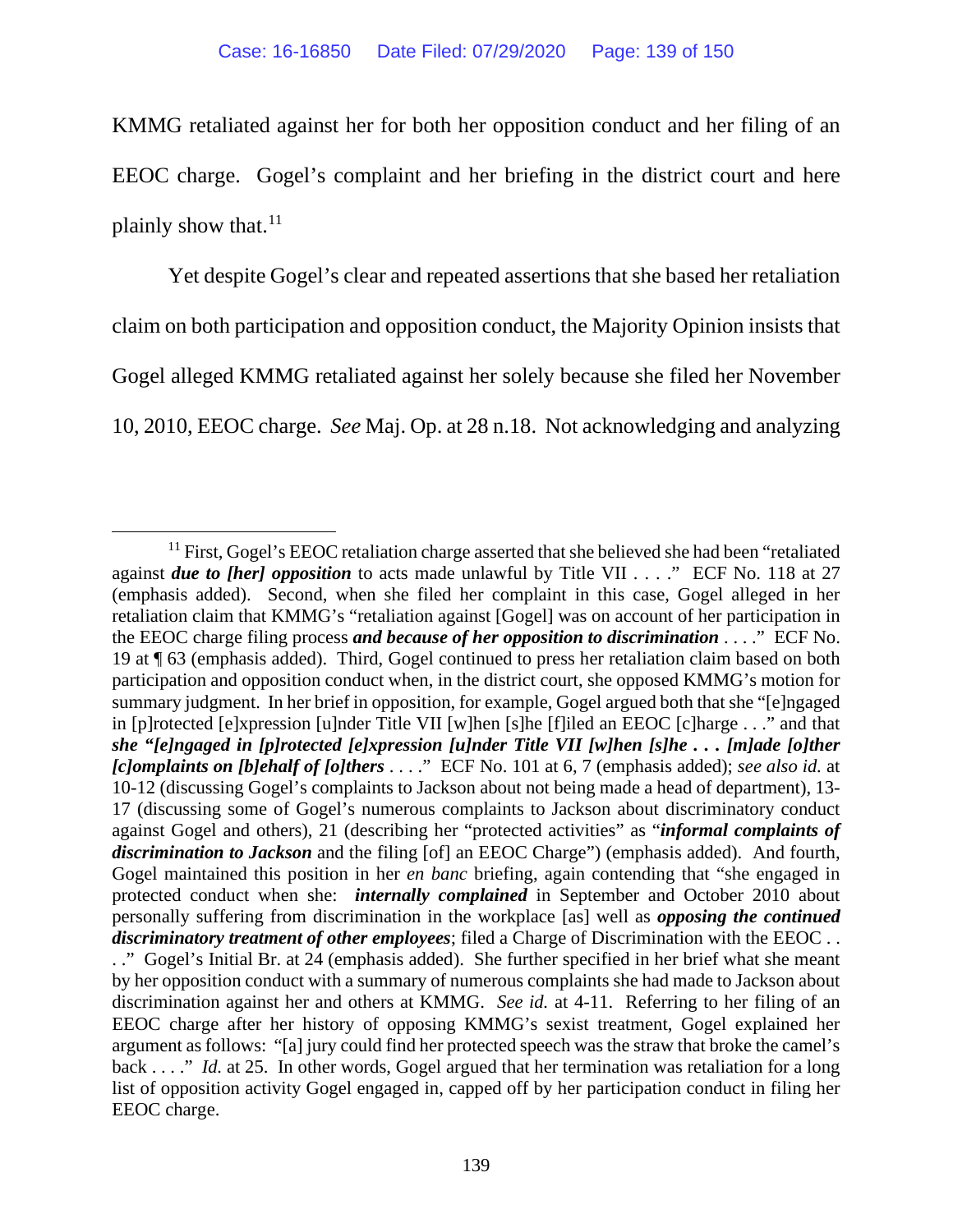the retaliation claim that Gogel actually brought<sup>[12](#page-139-0)</sup> certainly makes it easier for the Majority Opinion to find that summary judgment was appropriate here. But the Majority Opinion's wishful interpretation of Gogel's retaliation claim does not comport with reality. And analyzing Gogel's actual retaliation claim requires vacatur of summary judgment.

Beginning with Gogel's *prima facie* case, as I have noted, Gogel alleged that she engaged in Title VII-protected opposition and participation activity. I have previously described some of that activity in Section I, *supra*. For convenience, I briefly summarize that evidence: Gogel asserted that during her nearly three-year tenure with KMMG, she opposed discriminatory practices against her when she complained to Jackson that KMMG and Jackson discriminated against her on the basis of sex by refusing to elevate her to head of department (even though it elevated all similarly situated men), by downwardly adjusting her evaluation, by excluding her from meetings her duties required she attend, by prohibiting her from speaking at meetings (where her male subordinates were permitted to talk), by prohibiting her from investigating complaints of discrimination (when doing so was part of her job),

<span id="page-139-0"></span> $12$  In the second part of footnote 18 of the Majority Opinion, in three sentences, the Majority Opinion alternatively dismisses the notion that Gogel's opposition conduct would change the analysis. That alternative "analysis" improperly assumes that KMMG actually believed that Gogel had solicited Ledbetter to sue it. *See* Maj. Op. at 28 n.18. But as this section of the dissent shows, that is the very claim over which a material dispute of fact exists.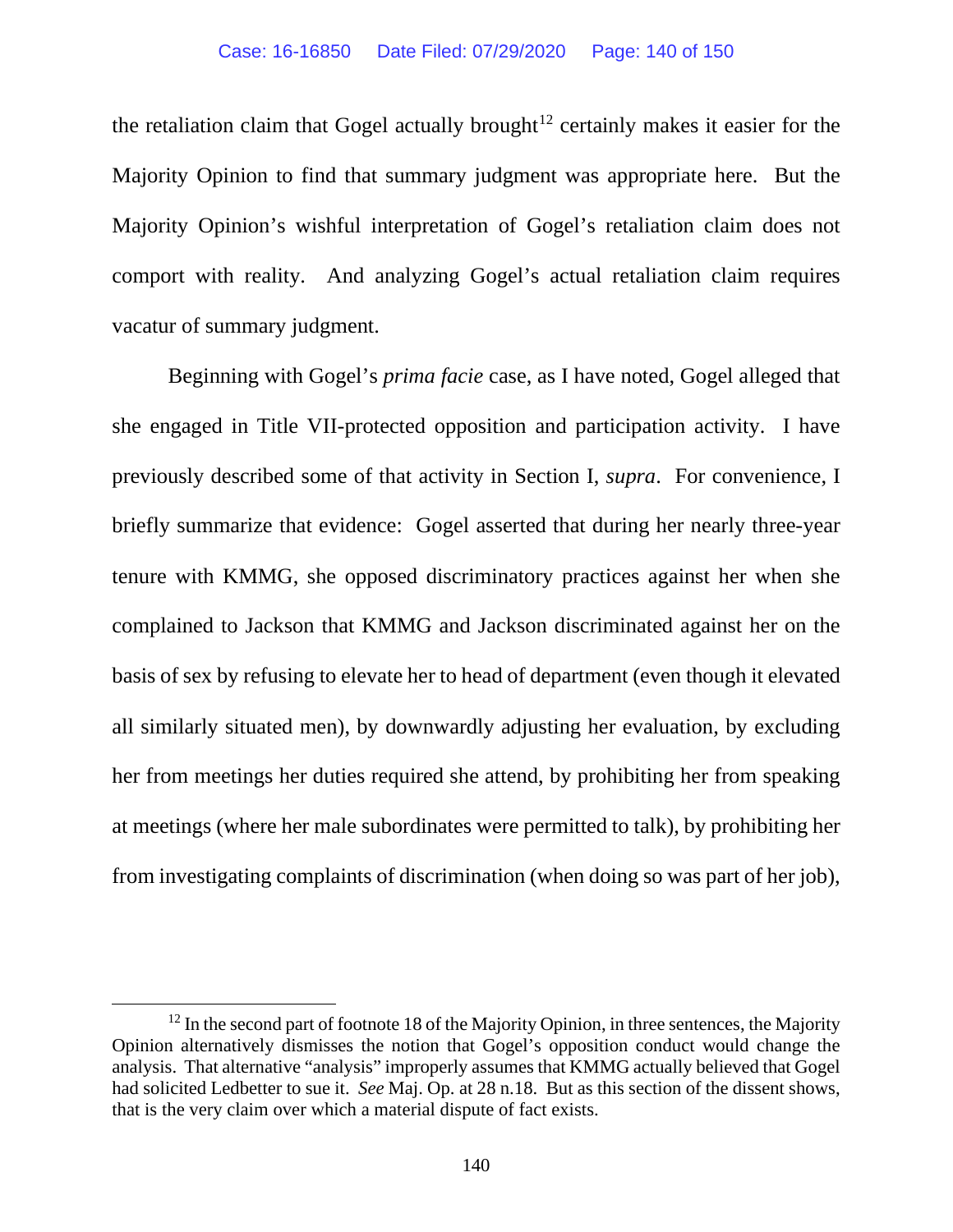### Case: 16-16850 Date Filed: 07/29/2020 Page: 141 of 150

and by otherwise rendering her impotent to address discrimination at KMMG (though her duties anticipated that she do so).

Gogel further explained that she consistently opposed discriminatory practices against others at KMMG by continually reporting them to Jackson. As Gogel described things, she complained time after time to Jackson about the pervasive acts of sex discrimination against women at KMMG, some of which I've summarized in Section I, *supra*.

Only after trying to achieve internal resolution with KMMG of her personal complaints and the complaints of others for nearly three years and seeing no interest on KMMG's part in abiding by Title VII did Gogel determine that her only alternative was to file a charge with the EEOC. All this conduct—both the opposition and the participation activity—qualifies under Title VII as protected activity. *See* 42 U.S.C. § 2000e-3(a).

Turning to the second component of a *prima facie* case of retaliation (the employer took adverse action against the plaintiff), for Gogel's efforts to remedy allegedly rampant discrimination at KMMG, Gogel endured Jackson's repeated denials of her requests to be elevated to head of department, Jackson's decisions to exclude her from meetings, Jackson's instruction to her that she not speak at meetings, Jackson's suggestion that she try to reobtain her former employment, Jackson's open announcement that she had filed an EEOC claim, Jackson's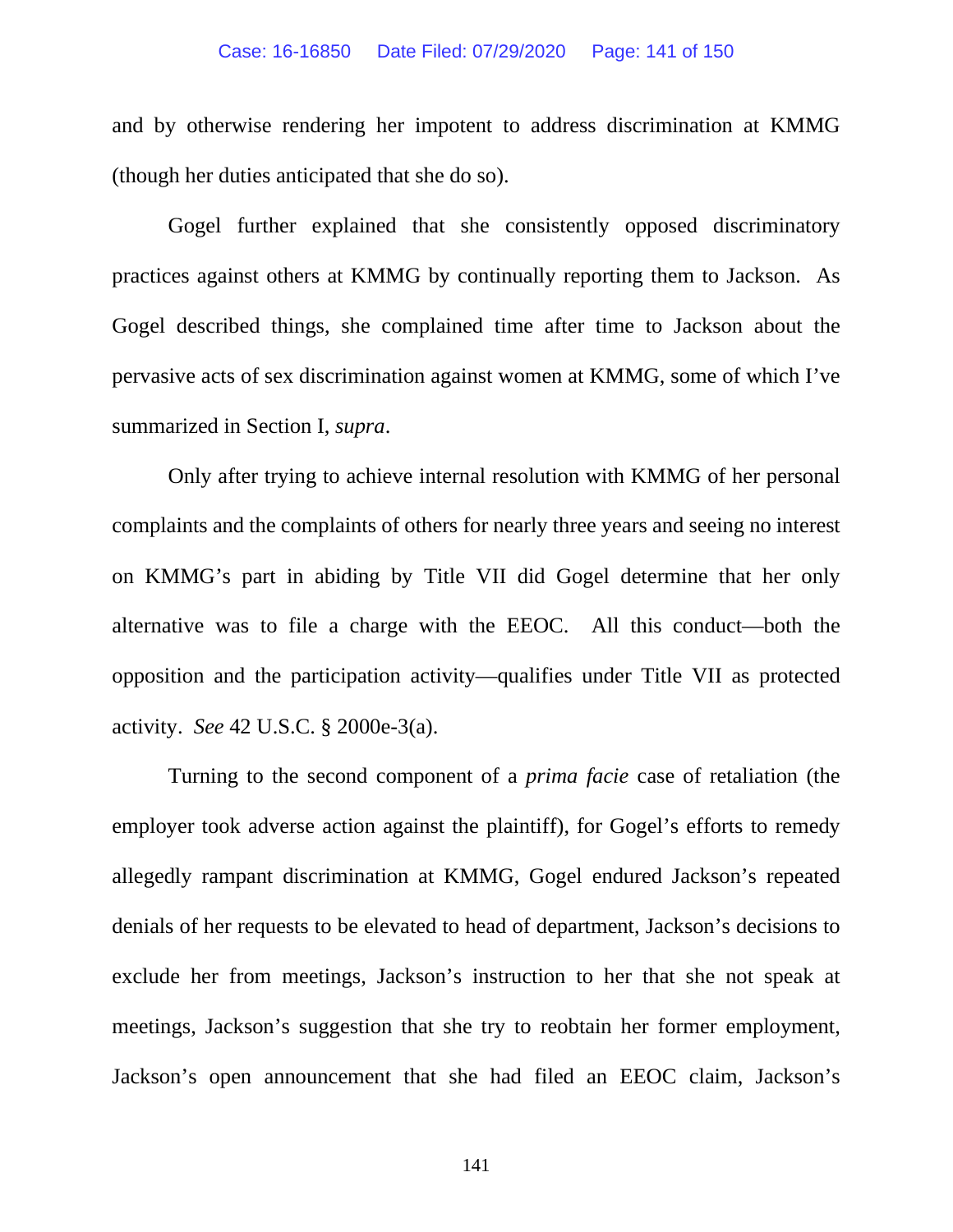placement of Gogel on administrative leave, and ultimately, Jackson's termination of Gogel's employment at KMMG. This evidence satisfies the requirement that Gogel demonstrate KMMG took adverse action against her.<sup>[13](#page-141-0)</sup>

As for the third prong of Gogel's *prima facie* case, Gogel identified sufficient evidence to establish a causal connection between her protected activity and her termination. Gogel alleged that, even before KMMG terminated her, throughout her employment, KMMG changed the terms of her employment in response to her complaints. For example, Jackson's comment to Gogel about getting her "old job" back came only after Gogel complained about her treatment and about the treatment of other women at KMMG. Similarly, though Jackson told her in 2009 that she would be promoted to head of department for Team Relations in 2010, she wasn't after she complained that only men were promoted. And she was suspended and fired after Jackson loudly complained about her EEOC charge in the office. A

<span id="page-141-0"></span><sup>&</sup>lt;sup>13</sup> Remarkably, to combat the premise that KMMG retaliated against Gogel for filing her EEOC charge, the Majority Opinion suggests repeatedly that KMMG gave Gogel a "discretionary bonus" on December 22, 2010. *See* Maj. Op. at 12, 26, 43. The December 22, 2010, bonus was KMMG's Christmas bonus, which it gave to *all employees in a predetermined amount, based on the employee's position and months of service*. *See* ECF No. 117 at 142. Indeed, the letter accompanying the bonus stated, "In support of recognizing the results all team members have achieved on 'One Team, One System,' I am proud to announce a *Success Sharing Award* to all team members actively employed with KMMG through December 28, 2010." *Id*. I suppose KMMG could have withheld that bonus, but then Gogel would have been the only employee not to receive it. And that would have provided yet another basis for Gogel's retaliation claim. Contrary to the Majority Opinion's suggestion, KMMG's decision to refrain from retaliating against Gogel in this one instance—by giving her a bonus it was literally giving every other employee—does not somehow prove that KMMG did not retaliate against Gogel. Nor does it otherwise absolve KMMG of its retaliatory actions, viewed in the light most favorable to Gogel.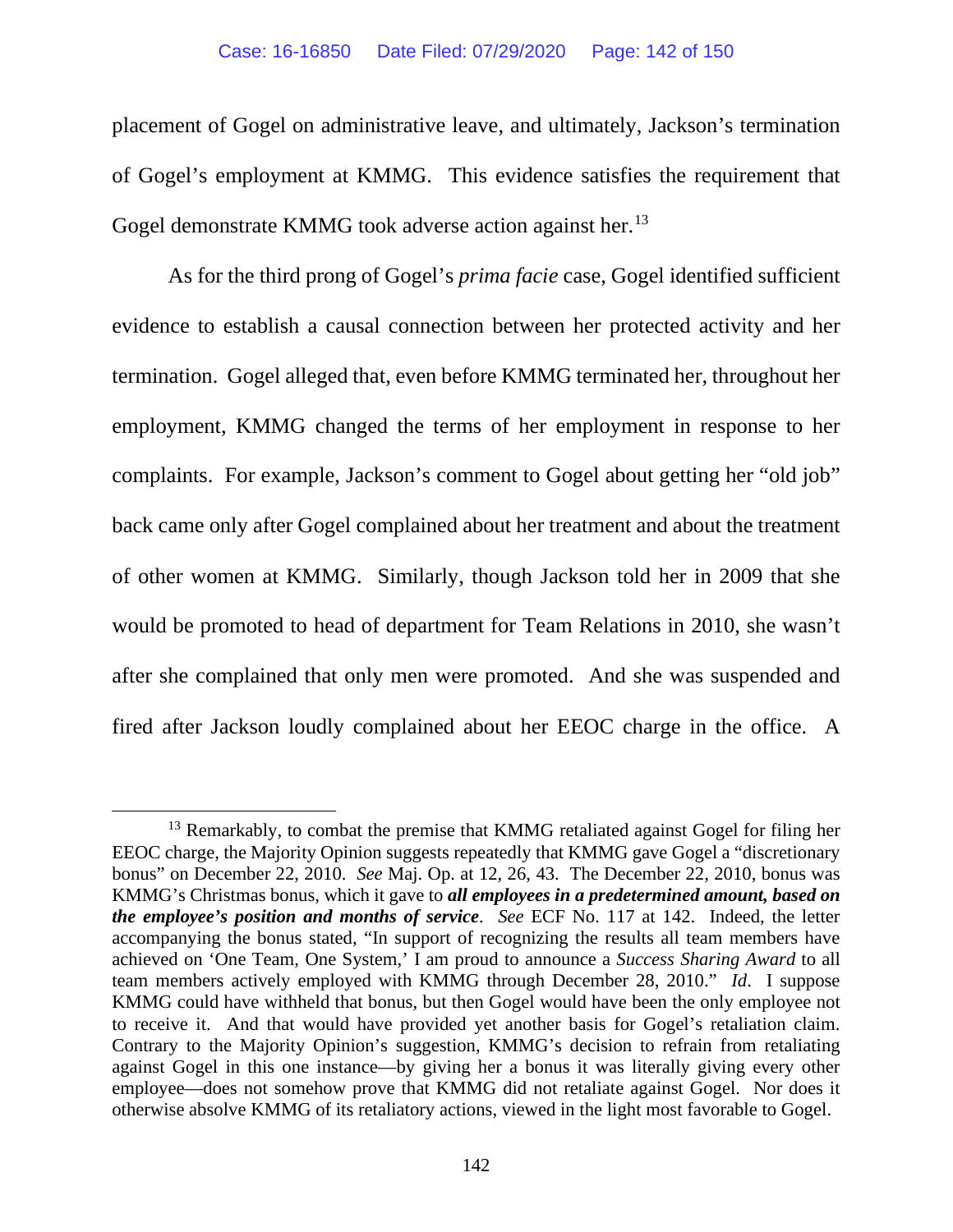reasonable jury could infer from this evidence that Jackson was angry about Gogel's opposition and participation activity.

Then, just six weeks after Jackson learned of her EEOC charge, on January 7, 2011, Jackson suspended Gogel.<sup>14</sup> He ultimately fired her less than two weeks later, on January 19, 2011. The totality of these facts creates a reasonable inference that "the protected activity and the adverse actions were not wholly unrelated," which is all that the first step of the *McDonnell Douglas* framework requires. *Jones v. Gulf Coast Health Care of Del., LLC*, 854 F.3d 1261, 1271 (11th Cir. 2017) (citation and internal quotation marks omitted).

When we look at all these components of a *prima facie* case of retaliation, we must conclude that Gogel satisfied her burden to make such a showing.

So the burden of production then shifted to KMMG to come forward with a legitimate, nondiscriminatory reason for taking adverse action against Gogel. KMMG asserted that it suspended and fired Gogel because, as Jackson stated in his letter ending Gogel's employment, "Based on our investigation, one could conclude that [she] encouraged or even solicited [Ledbetter's] filing of [her EEOC] charge. At the very least, there is an appearance of a conflict of interest sufficient to cause the Company to lose confidence in the loyalty and trust that is required by [Gogel's]

<span id="page-142-0"></span><sup>&</sup>lt;sup>14</sup> And considering that KMMG closed its facility from December 23, 2010, through January 3, 2011, ECF No. 85 at 6, the period between Jackson's learning of Gogel's claim and Jackson's suspension of Gogel spanned only just over four work weeks.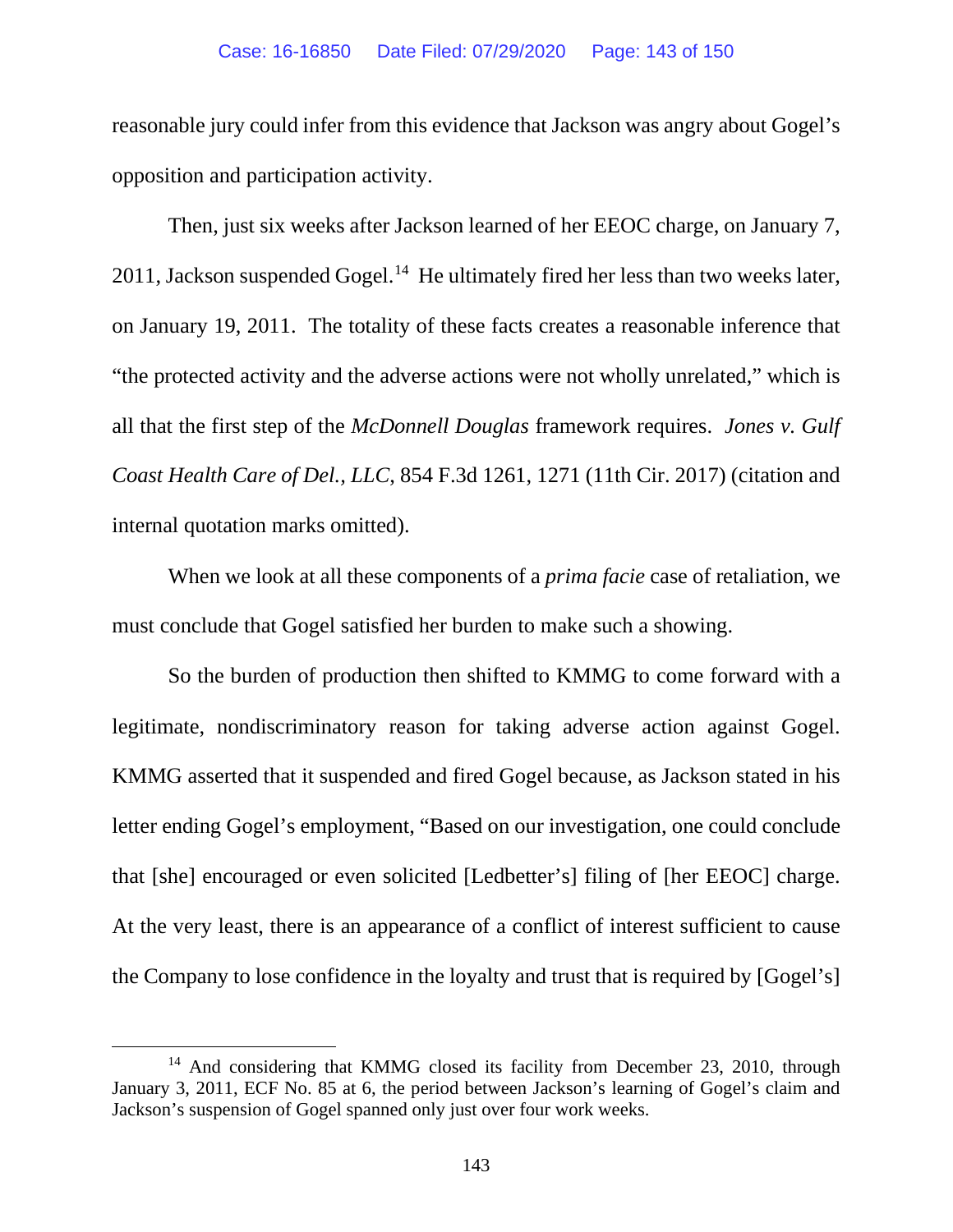position." ECF No. 118 at 26. Assuming for purposes of this section (as the Majority Opinion (incorrectly) concludes) that the actions that Jackson attributed to Gogel in his dismissal letter could never qualify as protected conduct by a humanresources employee, Jackson's statement satisfied KMMG's burden of production.

As a result, Gogel was entitled to receive "a full and fair opportunity to demonstrate that [KMMG's] proffered reason was merely a pretext to mask [retaliation]." *Bryant v. Jones*, 575 F.3d 1281, 1308 (11th Cir. 2009). Here, in support of her assertion of pretext, Gogel submitted evidence that a reasonable jury could find suggests that Jackson and KMMG did not truly believe that Gogel had "solicited" Ledbetter to file her EEOC charge when it fired Gogel for that stated reason.

Besides the evidence I mentioned above that betrays Jackson's anger with Gogel for opposing discriminatory practices at KMMG and for filing her own EEOC charge, Jackson claimed that he conducted an investigation into whether Gogel had advised Ledbetter to file an EEOC charge, based on statements Williams made to him on January 4, 2011. ECF No. 85 at 6. But the entirety of Jackson's "investigation" consisted of reviewing statements taken from Williams and Paul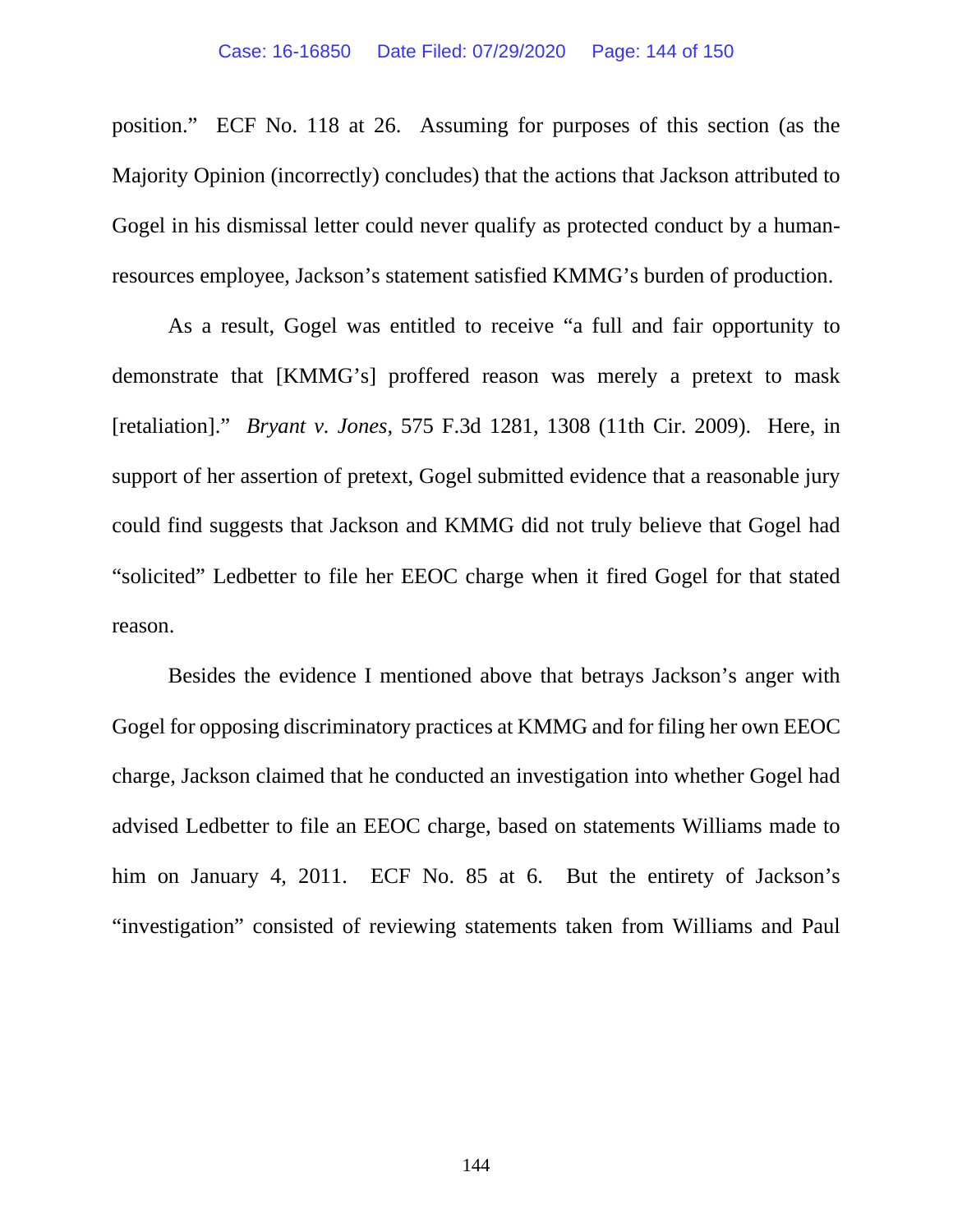Grimes on January 5, 2011. *See* ECF No. 120 at 73(285-87); ECF No. 119 at 98; ECF No. 123 at 153[.15](#page-144-0) 

Before I address this point further, I want to be clear: contrary to the Majority Opinion's contention, my point is not that Jackson conducted an investigation that was not sufficiently "thorough." *See* Maj. Op. at 55 n.25. Rather, for the reasons I describe below, a reasonable jury could conclude on this record that Jackson never set out to and did not actually conduct a *bona fide* investigation at all but rather went through the motions to provide cover for his real reason for firing Gogel: her Title VII opposition and participation conduct. Another matter of appearances.

At the time of the "investigation," more than ten people other than Williams and Grimes worked in Team Relations—not to mention the numerous other KMMG employees who worked outside Team Relations. *See* ECF No. 117 at 21(83-84). Yet Jackson and KMMG spoke with none of them to check on Williams's and Grimes's allegations.

<span id="page-144-0"></span><sup>&</sup>lt;sup>15</sup> In his deposition, Jackson also claimed that he based his decision on "e-mails" and "checking . . . with [Gogel's] computer and [Ledbetter's] computer." ECF No. 120 at 73(287). He provided no further elaboration. And curiously, among the numerous exhibits KMMG filed in support of its motion for summary judgment—including Jackson's deposition and some selected exhibits to his deposition—it did not file any emails or documentation from Gogel's or Ledbetter's computer that in any way suggested that Gogel had ever discussed EEOC charges with Ledbetter, let alone advised her to file an EEOC charge. Because we must view the record in the light most favorable to Gogel, and because Jackson provides no indication of what was allegedly in these mysterious and missing emails, and because I cannot review supposed emails and computer records that do not appear to exist, I do not consider them.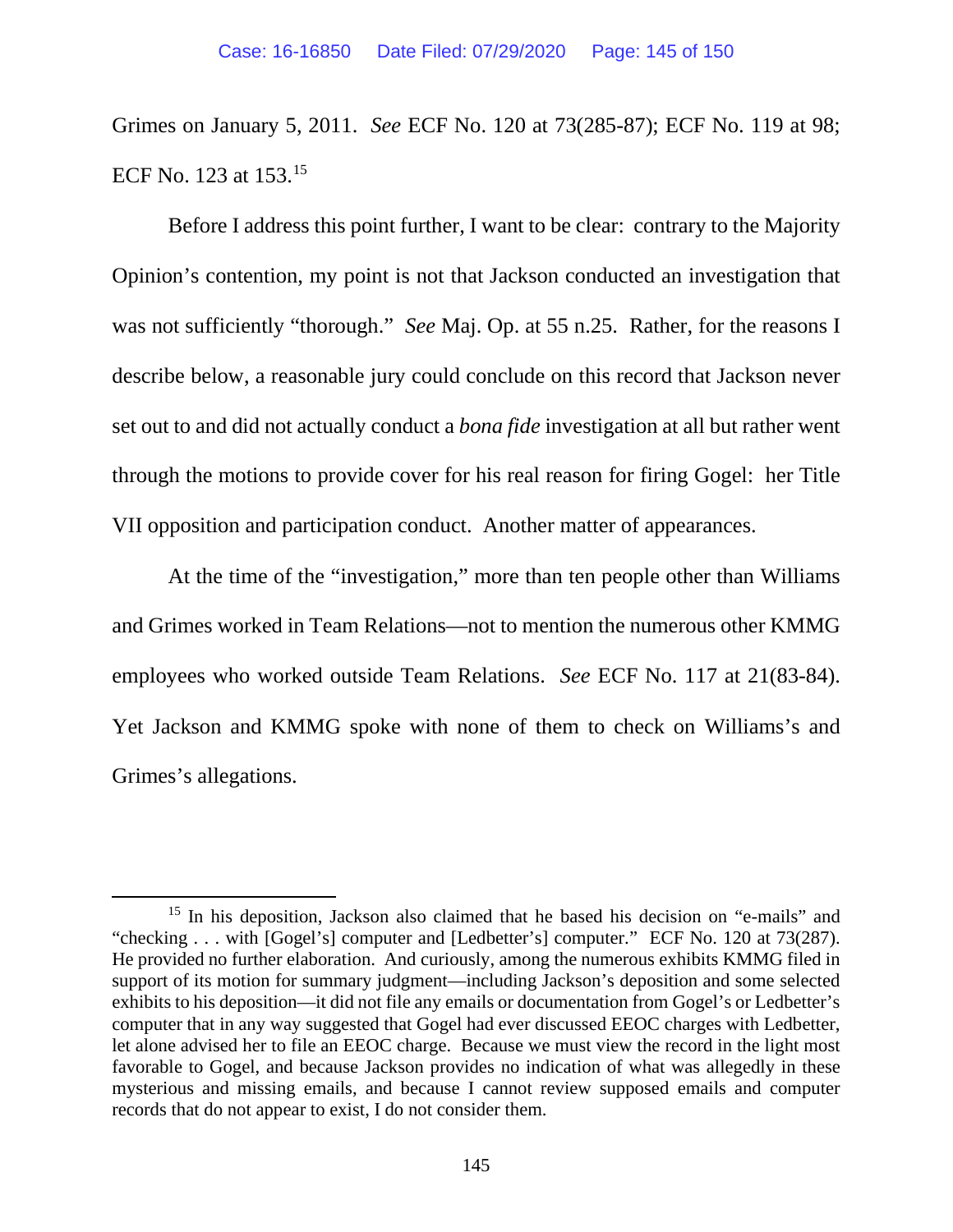In the run-of-the-mine case, this fact might not be unusual. But it turns out that Jackson was "close" with Grimes and Williams. ECF No. 119 at 30(115-16); *Id.* at 99. In fact, Jackson socialized outside work with Williams and Grimes, who themselves shared an apartment from 2008 until after Gogel was fired. *Id.* at 30(115- 16), 99, 25(96). Not only that, but after he fired Gogel, Jackson made Williams the Acting Manager of Team Relations, then the Manager of Team Relations, and ultimately, the Head of Department of Team Relations. He similarly elevated Grimes to Manager of Team Relations when he made Williams the Head of Department. Plus, Williams testified that he was always concerned about being fired by Jackson and did not want to make Jackson mad because "[t]hat wouldn't be healthy." ECF No. 123 at 47(183).

Williams's suggestion that Jackson could be vengeful when angry further raises questions about Jackson's true motivation in terminating Gogel. But aside from that, in short, Williams and Grimes had many reasons to go along with Jackson and any scheme he might have cooked up.

And Williams's related actions also show that he was not in pursuit of the truth. Williams was the one who met with Ledbetter soon after Gogel's dismissal to try to get Ledbetter to falsely implicate Gogel in encouraging Ledbetter to file her EEOC charge. When Ledbetter refused, Williams essentially bullied her, calling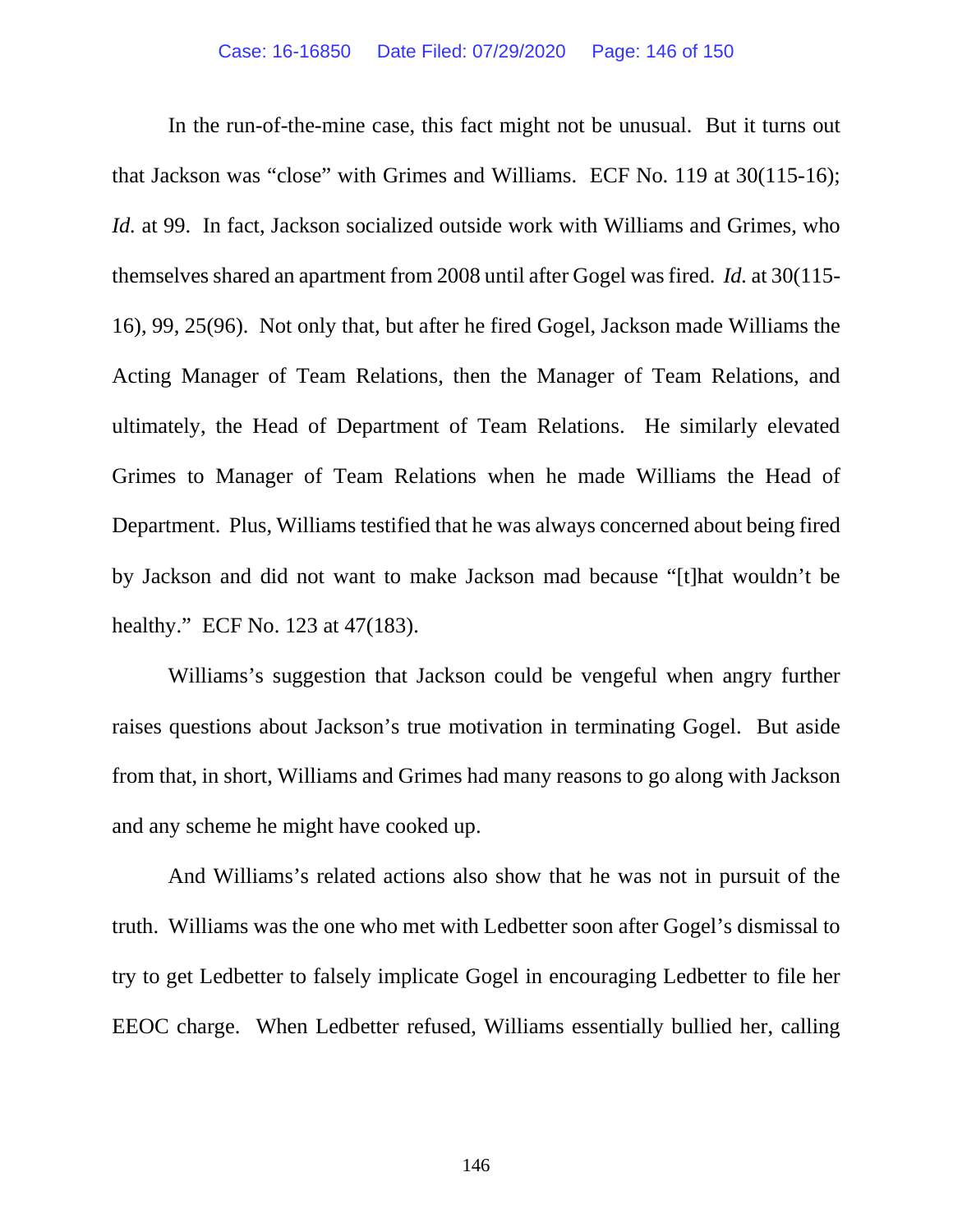Ledbetter disloyal to KMMG, in a bid to convince Ledbetter to drop her EEOC charge.

Yet other reasons that involve Williams could cause a reasonable jury to find Jackson's story suspect. Williams told Jackson in January 2011 that Ledbetter had confided in him several times, starting as early as the beginning of November 2010, that Gogel was the "ringleader" for Gogel's, Tyler's, and Ledbetter's decision to take legal action, that Gogel and Tyler frequently met with and encouraged Ledbetter to sue KMMG, and the three coordinated by using the same lawyer.<sup>[16](#page-146-0)</sup> Maj. Op. at 13–14; *see also* ECF No. 123 at 151 ¶¶ 28, 29; *id.* at 153. Williams also testified that, as a member of Team Relations, one of his responsibilities was to help team members "stay out of legal situations and try to resolve problems prior to them getting that bad." *Id.* at 34(132). Indeed, as the Majority Opinion emphasizes, Williams was very insistent about this: he said, "I mean you don't go to a doctor to get leukemia. We're the people that's [sic] supposed to keep lawsuits from happening." Maj. Op. at 46.

But despite Ledbetter's supposed *repeated* confessions throughout November and December to Williams that Gogel and Tyler were soliciting her to sue the

<span id="page-146-0"></span><sup>&</sup>lt;sup>16</sup> These statements come from Williams's deposition, which was taken on August 20, 2015, four-and-a-half years after the purported events Williams described. *See* ECF No. 123 at 50(193-95), 52(202). But when we look at the notes Webb took of the January 5, 2011, meeting with Williams, they do not state that Williams reported that Ledbetter had told him that Gogel was the leader or a catalyst for Ledbetter's decision to file an EEOC charge. *See* ECF No. 123 at 153. Rather, they say that *Williams* "felt that [Gogel] was the catalyst for the trio of charges." *Id.*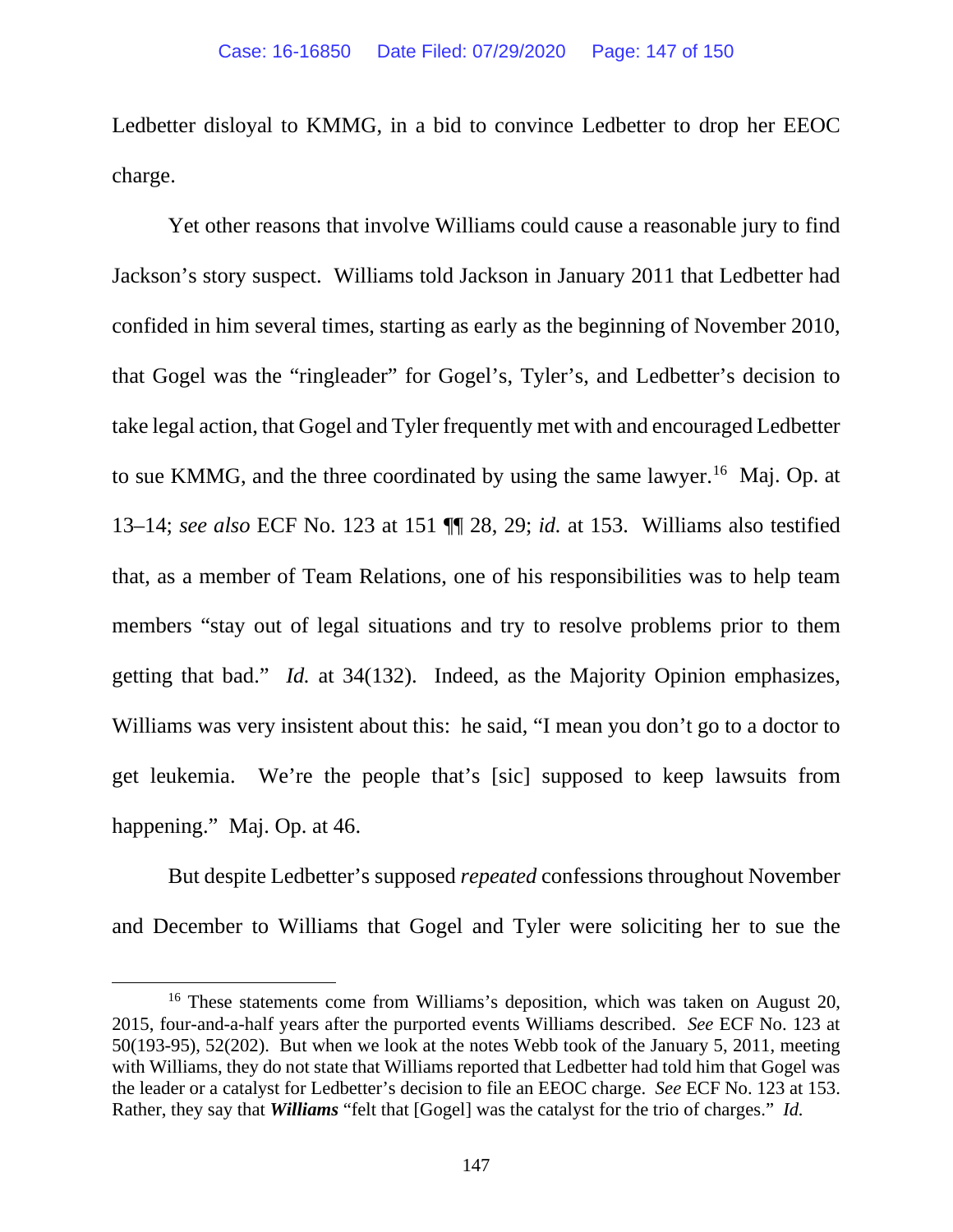company, ECF No. 123 at 151 ¶¶ 28, 29; *id.* at 153, and despite his own supposed observations of Gogel, Tyler, and Ledbetter inexplicably meeting frequently during this same period, Williams ignored his self-stated job responsibilities for two months—until January 2011—before filling his "close" friend Jackson in on the news.

A reasonable jury could easily conclude that Williams's version of events one where Williams ignored the very job responsibilities that Gogel was fired for supposedly ignoring—was suspect. The story becomes all the more so when we consider Williams's and Grimes's relationship with Jackson and their subsequent promotions.

Besides all this, when Jackson asked Gogel whether she had colluded with Ledbetter, Gogel expressly denied having done so. In fact, she provided documents from the meetings where she was accused of having conspired with Ledbetter, showing that she met with Ledbetter for work-related reasons. And Gogel offered innocent explanations for all the conduct that Jackson asked her about. If Jackson had any interest in performing a *bona fide* investigation, there were several other members of Team Relations that Jackson apparently did not socialize with whom he could have asked about Gogel. He didn't.

Instead, claiming to rely on his buddies' stories, Jackson decided to go ahead and put Gogel on administrative leave pending her dismissal twelve days later.

148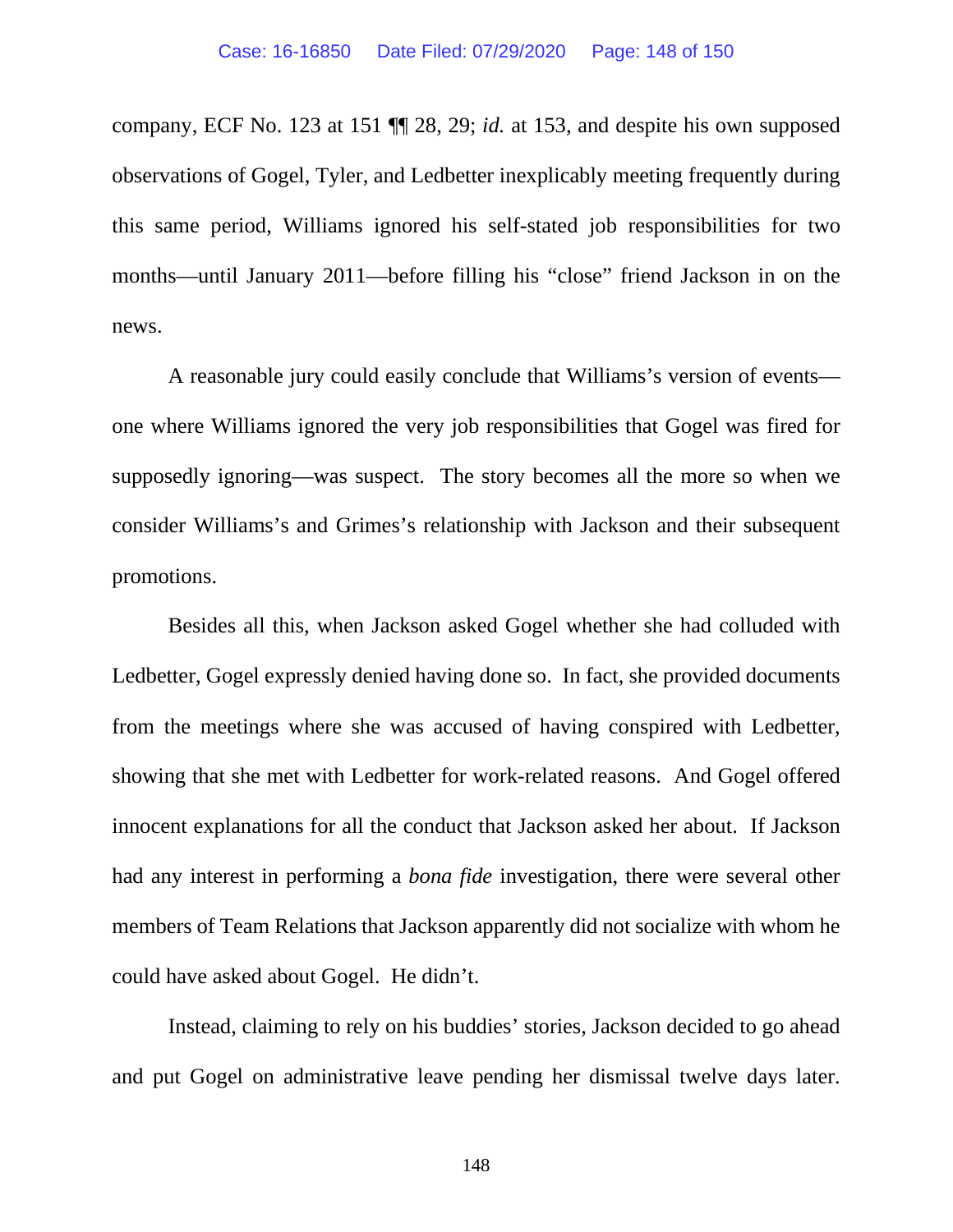## Case: 16-16850 Date Filed: 07/29/2020 Page: 149 of 150

Notably, in firing her, Jackson—who holds a juris doctor legal degree, ECF No. 120 at 6(17)—painstakingly wrote that "one could conclude that [Gogel] encouraged or even solicited the filing of [Ledbetter's discrimination] charge." Perhaps tellingly, he did not state that he or KMMG actually believed that Gogel had engaged in such activity. But "one could conclude" lots of things—including that "one's" buddies wanted promotions enough to help Jackson get rid of Gogel.

Strangely enough, Jackson also accused Gogel of failing to investigate claims of discrimination that were made to her. For example, on the form entitled Employer's Information on Discharge for Failure to Obey Orders, Rules or Instructions or Failure to Perform the Duties for Which Hired, Jackson answered the question, "Explain in detail the effect the employee's actions had on your business," with, in its entirety, "Exposed KMMG to potential liability by failing to properly investigate claims and failure to properly record efforts to investigate/resolve problems." ECF No. 120 at 141.

A reasonable jury might not miss the irony in Jackson's accusation, given that the record (when viewed in the light most favorable to Gogel) shows that Gogel took numerous reports of discrimination to Jackson seeking remedy, and he is the one who did nothing, or worse. Indeed, Jackson went so far as to forbid Gogel from investigating the alleged relationship between Kia's president and a subordinate, even though such a relationship would violate KMMG's antiharassment provision.

149